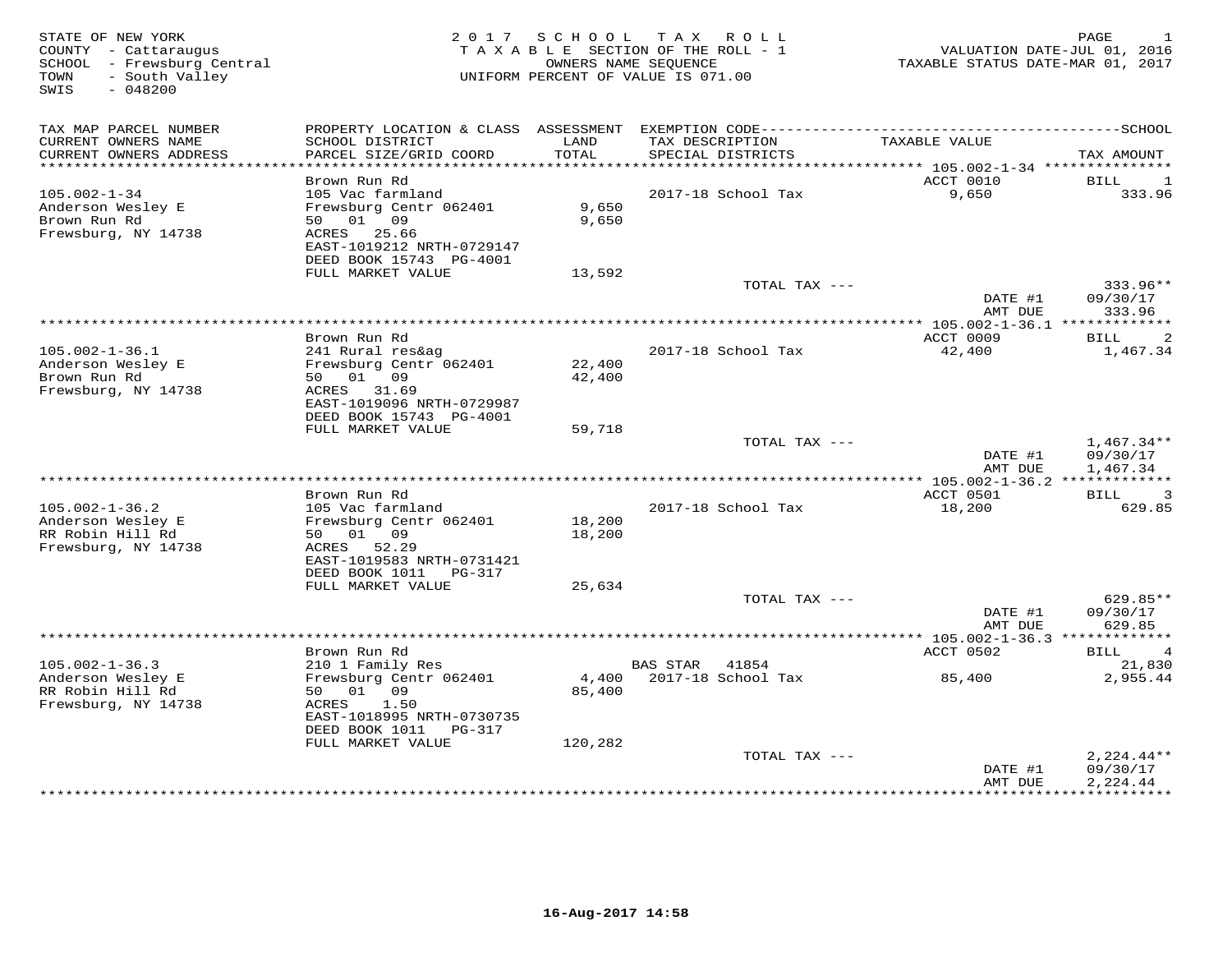| TAX MAP PARCEL NUMBER<br>------SCHOOL<br>PROPERTY LOCATION & CLASS ASSESSMENT<br>EXEMPTION CODE---------<br>CURRENT OWNERS NAME<br>SCHOOL DISTRICT<br>LAND<br>TAX DESCRIPTION<br>TAXABLE VALUE<br>CURRENT OWNERS ADDRESS<br>PARCEL SIZE/GRID COORD<br>TOTAL<br>SPECIAL DISTRICTS<br>TAX AMOUNT<br>********************<br>**********************<br>*********<br>**************************** 96.002-1-37.4 **************<br>Bone Run Rd (Off)<br>ACCT 0633<br><b>BILL</b><br>$96.002 - 1 - 37.4$<br>322 Rural vac>10<br>2017-18 School Tax<br>9,500<br>328.77<br>Annis Jon K<br>Frewsburg Centr 062401<br>9,500<br>Annis Amy J<br>01<br>09<br>9,500<br>55<br>15 Rogers Way<br>ACRES<br>16.50<br>Frewsburg, NY 14738<br>EAST-1019422 NRTH-0748760<br>DEED BOOK 00962 PG-00621<br>FULL MARKET VALUE<br>13,380<br>328.77**<br>TOTAL TAX ---<br>DATE #1<br>09/30/17<br>AMT DUE<br>328.77<br>**** 96.004-1-7 ******<br>********<br>12864 Sawmill Run Rd<br>ACCT 0333<br>BILL<br>6<br>$96.004 - 1 - 7$<br>314 Rural vac<10<br>2017-18 School Tax<br>7,200<br>249.17<br>Babcock James F<br>Frewsburg Centr 062401<br>7,200<br>3852 Kendrick Road<br>53<br>01<br>09<br>7,200<br>Sherman, NY 14781<br>Life Use-James E-Rosanne<br>ACRES<br>5.00<br>EAST-1020428 NRTH-0744357<br>DEED BOOK 26923 PG-2001<br>FULL MARKET VALUE<br>10,141<br>249.17**<br>TOTAL TAX ---<br>09/30/17<br>DATE #1<br>249.17<br>AMT DUE<br>************************<br>*** $105.002 - 1 - 1.5$<br>********<br>1 Gurnsey Hollow Rd<br>ACCT 0611<br>7<br>BILL<br>$105.002 - 1 - 1.5$<br>312 Vac w/imprv<br>2017-18 School Tax<br>9,700<br>335.69<br>Bakowski Janine L<br>Frewsburg Centr 062401<br>8,300<br>Baetzhold Daniel P<br>01<br>09<br>9,700<br>51<br>21029 Academy St<br>Sawmill Run Sub Div<br>Cornelius, NC 28031<br>Phase Ii<br>ACRES<br>7.16<br>EAST-1018748 NRTH-0734911<br>DEED BOOK 1018<br>PG-273<br>FULL MARKET VALUE<br>13,662<br>TOTAL TAX ---<br>$335.69**$<br>DATE #1<br>09/30/17<br>335.69<br>AMT DUE<br>96.004-1-57.1<br>Wheeler Hill Rd<br>ACCT 0019<br>8<br>BILL<br>744.05<br>$96.004 - 1 - 57.1$<br>2017-18 School Tax<br>21,500<br>312 Vac w/imprv<br>Bauer Ida B<br>Frewsburg Centr 062401<br>13,900<br>21,500<br>Bauer Clifford T<br>01<br>09<br>53<br>35863 Lakeridge Dr<br>ACRES<br>18.36<br>Jamestown, NY 14701<br>EAST-1019216 NRTH-0741805<br>DEED BOOK 25825 PG-3001<br>30,282<br>PRIOR OWNER ON 3/01/2017<br>FULL MARKET VALUE<br>Bauer Ida B<br>744.05**<br>TOTAL TAX ---<br>DATE #1<br>09/30/17<br>744.05<br>AMT DUE | STATE OF NEW YORK<br>COUNTY - Cattaraugus<br>SCHOOL - Frewsburg Central<br>- South Valley<br>TOWN<br>$-048200$<br>SWIS | 2017 | S C H O O L<br>OWNERS NAME SEQUENCE | T A X<br>R O L L<br>TAXABLE SECTION OF THE ROLL - 1<br>UNIFORM PERCENT OF VALUE IS 071.00 | VALUATION DATE-JUL 01, 2016<br>TAXABLE STATUS DATE-MAR 01, 2017 | PAGE |
|---------------------------------------------------------------------------------------------------------------------------------------------------------------------------------------------------------------------------------------------------------------------------------------------------------------------------------------------------------------------------------------------------------------------------------------------------------------------------------------------------------------------------------------------------------------------------------------------------------------------------------------------------------------------------------------------------------------------------------------------------------------------------------------------------------------------------------------------------------------------------------------------------------------------------------------------------------------------------------------------------------------------------------------------------------------------------------------------------------------------------------------------------------------------------------------------------------------------------------------------------------------------------------------------------------------------------------------------------------------------------------------------------------------------------------------------------------------------------------------------------------------------------------------------------------------------------------------------------------------------------------------------------------------------------------------------------------------------------------------------------------------------------------------------------------------------------------------------------------------------------------------------------------------------------------------------------------------------------------------------------------------------------------------------------------------------------------------------------------------------------------------------------------------------------------------------------------------------------------------------------------------------------------------------------------------------------------------------------------------------------------------------------------------------------------------------------------------------------------------------------------------------------|------------------------------------------------------------------------------------------------------------------------|------|-------------------------------------|-------------------------------------------------------------------------------------------|-----------------------------------------------------------------|------|
|                                                                                                                                                                                                                                                                                                                                                                                                                                                                                                                                                                                                                                                                                                                                                                                                                                                                                                                                                                                                                                                                                                                                                                                                                                                                                                                                                                                                                                                                                                                                                                                                                                                                                                                                                                                                                                                                                                                                                                                                                                                                                                                                                                                                                                                                                                                                                                                                                                                                                                                           |                                                                                                                        |      |                                     |                                                                                           |                                                                 |      |
|                                                                                                                                                                                                                                                                                                                                                                                                                                                                                                                                                                                                                                                                                                                                                                                                                                                                                                                                                                                                                                                                                                                                                                                                                                                                                                                                                                                                                                                                                                                                                                                                                                                                                                                                                                                                                                                                                                                                                                                                                                                                                                                                                                                                                                                                                                                                                                                                                                                                                                                           |                                                                                                                        |      |                                     |                                                                                           |                                                                 |      |
|                                                                                                                                                                                                                                                                                                                                                                                                                                                                                                                                                                                                                                                                                                                                                                                                                                                                                                                                                                                                                                                                                                                                                                                                                                                                                                                                                                                                                                                                                                                                                                                                                                                                                                                                                                                                                                                                                                                                                                                                                                                                                                                                                                                                                                                                                                                                                                                                                                                                                                                           |                                                                                                                        |      |                                     |                                                                                           |                                                                 |      |
|                                                                                                                                                                                                                                                                                                                                                                                                                                                                                                                                                                                                                                                                                                                                                                                                                                                                                                                                                                                                                                                                                                                                                                                                                                                                                                                                                                                                                                                                                                                                                                                                                                                                                                                                                                                                                                                                                                                                                                                                                                                                                                                                                                                                                                                                                                                                                                                                                                                                                                                           |                                                                                                                        |      |                                     |                                                                                           |                                                                 |      |
|                                                                                                                                                                                                                                                                                                                                                                                                                                                                                                                                                                                                                                                                                                                                                                                                                                                                                                                                                                                                                                                                                                                                                                                                                                                                                                                                                                                                                                                                                                                                                                                                                                                                                                                                                                                                                                                                                                                                                                                                                                                                                                                                                                                                                                                                                                                                                                                                                                                                                                                           |                                                                                                                        |      |                                     |                                                                                           |                                                                 |      |
|                                                                                                                                                                                                                                                                                                                                                                                                                                                                                                                                                                                                                                                                                                                                                                                                                                                                                                                                                                                                                                                                                                                                                                                                                                                                                                                                                                                                                                                                                                                                                                                                                                                                                                                                                                                                                                                                                                                                                                                                                                                                                                                                                                                                                                                                                                                                                                                                                                                                                                                           |                                                                                                                        |      |                                     |                                                                                           |                                                                 |      |
|                                                                                                                                                                                                                                                                                                                                                                                                                                                                                                                                                                                                                                                                                                                                                                                                                                                                                                                                                                                                                                                                                                                                                                                                                                                                                                                                                                                                                                                                                                                                                                                                                                                                                                                                                                                                                                                                                                                                                                                                                                                                                                                                                                                                                                                                                                                                                                                                                                                                                                                           |                                                                                                                        |      |                                     |                                                                                           |                                                                 |      |
|                                                                                                                                                                                                                                                                                                                                                                                                                                                                                                                                                                                                                                                                                                                                                                                                                                                                                                                                                                                                                                                                                                                                                                                                                                                                                                                                                                                                                                                                                                                                                                                                                                                                                                                                                                                                                                                                                                                                                                                                                                                                                                                                                                                                                                                                                                                                                                                                                                                                                                                           |                                                                                                                        |      |                                     |                                                                                           |                                                                 |      |
|                                                                                                                                                                                                                                                                                                                                                                                                                                                                                                                                                                                                                                                                                                                                                                                                                                                                                                                                                                                                                                                                                                                                                                                                                                                                                                                                                                                                                                                                                                                                                                                                                                                                                                                                                                                                                                                                                                                                                                                                                                                                                                                                                                                                                                                                                                                                                                                                                                                                                                                           |                                                                                                                        |      |                                     |                                                                                           |                                                                 |      |
|                                                                                                                                                                                                                                                                                                                                                                                                                                                                                                                                                                                                                                                                                                                                                                                                                                                                                                                                                                                                                                                                                                                                                                                                                                                                                                                                                                                                                                                                                                                                                                                                                                                                                                                                                                                                                                                                                                                                                                                                                                                                                                                                                                                                                                                                                                                                                                                                                                                                                                                           |                                                                                                                        |      |                                     |                                                                                           |                                                                 |      |
|                                                                                                                                                                                                                                                                                                                                                                                                                                                                                                                                                                                                                                                                                                                                                                                                                                                                                                                                                                                                                                                                                                                                                                                                                                                                                                                                                                                                                                                                                                                                                                                                                                                                                                                                                                                                                                                                                                                                                                                                                                                                                                                                                                                                                                                                                                                                                                                                                                                                                                                           |                                                                                                                        |      |                                     |                                                                                           |                                                                 |      |
|                                                                                                                                                                                                                                                                                                                                                                                                                                                                                                                                                                                                                                                                                                                                                                                                                                                                                                                                                                                                                                                                                                                                                                                                                                                                                                                                                                                                                                                                                                                                                                                                                                                                                                                                                                                                                                                                                                                                                                                                                                                                                                                                                                                                                                                                                                                                                                                                                                                                                                                           |                                                                                                                        |      |                                     |                                                                                           |                                                                 |      |
|                                                                                                                                                                                                                                                                                                                                                                                                                                                                                                                                                                                                                                                                                                                                                                                                                                                                                                                                                                                                                                                                                                                                                                                                                                                                                                                                                                                                                                                                                                                                                                                                                                                                                                                                                                                                                                                                                                                                                                                                                                                                                                                                                                                                                                                                                                                                                                                                                                                                                                                           |                                                                                                                        |      |                                     |                                                                                           |                                                                 |      |
|                                                                                                                                                                                                                                                                                                                                                                                                                                                                                                                                                                                                                                                                                                                                                                                                                                                                                                                                                                                                                                                                                                                                                                                                                                                                                                                                                                                                                                                                                                                                                                                                                                                                                                                                                                                                                                                                                                                                                                                                                                                                                                                                                                                                                                                                                                                                                                                                                                                                                                                           |                                                                                                                        |      |                                     |                                                                                           |                                                                 |      |
|                                                                                                                                                                                                                                                                                                                                                                                                                                                                                                                                                                                                                                                                                                                                                                                                                                                                                                                                                                                                                                                                                                                                                                                                                                                                                                                                                                                                                                                                                                                                                                                                                                                                                                                                                                                                                                                                                                                                                                                                                                                                                                                                                                                                                                                                                                                                                                                                                                                                                                                           |                                                                                                                        |      |                                     |                                                                                           |                                                                 |      |
|                                                                                                                                                                                                                                                                                                                                                                                                                                                                                                                                                                                                                                                                                                                                                                                                                                                                                                                                                                                                                                                                                                                                                                                                                                                                                                                                                                                                                                                                                                                                                                                                                                                                                                                                                                                                                                                                                                                                                                                                                                                                                                                                                                                                                                                                                                                                                                                                                                                                                                                           |                                                                                                                        |      |                                     |                                                                                           |                                                                 |      |
|                                                                                                                                                                                                                                                                                                                                                                                                                                                                                                                                                                                                                                                                                                                                                                                                                                                                                                                                                                                                                                                                                                                                                                                                                                                                                                                                                                                                                                                                                                                                                                                                                                                                                                                                                                                                                                                                                                                                                                                                                                                                                                                                                                                                                                                                                                                                                                                                                                                                                                                           |                                                                                                                        |      |                                     |                                                                                           |                                                                 |      |
|                                                                                                                                                                                                                                                                                                                                                                                                                                                                                                                                                                                                                                                                                                                                                                                                                                                                                                                                                                                                                                                                                                                                                                                                                                                                                                                                                                                                                                                                                                                                                                                                                                                                                                                                                                                                                                                                                                                                                                                                                                                                                                                                                                                                                                                                                                                                                                                                                                                                                                                           |                                                                                                                        |      |                                     |                                                                                           |                                                                 |      |
|                                                                                                                                                                                                                                                                                                                                                                                                                                                                                                                                                                                                                                                                                                                                                                                                                                                                                                                                                                                                                                                                                                                                                                                                                                                                                                                                                                                                                                                                                                                                                                                                                                                                                                                                                                                                                                                                                                                                                                                                                                                                                                                                                                                                                                                                                                                                                                                                                                                                                                                           |                                                                                                                        |      |                                     |                                                                                           |                                                                 |      |
|                                                                                                                                                                                                                                                                                                                                                                                                                                                                                                                                                                                                                                                                                                                                                                                                                                                                                                                                                                                                                                                                                                                                                                                                                                                                                                                                                                                                                                                                                                                                                                                                                                                                                                                                                                                                                                                                                                                                                                                                                                                                                                                                                                                                                                                                                                                                                                                                                                                                                                                           |                                                                                                                        |      |                                     |                                                                                           |                                                                 |      |
|                                                                                                                                                                                                                                                                                                                                                                                                                                                                                                                                                                                                                                                                                                                                                                                                                                                                                                                                                                                                                                                                                                                                                                                                                                                                                                                                                                                                                                                                                                                                                                                                                                                                                                                                                                                                                                                                                                                                                                                                                                                                                                                                                                                                                                                                                                                                                                                                                                                                                                                           |                                                                                                                        |      |                                     |                                                                                           |                                                                 |      |
|                                                                                                                                                                                                                                                                                                                                                                                                                                                                                                                                                                                                                                                                                                                                                                                                                                                                                                                                                                                                                                                                                                                                                                                                                                                                                                                                                                                                                                                                                                                                                                                                                                                                                                                                                                                                                                                                                                                                                                                                                                                                                                                                                                                                                                                                                                                                                                                                                                                                                                                           |                                                                                                                        |      |                                     |                                                                                           |                                                                 |      |
|                                                                                                                                                                                                                                                                                                                                                                                                                                                                                                                                                                                                                                                                                                                                                                                                                                                                                                                                                                                                                                                                                                                                                                                                                                                                                                                                                                                                                                                                                                                                                                                                                                                                                                                                                                                                                                                                                                                                                                                                                                                                                                                                                                                                                                                                                                                                                                                                                                                                                                                           |                                                                                                                        |      |                                     |                                                                                           |                                                                 |      |
|                                                                                                                                                                                                                                                                                                                                                                                                                                                                                                                                                                                                                                                                                                                                                                                                                                                                                                                                                                                                                                                                                                                                                                                                                                                                                                                                                                                                                                                                                                                                                                                                                                                                                                                                                                                                                                                                                                                                                                                                                                                                                                                                                                                                                                                                                                                                                                                                                                                                                                                           |                                                                                                                        |      |                                     |                                                                                           |                                                                 |      |
|                                                                                                                                                                                                                                                                                                                                                                                                                                                                                                                                                                                                                                                                                                                                                                                                                                                                                                                                                                                                                                                                                                                                                                                                                                                                                                                                                                                                                                                                                                                                                                                                                                                                                                                                                                                                                                                                                                                                                                                                                                                                                                                                                                                                                                                                                                                                                                                                                                                                                                                           |                                                                                                                        |      |                                     |                                                                                           |                                                                 |      |
|                                                                                                                                                                                                                                                                                                                                                                                                                                                                                                                                                                                                                                                                                                                                                                                                                                                                                                                                                                                                                                                                                                                                                                                                                                                                                                                                                                                                                                                                                                                                                                                                                                                                                                                                                                                                                                                                                                                                                                                                                                                                                                                                                                                                                                                                                                                                                                                                                                                                                                                           |                                                                                                                        |      |                                     |                                                                                           |                                                                 |      |
|                                                                                                                                                                                                                                                                                                                                                                                                                                                                                                                                                                                                                                                                                                                                                                                                                                                                                                                                                                                                                                                                                                                                                                                                                                                                                                                                                                                                                                                                                                                                                                                                                                                                                                                                                                                                                                                                                                                                                                                                                                                                                                                                                                                                                                                                                                                                                                                                                                                                                                                           |                                                                                                                        |      |                                     |                                                                                           |                                                                 |      |
|                                                                                                                                                                                                                                                                                                                                                                                                                                                                                                                                                                                                                                                                                                                                                                                                                                                                                                                                                                                                                                                                                                                                                                                                                                                                                                                                                                                                                                                                                                                                                                                                                                                                                                                                                                                                                                                                                                                                                                                                                                                                                                                                                                                                                                                                                                                                                                                                                                                                                                                           |                                                                                                                        |      |                                     |                                                                                           |                                                                 |      |
|                                                                                                                                                                                                                                                                                                                                                                                                                                                                                                                                                                                                                                                                                                                                                                                                                                                                                                                                                                                                                                                                                                                                                                                                                                                                                                                                                                                                                                                                                                                                                                                                                                                                                                                                                                                                                                                                                                                                                                                                                                                                                                                                                                                                                                                                                                                                                                                                                                                                                                                           |                                                                                                                        |      |                                     |                                                                                           |                                                                 |      |
|                                                                                                                                                                                                                                                                                                                                                                                                                                                                                                                                                                                                                                                                                                                                                                                                                                                                                                                                                                                                                                                                                                                                                                                                                                                                                                                                                                                                                                                                                                                                                                                                                                                                                                                                                                                                                                                                                                                                                                                                                                                                                                                                                                                                                                                                                                                                                                                                                                                                                                                           |                                                                                                                        |      |                                     |                                                                                           |                                                                 |      |
|                                                                                                                                                                                                                                                                                                                                                                                                                                                                                                                                                                                                                                                                                                                                                                                                                                                                                                                                                                                                                                                                                                                                                                                                                                                                                                                                                                                                                                                                                                                                                                                                                                                                                                                                                                                                                                                                                                                                                                                                                                                                                                                                                                                                                                                                                                                                                                                                                                                                                                                           |                                                                                                                        |      |                                     |                                                                                           |                                                                 |      |
|                                                                                                                                                                                                                                                                                                                                                                                                                                                                                                                                                                                                                                                                                                                                                                                                                                                                                                                                                                                                                                                                                                                                                                                                                                                                                                                                                                                                                                                                                                                                                                                                                                                                                                                                                                                                                                                                                                                                                                                                                                                                                                                                                                                                                                                                                                                                                                                                                                                                                                                           |                                                                                                                        |      |                                     |                                                                                           |                                                                 |      |
|                                                                                                                                                                                                                                                                                                                                                                                                                                                                                                                                                                                                                                                                                                                                                                                                                                                                                                                                                                                                                                                                                                                                                                                                                                                                                                                                                                                                                                                                                                                                                                                                                                                                                                                                                                                                                                                                                                                                                                                                                                                                                                                                                                                                                                                                                                                                                                                                                                                                                                                           |                                                                                                                        |      |                                     |                                                                                           |                                                                 |      |
|                                                                                                                                                                                                                                                                                                                                                                                                                                                                                                                                                                                                                                                                                                                                                                                                                                                                                                                                                                                                                                                                                                                                                                                                                                                                                                                                                                                                                                                                                                                                                                                                                                                                                                                                                                                                                                                                                                                                                                                                                                                                                                                                                                                                                                                                                                                                                                                                                                                                                                                           |                                                                                                                        |      |                                     |                                                                                           |                                                                 |      |
|                                                                                                                                                                                                                                                                                                                                                                                                                                                                                                                                                                                                                                                                                                                                                                                                                                                                                                                                                                                                                                                                                                                                                                                                                                                                                                                                                                                                                                                                                                                                                                                                                                                                                                                                                                                                                                                                                                                                                                                                                                                                                                                                                                                                                                                                                                                                                                                                                                                                                                                           |                                                                                                                        |      |                                     |                                                                                           |                                                                 |      |
|                                                                                                                                                                                                                                                                                                                                                                                                                                                                                                                                                                                                                                                                                                                                                                                                                                                                                                                                                                                                                                                                                                                                                                                                                                                                                                                                                                                                                                                                                                                                                                                                                                                                                                                                                                                                                                                                                                                                                                                                                                                                                                                                                                                                                                                                                                                                                                                                                                                                                                                           |                                                                                                                        |      |                                     |                                                                                           |                                                                 |      |
|                                                                                                                                                                                                                                                                                                                                                                                                                                                                                                                                                                                                                                                                                                                                                                                                                                                                                                                                                                                                                                                                                                                                                                                                                                                                                                                                                                                                                                                                                                                                                                                                                                                                                                                                                                                                                                                                                                                                                                                                                                                                                                                                                                                                                                                                                                                                                                                                                                                                                                                           |                                                                                                                        |      |                                     |                                                                                           |                                                                 |      |
|                                                                                                                                                                                                                                                                                                                                                                                                                                                                                                                                                                                                                                                                                                                                                                                                                                                                                                                                                                                                                                                                                                                                                                                                                                                                                                                                                                                                                                                                                                                                                                                                                                                                                                                                                                                                                                                                                                                                                                                                                                                                                                                                                                                                                                                                                                                                                                                                                                                                                                                           |                                                                                                                        |      |                                     |                                                                                           |                                                                 |      |
|                                                                                                                                                                                                                                                                                                                                                                                                                                                                                                                                                                                                                                                                                                                                                                                                                                                                                                                                                                                                                                                                                                                                                                                                                                                                                                                                                                                                                                                                                                                                                                                                                                                                                                                                                                                                                                                                                                                                                                                                                                                                                                                                                                                                                                                                                                                                                                                                                                                                                                                           |                                                                                                                        |      |                                     |                                                                                           |                                                                 |      |
|                                                                                                                                                                                                                                                                                                                                                                                                                                                                                                                                                                                                                                                                                                                                                                                                                                                                                                                                                                                                                                                                                                                                                                                                                                                                                                                                                                                                                                                                                                                                                                                                                                                                                                                                                                                                                                                                                                                                                                                                                                                                                                                                                                                                                                                                                                                                                                                                                                                                                                                           |                                                                                                                        |      |                                     |                                                                                           |                                                                 |      |
|                                                                                                                                                                                                                                                                                                                                                                                                                                                                                                                                                                                                                                                                                                                                                                                                                                                                                                                                                                                                                                                                                                                                                                                                                                                                                                                                                                                                                                                                                                                                                                                                                                                                                                                                                                                                                                                                                                                                                                                                                                                                                                                                                                                                                                                                                                                                                                                                                                                                                                                           |                                                                                                                        |      |                                     |                                                                                           |                                                                 |      |
|                                                                                                                                                                                                                                                                                                                                                                                                                                                                                                                                                                                                                                                                                                                                                                                                                                                                                                                                                                                                                                                                                                                                                                                                                                                                                                                                                                                                                                                                                                                                                                                                                                                                                                                                                                                                                                                                                                                                                                                                                                                                                                                                                                                                                                                                                                                                                                                                                                                                                                                           |                                                                                                                        |      |                                     |                                                                                           |                                                                 |      |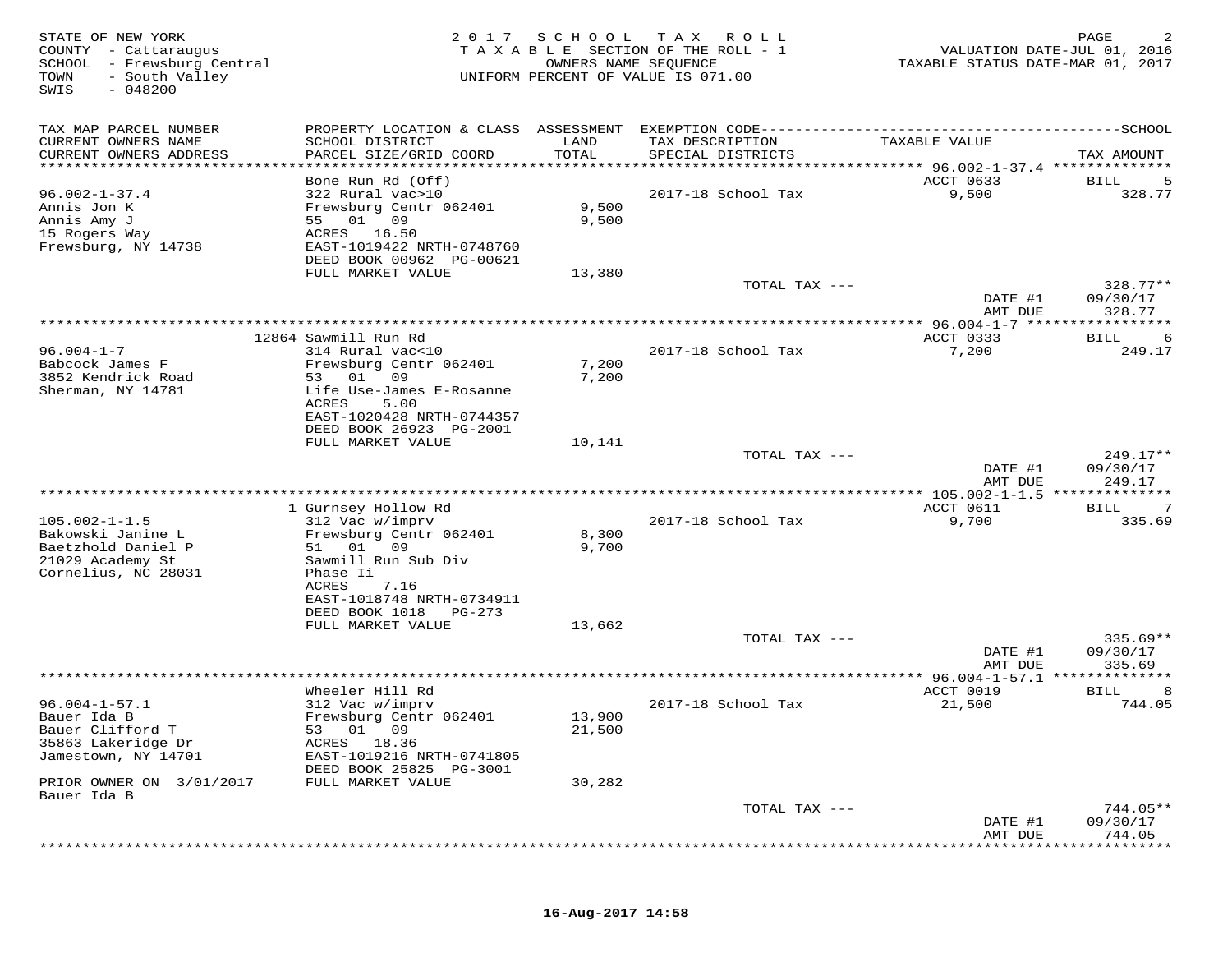| STATE OF NEW YORK<br>COUNTY - Cattaraugus<br>SCHOOL - Frewsburg Central<br>- South Valley<br>TOWN<br>SWIS<br>$-048200$ |                                                                                                                                                     | 2017 SCHOOL                      | T A X<br>ROLL<br>TAXABLE SECTION OF THE ROLL - 1<br>OWNERS NAME SEQUENCE<br>UNIFORM PERCENT OF VALUE IS 071.00 | VALUATION DATE-JUL 01, 2016<br>TAXABLE STATUS DATE-MAR 01, 2017         | PAGE                                 |
|------------------------------------------------------------------------------------------------------------------------|-----------------------------------------------------------------------------------------------------------------------------------------------------|----------------------------------|----------------------------------------------------------------------------------------------------------------|-------------------------------------------------------------------------|--------------------------------------|
| TAX MAP PARCEL NUMBER<br>CURRENT OWNERS NAME<br>CURRENT OWNERS ADDRESS<br>*********************                        | PROPERTY LOCATION & CLASS ASSESSMENT<br>SCHOOL DISTRICT<br>PARCEL SIZE/GRID COORD                                                                   | LAND<br>TOTAL<br>* * * * * * * * | TAX DESCRIPTION<br>SPECIAL DISTRICTS                                                                           | TAXABLE VALUE                                                           | TAX AMOUNT                           |
|                                                                                                                        | Robin Hill Rd                                                                                                                                       |                                  |                                                                                                                | ***************************** 105.002-1-33.1 *************<br>ACCT 0319 | 9<br><b>BILL</b>                     |
| $105.002 - 1 - 33.1$<br>Bero Michael R<br>Bero Dorothy M<br>20 Cedar St<br>Warren, PA 16365                            | 314 Rural vac<10<br>Frewsburg Centr 062401<br>50 01 09<br>FRNT 175.00 DPTH<br>1.35<br>ACRES<br>EAST-1020390 NRTH-0729631<br>DEED BOOK 17606 PG-4001 | 4,300<br>4,300                   | 2017-18 School Tax                                                                                             | 4,300                                                                   | 148.81                               |
|                                                                                                                        | FULL MARKET VALUE                                                                                                                                   | 6,056                            |                                                                                                                |                                                                         |                                      |
|                                                                                                                        |                                                                                                                                                     |                                  | TOTAL TAX ---                                                                                                  | DATE #1<br>AMT DUE                                                      | 148.81**<br>09/30/17<br>148.81       |
|                                                                                                                        |                                                                                                                                                     |                                  |                                                                                                                |                                                                         | * * * * * * * * *                    |
| $105.002 - 1 - 33.2$<br>Bero Michael R                                                                                 | Brown Run Rd<br>260 Seasonal res<br>Frewsburg Centr 062401<br>01 09<br>50                                                                           | 5,600<br>30,200                  | 2017-18 School Tax                                                                                             | ACCT 0690<br>30,200                                                     | <b>BILL</b><br>10<br>1,045.13        |
| Bero Dorothy M<br>20 Ceder St<br>Warren, PA 16365                                                                      | FRNT 330.00 DPTH<br>ACRES<br>3.00<br>EAST-1020129 NRTH-0729695<br>DEED BOOK 17606 PG-4001                                                           |                                  |                                                                                                                |                                                                         |                                      |
|                                                                                                                        | FULL MARKET VALUE                                                                                                                                   | 42,535                           |                                                                                                                |                                                                         |                                      |
|                                                                                                                        |                                                                                                                                                     |                                  | TOTAL TAX ---                                                                                                  | DATE #1<br>AMT DUE                                                      | $1,045.13**$<br>09/30/17<br>1,045.13 |
|                                                                                                                        | Bragg Rd                                                                                                                                            |                                  |                                                                                                                | ACCT 0361                                                               | ***********<br>11<br><b>BILL</b>     |
| $96.004 - 1 - 50$<br>Big Pine Partnership<br>318 Jefferson St<br>Jamestown, NY 14701                                   | 322 Rural vac>10<br>Frewsburg Centr 062401<br>52<br>01 09<br>23.32<br>ACRES<br>EAST-1018861 NRTH-0737537                                            | 12,900<br>12,900                 | 2017-18 School Tax                                                                                             | 12,900                                                                  | 446.43                               |
|                                                                                                                        | DEED BOOK 00944 PG-01063<br>FULL MARKET VALUE                                                                                                       | 18,169                           |                                                                                                                |                                                                         |                                      |
|                                                                                                                        |                                                                                                                                                     |                                  | TOTAL TAX ---                                                                                                  | DATE #1<br>AMT DUE                                                      | $446.43**$<br>09/30/17<br>446.43     |
|                                                                                                                        |                                                                                                                                                     |                                  |                                                                                                                |                                                                         |                                      |
| $96.004 - 1 - 59.3$<br>Brodfuehrer Norman E<br>Brodfuehrer Mary Kay<br>78 Willowgreen Dr<br>Amherst, NY 14228          | Wheeler Hill Rd<br>314 Rural vac<10<br>Frewsburg Centr 062401<br>$53 - 1 - 9$<br>ACRES<br>3.75<br>EAST-1019846 NRTH-0742428                         | 6,000<br>6,000                   | 2017-18 School Tax                                                                                             | ACCT 0750<br>6,000                                                      | 12<br><b>BILL</b><br>207.64          |
|                                                                                                                        | DEED BOOK 12032 PG-4001                                                                                                                             |                                  |                                                                                                                |                                                                         |                                      |
|                                                                                                                        | FULL MARKET VALUE                                                                                                                                   | 8,451                            | TOTAL TAX ---                                                                                                  |                                                                         | $207.64**$                           |
|                                                                                                                        |                                                                                                                                                     |                                  |                                                                                                                | DATE #1<br>AMT DUE                                                      | 09/30/17<br>207.64                   |
|                                                                                                                        |                                                                                                                                                     |                                  |                                                                                                                |                                                                         | *******                              |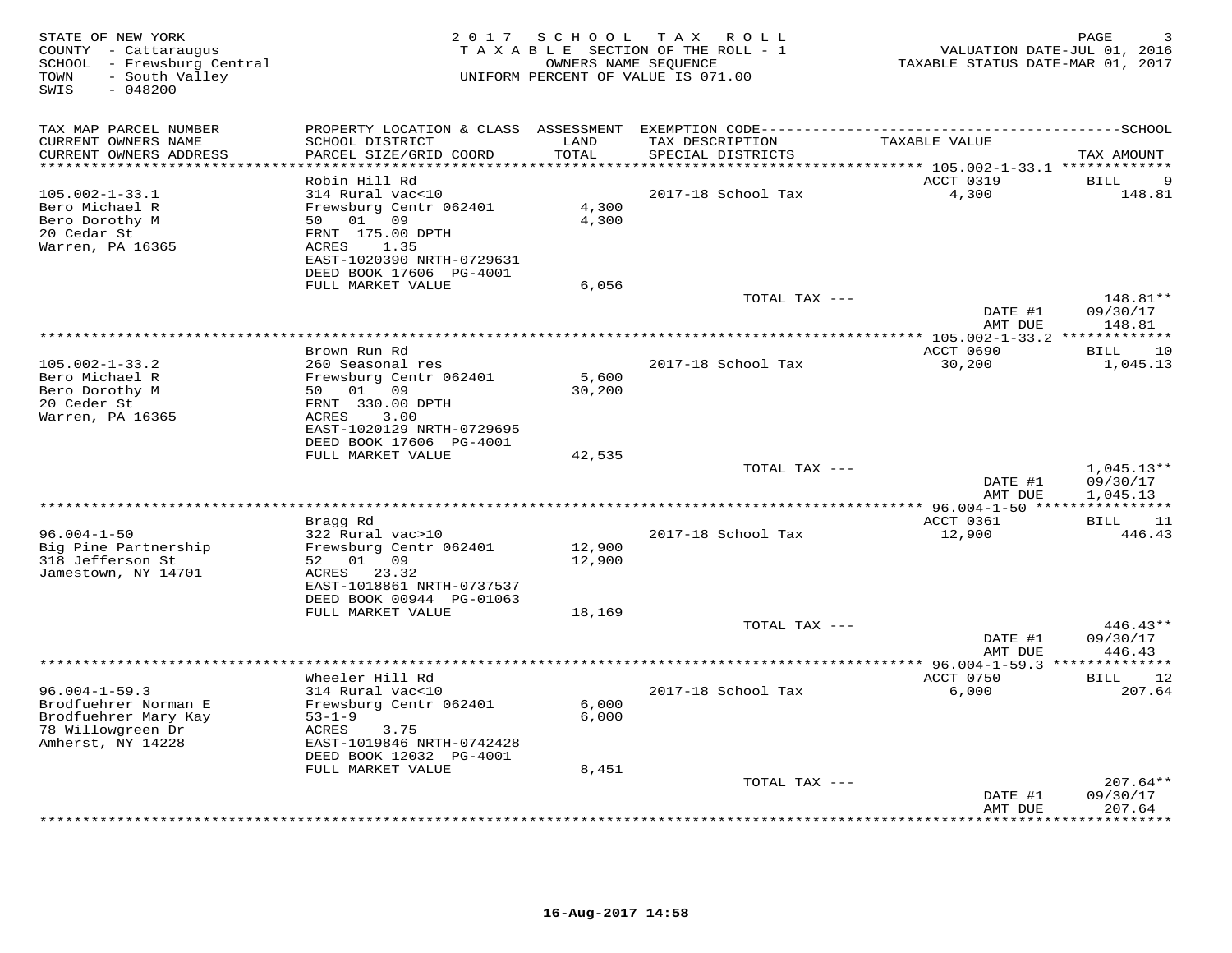| STATE OF NEW YORK<br>COUNTY - Cattaraugus<br>SCHOOL - Frewsburg Central<br>- South Valley<br>TOWN<br>SWIS<br>$-048200$ |                                                      | 2017 SCHOOL                  | TAX ROLL<br>TAXABLE SECTION OF THE ROLL - 1<br>OWNERS NAME SEQUENCE<br>UNIFORM PERCENT OF VALUE IS 071.00 | VALUATION DATE-JUL 01, 2016<br>TAXABLE STATUS DATE-MAR 01, 2017            | PAGE                              |
|------------------------------------------------------------------------------------------------------------------------|------------------------------------------------------|------------------------------|-----------------------------------------------------------------------------------------------------------|----------------------------------------------------------------------------|-----------------------------------|
| TAX MAP PARCEL NUMBER                                                                                                  |                                                      |                              |                                                                                                           |                                                                            |                                   |
| CURRENT OWNERS NAME<br>CURRENT OWNERS ADDRESS<br>**********************                                                | SCHOOL DISTRICT<br>PARCEL SIZE/GRID COORD            | LAND<br>TOTAL<br>*********** | TAX DESCRIPTION<br>SPECIAL DISTRICTS                                                                      | TAXABLE VALUE<br>**************************** 105.002-1-28 *************** | TAX AMOUNT                        |
|                                                                                                                        | Brown Run Rd                                         |                              |                                                                                                           | ACCT 0317                                                                  | 13<br>BILL                        |
| $105.002 - 1 - 28$<br>Caledonia Land Company                                                                           | 910 Priv forest<br>Frewsburg Centr 062401            | 42,400                       | 2017-18 School Tax                                                                                        | 42,400                                                                     | 1,467.34                          |
| 450 Saybrook Rd                                                                                                        | 42 01 09                                             | 42,400                       |                                                                                                           |                                                                            |                                   |
| Sheffield, PA 16347                                                                                                    | ACRES 50.84                                          |                              |                                                                                                           |                                                                            |                                   |
|                                                                                                                        | EAST-1023693 NRTH-0729622<br>DEED BOOK 24928 PG-7002 |                              |                                                                                                           |                                                                            |                                   |
|                                                                                                                        | FULL MARKET VALUE                                    | 59,718                       |                                                                                                           |                                                                            |                                   |
|                                                                                                                        |                                                      |                              | TOTAL TAX ---                                                                                             |                                                                            | $1,467.34**$                      |
|                                                                                                                        |                                                      |                              |                                                                                                           | DATE #1<br>AMT DUE                                                         | 09/30/17<br>1,467.34              |
|                                                                                                                        |                                                      |                              |                                                                                                           |                                                                            |                                   |
|                                                                                                                        | 11 Gurnsey Hollow Rd                                 |                              |                                                                                                           | <b>ACCT 0658</b>                                                           | 14<br>BILL                        |
| $105.002 - 1 - 1.29$<br>Carlino Paul C                                                                                 | 260 Seasonal res<br>Frewsburg Centr 062401           | 8,500                        | 2017-18 School Tax                                                                                        | 39,500                                                                     | 1,366.98                          |
| Carlino Constance                                                                                                      | 01 09<br>51                                          | 39,500                       |                                                                                                           |                                                                            |                                   |
| 6602 Royal Parkway South                                                                                               | Sawmill Run Sub Div                                  |                              |                                                                                                           |                                                                            |                                   |
| Lockport, NY 14094                                                                                                     | Phase Ii<br>ACRES<br>7.52                            |                              |                                                                                                           |                                                                            |                                   |
|                                                                                                                        | EAST-1020454 NRTH-0732981                            |                              |                                                                                                           |                                                                            |                                   |
|                                                                                                                        | DEED BOOK 00971 PG-00596                             |                              |                                                                                                           |                                                                            |                                   |
|                                                                                                                        | FULL MARKET VALUE                                    | 55,634                       | TOTAL TAX ---                                                                                             |                                                                            | $1,366.98**$                      |
|                                                                                                                        |                                                      |                              |                                                                                                           | DATE #1                                                                    | 09/30/17                          |
|                                                                                                                        |                                                      |                              |                                                                                                           | AMT DUE                                                                    | 1,366.98                          |
|                                                                                                                        | 12981 Bone Run Rd                                    |                              |                                                                                                           | ACCT 0230                                                                  | 15<br>BILL                        |
| $96.002 - 1 - 38$                                                                                                      | 210 1 Family Res                                     |                              | BAS STAR 41854                                                                                            |                                                                            | 21,830                            |
| Carlson Daniel T                                                                                                       | Frewsburg Centr 062401                               | 4,900                        | 2017-18 School Tax                                                                                        | 48,100                                                                     | 1,664.60                          |
| Knuth Jennifer R<br>10922 Oldro Rd                                                                                     | 55 01 09<br>ACRES<br>2.14 BANK<br>017                | 48,100                       |                                                                                                           |                                                                            |                                   |
| Randolph, NY 14772                                                                                                     | EAST-1019092 NRTH-0749648                            |                              |                                                                                                           |                                                                            |                                   |
|                                                                                                                        | DEED BOOK 20733 PG-8001                              |                              |                                                                                                           |                                                                            |                                   |
|                                                                                                                        | FULL MARKET VALUE                                    | 67,746                       | TOTAL TAX ---                                                                                             |                                                                            | $933.60**$                        |
|                                                                                                                        |                                                      |                              |                                                                                                           | DATE #1                                                                    | 09/30/17                          |
|                                                                                                                        |                                                      |                              |                                                                                                           | AMT DUE                                                                    | 933.60                            |
|                                                                                                                        | Bragg Rd                                             |                              |                                                                                                           | ACCT 0108                                                                  | 16<br>BILL                        |
| $96.004 - 1 - 47.1$                                                                                                    | 260 Seasonal res                                     |                              | 2017-18 School Tax                                                                                        | 46,500                                                                     | 1,609.23                          |
| Chitester Michael S.                                                                                                   | Frewsburg Centr 062401                               | 29,500                       |                                                                                                           |                                                                            |                                   |
| PO Box 608<br>Frewsburg, NY 14738                                                                                      | 52 01 09<br>Conveys 1/7Intrest                       | 46,500                       |                                                                                                           |                                                                            |                                   |
|                                                                                                                        | 72.25<br>ACRES                                       |                              |                                                                                                           |                                                                            |                                   |
|                                                                                                                        | EAST-1021325 NRTH-0738478                            |                              |                                                                                                           |                                                                            |                                   |
|                                                                                                                        | DEED BOOK 20866 PG-2001<br>FULL MARKET VALUE         | 65,493                       |                                                                                                           |                                                                            |                                   |
|                                                                                                                        |                                                      |                              | TOTAL TAX ---                                                                                             |                                                                            | $1,609.23**$                      |
|                                                                                                                        |                                                      |                              |                                                                                                           | DATE #1                                                                    | 09/30/17                          |
|                                                                                                                        |                                                      |                              |                                                                                                           | AMT DUE                                                                    | 1,609.23<br>. * * * * * * * * * * |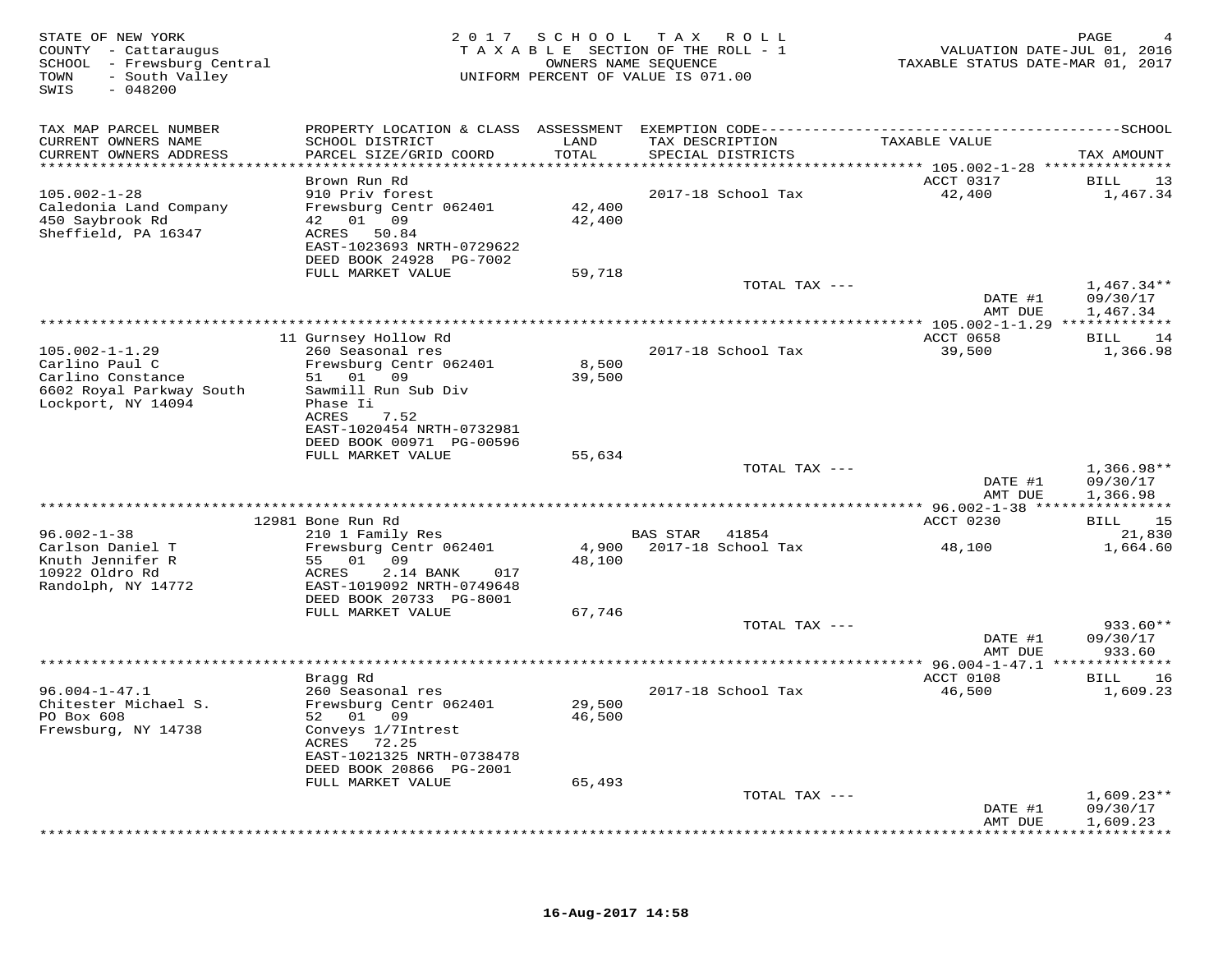| TAX MAP PARCEL NUMBER<br>PROPERTY LOCATION & CLASS ASSESSMENT                                                                                                                                                                                                                                                           |                                |
|-------------------------------------------------------------------------------------------------------------------------------------------------------------------------------------------------------------------------------------------------------------------------------------------------------------------------|--------------------------------|
| CURRENT OWNERS NAME<br>SCHOOL DISTRICT<br>LAND<br>TAX DESCRIPTION<br>TAXABLE VALUE                                                                                                                                                                                                                                      |                                |
| CURRENT OWNERS ADDRESS<br>PARCEL SIZE/GRID COORD<br>TOTAL<br>SPECIAL DISTRICTS<br>**********************                                                                                                                                                                                                                | TAX AMOUNT                     |
| Gurnsey Hollow Rd (Off)<br>ACCT 0615                                                                                                                                                                                                                                                                                    | BILL<br>17                     |
| $105.002 - 1 - 1.7$<br>240 Rural res<br>2017-18 School Tax<br>57,400<br>Cochran Steven<br>Frewsburg Centr 062401<br>12,400<br>1452 D'angelo Dr<br>01 09<br>57,400<br>51<br>N Tonawanda, NY 14120<br>ACRES 15.40<br>EAST-1019713 NRTH-0736230                                                                            | 1,986.44                       |
| DEED BOOK 00966 PG-00684                                                                                                                                                                                                                                                                                                |                                |
| FULL MARKET VALUE<br>80,845<br>TOTAL TAX ---<br>DATE #1                                                                                                                                                                                                                                                                 | $1,986.44**$<br>09/30/17       |
| AMT DUE                                                                                                                                                                                                                                                                                                                 | 1,986.44                       |
| ***********************<br>**** 105.002-1-35.1 *************                                                                                                                                                                                                                                                            |                                |
| Robin Hill Rd<br>ACCT 0335<br>$105.002 - 1 - 35.1$<br>322 Rural vac>10<br>2017-18 School Tax<br>23,800<br>Colburn Gordon R<br>Frewsburg Centr 062401<br>23,800<br>Colburn Shirley<br>50/1/9<br>23,800<br>359 Plantation Dr<br>ACRES<br>45.20<br>Aiken, SC 29803<br>EAST-1020464 NRTH-0731475<br>DEED BOOK 753<br>PG-563 | 18<br>BILL<br>823.65           |
| FULL MARKET VALUE<br>33,521                                                                                                                                                                                                                                                                                             |                                |
| TOTAL TAX ---<br>DATE #1<br>AMT DUE                                                                                                                                                                                                                                                                                     | 823.65**<br>09/30/17<br>823.65 |
|                                                                                                                                                                                                                                                                                                                         |                                |
| Brown Run Rd<br>ACCT 0601<br>$105.002 - 1 - 37.2$<br>322 Rural vac>10<br>2017-18 School Tax<br>11,800<br>Cornish Harold<br>Frewsburg Centr 062401<br>11,800<br>6723 Route 958<br>50 01 09<br>11,800<br>Bear Lake, PA 16402<br>ACRES<br>14.25<br>EAST-1018903 NRTH-0732365                                               | 19<br>BILL<br>408.36           |
| DEED BOOK 996<br>PG-496                                                                                                                                                                                                                                                                                                 |                                |
| FULL MARKET VALUE<br>16,620<br>TOTAL TAX ---                                                                                                                                                                                                                                                                            | 408.36**                       |
| DATE #1<br>AMT DUE                                                                                                                                                                                                                                                                                                      | 09/30/17<br>408.36             |
| *********** 105.002-1-32 ***                                                                                                                                                                                                                                                                                            |                                |
| Robin Hill Rd<br>ACCT 0238<br>$105.002 - 1 - 32$<br>314 Rural vac<10<br>2017-18 School Tax<br>8,900<br>8,900<br>Dads Products Co Inc<br>Frewsburg Centr 062401                                                                                                                                                          | 20<br>BILL<br>308.00           |
| PO Box 451<br>50 01<br>09<br>8,900<br>Meadville, PA 16335<br>8.45<br>ACRES<br>EAST-1020232 NRTH-0729133<br>DEED BOOK 00931 PG-00599                                                                                                                                                                                     |                                |
| FULL MARKET VALUE<br>12,535                                                                                                                                                                                                                                                                                             |                                |
| TOTAL TAX ---<br>DATE #1<br>AMT DUE                                                                                                                                                                                                                                                                                     | 308.00**<br>09/30/17<br>308.00 |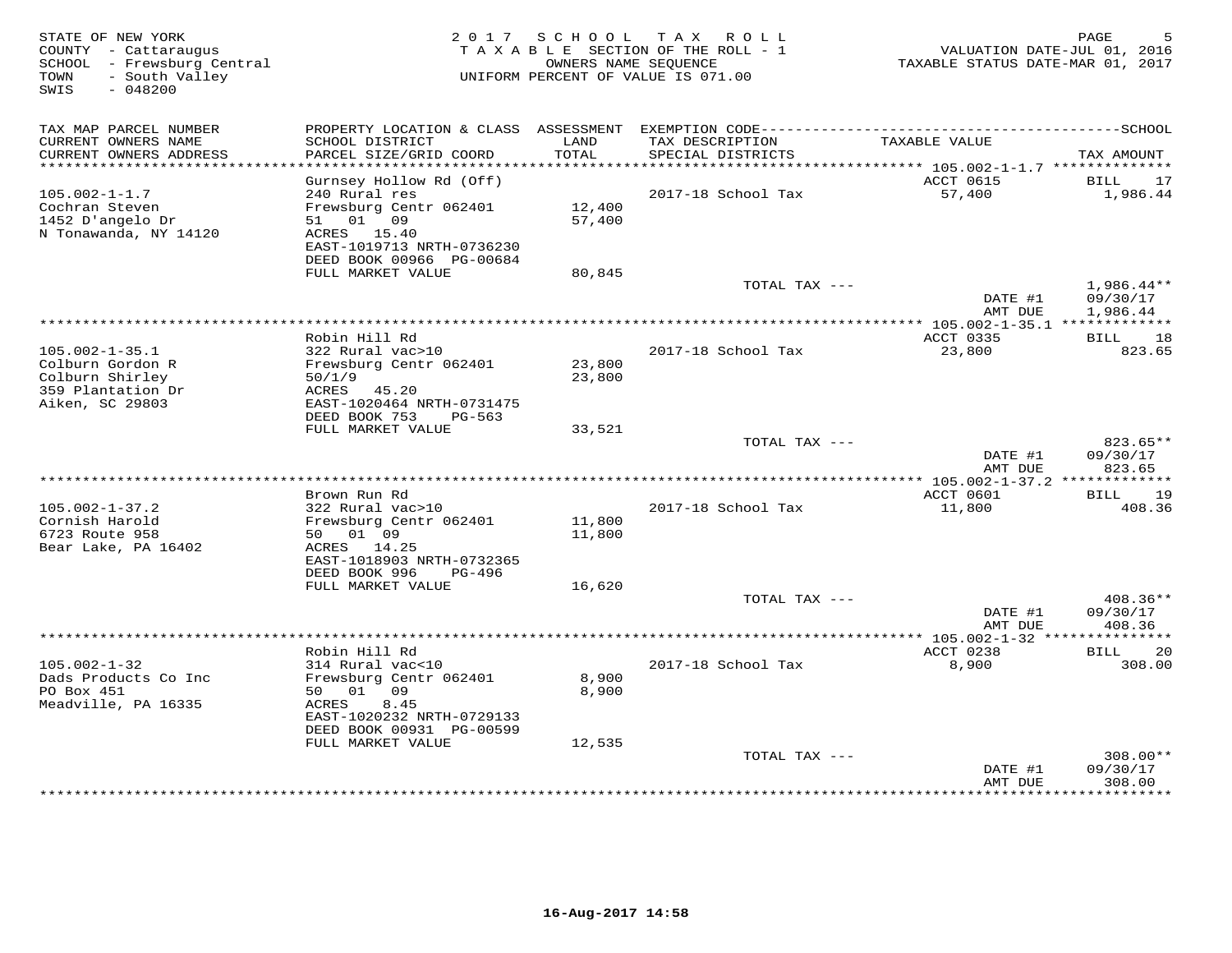| STATE OF NEW YORK<br>COUNTY - Cattaraugus<br>SCHOOL<br>- Frewsburg Central<br>TOWN<br>- South Valley<br>$-048200$<br>SWIS | 2017                                                                                                                                                                   | SCHOOL<br>T A X A B L E SECTION OF THE ROLL - 1<br>UNIFORM PERCENT OF VALUE IS 071.00 | T A X<br>OWNERS NAME SEQUENCE | R O L L            | TAXABLE STATUS DATE-MAR 01, 2017                           | PAGE<br>VALUATION DATE-JUL 01, 2016  |
|---------------------------------------------------------------------------------------------------------------------------|------------------------------------------------------------------------------------------------------------------------------------------------------------------------|---------------------------------------------------------------------------------------|-------------------------------|--------------------|------------------------------------------------------------|--------------------------------------|
| TAX MAP PARCEL NUMBER<br>CURRENT OWNERS NAME<br>CURRENT OWNERS ADDRESS<br>**********************                          | PROPERTY LOCATION & CLASS ASSESSMENT<br>SCHOOL DISTRICT<br>PARCEL SIZE/GRID COORD                                                                                      | LAND<br>TOTAL<br>*****************                                                    | TAX DESCRIPTION               | SPECIAL DISTRICTS  | EXEMPTION CODE---------------------------<br>TAXABLE VALUE | ---------SCHOOL<br>TAX AMOUNT        |
| $105.002 - 1 - 27.1$<br>Dahlin James M.<br>12791 Brown Run Rd<br>Frewsburg, NY 14738                                      | 12791 Brown Run Rd<br>210 1 Family Res<br>Frewsburg Centr 062401<br>01<br>09<br>50<br>2.75<br>ACRES<br>EAST-1021940 NRTH-0729985<br>DEED BOOK 27023 PG-9001            | 5,400<br>58,000                                                                       |                               | 2017-18 School Tax | ACCT 0306<br>58,000                                        | 21<br>BILL<br>2,007.21               |
|                                                                                                                           | FULL MARKET VALUE                                                                                                                                                      | 81,690                                                                                |                               | TOTAL TAX ---      | DATE #1                                                    | $2,007.21**$<br>09/30/17             |
|                                                                                                                           |                                                                                                                                                                        |                                                                                       |                               |                    | AMT DUE                                                    | 2,007.21                             |
| $105.002 - 1 - 5$<br>Dibble Paul<br>Dibble Ann V                                                                          | Gurnsey Hollow Rd<br>322 Rural vac>10<br>Frewsburg Centr 062401<br>01<br>09<br>43                                                                                      | 9,700<br>9,700                                                                        |                               | 2017-18 School Tax | ACCT 0091<br>9,700                                         | 22<br>BILL<br>335.69                 |
| Paula McIntyre<br>630 Cheese Factory Rd<br>Honeoye Falls, NY 14472                                                        | pipeline takes 1.68 ac<br>ACRES<br>11.76<br>EAST-1023514 NRTH-0733697<br>DEED BOOK 00930 PG-01188<br>FULL MARKET VALUE                                                 | 13,662                                                                                |                               |                    |                                                            |                                      |
|                                                                                                                           |                                                                                                                                                                        |                                                                                       |                               | TOTAL TAX ---      | DATE #1<br>AMT DUE                                         | $335.69**$<br>09/30/17<br>335.69     |
|                                                                                                                           |                                                                                                                                                                        |                                                                                       |                               |                    |                                                            |                                      |
| $105.002 - 1 - 1.16$                                                                                                      | 17 S Sylvan Glenn<br>210 1 Family Res                                                                                                                                  |                                                                                       | ENH STAR                      | 41834              | ACCT 0645                                                  | 23<br>BILL<br>47,650                 |
| Dreher Paul R<br>Dreher Melody J<br>17 S SYLVAN GLENN<br>FREWSBURG, NY 14738                                              | Frewsburg Centr 062401<br>01<br>09<br>51<br>Sawmill Run Sub Div<br>Phase Ii<br>ACRES<br>17.85                                                                          | 13,600<br>83,700                                                                      |                               | 2017-18 School Tax | 83,700                                                     | 2,896.61                             |
|                                                                                                                           | EAST-1021042 NRTH-0733770<br>DEED BOOK 00982 PG-00836<br>FULL MARKET VALUE                                                                                             | 117,887                                                                               |                               |                    |                                                            |                                      |
|                                                                                                                           |                                                                                                                                                                        |                                                                                       |                               | TOTAL TAX ---      | DATE #1<br>AMT DUE                                         | $1,353.61**$<br>09/30/17<br>1,353.61 |
|                                                                                                                           |                                                                                                                                                                        |                                                                                       |                               |                    | $*$ 105.002-1-1.30 $*$                                     |                                      |
| $105.002 - 1 - 1.30$<br>Dreher Paul R<br>Dreher Melody J<br>17 Sylvan Glen<br>Frewsburg, NY 14738                         | 12 Gurnsey Hollow Rd<br>322 Rural vac>10<br>Frewsburg Centr 062401<br>01<br>09<br>51<br>Sawmill Run Sub Div<br>Phase Ii<br>14.10<br>ACRES<br>EAST-1021214 NRTH-0733054 | 11,800<br>11,800                                                                      |                               | 2017-18 School Tax | ACCT 0659<br>11,800                                        | 24<br>BILL<br>408.36                 |
|                                                                                                                           | DEED BOOK 17526 PG-6003                                                                                                                                                |                                                                                       |                               |                    |                                                            |                                      |
|                                                                                                                           | FULL MARKET VALUE                                                                                                                                                      | 16,620                                                                                |                               |                    |                                                            |                                      |
|                                                                                                                           |                                                                                                                                                                        |                                                                                       |                               | TOTAL TAX ---      | DATE #1<br>AMT DUE                                         | $408.36**$<br>09/30/17<br>408.36     |
|                                                                                                                           |                                                                                                                                                                        |                                                                                       |                               |                    |                                                            |                                      |

# **16-Aug-2017 14:58**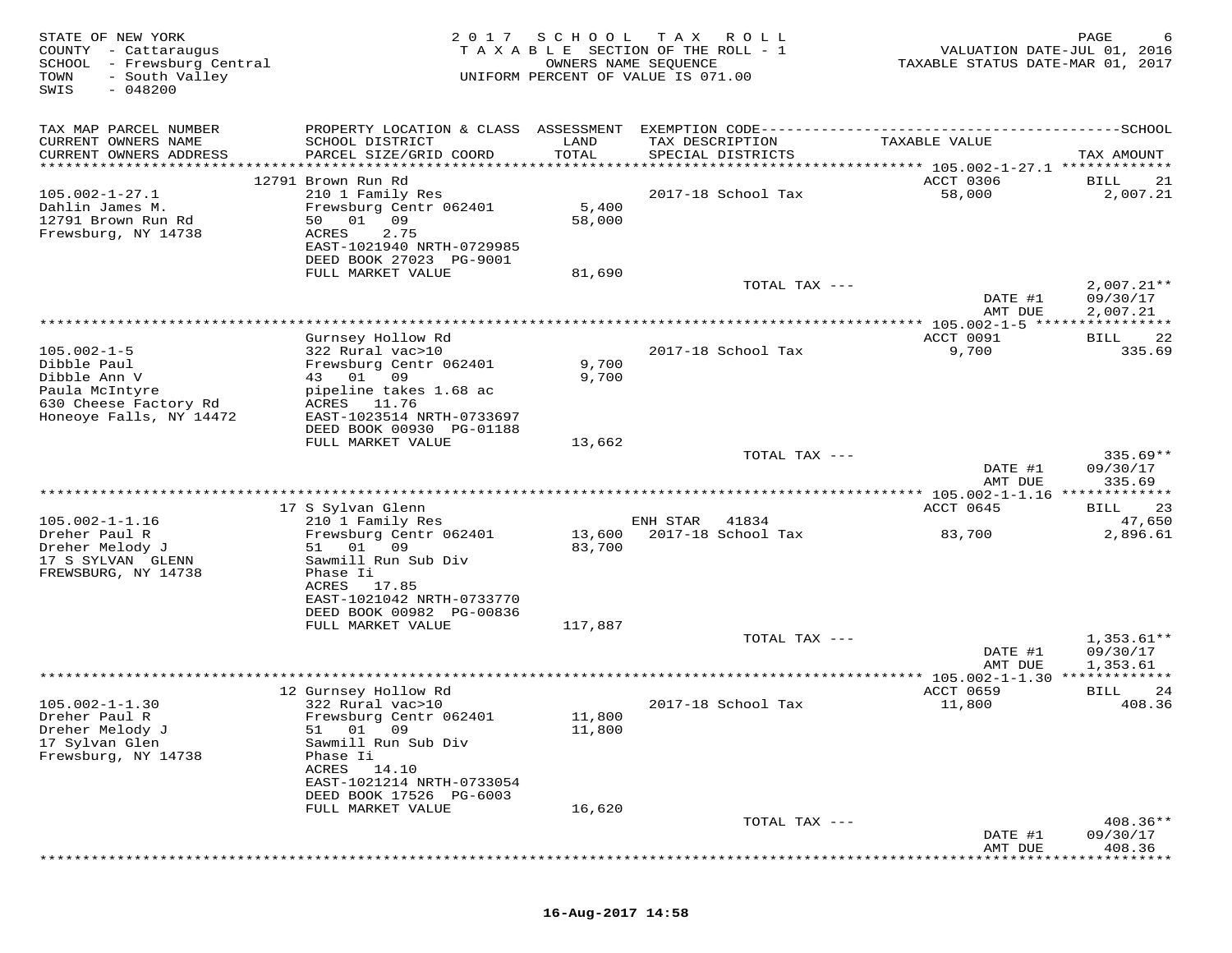| STATE OF NEW YORK<br>COUNTY - Cattaraugus<br>SCHOOL - Frewsburg Central<br>- South Valley<br>TOWN<br>SWIS<br>$-048200$ | 2 0 1 7                                                                                            | SCHOOL                        | TAX ROLL<br>TAXABLE SECTION OF THE ROLL - 1<br>OWNERS NAME SEQUENCE<br>UNIFORM PERCENT OF VALUE IS 071.00 | VALUATION DATE-JUL 01, 2016<br>TAXABLE STATUS DATE-MAR 01, 2017             | PAGE                                 |
|------------------------------------------------------------------------------------------------------------------------|----------------------------------------------------------------------------------------------------|-------------------------------|-----------------------------------------------------------------------------------------------------------|-----------------------------------------------------------------------------|--------------------------------------|
| TAX MAP PARCEL NUMBER                                                                                                  |                                                                                                    |                               |                                                                                                           |                                                                             |                                      |
| CURRENT OWNERS NAME<br>CURRENT OWNERS ADDRESS<br>**********************                                                | SCHOOL DISTRICT<br>PARCEL SIZE/GRID COORD<br>***************************                           | LAND<br>TOTAL<br>************ | TAX DESCRIPTION<br>SPECIAL DISTRICTS                                                                      | TAXABLE VALUE<br>***************************** 105.002-1-1.19 ************* | TAX AMOUNT                           |
|                                                                                                                        | 63 S Sylvan Glen                                                                                   |                               |                                                                                                           | ACCT 0648                                                                   | 25<br><b>BILL</b>                    |
| $105.002 - 1 - 1.19$<br>Dunn Douglas P.<br>63 S. Sylvan Glen<br>Frewsburg, NY 14738                                    | 240 Rural res<br>Frewsburg Centr 062401<br>51 01 09<br>Sawmill Run Sub Div                         | 8,200<br>68,200               | 2017-18 School Tax                                                                                        | 68,200                                                                      | 2,360.20                             |
|                                                                                                                        | Phase Ii<br>ACRES<br>6.93 BANK<br>019<br>EAST-1019289 NRTH-0734949<br>DEED BOOK 24076 PG-5002      |                               |                                                                                                           |                                                                             |                                      |
|                                                                                                                        | FULL MARKET VALUE                                                                                  | 96,056                        | TOTAL TAX ---                                                                                             | DATE #1<br>AMT DUE                                                          | $2,360.20**$<br>09/30/17<br>2,360.20 |
|                                                                                                                        |                                                                                                    |                               |                                                                                                           |                                                                             |                                      |
| $96.004 - 1 - 44$<br>Ecklund Ronald E                                                                                  | Bragg Rd<br>270 Mfg housing<br>Frewsburg Centr 062401                                              | 22,800                        | 2017-18 School Tax                                                                                        | ACCT 0371<br>37,400                                                         | 26<br>BILL<br>1,294.30               |
| Ecklund Takuku K<br>29 Dearing St<br>Jamestown, NY 14701                                                               | 0109<br>52<br>ACRES<br>41.27<br>EAST-1022305 NRTH-0738257                                          | 37,400                        |                                                                                                           |                                                                             |                                      |
|                                                                                                                        | DEED BOOK 889<br>PG-01070<br>FULL MARKET VALUE                                                     | 52,676                        |                                                                                                           |                                                                             |                                      |
|                                                                                                                        |                                                                                                    |                               | TOTAL TAX ---                                                                                             | DATE #1<br>AMT DUE                                                          | $1,294.30**$<br>09/30/17<br>1,294.30 |
|                                                                                                                        |                                                                                                    |                               |                                                                                                           | ******** 96.004-1-46 ****                                                   |                                      |
|                                                                                                                        | Bragg Rd                                                                                           |                               |                                                                                                           | ACCT 0373                                                                   | 27<br>BILL                           |
| $96.004 - 1 - 46$<br>Ecklund Theodore L<br>Ecklund Anabel<br>6074 Honeysette Rd<br>Mayville, NY 14757                  | 322 Rural vac>10<br>Frewsburg Centr 062401<br>52 01 09<br>ACRES 25.39<br>EAST-1021893 NRTH-0738309 | 17,400<br>17,400              | 2017-18 School Tax                                                                                        | 17,400                                                                      | 602.16                               |
|                                                                                                                        | DEED BOOK 873<br>PG-00340<br>FULL MARKET VALUE                                                     | 24,507                        |                                                                                                           |                                                                             |                                      |
|                                                                                                                        |                                                                                                    |                               | TOTAL TAX ---                                                                                             | DATE #1<br>AMT DUE                                                          | $602.16**$<br>09/30/17<br>602.16     |
|                                                                                                                        |                                                                                                    |                               |                                                                                                           |                                                                             | **********                           |
| $87.004 - 1 - 12$<br>Farm West LLC<br>890 McLean Rd<br>Cortland, NY 13045                                              | Woodchuck Hill Rd (Off)<br>910 Priv forest<br>Frewsburg Centr 062401<br>56 01 09<br>ACRES 69.88    | 42,300<br>42,300              | 2017-18 School Tax                                                                                        | ACCT 0001<br>42,300                                                         | 28<br>BILL<br>1,463.88               |
|                                                                                                                        | EAST-1020932 NRTH-0753049<br>DEED BOOK 14471 PG-6001<br>FULL MARKET VALUE                          | 59,577                        |                                                                                                           |                                                                             |                                      |
|                                                                                                                        |                                                                                                    |                               | TOTAL TAX ---                                                                                             | DATE #1                                                                     | $1,463.88**$<br>09/30/17             |
|                                                                                                                        |                                                                                                    |                               |                                                                                                           | AMT DUE                                                                     | 1,463.88<br>* * * * * * * * *        |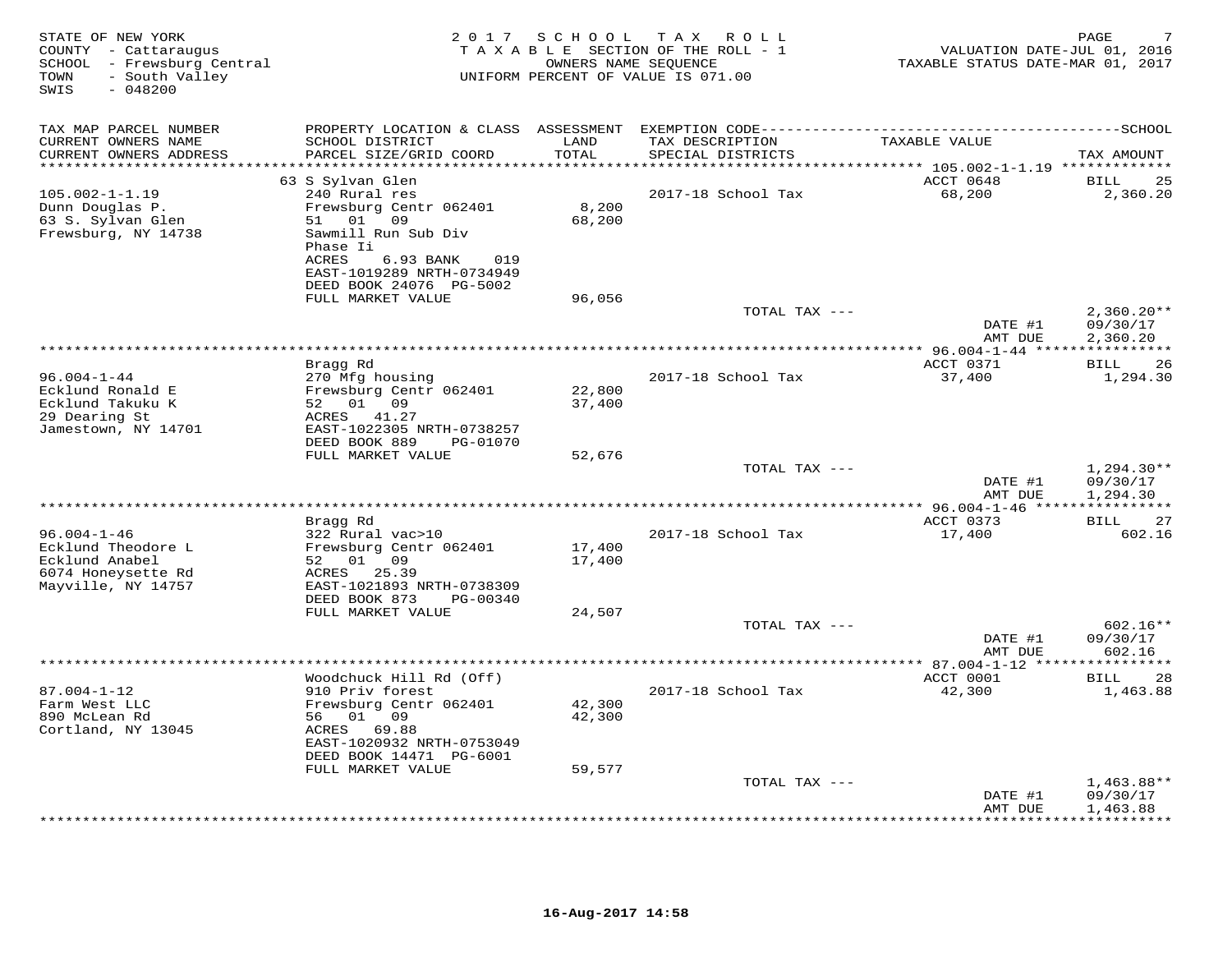| COUNTY - Cattaraugus<br>SCHOOL - Frewsburg Central<br>TOWN<br>- South Valley<br>SWIS<br>$-048200$ |                                                                                                                                 |                  | 2017 SCHOOL TAX ROLL<br>TAXABLE SECTION OF THE ROLL - 1<br>OWNERS NAME SEQUENCE<br>UNIFORM PERCENT OF VALUE IS 071.00 | TAXABLE STATUS DATE-MAR 01, 2017                               | PAGE<br>VALUATION DATE-JUL 01, 2016  |
|---------------------------------------------------------------------------------------------------|---------------------------------------------------------------------------------------------------------------------------------|------------------|-----------------------------------------------------------------------------------------------------------------------|----------------------------------------------------------------|--------------------------------------|
| TAX MAP PARCEL NUMBER                                                                             |                                                                                                                                 |                  |                                                                                                                       |                                                                |                                      |
| CURRENT OWNERS NAME<br>CURRENT OWNERS ADDRESS<br>***********************                          | SCHOOL DISTRICT<br>PARCEL SIZE/GRID COORD                                                                                       | LAND<br>TOTAL    | TAX DESCRIPTION<br>SPECIAL DISTRICTS                                                                                  | TAXABLE VALUE                                                  | TAX AMOUNT                           |
|                                                                                                   | Oak Hill Rd                                                                                                                     |                  |                                                                                                                       | ACCT 0006                                                      | <b>BILL</b><br>29                    |
| $96.002 - 2 - 2$<br>Farm West LLC<br>890 McLean Rd<br>Cortland, NY 13045                          | 910 Priv forest<br>Frewsburg Centr 062401<br>54 01 09<br>56.34<br>ACRES<br>EAST-1020729 NRTH-0746470                            | 46,700<br>46,700 | 2017-18 School Tax                                                                                                    | 46,700                                                         | 1,616.15                             |
|                                                                                                   | DEED BOOK 14471 PG-6001                                                                                                         |                  |                                                                                                                       |                                                                |                                      |
|                                                                                                   | FULL MARKET VALUE                                                                                                               | 65,775           | TOTAL TAX ---                                                                                                         | DATE #1                                                        | $1,616.15**$<br>09/30/17             |
|                                                                                                   |                                                                                                                                 |                  |                                                                                                                       | AMT DUE                                                        | 1,616.15                             |
|                                                                                                   | Sawmill Run Rd                                                                                                                  |                  |                                                                                                                       | ACCT 0005                                                      | 30<br>BILL                           |
| $96.004 - 1 - 8$<br>Farm West LLC<br>890 McLean Rd<br>Cortland, NY 13045                          | 314 Rural vac<10<br>Frewsburg Centr 062401<br>53 01 09<br>ACRES<br>1.50<br>EAST-1020805 NRTH-0744419<br>DEED BOOK 14471 PG-6001 | 4,400<br>4,400   | 2017-18 School Tax                                                                                                    | 4,400                                                          | 152.27                               |
|                                                                                                   | FULL MARKET VALUE                                                                                                               | 6,197            |                                                                                                                       |                                                                |                                      |
|                                                                                                   |                                                                                                                                 |                  | TOTAL TAX ---                                                                                                         | DATE #1<br>AMT DUE<br>*********** 105.002-1-27.3 ************* | $152.27**$<br>09/30/17<br>152.27     |
|                                                                                                   | 12708 Brown Run Rd                                                                                                              |                  |                                                                                                                       | ACCT 0539                                                      | <b>BILL</b><br>31                    |
| $105.002 - 1 - 27.3$                                                                              | 240 Rural res                                                                                                                   |                  | ENH STAR 41834                                                                                                        |                                                                | 47,650                               |
| Fellows John E<br>Fellows Sandra L<br>12708 Brown Run Rd<br>Frewsburg, NY 14738                   | Frewsburg Centr 062401<br>42  01  09<br>ACRES 14.50<br>EAST-1023149 NRTH-0731443<br>DEED BOOK 16997 PG-6001                     | 12,000<br>94,600 | 2017-18 School Tax                                                                                                    | 94,600                                                         | 3,273.83                             |
|                                                                                                   | FULL MARKET VALUE                                                                                                               | 133,239          |                                                                                                                       |                                                                |                                      |
|                                                                                                   |                                                                                                                                 |                  | TOTAL TAX ---                                                                                                         | DATE #1<br>AMT DUE                                             | $1,730.83**$<br>09/30/17<br>1,730.83 |
|                                                                                                   |                                                                                                                                 |                  |                                                                                                                       |                                                                |                                      |
|                                                                                                   | Bragg Rd                                                                                                                        |                  |                                                                                                                       | ACCT 0642                                                      | BILL<br>32                           |
| $96.004 - 1 - 47.2$<br>Fletcher Sandra L<br>21 Whitney Ave<br>Frewsburg, NY 14738                 | 311 Res vac land<br>Frewsburg Centr 062401<br>09<br>52 01<br>2.55<br>ACRES<br>EAST-1021658 NRTH-0740359                         | 5,200<br>5,200   | 2017-18 School Tax                                                                                                    | 5,200                                                          | 179.96                               |
|                                                                                                   | DEED BOOK 00997 PG-00006                                                                                                        |                  |                                                                                                                       |                                                                |                                      |
|                                                                                                   | FULL MARKET VALUE                                                                                                               | 7,324            |                                                                                                                       |                                                                |                                      |
|                                                                                                   |                                                                                                                                 |                  | TOTAL TAX ---                                                                                                         | DATE #1<br>AMT DUE                                             | 179.96**<br>09/30/17<br>179.96       |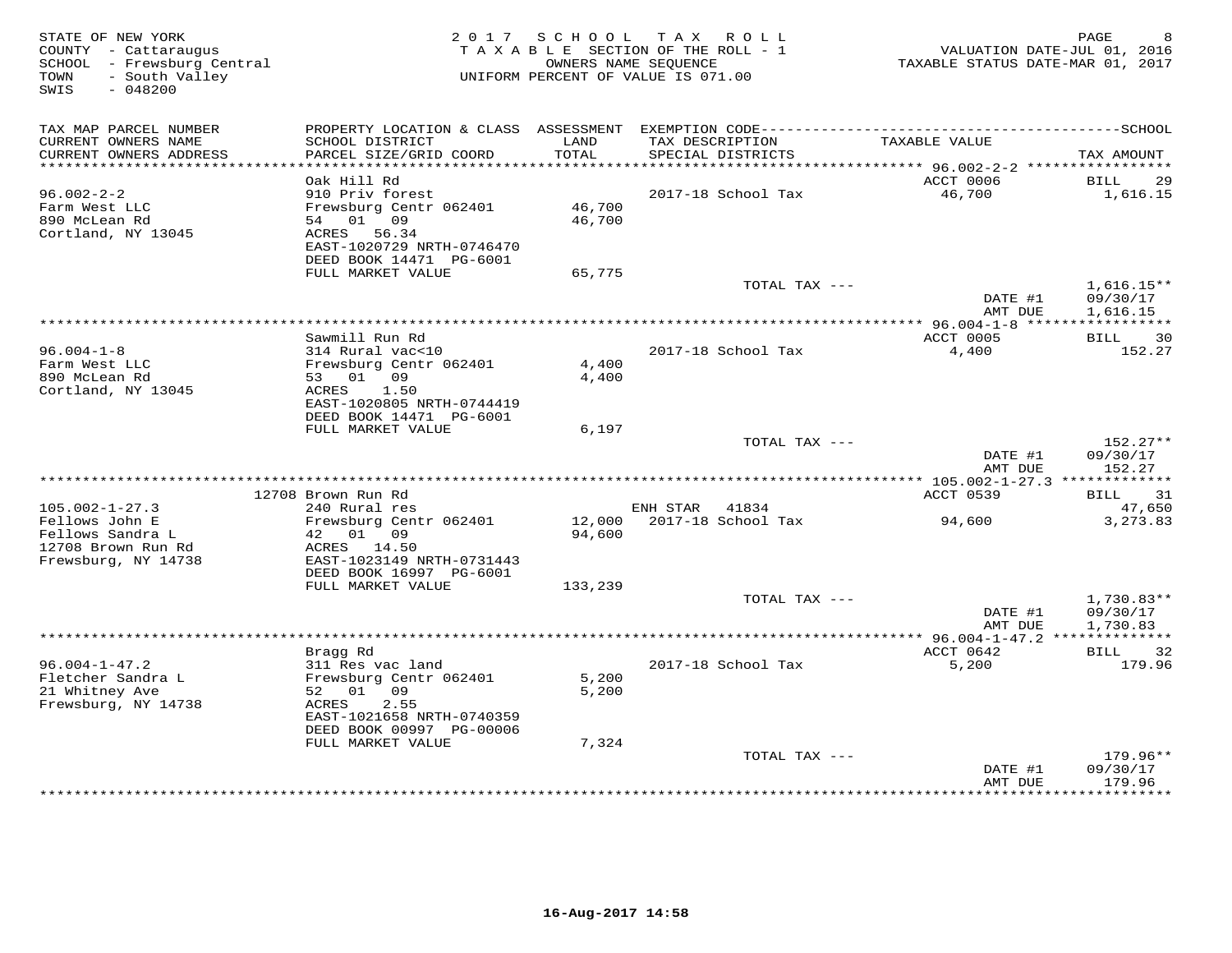| STATE OF NEW YORK<br>COUNTY - Cattaraugus<br>SCHOOL - Frewsburg Central<br>TOWN<br>- South Valley<br>SWIS<br>$-048200$ | 2017                                                                                                            | SCHOOL           | T A X<br>R O L L<br>TAXABLE SECTION OF THE ROLL - 1<br>OWNERS NAME SEQUENCE<br>UNIFORM PERCENT OF VALUE IS 071.00 | VALUATION DATE-JUL 01, 2016<br>TAXABLE STATUS DATE-MAR 01, 2017 | PAGE<br>9                          |
|------------------------------------------------------------------------------------------------------------------------|-----------------------------------------------------------------------------------------------------------------|------------------|-------------------------------------------------------------------------------------------------------------------|-----------------------------------------------------------------|------------------------------------|
| TAX MAP PARCEL NUMBER                                                                                                  | PROPERTY LOCATION & CLASS ASSESSMENT                                                                            |                  | EXEMPTION CODE------------                                                                                        | -------------                                                   | $------SCHOOL$                     |
| CURRENT OWNERS NAME<br>CURRENT OWNERS ADDRESS                                                                          | SCHOOL DISTRICT<br>PARCEL SIZE/GRID COORD                                                                       | LAND<br>TOTAL    | TAX DESCRIPTION<br>SPECIAL DISTRICTS                                                                              | TAXABLE VALUE                                                   | TAX AMOUNT                         |
| **********************                                                                                                 |                                                                                                                 |                  |                                                                                                                   |                                                                 |                                    |
| $96.004 - 1 - 54.4$<br>Fletcher Sandra L<br>21 Whitney Ave<br>Frewsburg, NY 14738                                      | Wheeler Hill Rd (Off)<br>322 Rural vac>10<br>Frewsburg Centr 062401<br>53 01<br>09<br>ACRES 19.80               | 11,100<br>11,100 | 2017-18 School Tax                                                                                                | ACCT 0639<br>11,100                                             | 33<br>BILL<br>384.14               |
|                                                                                                                        | EAST-1021679 NRTH-0740868<br>DEED BOOK 00997 PG-00006                                                           |                  |                                                                                                                   |                                                                 |                                    |
|                                                                                                                        | FULL MARKET VALUE                                                                                               | 15,634           | TOTAL TAX ---                                                                                                     | DATE #1                                                         | 384.14**<br>09/30/17               |
|                                                                                                                        |                                                                                                                 |                  |                                                                                                                   | AMT DUE                                                         | 384.14                             |
|                                                                                                                        | 7 Gurnsey Hollow Rd                                                                                             |                  | **************************************                                                                            | ** 105.002-1-1.25 ***<br>ACCT 0654                              | *********<br>34<br>BILL            |
| $105.002 - 1 - 1.25$<br>Gimbel Douglas A.<br>120 Quail Run Rd                                                          | 260 Seasonal res<br>Frewsburg Centr 062401<br>01<br>09<br>51                                                    | 7,300<br>32,400  | 2017-18 School Tax                                                                                                | 32,400                                                          | 1,121.27                           |
| Lower Burrell, PA 15068                                                                                                | Sawmill Run Sub Div<br>Phase Ii<br><b>ACRES</b><br>5.23<br>EAST-1020406 NRTH-0733558<br>DEED BOOK 23084 PG-6001 |                  |                                                                                                                   |                                                                 |                                    |
|                                                                                                                        | FULL MARKET VALUE                                                                                               | 45,634           |                                                                                                                   |                                                                 |                                    |
|                                                                                                                        |                                                                                                                 |                  | TOTAL TAX ---                                                                                                     | DATE #1<br>AMT DUE                                              | 1,121.27**<br>09/30/17<br>1,121.27 |
|                                                                                                                        |                                                                                                                 |                  |                                                                                                                   |                                                                 |                                    |
|                                                                                                                        | 260 Sylvan Glen South                                                                                           |                  |                                                                                                                   | ACCT 0646                                                       | 35<br>BILL                         |
| $105.002 - 1 - 1.17$<br>Glazier Kenneth H<br>341 E 5th St<br>Jamestown, NY 14701                                       | 312 Vac w/imprv<br>Frewsburg Centr 062401<br>01<br>09<br>51<br>Sawmill Run Sub Div                              | 10,800<br>15,100 | 2017-18 School Tax                                                                                                | 15,100                                                          | 522.57                             |
|                                                                                                                        | Lot $#18$<br>12.19<br>ACRES<br>EAST-1020132 NRTH-0734362<br>DEED BOOK 17327 PG-4001<br>FULL MARKET VALUE        | 21,268           |                                                                                                                   |                                                                 |                                    |
|                                                                                                                        |                                                                                                                 |                  | TOTAL TAX ---                                                                                                     |                                                                 | $522.57**$                         |
|                                                                                                                        |                                                                                                                 |                  |                                                                                                                   | DATE #1<br>AMT DUE                                              | 09/30/17<br>522.57                 |
|                                                                                                                        |                                                                                                                 |                  |                                                                                                                   |                                                                 | ********                           |
| $87.004 - 1 - 1$<br>Gray Robert E<br>PO Box 707<br>Frewsburg, NY 14738                                                 | Woodchuck Hill Rd (Off)<br>910 Priv forest<br>Frewsburg Centr 062401<br>01 09<br>57<br>ACRES<br>45.15           | 18,000<br>18,000 | 2017-18 School Tax                                                                                                | ACCT 0049<br>18,000                                             | BILL<br>36<br>622.93               |
|                                                                                                                        | EAST-1019676 NRTH-0759700<br>DEED BOOK 10230 PG-2001                                                            |                  |                                                                                                                   |                                                                 |                                    |
|                                                                                                                        | FULL MARKET VALUE                                                                                               | 25,352           |                                                                                                                   |                                                                 |                                    |
|                                                                                                                        |                                                                                                                 |                  | TOTAL TAX ---                                                                                                     | DATE #1<br>AMT DUE                                              | 622.93**<br>09/30/17<br>622.93     |
|                                                                                                                        |                                                                                                                 |                  |                                                                                                                   |                                                                 |                                    |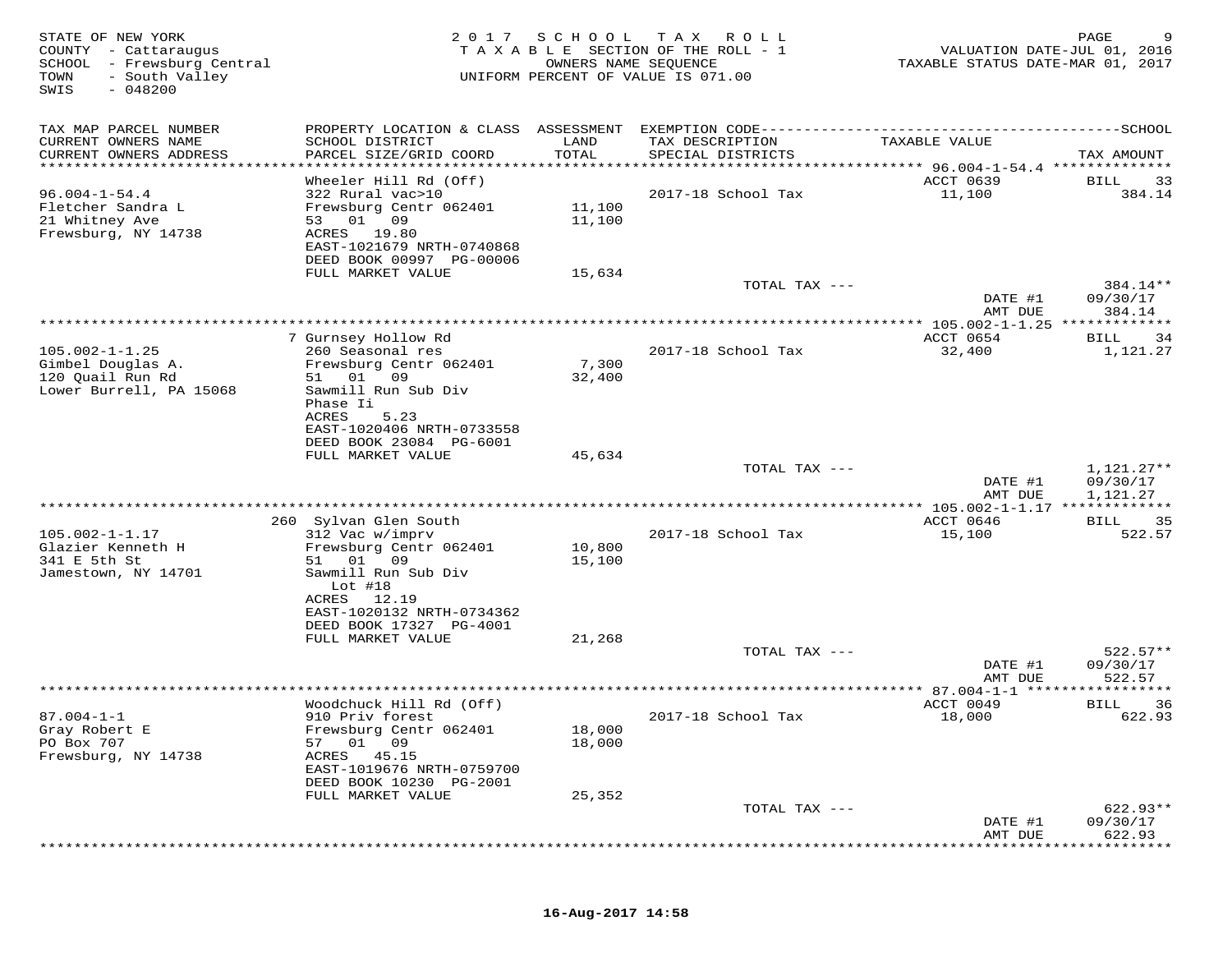| STATE OF NEW YORK<br>COUNTY - Cattaraugus<br>SCHOOL - Frewsburg Central<br>- South Valley<br>TOWN<br>$-048200$<br>SWIS |                                                        |               | 2017 SCHOOL TAX ROLL<br>TAXABLE SECTION OF THE ROLL - 1<br>OWNERS NAME SEQUENCE<br>UNIFORM PERCENT OF VALUE IS 071.00 | VALUATION DATE-JUL 01, 2016<br>TAXABLE STATUS DATE-MAR 01, 2017 | 10<br>PAGE   |
|------------------------------------------------------------------------------------------------------------------------|--------------------------------------------------------|---------------|-----------------------------------------------------------------------------------------------------------------------|-----------------------------------------------------------------|--------------|
| TAX MAP PARCEL NUMBER                                                                                                  | PROPERTY LOCATION & CLASS ASSESSMENT                   |               |                                                                                                                       |                                                                 |              |
| CURRENT OWNERS NAME<br>CURRENT OWNERS ADDRESS                                                                          | SCHOOL DISTRICT<br>PARCEL SIZE/GRID COORD              | LAND<br>TOTAL | TAX DESCRIPTION<br>SPECIAL DISTRICTS                                                                                  | TAXABLE VALUE<br>*********** 87.004-1-16 *****************      | TAX AMOUNT   |
|                                                                                                                        | Woodchuck Hill Rd                                      |               |                                                                                                                       | ACCT 0111                                                       | 37<br>BILL   |
| $87.004 - 1 - 16$                                                                                                      | 910 Priv forest                                        |               | 2017-18 School Tax                                                                                                    | 22,300                                                          | 771.74       |
| Gray Robert E                                                                                                          | Frewsburg Centr 062401                                 | 22,300        |                                                                                                                       |                                                                 |              |
| PO Box 707                                                                                                             | 01 09<br>56 —                                          | 22,300        |                                                                                                                       |                                                                 |              |
| Frewsburg, NY 14738                                                                                                    | ACRES<br>49.58                                         |               |                                                                                                                       |                                                                 |              |
|                                                                                                                        | EAST-1021009 NRTH-0755850<br>DEED BOOK 9006<br>PG-3001 |               |                                                                                                                       |                                                                 |              |
|                                                                                                                        | FULL MARKET VALUE                                      | 31,408        |                                                                                                                       |                                                                 |              |
|                                                                                                                        |                                                        |               | TOTAL TAX ---                                                                                                         |                                                                 | $771.74**$   |
|                                                                                                                        |                                                        |               |                                                                                                                       | DATE #1                                                         | 09/30/17     |
|                                                                                                                        |                                                        |               |                                                                                                                       | AMT DUE                                                         | 771.74       |
|                                                                                                                        | Woodchuck Hill Rd (Off)                                |               |                                                                                                                       | ACCT 0003                                                       | 38<br>BILL   |
| $87.004 - 1 - 19$                                                                                                      | 910 Priv forest                                        |               | 2017-18 School Tax                                                                                                    | 27,100                                                          | 937.85       |
| Gray Robert E                                                                                                          | Frewsburg Centr 062401                                 | 27,100        |                                                                                                                       |                                                                 |              |
| PO Box 707                                                                                                             | 01 09<br>57                                            | 27,100        |                                                                                                                       |                                                                 |              |
| Frewsburg, NY 14738                                                                                                    | ACRES<br>54.28                                         |               |                                                                                                                       |                                                                 |              |
|                                                                                                                        | EAST-1020179 NRTH-0758263<br>DEED BOOK 12094 PG-3001   |               |                                                                                                                       |                                                                 |              |
|                                                                                                                        | FULL MARKET VALUE                                      | 38,169        |                                                                                                                       |                                                                 |              |
|                                                                                                                        |                                                        |               | TOTAL TAX ---                                                                                                         |                                                                 | 937.85**     |
|                                                                                                                        |                                                        |               |                                                                                                                       | DATE #1                                                         | 09/30/17     |
|                                                                                                                        |                                                        |               |                                                                                                                       | AMT DUE                                                         | 937.85       |
|                                                                                                                        | 12846 Sawmill Run Rd                                   |               |                                                                                                                       | ACCT 0121                                                       | BILL<br>39   |
| $96.004 - 1 - 9$                                                                                                       | 210 1 Family Res                                       |               | 2017-18 School Tax                                                                                                    | 43,000                                                          | 1,488.10     |
| Gremer Nicole M.                                                                                                       | Frewsburg Centr 062401                                 | 7,000         |                                                                                                                       |                                                                 |              |
| 12846 Sawmill Run Rd                                                                                                   | 01 09<br>53                                            | 43,000        |                                                                                                                       |                                                                 |              |
| Frewsburg, NY 14738                                                                                                    | 54 01<br>09                                            |               |                                                                                                                       |                                                                 |              |
|                                                                                                                        | ACRES<br>4.75 BANK<br>024<br>EAST-1021183 NRTH-0744780 |               |                                                                                                                       |                                                                 |              |
|                                                                                                                        | DEED BOOK 21248 PG-2001                                |               |                                                                                                                       |                                                                 |              |
|                                                                                                                        | FULL MARKET VALUE                                      | 60,563        |                                                                                                                       |                                                                 |              |
|                                                                                                                        |                                                        |               | TOTAL TAX ---                                                                                                         |                                                                 | $1,488.10**$ |
|                                                                                                                        |                                                        |               |                                                                                                                       | DATE #1                                                         | 09/30/17     |
|                                                                                                                        |                                                        |               |                                                                                                                       | AMT DUE                                                         | 1,488.10     |
|                                                                                                                        | Gurnsey Hollow Rd                                      |               |                                                                                                                       | *********** 105.002-1-6 **<br>ACCT 0244                         | BILL<br>40   |
| $105.002 - 1 - 6$                                                                                                      | 312 Vac w/imprv                                        |               | 2017-18 School Tax                                                                                                    | 79,800                                                          | 2,761.64     |
| Hall Herbert E                                                                                                         | Frewsburg Centr 062401                                 | 76,700        |                                                                                                                       |                                                                 |              |
| Hall Linda A                                                                                                           | 43 01 09                                               | 79,800        |                                                                                                                       |                                                                 |              |
| 1139 Sheree Dr                                                                                                         | ACRES 113.69                                           |               |                                                                                                                       |                                                                 |              |
| Grand Island, NY 14072                                                                                                 | EAST-1024757 NRTH-0733371<br>DEED BOOK 1027 PG-56      |               |                                                                                                                       |                                                                 |              |
|                                                                                                                        | FULL MARKET VALUE                                      | 112,394       |                                                                                                                       |                                                                 |              |
|                                                                                                                        |                                                        |               | TOTAL TAX ---                                                                                                         |                                                                 | $2,761.64**$ |
|                                                                                                                        |                                                        |               |                                                                                                                       | DATE #1                                                         | 09/30/17     |
|                                                                                                                        |                                                        |               |                                                                                                                       | AMT DUE                                                         | 2,761.64     |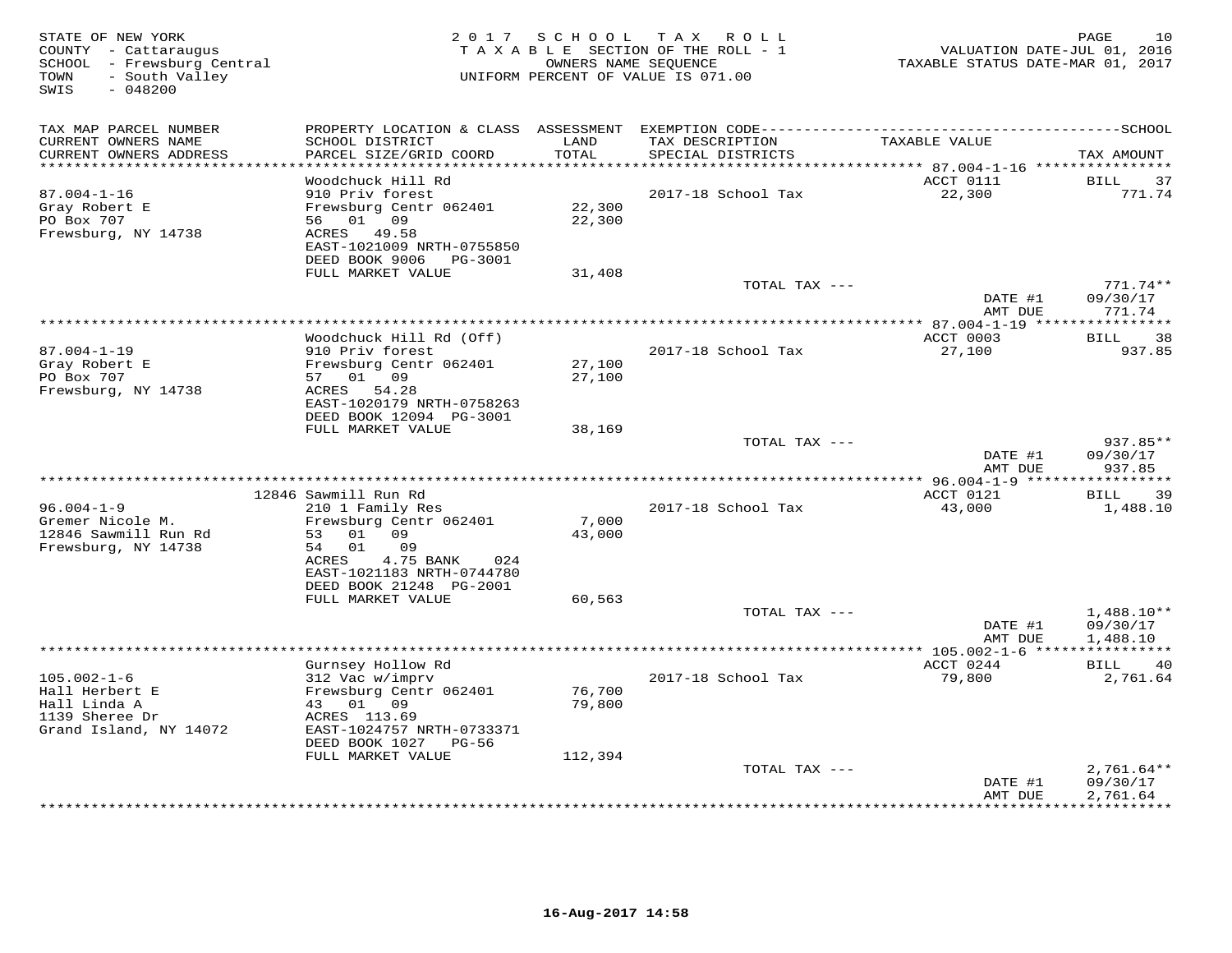| STATE OF NEW YORK<br>COUNTY - Cattaraugus<br>- Frewsburg Central<br>SCHOOL<br>- South Valley<br>TOWN<br>SWIS<br>$-048200$ |                                                         | 2017 SCHOOL          | T A X<br>R O L L<br>TAXABLE SECTION OF THE ROLL - 1<br>OWNERS NAME SEQUENCE<br>UNIFORM PERCENT OF VALUE IS 071.00 | TAXABLE STATUS DATE-MAR 01, 2017             | PAGE<br>11<br>VALUATION DATE-JUL 01, 2016 |
|---------------------------------------------------------------------------------------------------------------------------|---------------------------------------------------------|----------------------|-------------------------------------------------------------------------------------------------------------------|----------------------------------------------|-------------------------------------------|
| TAX MAP PARCEL NUMBER<br>CURRENT OWNERS NAME                                                                              | SCHOOL DISTRICT                                         | LAND                 | TAX DESCRIPTION                                                                                                   | TAXABLE VALUE                                |                                           |
| CURRENT OWNERS ADDRESS<br>**********************                                                                          | PARCEL SIZE/GRID COORD<br>***************************** | TOTAL<br>*********** | SPECIAL DISTRICTS<br>********************************** 96.004-1-53.3 **************                              |                                              | TAX AMOUNT                                |
|                                                                                                                           | 12830 Wheeler Hill Rd                                   |                      |                                                                                                                   | ACCT 0504                                    | BILL<br>41                                |
| $96.004 - 1 - 53.3$                                                                                                       | 270 Mfg housing                                         |                      | 2017-18 School Tax                                                                                                | 16,000                                       | 553.71                                    |
| Hall William H                                                                                                            | Frewsburg Centr 062401                                  | 4,900                |                                                                                                                   |                                              |                                           |
| Hall Lucille A                                                                                                            | 52<br>01<br>09                                          | 16,000               |                                                                                                                   |                                              |                                           |
| 67 Magnolia Ave We                                                                                                        | 2.10<br>ACRES                                           |                      |                                                                                                                   |                                              |                                           |
| Jamestown, NY 14701                                                                                                       | EAST-1020851 NRTH-0740411<br>DEED BOOK 787<br>PG-00406  |                      |                                                                                                                   |                                              |                                           |
|                                                                                                                           | FULL MARKET VALUE                                       | 22,535               |                                                                                                                   |                                              |                                           |
|                                                                                                                           |                                                         |                      | TOTAL TAX ---                                                                                                     |                                              | 553.71**                                  |
|                                                                                                                           |                                                         |                      |                                                                                                                   | DATE #1                                      | 09/30/17                                  |
|                                                                                                                           |                                                         |                      |                                                                                                                   | AMT DUE                                      | 553.71                                    |
|                                                                                                                           |                                                         |                      |                                                                                                                   | ************** 96.004-1-54.5 *************** |                                           |
| $96.004 - 1 - 54.5$                                                                                                       | Wheeler Rd (Off)<br>314 Rural vac<10                    |                      | 2017-18 School Tax                                                                                                | ACCT 0675<br>4,900                           | BILL<br>42<br>169.57                      |
| Hall William H                                                                                                            | Frewsburg Centr 062401                                  | 4,900                |                                                                                                                   |                                              |                                           |
| Hall Lucille A                                                                                                            | 53 01 09                                                | 4,900                |                                                                                                                   |                                              |                                           |
| 67 Magnolia Ave We                                                                                                        | 7.35<br>ACRES                                           |                      |                                                                                                                   |                                              |                                           |
| Jamestown, NY 14701                                                                                                       | EAST-1020767 NRTH-0740941                               |                      |                                                                                                                   |                                              |                                           |
|                                                                                                                           | DEED BOOK 00944 PG-00694                                |                      |                                                                                                                   |                                              |                                           |
|                                                                                                                           | FULL MARKET VALUE                                       | 6,901                | TOTAL TAX ---                                                                                                     |                                              | $169.57**$                                |
|                                                                                                                           |                                                         |                      |                                                                                                                   | DATE #1                                      | 09/30/17                                  |
|                                                                                                                           |                                                         |                      |                                                                                                                   | AMT DUE                                      | 169.57                                    |
|                                                                                                                           | *****************************                           |                      | *******************************                                                                                   | * $96.002 - 2 - 18$ *****                    | **********                                |
|                                                                                                                           | Oak Hill Rd (Off)                                       |                      |                                                                                                                   | ACCT 0074                                    | BILL<br>43                                |
| $96.002 - 2 - 18$                                                                                                         | 260 Seasonal res                                        |                      | 2017-18 School Tax                                                                                                | 21,000                                       | 726.75                                    |
| Hallenbeck Ellis J.<br>10 Dennison St.                                                                                    | Frewsburg Centr 062401<br>54 01 09                      | 7,900<br>21,000      |                                                                                                                   |                                              |                                           |
| Frewsburg, NY 14738                                                                                                       | ACRES<br>6.45                                           |                      |                                                                                                                   |                                              |                                           |
|                                                                                                                           | EAST-1019426 NRTH-0744881                               |                      |                                                                                                                   |                                              |                                           |
|                                                                                                                           | DEED BOOK 22267 PG-8002                                 |                      |                                                                                                                   |                                              |                                           |
|                                                                                                                           | FULL MARKET VALUE                                       | 29,577               |                                                                                                                   |                                              |                                           |
|                                                                                                                           |                                                         |                      | TOTAL TAX ---                                                                                                     |                                              | $726.75**$                                |
|                                                                                                                           |                                                         |                      |                                                                                                                   | DATE #1<br>AMT DUE                           | 09/30/17<br>726.75                        |
|                                                                                                                           |                                                         |                      |                                                                                                                   | ************* 96.002-2-19.2 **************   |                                           |
|                                                                                                                           | Oak Hill Rd                                             |                      |                                                                                                                   | ACCT 0589                                    | <b>BILL</b><br>44                         |
| $96.002 - 2 - 19.2$                                                                                                       | 314 Rural vac<10                                        |                      | 2017-18 School Tax                                                                                                | 7,100                                        | 245.71                                    |
| Hallenbeck Ellis J.                                                                                                       | Frewsburg Centr 062401                                  | 7,100                |                                                                                                                   |                                              |                                           |
| 10 Dennison Rd                                                                                                            | 54 01 09                                                | 7,100                |                                                                                                                   |                                              |                                           |
| Frewsburg, NY 14738                                                                                                       | ACRES<br>4.85                                           |                      |                                                                                                                   |                                              |                                           |
|                                                                                                                           | EAST-1019210 NRTH-0745288<br>DEED BOOK 24631 PG-7001    |                      |                                                                                                                   |                                              |                                           |
|                                                                                                                           | FULL MARKET VALUE                                       | 10,000               |                                                                                                                   |                                              |                                           |
|                                                                                                                           |                                                         |                      | TOTAL TAX ---                                                                                                     |                                              | $245.71**$                                |
|                                                                                                                           |                                                         |                      |                                                                                                                   | DATE #1                                      | 09/30/17                                  |
|                                                                                                                           |                                                         |                      |                                                                                                                   | AMT DUE                                      | 245.71<br>*********                       |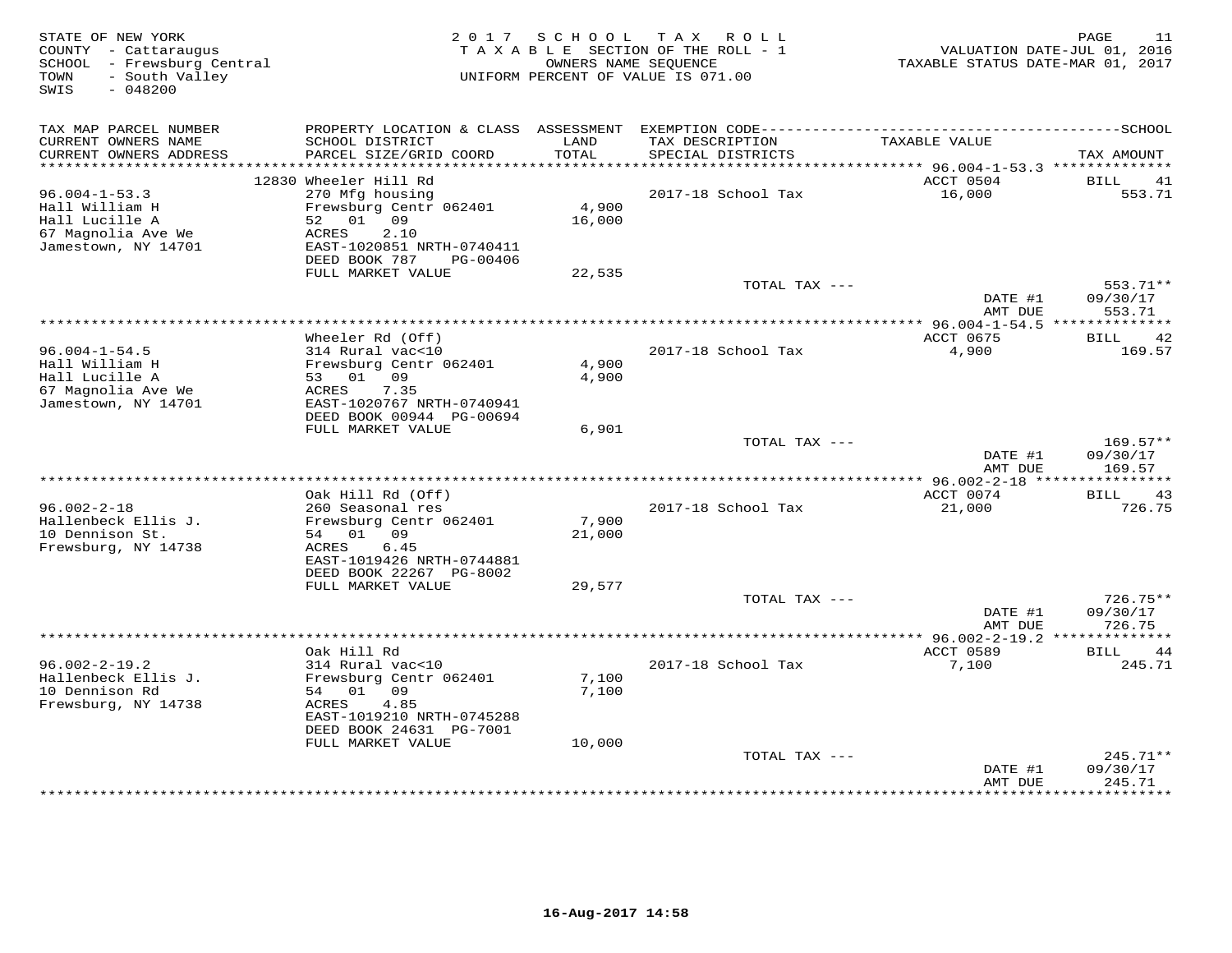| STATE OF NEW YORK<br>COUNTY - Cattaraugus<br>SCHOOL - Frewsburg Central<br>- South Valley<br>TOWN<br>$-048200$<br>SWIS | 2 0 1 7                                                                                                                                                                     | SCHOOL           | TAX ROLL<br>T A X A B L E SECTION OF THE ROLL - 1<br>OWNERS NAME SEQUENCE<br>UNIFORM PERCENT OF VALUE IS 071.00 | VALUATION DATE-JUL 01, 2016<br>TAXABLE STATUS DATE-MAR 01, 2017 | 12<br>PAGE                           |
|------------------------------------------------------------------------------------------------------------------------|-----------------------------------------------------------------------------------------------------------------------------------------------------------------------------|------------------|-----------------------------------------------------------------------------------------------------------------|-----------------------------------------------------------------|--------------------------------------|
| TAX MAP PARCEL NUMBER<br>CURRENT OWNERS NAME<br>CURRENT OWNERS ADDRESS                                                 | SCHOOL DISTRICT<br>PARCEL SIZE/GRID COORD                                                                                                                                   | LAND<br>TOTAL    | TAX DESCRIPTION<br>SPECIAL DISTRICTS                                                                            | TAXABLE VALUE                                                   | TAX AMOUNT                           |
|                                                                                                                        |                                                                                                                                                                             |                  |                                                                                                                 | ***** 96.004-1-2 *****                                          |                                      |
| $96.004 - 1 - 2$<br>Hallenbeck Ellis J.<br>10 Dennison St.<br>Frewsburg, NY 14738                                      | Sawmill Run Rd<br>322 Rural vac>10<br>Frewsburg Centr 062401<br>01 09<br>53<br>21.68<br>ACRES<br>EAST-1019449 NRTH-0744252<br>DEED BOOK 22267 PG-8002<br>FULL MARKET VALUE  | 12,600<br>12,600 | 2017-18 School Tax                                                                                              | ACCT 0075<br>12,600                                             | <b>BILL</b><br>45<br>436.05          |
|                                                                                                                        |                                                                                                                                                                             | 17,746           | TOTAL TAX ---                                                                                                   |                                                                 | 436.05**                             |
|                                                                                                                        |                                                                                                                                                                             |                  |                                                                                                                 | DATE #1<br>AMT DUE                                              | 09/30/17<br>436.05                   |
|                                                                                                                        |                                                                                                                                                                             |                  | ************************                                                                                        | *** 96.002-2-21 ****************                                |                                      |
| $96.002 - 2 - 21$<br>Hallenbeck `Ellis J<br>10 Dennison Rd<br>Frewsburg, NY 14738                                      | Oak Hill Rd (Off)<br>314 Rural vac<10<br>Frewsburg Centr 062401<br>09<br>54 01<br>ACRES<br>4.26                                                                             | 3,300<br>3,300   | 2017-18 School Tax                                                                                              | ACCT 0590<br>3,300                                              | <b>BILL</b><br>46<br>114.20          |
|                                                                                                                        | EAST-1018952 NRTH-0744817<br>DEED BOOK 9895<br>PG-3001<br>FULL MARKET VALUE                                                                                                 | 4,648            | TOTAL TAX ---                                                                                                   | DATE #1                                                         | $114.20**$<br>09/30/17               |
|                                                                                                                        |                                                                                                                                                                             |                  |                                                                                                                 | AMT DUE                                                         | 114.20                               |
| **************************                                                                                             | Bone Run Rd                                                                                                                                                                 |                  |                                                                                                                 | ACCT 0631                                                       | 47<br><b>BILL</b>                    |
| $96.002 - 1 - 37.2$<br>Hammersley Timothy<br>Hammersley Faye<br>3477 Follett Run Road<br>Warren, PA 16365              | 322 Rural vac>10<br>Frewsburg Centr 062401<br>01 09<br>55<br>ACRES<br>34.55<br>EAST-1019459 NRTH-0750463                                                                    | 21,500<br>21,500 | 2017-18 School Tax                                                                                              | 21,500                                                          | 744.05                               |
|                                                                                                                        | DEED BOOK 26179 PG-8001                                                                                                                                                     |                  |                                                                                                                 |                                                                 |                                      |
|                                                                                                                        | FULL MARKET VALUE                                                                                                                                                           | 30,282           | TOTAL TAX ---                                                                                                   | DATE #1<br>AMT DUE                                              | 744.05**<br>09/30/17<br>744.05       |
|                                                                                                                        |                                                                                                                                                                             |                  |                                                                                                                 | ** 105.002-1-1.9 ***************                                |                                      |
| $105.002 - 1 - 1.9$<br>Hartson Randall L<br>Hartson Diane M<br>4 S Sylvan Glenn<br>Frewsburg, NY 14738                 | 4 S Sylvann Glenn<br>260 Seasonal res<br>Frewsburg Centr 062401<br>01 09<br>51<br>(land Contract)<br>ACRES<br>6.05<br>EAST-1019940 NRTH-0735663<br>DEED BOOK 1028<br>PG-369 | 7,700<br>87,000  | 2017-18 School Tax                                                                                              | ACCT 0617<br>87,000                                             | 48<br>BILL<br>3,010.81               |
|                                                                                                                        | FULL MARKET VALUE                                                                                                                                                           | 122,535          |                                                                                                                 |                                                                 |                                      |
|                                                                                                                        |                                                                                                                                                                             |                  | TOTAL TAX ---                                                                                                   | DATE #1<br>AMT DUE                                              | $3,010.81**$<br>09/30/17<br>3,010.81 |
|                                                                                                                        |                                                                                                                                                                             |                  |                                                                                                                 |                                                                 | * * * * * * * * * *                  |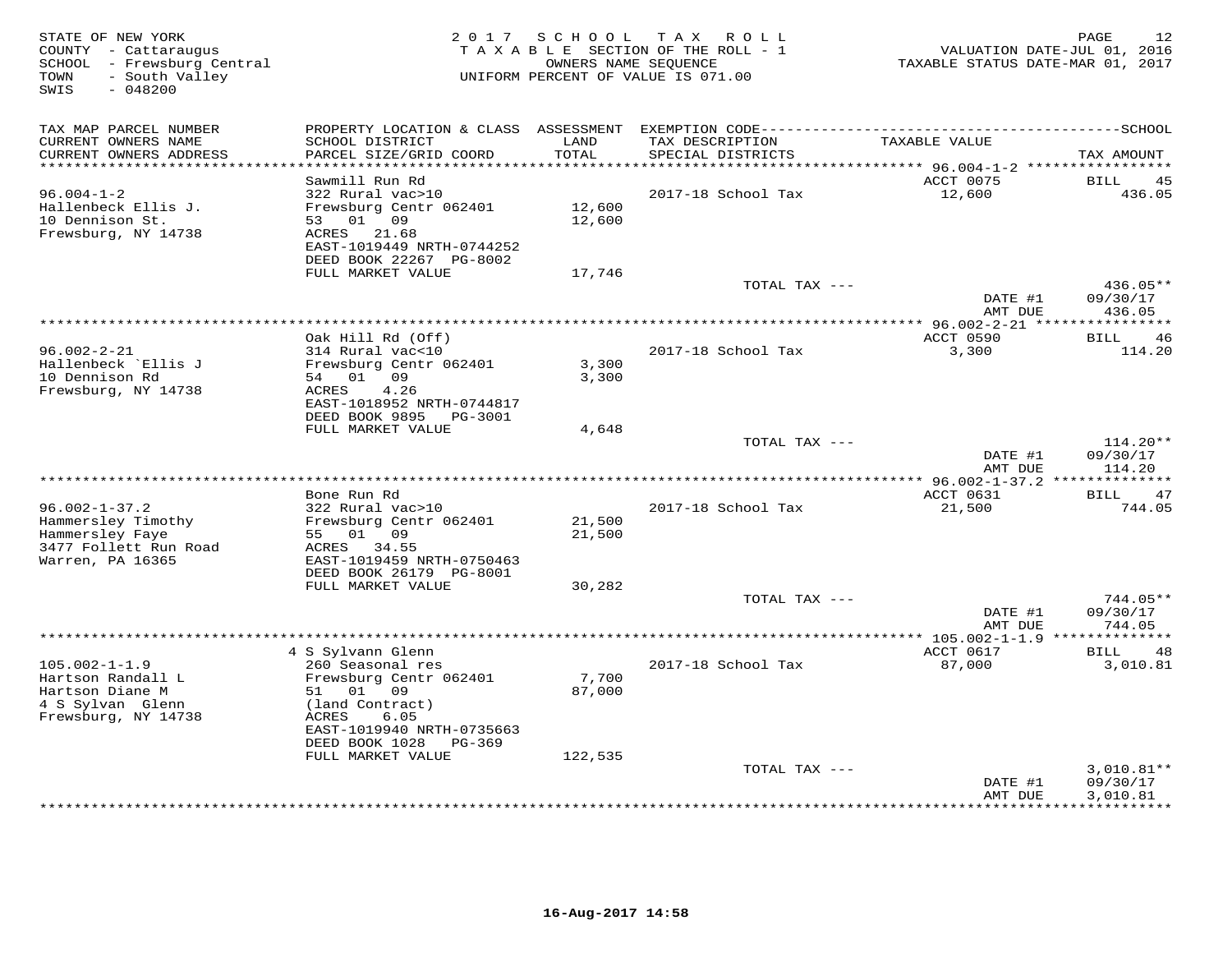| STATE OF NEW YORK<br>COUNTY - Cattaraugus<br>SCHOOL - Frewsburg Central<br>- South Valley<br>TOWN<br>$-048200$<br>SWIS |                                                                                                                                       |                  | 2017 SCHOOL TAX ROLL<br>TAXABLE SECTION OF THE ROLL - 1<br>OWNERS NAME SEQUENCE<br>UNIFORM PERCENT OF VALUE IS 071.00 | VALUATION DATE-JUL 01, 2016<br>TAXABLE STATUS DATE-MAR 01, 2017 | PAGE<br>13                           |
|------------------------------------------------------------------------------------------------------------------------|---------------------------------------------------------------------------------------------------------------------------------------|------------------|-----------------------------------------------------------------------------------------------------------------------|-----------------------------------------------------------------|--------------------------------------|
| TAX MAP PARCEL NUMBER                                                                                                  | PROPERTY LOCATION & CLASS ASSESSMENT                                                                                                  |                  |                                                                                                                       |                                                                 |                                      |
| CURRENT OWNERS NAME<br>CURRENT OWNERS ADDRESS<br>**********************                                                | SCHOOL DISTRICT<br>PARCEL SIZE/GRID COORD                                                                                             | LAND<br>TOTAL    | TAX DESCRIPTION<br>SPECIAL DISTRICTS                                                                                  | TAXABLE VALUE                                                   | TAX AMOUNT                           |
|                                                                                                                        | 1059 Dennison Rd                                                                                                                      |                  |                                                                                                                       | ACCT 0088                                                       | <b>BILL</b><br>49                    |
| $96.002 - 2 - 19.1$<br>Hellenbeck Ellis J<br>10 Dennison Road<br>Frewsburg, NY 14738                                   | 210 1 Family Res<br>Frewsburg Centr 062401<br>01<br>09<br>54<br>5.00<br>ACRES<br>EAST-1018958 NRTH-0745459<br>DEED BOOK 19972 PG-3001 | 7,200<br>32,300  | 2017-18 School Tax                                                                                                    | 32,300                                                          | 1,117.81                             |
|                                                                                                                        | FULL MARKET VALUE                                                                                                                     | 45,493           |                                                                                                                       |                                                                 |                                      |
|                                                                                                                        |                                                                                                                                       |                  | TOTAL TAX ---                                                                                                         | DATE #1<br>AMT DUE                                              | $1,117.81**$<br>09/30/17<br>1,117.81 |
|                                                                                                                        |                                                                                                                                       |                  | ************************************                                                                                  | *** 87.004-1-3 *****                                            |                                      |
| $87.004 - 1 - 3$<br>HT VII QRS Trust                                                                                   | Woodchuck Hill Rd (Off)<br>910 Priv forest<br>Frewsburg Centr 062401                                                                  | 94,900           | 2017-18 School Tax                                                                                                    | ACCT 0164<br>94,900                                             | 50<br>BILL<br>3,284.21               |
| Hancock Forest Management<br>13950 Ballantyne Corporate Pl ACRES 156.84<br>Charlotte, NC 28277                         | 57 01 09<br>EAST-1022146 NRTH-0758567<br>DEED BOOK 4366 PG-6005                                                                       | 94,900           |                                                                                                                       |                                                                 |                                      |
|                                                                                                                        | FULL MARKET VALUE                                                                                                                     | 133,662          |                                                                                                                       |                                                                 |                                      |
|                                                                                                                        |                                                                                                                                       |                  | TOTAL TAX ---                                                                                                         | DATE #1<br>AMT DUE                                              | $3,284.21**$<br>09/30/17<br>3,284.21 |
| ******************************                                                                                         |                                                                                                                                       |                  |                                                                                                                       | ACCT 0162                                                       | ***********                          |
| $87.004 - 1 - 11$                                                                                                      | Bone Run Rd (Off)<br>910 Priv forest                                                                                                  |                  | 2017-18 School Tax                                                                                                    | 106,300                                                         | BILL<br>-51<br>3,678.73              |
| HT VII QRS Trust                                                                                                       | Frewsburg Centr 062401                                                                                                                | 106,300          |                                                                                                                       |                                                                 |                                      |
| Hancock Forest Management<br>13950 Ballantyne Corporate Pl ACRES 172.21<br>Charlotte, NC 28277                         | 48<br>01 09<br>EAST-1024732 NRTH-0753543                                                                                              | 106,300          |                                                                                                                       |                                                                 |                                      |
|                                                                                                                        | DEED BOOK 4366<br>PG-6005                                                                                                             |                  |                                                                                                                       |                                                                 |                                      |
|                                                                                                                        | FULL MARKET VALUE                                                                                                                     | 149,718          | TOTAL TAX ---                                                                                                         |                                                                 | $3,678.73**$                         |
|                                                                                                                        |                                                                                                                                       |                  |                                                                                                                       | DATE #1<br>AMT DUE                                              | 09/30/17<br>3,678.73                 |
|                                                                                                                        |                                                                                                                                       |                  |                                                                                                                       |                                                                 |                                      |
| $87.004 - 1 - 13$                                                                                                      | Woodchuck Hill Rd<br>910 Priv forest                                                                                                  |                  | 2017-18 School Tax                                                                                                    | ACCT 0157<br>56,700                                             | BILL<br>52<br>1,962.22               |
| HT VII QRS Trust<br>Hancock Forest Management<br>13950 Ballantyne Corporate Pl                                         | Frewsburg Centr 062401<br>01 09<br>56<br>ACRES 93.66                                                                                  | 56,700<br>56,700 |                                                                                                                       |                                                                 |                                      |
| Charlotte, NC 28277                                                                                                    | EAST-1020949 NRTH-0753952<br>DEED BOOK 4366<br>PG-6005                                                                                |                  |                                                                                                                       |                                                                 |                                      |
|                                                                                                                        | FULL MARKET VALUE                                                                                                                     | 79,859           | TOTAL TAX ---                                                                                                         |                                                                 | $1,962.22**$                         |
|                                                                                                                        |                                                                                                                                       |                  |                                                                                                                       | DATE #1<br>AMT DUE                                              | 09/30/17<br>1,962.22                 |
|                                                                                                                        |                                                                                                                                       |                  |                                                                                                                       |                                                                 | **********                           |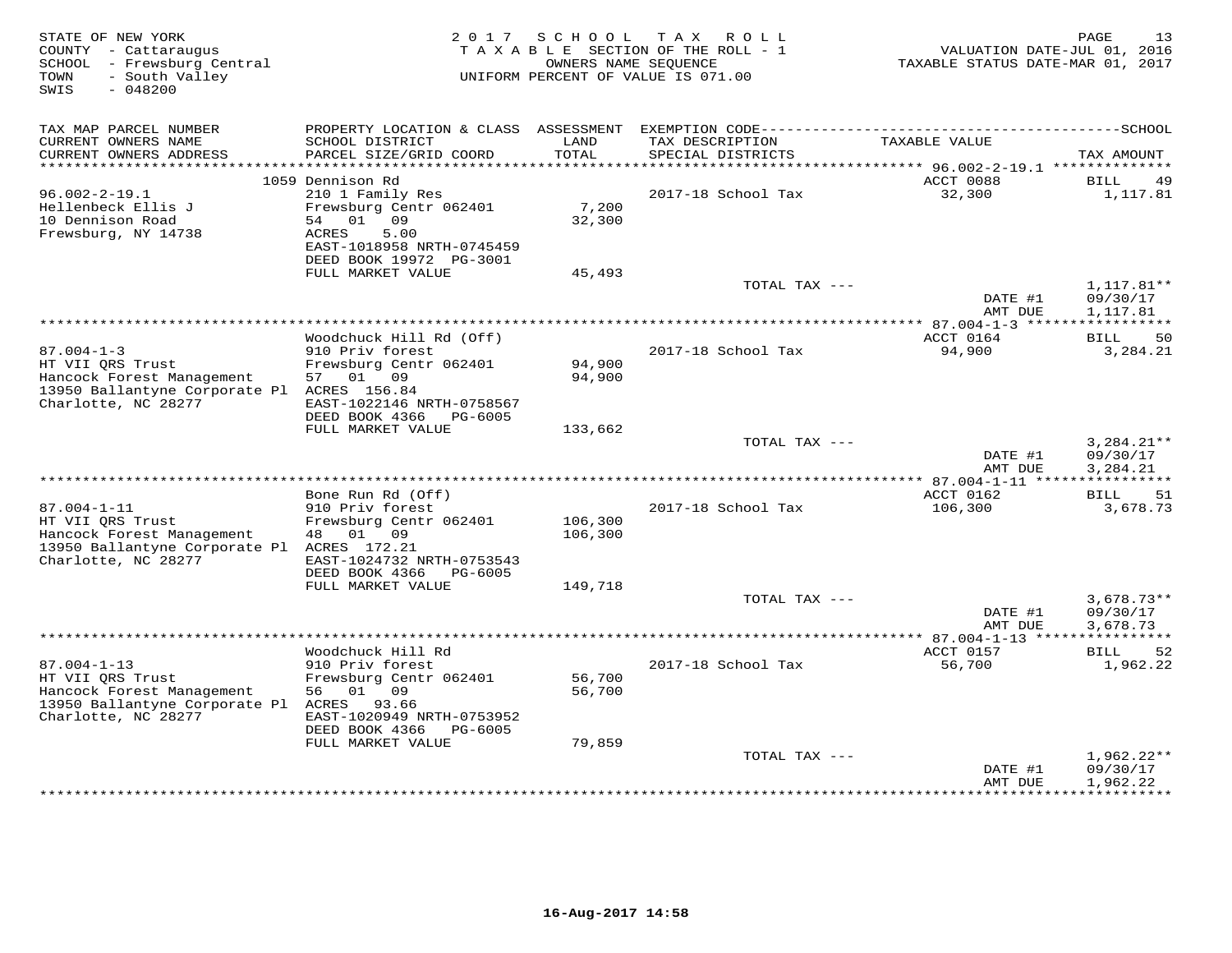| STATE OF NEW YORK<br>COUNTY - Cattaraugus<br>SCHOOL - Frewsburg Central<br>- South Valley<br>TOWN<br>$-048200$<br>SWIS           | 2017                                                                                                                                    | SCHOOL           | T A X<br>R O L L<br>TAXABLE SECTION OF THE ROLL - 1<br>OWNERS NAME SEQUENCE<br>UNIFORM PERCENT OF VALUE IS 071.00 | VALUATION DATE-JUL 01, 2016<br>TAXABLE STATUS DATE-MAR 01, 2017 | 14<br>PAGE                           |
|----------------------------------------------------------------------------------------------------------------------------------|-----------------------------------------------------------------------------------------------------------------------------------------|------------------|-------------------------------------------------------------------------------------------------------------------|-----------------------------------------------------------------|--------------------------------------|
| TAX MAP PARCEL NUMBER                                                                                                            | PROPERTY LOCATION & CLASS                                                                                                               | ASSESSMENT       |                                                                                                                   |                                                                 |                                      |
| CURRENT OWNERS NAME<br>CURRENT OWNERS ADDRESS<br>**********************                                                          | SCHOOL DISTRICT<br>PARCEL SIZE/GRID COORD<br>************************                                                                   | LAND<br>TOTAL    | TAX DESCRIPTION<br>SPECIAL DISTRICTS                                                                              | TAXABLE VALUE                                                   | TAX AMOUNT                           |
|                                                                                                                                  | Woodchuck Hill Rd                                                                                                                       |                  |                                                                                                                   | ACCT 0156                                                       | 53<br><b>BILL</b>                    |
| $87.004 - 1 - 14$<br>HT VII ORS Trust<br>Hancock Forest Management<br>13950 Ballantyne Corporate Pl<br>Charlotte, NC 28277       | 910 Priv forest<br>Frewsburg Centr 062401<br>01<br>09<br>56<br>ACRES<br>49.71<br>EAST-1020984 NRTH-0754752<br>DEED BOOK 4366<br>PG-6005 | 31,900<br>31,900 | 2017-18 School Tax                                                                                                | 31,900                                                          | 1,103.96                             |
|                                                                                                                                  | FULL MARKET VALUE                                                                                                                       | 44,930           |                                                                                                                   |                                                                 |                                      |
|                                                                                                                                  |                                                                                                                                         |                  | TOTAL TAX ---                                                                                                     | DATE #1<br>AMT DUE                                              | $1,103.96**$<br>09/30/17<br>1,103.96 |
|                                                                                                                                  |                                                                                                                                         |                  | ********************                                                                                              | $* * 87.004 - 1 - 15$ ****                                      |                                      |
| $87.004 - 1 - 15$<br>HT VII QRS Trust<br>Hancock Forest Management<br>13950 Ballantyne Corporate Pl ACRES 48.86                  | Woodchuck Hill Rd<br>910 Priv forest<br>Frewsburg Centr 062401<br>01<br>09<br>56                                                        | 33,800<br>33,800 | 2017-18 School Tax                                                                                                | ACCT 0158<br>33,800                                             | 54<br>BILL<br>1,169.72               |
| Charlotte, NC 28277                                                                                                              | EAST-1021001 NRTH-0755302<br>DEED BOOK 4366<br>PG-6005                                                                                  |                  |                                                                                                                   |                                                                 |                                      |
|                                                                                                                                  | FULL MARKET VALUE                                                                                                                       | 47,606           |                                                                                                                   |                                                                 |                                      |
|                                                                                                                                  |                                                                                                                                         |                  | TOTAL TAX ---                                                                                                     | DATE #1<br>AMT DUE                                              | $1,169.72**$<br>09/30/17<br>1,169.72 |
|                                                                                                                                  | Woodchuck Hill Rd                                                                                                                       |                  |                                                                                                                   | ACCT 0160                                                       | ***********<br>55<br>BILL            |
| $87.004 - 1 - 17$<br>HT VII QRS Trust<br>Hancock Forest Management                                                               | 910 Priv forest<br>Frewsburg Centr 062401<br>56<br>01<br>09                                                                             | 35,300<br>35,300 | 2017-18 School Tax                                                                                                | 35,300                                                          | 1,221.63                             |
| 13950 Ballantyne Corporate Pl ACRES<br>Charlotte, NC 28277                                                                       | 50.15<br>EAST-1021023 NRTH-0756400<br>DEED BOOK 4366<br>PG-6005<br>FULL MARKET VALUE                                                    | 49,718           |                                                                                                                   |                                                                 |                                      |
|                                                                                                                                  |                                                                                                                                         |                  | TOTAL TAX ---                                                                                                     |                                                                 | $1,221.63**$                         |
|                                                                                                                                  |                                                                                                                                         |                  | **********************************                                                                                | DATE #1<br>AMT DUE                                              | 09/30/17<br>1,221.63                 |
|                                                                                                                                  | Woodchuck Hill Rd (Off)                                                                                                                 |                  |                                                                                                                   | ************ 87.004-1-18 ****<br>ACCT 0163                      | BILL<br>56                           |
| $87.004 - 1 - 18$<br>HT VII QRS Trust<br>Hancock Forest Management<br>13950 Ballantyne Corporate Pl ACRES<br>Charlotte, NC 28277 | 910 Priv forest<br>Frewsburg Centr 062401<br>01<br>09<br>57<br>51.41<br>EAST-1020152 NRTH-0757220                                       | 39,500<br>39,500 | 2017-18 School Tax                                                                                                | 39,500                                                          | 1,366.98                             |
|                                                                                                                                  | DEED BOOK 4366<br>PG-6005                                                                                                               |                  |                                                                                                                   |                                                                 |                                      |
|                                                                                                                                  | FULL MARKET VALUE                                                                                                                       | 55,634           | TOTAL TAX ---                                                                                                     |                                                                 | $1,366.98**$                         |
|                                                                                                                                  |                                                                                                                                         |                  |                                                                                                                   | DATE #1<br>AMT DUE                                              | 09/30/17<br>1,366.98                 |
|                                                                                                                                  |                                                                                                                                         |                  |                                                                                                                   |                                                                 |                                      |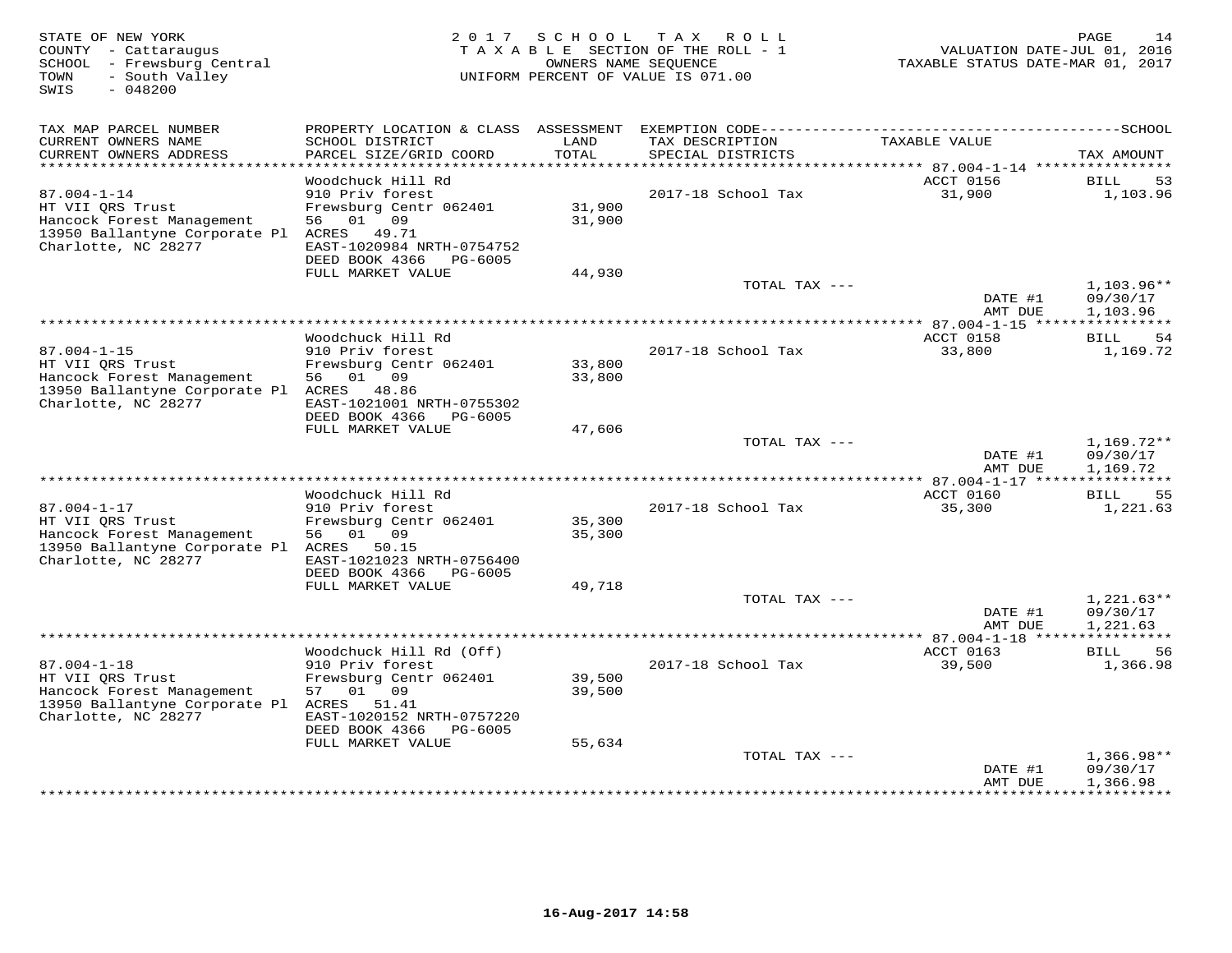| STATE OF NEW YORK<br>COUNTY - Cattaraugus<br>SCHOOL - Frewsburg Central<br>- South Valley<br>TOWN<br>SWIS<br>$-048200$    | 2 0 1 7                                                                                                                                 |                   | SCHOOL TAX ROLL<br>T A X A B L E SECTION OF THE ROLL - 1<br>OWNERS NAME SEQUENCE<br>UNIFORM PERCENT OF VALUE IS 071.00 | VALUATION DATE-JUL 01, 2016<br>TAXABLE STATUS DATE-MAR 01, 2017 | PAGE<br>15                           |
|---------------------------------------------------------------------------------------------------------------------------|-----------------------------------------------------------------------------------------------------------------------------------------|-------------------|------------------------------------------------------------------------------------------------------------------------|-----------------------------------------------------------------|--------------------------------------|
| TAX MAP PARCEL NUMBER<br>CURRENT OWNERS NAME                                                                              | SCHOOL DISTRICT                                                                                                                         | LAND              | TAX DESCRIPTION                                                                                                        | TAXABLE VALUE                                                   |                                      |
| CURRENT OWNERS ADDRESS<br>**********************                                                                          | PARCEL SIZE/GRID COORD                                                                                                                  | TOTAL             | SPECIAL DISTRICTS<br>********************************                                                                  |                                                                 | TAX AMOUNT                           |
|                                                                                                                           | Bone Run Rd (Off)                                                                                                                       |                   |                                                                                                                        | ********** 96.002-1-1 ***********<br>ACCT 0159                  | BILL<br>57                           |
| $96.002 - 1 - 1$<br>HT VII QRS Trust<br>Hancock Forest Management<br>13950 Ballantyne Corporate Pl<br>Charlotte, NC 28277 | 910 Priv forest<br>Frewsburg Centr 062401<br>55<br>01<br>09<br>ACRES<br>50.00<br>EAST-1019602 NRTH-0751909<br>DEED BOOK 4366<br>PG-6005 | 31,100<br>31,100  | 2017-18 School Tax                                                                                                     | 31,100                                                          | 1,076.28                             |
|                                                                                                                           | FULL MARKET VALUE                                                                                                                       | 43,803            |                                                                                                                        |                                                                 |                                      |
|                                                                                                                           |                                                                                                                                         |                   | TOTAL TAX ---                                                                                                          | DATE #1<br>AMT DUE                                              | $1,076.28**$<br>09/30/17<br>1,076.28 |
|                                                                                                                           |                                                                                                                                         |                   | *************************************                                                                                  | *** 96.002-1-37.3 **************                                |                                      |
| $96.002 - 1 - 37.3$                                                                                                       | 12933 Bone Run Rd<br>210 1 Family Res                                                                                                   |                   | <b>BAS STAR</b><br>41854                                                                                               | ACCT 0632                                                       | 58<br>BILL<br>21,830                 |
| Inkley Martyn<br>Inkley Kirstin<br>12933 Bone Run Rd<br>Frewsburg, NY 14738                                               | Frewsburg Centr 062401<br>55 01 09<br>ACRES 16.30<br>EAST-1019502 NRTH-0749365<br>DEED BOOK 17948 PG-7001                               | 12,900<br>106,400 | 2017-18 School Tax                                                                                                     | 106,400                                                         | 3,682.19                             |
|                                                                                                                           | FULL MARKET VALUE                                                                                                                       | 149,859           |                                                                                                                        |                                                                 |                                      |
|                                                                                                                           |                                                                                                                                         |                   | TOTAL TAX ---                                                                                                          | DATE #1<br>AMT DUE                                              | $2,951.19**$<br>09/30/17<br>2,951.19 |
|                                                                                                                           | Bone Run Rd (Co Rd 33)                                                                                                                  |                   |                                                                                                                        | ACCT 0685                                                       | <b>BILL</b><br>59                    |
| $96.002 - 1 - 37.5$<br>Inkley Martyn<br>Inkley Kirstin<br>12933 Bone Run Rd                                               | 314 Rural vac<10<br>Frewsburg Centr 062401<br>09<br>55<br>01<br>ACRES<br>1.00                                                           | 4,000<br>4,000    | 2017-18 School Tax                                                                                                     | 4,000                                                           | 138.43                               |
| Frewsburg, NY 14738                                                                                                       | EAST-1019411 NRTH-0749627<br>DEED BOOK 17948 PG-7001                                                                                    |                   |                                                                                                                        |                                                                 |                                      |
|                                                                                                                           | FULL MARKET VALUE                                                                                                                       | 5,634             | TOTAL TAX ---                                                                                                          |                                                                 | 138.43**                             |
|                                                                                                                           |                                                                                                                                         |                   |                                                                                                                        | DATE #1<br>AMT DUE                                              | 09/30/17<br>138.43                   |
|                                                                                                                           |                                                                                                                                         |                   |                                                                                                                        | **************** 96.004-1-3 *****                               |                                      |
| $96.004 - 1 - 3$                                                                                                          | Sawmill Run Rd<br>312 Vac w/imprv                                                                                                       |                   | 2017-18 School Tax                                                                                                     | ACCT 0194<br>6,300                                              | 60<br><b>BILL</b><br>218.02          |
| Johnson Richard E<br>Johnson Joyce E<br>Rebecca Bloomquist<br>36 Scioto St<br>Jamestown, NY 14701                         | Frewsburg Centr 062401<br>53<br>01<br>09<br>FRNT 210.00 DPTH 264.00<br>EAST-1019336 NRTH-0743512<br>DEED BOOK 696<br>PG-00539           | 4,300<br>6,300    |                                                                                                                        |                                                                 |                                      |
|                                                                                                                           | FULL MARKET VALUE                                                                                                                       | 8,873             |                                                                                                                        |                                                                 |                                      |
|                                                                                                                           |                                                                                                                                         |                   | TOTAL TAX ---                                                                                                          | DATE #1<br>AMT DUE                                              | 218.02**<br>09/30/17<br>218.02       |
|                                                                                                                           |                                                                                                                                         |                   |                                                                                                                        |                                                                 | * * * * * * * *                      |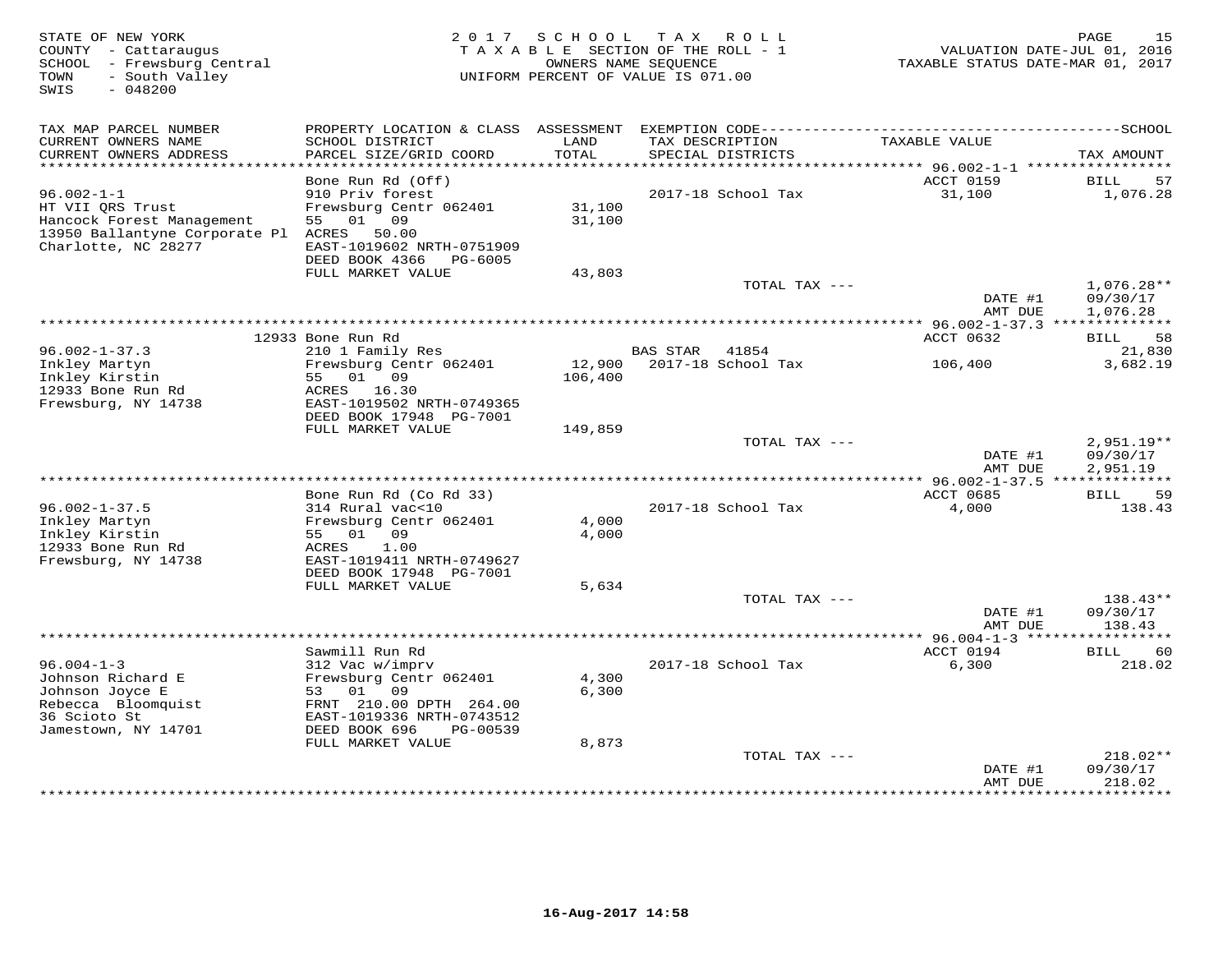| STATE OF NEW YORK<br>COUNTY - Cattaraugus<br>SCHOOL - Frewsburg Central<br>- South Valley<br>TOWN<br>SWIS<br>$-048200$ | 2 0 1 7                                                                            | SCHOOL           | T A X<br>R O L L<br>TAXABLE SECTION OF THE ROLL - 1<br>OWNERS NAME SEOUENCE<br>UNIFORM PERCENT OF VALUE IS 071.00 | VALUATION DATE-JUL 01, 2016<br>TAXABLE STATUS DATE-MAR 01, 2017 | 16<br>PAGE                           |
|------------------------------------------------------------------------------------------------------------------------|------------------------------------------------------------------------------------|------------------|-------------------------------------------------------------------------------------------------------------------|-----------------------------------------------------------------|--------------------------------------|
|                                                                                                                        |                                                                                    |                  |                                                                                                                   |                                                                 |                                      |
| TAX MAP PARCEL NUMBER<br>CURRENT OWNERS NAME                                                                           | SCHOOL DISTRICT                                                                    | LAND             | TAX DESCRIPTION                                                                                                   | TAXABLE VALUE                                                   |                                      |
| CURRENT OWNERS ADDRESS                                                                                                 | PARCEL SIZE/GRID COORD                                                             | TOTAL            | SPECIAL DISTRICTS                                                                                                 |                                                                 | TAX AMOUNT                           |
|                                                                                                                        | 1078 Oak Hill Rd (Off)                                                             |                  |                                                                                                                   | ACCT 0536                                                       | 61<br>BILL                           |
| $96.002 - 2 - 20.2$                                                                                                    | 210 1 Family Res                                                                   |                  | <b>BAS STAR</b><br>41854                                                                                          |                                                                 | 21,830                               |
| Johnstone Michael S<br>1078 Dennison Rd<br>Frewsburg, NY 14738                                                         | Frewsburg Centr 062401<br>01<br>09<br>54<br>ACRES<br>2.28                          | 5,000<br>54,600  | 2017-18 School Tax                                                                                                | 54,600                                                          | 1,889.54                             |
|                                                                                                                        | EAST-1019345 NRTH-0746473<br>DEED BOOK 00933 PG-00288                              |                  |                                                                                                                   |                                                                 |                                      |
|                                                                                                                        | FULL MARKET VALUE                                                                  | 76,901           | TOTAL TAX ---                                                                                                     |                                                                 | 1,158.54**                           |
|                                                                                                                        |                                                                                    |                  |                                                                                                                   | DATE #1<br>AMT DUE                                              | 09/30/17<br>1,158.54                 |
|                                                                                                                        | Brown Run Rd                                                                       |                  |                                                                                                                   | ** $105.002 - 1 - 37.3$ **<br>ACCT 0741                         | 62<br>BILL                           |
| $105.002 - 1 - 37.3$                                                                                                   | 312 Vac w/imprv                                                                    |                  | 2017-18 School Tax                                                                                                | 29,300                                                          | 1,013.99                             |
| Jones Jack S Sr<br>Jones Pauline M                                                                                     | Frewsburg Centr 062401<br>ACRES<br>11.25                                           | 10,300<br>29,300 |                                                                                                                   |                                                                 |                                      |
| 287 Robin Hill Rd                                                                                                      | EAST-1018886 NRTH-0731682                                                          |                  |                                                                                                                   |                                                                 |                                      |
| Frewsburg, NY 14738                                                                                                    | DEED BOOK 1962<br><b>PG-7001</b><br>FULL MARKET VALUE                              |                  |                                                                                                                   |                                                                 |                                      |
|                                                                                                                        |                                                                                    | 41,268           | TOTAL TAX ---                                                                                                     |                                                                 | 1,013.99**                           |
|                                                                                                                        |                                                                                    |                  |                                                                                                                   | DATE #1<br>AMT DUE                                              | 09/30/17<br>1,013.99                 |
|                                                                                                                        | 57 Robin Hill Rd                                                                   |                  |                                                                                                                   | ACCT 0727                                                       | 63<br>BILL                           |
| $105.002 - 1 - 35.2$                                                                                                   | 210 1 Family Res                                                                   |                  | <b>BAS STAR</b><br>41854                                                                                          |                                                                 | 21,830                               |
| Joslyn Kelley K<br>57 Robin Hill Rd                                                                                    | Frewsburg Centr 062401<br>50/1/9                                                   | 8,500<br>85,200  | 2017-18 School Tax                                                                                                | 85,200                                                          | 2,948.52                             |
| Frewsburg, NY 14738                                                                                                    | ACRES<br>7.65<br>EAST-1020185 NRTH-0730380<br>DEED BOOK 1012<br>PG-661             |                  |                                                                                                                   |                                                                 |                                      |
|                                                                                                                        | FULL MARKET VALUE                                                                  | 120,000          |                                                                                                                   |                                                                 |                                      |
|                                                                                                                        |                                                                                    |                  | TOTAL TAX ---                                                                                                     | DATE #1<br>AMT DUE                                              | $2,217.52**$<br>09/30/17<br>2,217.52 |
|                                                                                                                        |                                                                                    |                  |                                                                                                                   |                                                                 | ***********                          |
|                                                                                                                        | 782 Wheeler Hill Rd                                                                |                  |                                                                                                                   | ACCT 0488                                                       | <b>BILL</b><br>64                    |
| $96.004 - 1 - 53.2$<br>Kestler Mark                                                                                    | 210 1 Family Res<br>Frewsburg Centr 062401                                         | 6,300            | <b>BAS STAR</b><br>41854<br>2017-18 School Tax                                                                    | 29,300                                                          | 21,830<br>1,013.99                   |
| Abbey Vicki                                                                                                            | 01<br>09<br>52                                                                     | 29,300           |                                                                                                                   |                                                                 |                                      |
| Messmer Mary Lou<br>782-784 Wheeler Hill Rd<br>Frewsburg, NY 14738                                                     | ACRES<br>3.90 BANK<br>017<br>EAST-1020401 NRTH-0740396<br>DEED BOOK 00982 PG-01017 |                  |                                                                                                                   |                                                                 |                                      |
|                                                                                                                        | FULL MARKET VALUE                                                                  | 41,268           |                                                                                                                   |                                                                 |                                      |
|                                                                                                                        |                                                                                    |                  | TOTAL TAX ---                                                                                                     | DATE #1<br>AMT DUE                                              | 282.99**<br>09/30/17<br>282.99       |
|                                                                                                                        |                                                                                    |                  |                                                                                                                   |                                                                 | * * * * * * * * *                    |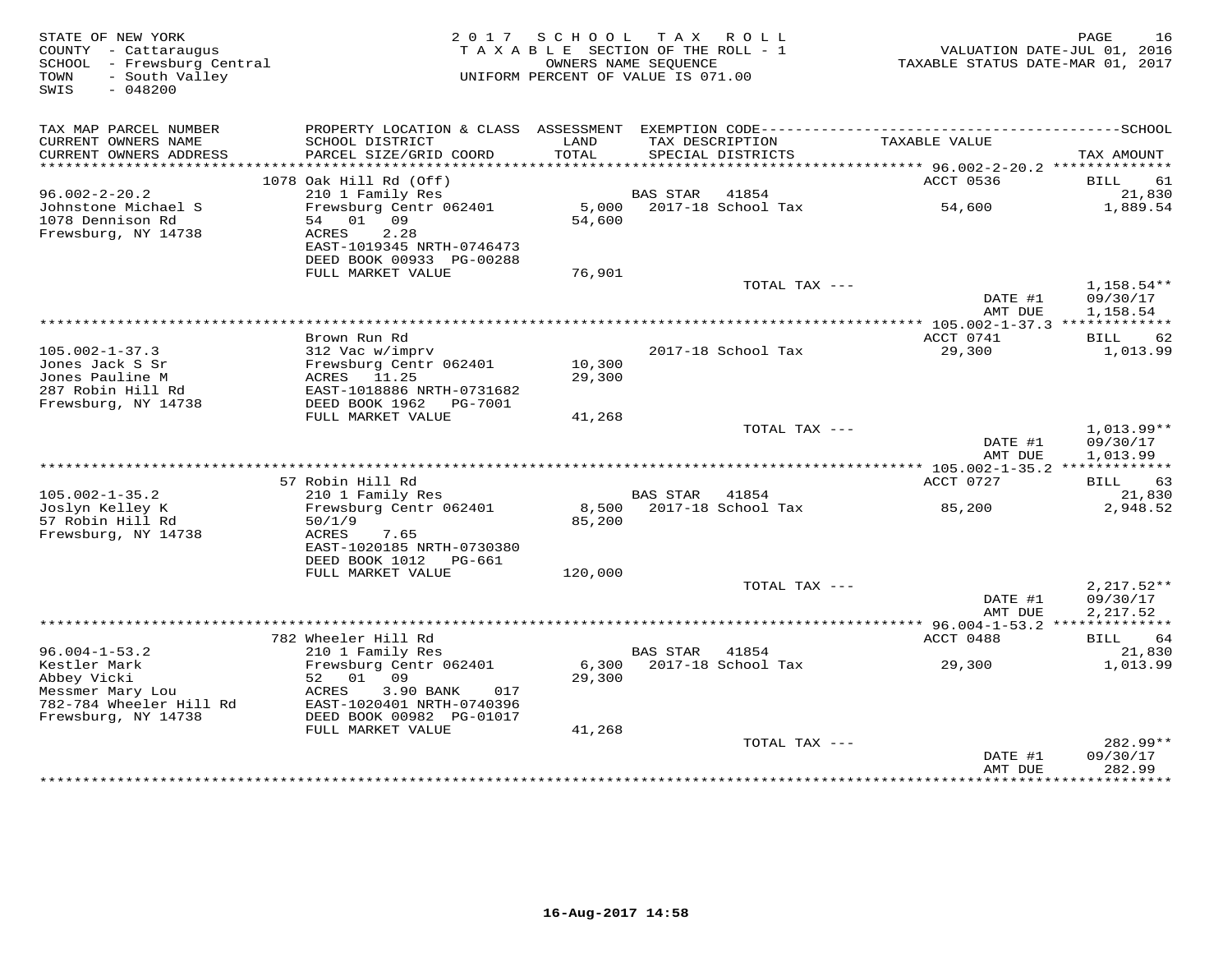| TAX MAP PARCEL NUMBER<br>CURRENT OWNERS NAME<br>SCHOOL DISTRICT<br>LAND<br>TAXABLE VALUE<br>TAX DESCRIPTION<br>CURRENT OWNERS ADDRESS<br>PARCEL SIZE/GRID COORD<br>TOTAL<br>SPECIAL DISTRICTS<br>TAX AMOUNT<br>***********************<br>ACCT 0593<br>Wheeler Hill Rd<br>BILL<br>65<br>$96.004 - 1 - 53.4$<br>260 Seasonal res<br>2017-18 School Tax<br>15,000<br>519.11<br>Kestler Mark<br>Frewsburg Centr 062401<br>4,700<br>Abbey Vicki<br>52 01<br>09<br>15,000<br>Messmer Mary Lou<br>1.90 BANK<br>ACRES<br>017<br>782-784 Wheeler Hill Rd<br>EAST-1020179 NRTH-0740550<br>Frewsburg, NY 14738<br>DEED BOOK 00982 PG-01017<br>FULL MARKET VALUE<br>21,127<br>$519.11**$<br>TOTAL TAX ---<br>DATE #1<br>09/30/17<br>AMT DUE<br>519.11<br>817 Wheeler Hill Rd<br>ACCT 0492<br>66<br>BILL<br>271 Mfg housings<br>2017-18 School Tax<br>37,200<br>$96.004 - 1 - 57.2$<br>1,287.38<br>King Dona J<br>Frewsburg Centr 062401<br>7,500<br>560 LeBrun<br>53 01 09<br>37,200<br>6.75<br>Amherst, NY 14226<br>ACRES<br>EAST-1019968 NRTH-0741889<br>DEED BOOK 12032 PG-4003<br>FULL MARKET VALUE<br>52,394<br>TOTAL TAX ---<br>$1,287.38**$<br>09/30/17<br>DATE #1<br>AMT DUE<br>1,287.38<br>** 105.002-1-26 ****<br>***********<br>ACCT 0126<br>Brown Run Rd<br><b>BILL</b><br>67<br>$105.002 - 1 - 26$<br>36,900<br>1,277.00<br>910 Priv forest<br>2017-18 School Tax<br>Frewsburg Centr 062401<br>36,900<br>Koch Darryl M<br>42 01 09<br>Noll Kim<br>36,900<br>39 Majestic Ln<br>ACRES<br>45.48<br>Sinking Spring, PA 19608<br>EAST-1023738 NRTH-0731624<br>DEED BOOK 5972<br>PG-8001<br>FULL MARKET VALUE<br>51,972<br>TOTAL TAX ---<br>$1,277.00**$<br>DATE #1<br>09/30/17<br>1,277.00<br>AMT DUE<br>12802 Gurnsey Hollow Rd<br>ACCT 0605<br>BILL<br>68<br>$105.002 - 1 - 1.4$<br>270 Mfg housing<br>2017-18 School Tax<br>11,700<br>404.90<br>5,900<br>Lahrs Andrew J.<br>Frewsburg Centr 062401<br>Lahrs Ann M.<br>01 09<br>11,700<br>43/51<br>4.90<br>3975 Yale Avenue<br>ACRES<br>Hamburg, NY 14075<br>EAST-1022175 NRTH-0734831<br>DEED BOOK 24459 PG-5001<br>FULL MARKET VALUE<br>16,479<br>404.90**<br>TOTAL TAX ---<br>09/30/17<br>DATE #1<br>AMT DUE<br>404.90<br>* * * * * * * * | STATE OF NEW YORK<br>COUNTY - Cattaraugus<br>SCHOOL - Frewsburg Central<br>TOWN<br>- South Valley<br>SWIS<br>$-048200$ | 2017 SCHOOL | TAX ROLL<br>TAXABLE SECTION OF THE ROLL - 1<br>OWNERS NAME SEQUENCE<br>UNIFORM PERCENT OF VALUE IS 071.00 | TAXABLE STATUS DATE-MAR 01, 2017 | 17<br>PAGE<br>VALUATION DATE-JUL 01, 2016 |
|---------------------------------------------------------------------------------------------------------------------------------------------------------------------------------------------------------------------------------------------------------------------------------------------------------------------------------------------------------------------------------------------------------------------------------------------------------------------------------------------------------------------------------------------------------------------------------------------------------------------------------------------------------------------------------------------------------------------------------------------------------------------------------------------------------------------------------------------------------------------------------------------------------------------------------------------------------------------------------------------------------------------------------------------------------------------------------------------------------------------------------------------------------------------------------------------------------------------------------------------------------------------------------------------------------------------------------------------------------------------------------------------------------------------------------------------------------------------------------------------------------------------------------------------------------------------------------------------------------------------------------------------------------------------------------------------------------------------------------------------------------------------------------------------------------------------------------------------------------------------------------------------------------------------------------------------------------------------------------------------------------------------------------------------------------------------------------------------------------------------------------------------------------------------------------------------|------------------------------------------------------------------------------------------------------------------------|-------------|-----------------------------------------------------------------------------------------------------------|----------------------------------|-------------------------------------------|
|                                                                                                                                                                                                                                                                                                                                                                                                                                                                                                                                                                                                                                                                                                                                                                                                                                                                                                                                                                                                                                                                                                                                                                                                                                                                                                                                                                                                                                                                                                                                                                                                                                                                                                                                                                                                                                                                                                                                                                                                                                                                                                                                                                                             |                                                                                                                        |             |                                                                                                           |                                  |                                           |
|                                                                                                                                                                                                                                                                                                                                                                                                                                                                                                                                                                                                                                                                                                                                                                                                                                                                                                                                                                                                                                                                                                                                                                                                                                                                                                                                                                                                                                                                                                                                                                                                                                                                                                                                                                                                                                                                                                                                                                                                                                                                                                                                                                                             |                                                                                                                        |             |                                                                                                           |                                  |                                           |
|                                                                                                                                                                                                                                                                                                                                                                                                                                                                                                                                                                                                                                                                                                                                                                                                                                                                                                                                                                                                                                                                                                                                                                                                                                                                                                                                                                                                                                                                                                                                                                                                                                                                                                                                                                                                                                                                                                                                                                                                                                                                                                                                                                                             |                                                                                                                        |             |                                                                                                           |                                  |                                           |
|                                                                                                                                                                                                                                                                                                                                                                                                                                                                                                                                                                                                                                                                                                                                                                                                                                                                                                                                                                                                                                                                                                                                                                                                                                                                                                                                                                                                                                                                                                                                                                                                                                                                                                                                                                                                                                                                                                                                                                                                                                                                                                                                                                                             |                                                                                                                        |             |                                                                                                           |                                  |                                           |
|                                                                                                                                                                                                                                                                                                                                                                                                                                                                                                                                                                                                                                                                                                                                                                                                                                                                                                                                                                                                                                                                                                                                                                                                                                                                                                                                                                                                                                                                                                                                                                                                                                                                                                                                                                                                                                                                                                                                                                                                                                                                                                                                                                                             |                                                                                                                        |             |                                                                                                           |                                  |                                           |
|                                                                                                                                                                                                                                                                                                                                                                                                                                                                                                                                                                                                                                                                                                                                                                                                                                                                                                                                                                                                                                                                                                                                                                                                                                                                                                                                                                                                                                                                                                                                                                                                                                                                                                                                                                                                                                                                                                                                                                                                                                                                                                                                                                                             |                                                                                                                        |             |                                                                                                           |                                  |                                           |
|                                                                                                                                                                                                                                                                                                                                                                                                                                                                                                                                                                                                                                                                                                                                                                                                                                                                                                                                                                                                                                                                                                                                                                                                                                                                                                                                                                                                                                                                                                                                                                                                                                                                                                                                                                                                                                                                                                                                                                                                                                                                                                                                                                                             |                                                                                                                        |             |                                                                                                           |                                  |                                           |
|                                                                                                                                                                                                                                                                                                                                                                                                                                                                                                                                                                                                                                                                                                                                                                                                                                                                                                                                                                                                                                                                                                                                                                                                                                                                                                                                                                                                                                                                                                                                                                                                                                                                                                                                                                                                                                                                                                                                                                                                                                                                                                                                                                                             |                                                                                                                        |             |                                                                                                           |                                  |                                           |
|                                                                                                                                                                                                                                                                                                                                                                                                                                                                                                                                                                                                                                                                                                                                                                                                                                                                                                                                                                                                                                                                                                                                                                                                                                                                                                                                                                                                                                                                                                                                                                                                                                                                                                                                                                                                                                                                                                                                                                                                                                                                                                                                                                                             |                                                                                                                        |             |                                                                                                           |                                  |                                           |
|                                                                                                                                                                                                                                                                                                                                                                                                                                                                                                                                                                                                                                                                                                                                                                                                                                                                                                                                                                                                                                                                                                                                                                                                                                                                                                                                                                                                                                                                                                                                                                                                                                                                                                                                                                                                                                                                                                                                                                                                                                                                                                                                                                                             |                                                                                                                        |             |                                                                                                           |                                  |                                           |
|                                                                                                                                                                                                                                                                                                                                                                                                                                                                                                                                                                                                                                                                                                                                                                                                                                                                                                                                                                                                                                                                                                                                                                                                                                                                                                                                                                                                                                                                                                                                                                                                                                                                                                                                                                                                                                                                                                                                                                                                                                                                                                                                                                                             |                                                                                                                        |             |                                                                                                           |                                  |                                           |
|                                                                                                                                                                                                                                                                                                                                                                                                                                                                                                                                                                                                                                                                                                                                                                                                                                                                                                                                                                                                                                                                                                                                                                                                                                                                                                                                                                                                                                                                                                                                                                                                                                                                                                                                                                                                                                                                                                                                                                                                                                                                                                                                                                                             |                                                                                                                        |             |                                                                                                           |                                  |                                           |
|                                                                                                                                                                                                                                                                                                                                                                                                                                                                                                                                                                                                                                                                                                                                                                                                                                                                                                                                                                                                                                                                                                                                                                                                                                                                                                                                                                                                                                                                                                                                                                                                                                                                                                                                                                                                                                                                                                                                                                                                                                                                                                                                                                                             |                                                                                                                        |             |                                                                                                           |                                  |                                           |
|                                                                                                                                                                                                                                                                                                                                                                                                                                                                                                                                                                                                                                                                                                                                                                                                                                                                                                                                                                                                                                                                                                                                                                                                                                                                                                                                                                                                                                                                                                                                                                                                                                                                                                                                                                                                                                                                                                                                                                                                                                                                                                                                                                                             |                                                                                                                        |             |                                                                                                           |                                  |                                           |
|                                                                                                                                                                                                                                                                                                                                                                                                                                                                                                                                                                                                                                                                                                                                                                                                                                                                                                                                                                                                                                                                                                                                                                                                                                                                                                                                                                                                                                                                                                                                                                                                                                                                                                                                                                                                                                                                                                                                                                                                                                                                                                                                                                                             |                                                                                                                        |             |                                                                                                           |                                  |                                           |
|                                                                                                                                                                                                                                                                                                                                                                                                                                                                                                                                                                                                                                                                                                                                                                                                                                                                                                                                                                                                                                                                                                                                                                                                                                                                                                                                                                                                                                                                                                                                                                                                                                                                                                                                                                                                                                                                                                                                                                                                                                                                                                                                                                                             |                                                                                                                        |             |                                                                                                           |                                  |                                           |
|                                                                                                                                                                                                                                                                                                                                                                                                                                                                                                                                                                                                                                                                                                                                                                                                                                                                                                                                                                                                                                                                                                                                                                                                                                                                                                                                                                                                                                                                                                                                                                                                                                                                                                                                                                                                                                                                                                                                                                                                                                                                                                                                                                                             |                                                                                                                        |             |                                                                                                           |                                  |                                           |
|                                                                                                                                                                                                                                                                                                                                                                                                                                                                                                                                                                                                                                                                                                                                                                                                                                                                                                                                                                                                                                                                                                                                                                                                                                                                                                                                                                                                                                                                                                                                                                                                                                                                                                                                                                                                                                                                                                                                                                                                                                                                                                                                                                                             |                                                                                                                        |             |                                                                                                           |                                  |                                           |
|                                                                                                                                                                                                                                                                                                                                                                                                                                                                                                                                                                                                                                                                                                                                                                                                                                                                                                                                                                                                                                                                                                                                                                                                                                                                                                                                                                                                                                                                                                                                                                                                                                                                                                                                                                                                                                                                                                                                                                                                                                                                                                                                                                                             |                                                                                                                        |             |                                                                                                           |                                  |                                           |
|                                                                                                                                                                                                                                                                                                                                                                                                                                                                                                                                                                                                                                                                                                                                                                                                                                                                                                                                                                                                                                                                                                                                                                                                                                                                                                                                                                                                                                                                                                                                                                                                                                                                                                                                                                                                                                                                                                                                                                                                                                                                                                                                                                                             |                                                                                                                        |             |                                                                                                           |                                  |                                           |
|                                                                                                                                                                                                                                                                                                                                                                                                                                                                                                                                                                                                                                                                                                                                                                                                                                                                                                                                                                                                                                                                                                                                                                                                                                                                                                                                                                                                                                                                                                                                                                                                                                                                                                                                                                                                                                                                                                                                                                                                                                                                                                                                                                                             |                                                                                                                        |             |                                                                                                           |                                  |                                           |
|                                                                                                                                                                                                                                                                                                                                                                                                                                                                                                                                                                                                                                                                                                                                                                                                                                                                                                                                                                                                                                                                                                                                                                                                                                                                                                                                                                                                                                                                                                                                                                                                                                                                                                                                                                                                                                                                                                                                                                                                                                                                                                                                                                                             |                                                                                                                        |             |                                                                                                           |                                  |                                           |
|                                                                                                                                                                                                                                                                                                                                                                                                                                                                                                                                                                                                                                                                                                                                                                                                                                                                                                                                                                                                                                                                                                                                                                                                                                                                                                                                                                                                                                                                                                                                                                                                                                                                                                                                                                                                                                                                                                                                                                                                                                                                                                                                                                                             |                                                                                                                        |             |                                                                                                           |                                  |                                           |
|                                                                                                                                                                                                                                                                                                                                                                                                                                                                                                                                                                                                                                                                                                                                                                                                                                                                                                                                                                                                                                                                                                                                                                                                                                                                                                                                                                                                                                                                                                                                                                                                                                                                                                                                                                                                                                                                                                                                                                                                                                                                                                                                                                                             |                                                                                                                        |             |                                                                                                           |                                  |                                           |
|                                                                                                                                                                                                                                                                                                                                                                                                                                                                                                                                                                                                                                                                                                                                                                                                                                                                                                                                                                                                                                                                                                                                                                                                                                                                                                                                                                                                                                                                                                                                                                                                                                                                                                                                                                                                                                                                                                                                                                                                                                                                                                                                                                                             |                                                                                                                        |             |                                                                                                           |                                  |                                           |
|                                                                                                                                                                                                                                                                                                                                                                                                                                                                                                                                                                                                                                                                                                                                                                                                                                                                                                                                                                                                                                                                                                                                                                                                                                                                                                                                                                                                                                                                                                                                                                                                                                                                                                                                                                                                                                                                                                                                                                                                                                                                                                                                                                                             |                                                                                                                        |             |                                                                                                           |                                  |                                           |
|                                                                                                                                                                                                                                                                                                                                                                                                                                                                                                                                                                                                                                                                                                                                                                                                                                                                                                                                                                                                                                                                                                                                                                                                                                                                                                                                                                                                                                                                                                                                                                                                                                                                                                                                                                                                                                                                                                                                                                                                                                                                                                                                                                                             |                                                                                                                        |             |                                                                                                           |                                  |                                           |
|                                                                                                                                                                                                                                                                                                                                                                                                                                                                                                                                                                                                                                                                                                                                                                                                                                                                                                                                                                                                                                                                                                                                                                                                                                                                                                                                                                                                                                                                                                                                                                                                                                                                                                                                                                                                                                                                                                                                                                                                                                                                                                                                                                                             |                                                                                                                        |             |                                                                                                           |                                  |                                           |
|                                                                                                                                                                                                                                                                                                                                                                                                                                                                                                                                                                                                                                                                                                                                                                                                                                                                                                                                                                                                                                                                                                                                                                                                                                                                                                                                                                                                                                                                                                                                                                                                                                                                                                                                                                                                                                                                                                                                                                                                                                                                                                                                                                                             |                                                                                                                        |             |                                                                                                           |                                  |                                           |
|                                                                                                                                                                                                                                                                                                                                                                                                                                                                                                                                                                                                                                                                                                                                                                                                                                                                                                                                                                                                                                                                                                                                                                                                                                                                                                                                                                                                                                                                                                                                                                                                                                                                                                                                                                                                                                                                                                                                                                                                                                                                                                                                                                                             |                                                                                                                        |             |                                                                                                           |                                  |                                           |
|                                                                                                                                                                                                                                                                                                                                                                                                                                                                                                                                                                                                                                                                                                                                                                                                                                                                                                                                                                                                                                                                                                                                                                                                                                                                                                                                                                                                                                                                                                                                                                                                                                                                                                                                                                                                                                                                                                                                                                                                                                                                                                                                                                                             |                                                                                                                        |             |                                                                                                           |                                  |                                           |
|                                                                                                                                                                                                                                                                                                                                                                                                                                                                                                                                                                                                                                                                                                                                                                                                                                                                                                                                                                                                                                                                                                                                                                                                                                                                                                                                                                                                                                                                                                                                                                                                                                                                                                                                                                                                                                                                                                                                                                                                                                                                                                                                                                                             |                                                                                                                        |             |                                                                                                           |                                  |                                           |
|                                                                                                                                                                                                                                                                                                                                                                                                                                                                                                                                                                                                                                                                                                                                                                                                                                                                                                                                                                                                                                                                                                                                                                                                                                                                                                                                                                                                                                                                                                                                                                                                                                                                                                                                                                                                                                                                                                                                                                                                                                                                                                                                                                                             |                                                                                                                        |             |                                                                                                           |                                  |                                           |
|                                                                                                                                                                                                                                                                                                                                                                                                                                                                                                                                                                                                                                                                                                                                                                                                                                                                                                                                                                                                                                                                                                                                                                                                                                                                                                                                                                                                                                                                                                                                                                                                                                                                                                                                                                                                                                                                                                                                                                                                                                                                                                                                                                                             |                                                                                                                        |             |                                                                                                           |                                  |                                           |
|                                                                                                                                                                                                                                                                                                                                                                                                                                                                                                                                                                                                                                                                                                                                                                                                                                                                                                                                                                                                                                                                                                                                                                                                                                                                                                                                                                                                                                                                                                                                                                                                                                                                                                                                                                                                                                                                                                                                                                                                                                                                                                                                                                                             |                                                                                                                        |             |                                                                                                           |                                  |                                           |
|                                                                                                                                                                                                                                                                                                                                                                                                                                                                                                                                                                                                                                                                                                                                                                                                                                                                                                                                                                                                                                                                                                                                                                                                                                                                                                                                                                                                                                                                                                                                                                                                                                                                                                                                                                                                                                                                                                                                                                                                                                                                                                                                                                                             |                                                                                                                        |             |                                                                                                           |                                  |                                           |
|                                                                                                                                                                                                                                                                                                                                                                                                                                                                                                                                                                                                                                                                                                                                                                                                                                                                                                                                                                                                                                                                                                                                                                                                                                                                                                                                                                                                                                                                                                                                                                                                                                                                                                                                                                                                                                                                                                                                                                                                                                                                                                                                                                                             |                                                                                                                        |             |                                                                                                           |                                  |                                           |
|                                                                                                                                                                                                                                                                                                                                                                                                                                                                                                                                                                                                                                                                                                                                                                                                                                                                                                                                                                                                                                                                                                                                                                                                                                                                                                                                                                                                                                                                                                                                                                                                                                                                                                                                                                                                                                                                                                                                                                                                                                                                                                                                                                                             |                                                                                                                        |             |                                                                                                           |                                  |                                           |
|                                                                                                                                                                                                                                                                                                                                                                                                                                                                                                                                                                                                                                                                                                                                                                                                                                                                                                                                                                                                                                                                                                                                                                                                                                                                                                                                                                                                                                                                                                                                                                                                                                                                                                                                                                                                                                                                                                                                                                                                                                                                                                                                                                                             |                                                                                                                        |             |                                                                                                           |                                  |                                           |
|                                                                                                                                                                                                                                                                                                                                                                                                                                                                                                                                                                                                                                                                                                                                                                                                                                                                                                                                                                                                                                                                                                                                                                                                                                                                                                                                                                                                                                                                                                                                                                                                                                                                                                                                                                                                                                                                                                                                                                                                                                                                                                                                                                                             |                                                                                                                        |             |                                                                                                           |                                  |                                           |
|                                                                                                                                                                                                                                                                                                                                                                                                                                                                                                                                                                                                                                                                                                                                                                                                                                                                                                                                                                                                                                                                                                                                                                                                                                                                                                                                                                                                                                                                                                                                                                                                                                                                                                                                                                                                                                                                                                                                                                                                                                                                                                                                                                                             |                                                                                                                        |             |                                                                                                           |                                  |                                           |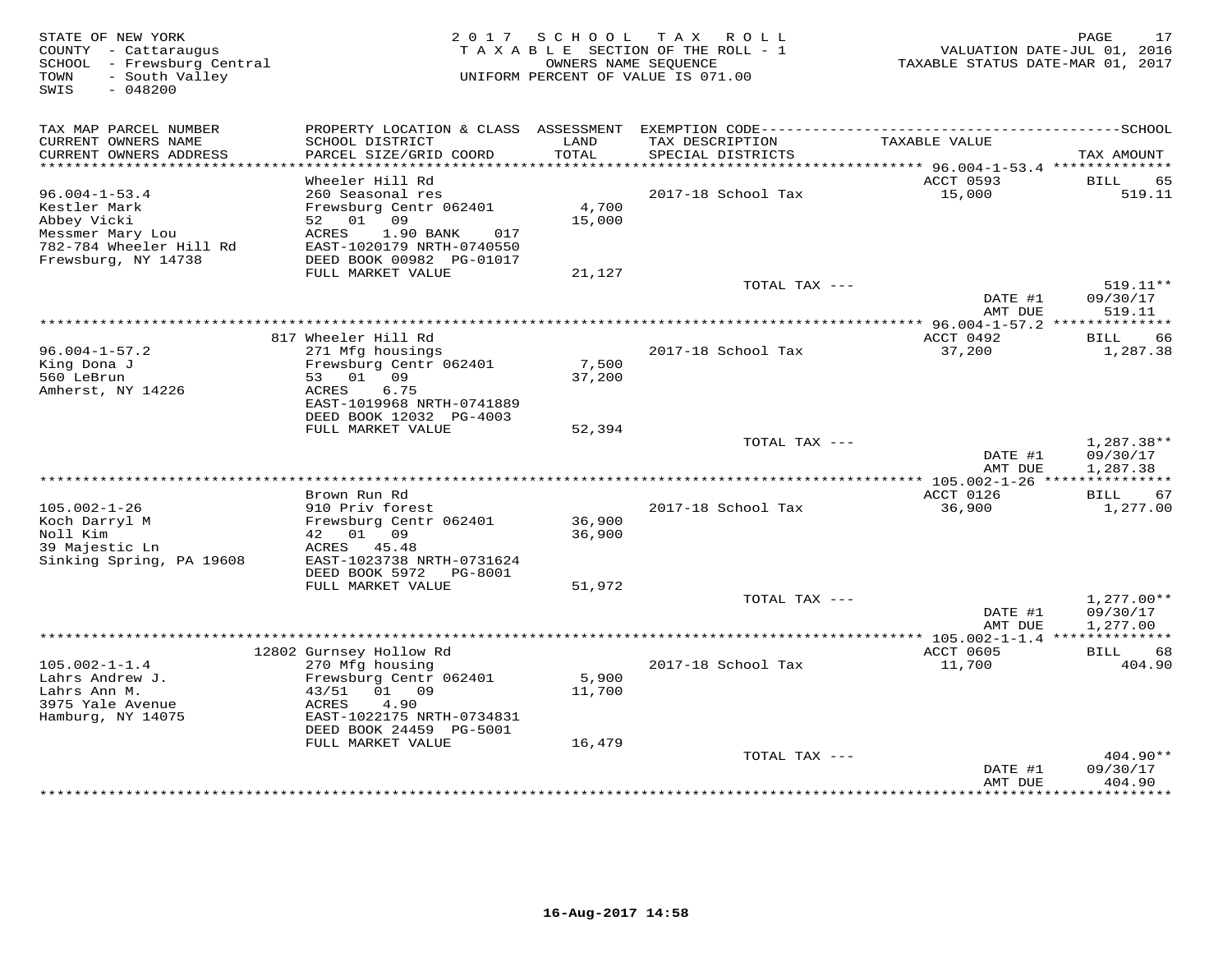STATE OF NEW YORK DRGE RESULT A SCHOOL TAX ROLL<br>COUNTY - Cattaraugus states of the SECTION OF THE ROLL - 1 when the VALUATION DATE-JUL 01, 2016<br>SCHOOL - Frewsburg Central (2017 - 2019) OWNERS NAME SEQUENCE<br>TOWN - South Val SWIS - 048200TAX MAP PARCEL NUMBER PROPERTY LOCATION & CLASS ASSESSMENT EXEMPTION CODE------------------------------------------SCHOOL CURRENT OWNERS NAME SCHOOL DISTRICT LAND TAX DESCRIPTION TAXABLE VALUE CURRENT OWNERS ADDRESS PARCEL SIZE/GRID COORD TOTAL SPECIAL DISTRICTS TAX AMOUNT \*\*\*\*\*\*\*\*\*\*\*\*\*\*\*\*\*\*\*\*\*\*\*\*\*\*\*\*\*\*\*\*\*\*\*\*\*\*\*\*\*\*\*\*\*\*\*\*\*\*\*\*\*\*\*\*\*\*\*\*\*\*\*\*\*\*\*\*\*\*\*\*\*\*\*\*\*\*\*\*\*\*\*\*\*\*\*\*\*\*\*\*\*\*\*\*\*\*\*\*\*\*\* 96.004-1-55 \*\*\*\*\*\*\*\*\*\*\*\*\*\*\*\* Wheeler Hill Rd ACCT 0116 BILL 69 96.004-1-55 270 Mfg housing 2017-18 School Tax 9,600 332.23Lang George Frewsburg Centr 062401 3,100 Lang Joyca A 53 01 09 9,600 812 Wheeler Hl FRNT 100.00 DPTH 375.00 Frewsburg, NY 14738 EAST-1019991 NRTH-0741359 DEED BOOK 00990 PG-00114FULL MARKET VALUE 13,521  $\text{TOTAL } \text{TX}$  --- $\text{DMTE}$   $\text{H}^{11}$  09/30/17 AMT DUE 332.23 \*\*\*\*\*\*\*\*\*\*\*\*\*\*\*\*\*\*\*\*\*\*\*\*\*\*\*\*\*\*\*\*\*\*\*\*\*\*\*\*\*\*\*\*\*\*\*\*\*\*\*\*\*\*\*\*\*\*\*\*\*\*\*\*\*\*\*\*\*\*\*\*\*\*\*\*\*\*\*\*\*\*\*\*\*\*\*\*\*\*\*\*\*\*\*\*\*\*\*\*\*\*\* 105.002-1-27.4 \*\*\*\*\*\*\*\*\*\*\*\*\* Brown Run Rd ACCT 0551 BILL 70105.002-1-27.4 322 Rural vac>10 2017-18 School Tax 15,200 526.03Lang George A Jr Frewsburg Centr 062401 15,200 Lang Thomas G 42/50 01 09 15,200 Ainsworth Pet Nutrition ACRES 20.90 Lang Richard-Richard Jr EAST-1022729 NRTH-0729495 PO Box 451 DEED BOOK 00856 PG-01039 Meadville, PA 16335 FULL MARKET VALUE 21,408 TOTAL TAX --- 526.03\*\*DATE #1 09/30/17<br>National parts of the state of the state of the state of the state of the state of the state of the state of t AMT DUE 526.03 \*\*\*\*\*\*\*\*\*\*\*\*\*\*\*\*\*\*\*\*\*\*\*\*\*\*\*\*\*\*\*\*\*\*\*\*\*\*\*\*\*\*\*\*\*\*\*\*\*\*\*\*\*\*\*\*\*\*\*\*\*\*\*\*\*\*\*\*\*\*\*\*\*\*\*\*\*\*\*\*\*\*\*\*\*\*\*\*\*\*\*\*\*\*\*\*\*\*\*\*\*\*\* 96.004-1-54.2 \*\*\*\*\*\*\*\*\*\*\*\*\*\*ACCT 0507 BILL 71 Wheeler Hill Rd & Bragg ACCT 0507 BILL 71 and Monetary ACCT 0507 BILL 71 and Monetary ACCT 0507 BILL 71 and Monetary ACCT 0507 BILL 71 20,800 96.004-1-54.2 270 Mfg housing BAS STAR 41854 20,800719.83 Lang George Jr Frewsburg Centr 062401 5,600 2017-18 School Tax 20,800 719.83Day Joyce 53 01 09 20,800 812 Wheeler Hill Rd ACRES 2.96 Frewsburg, NY 14738 EAST-1020372 NRTH-0741293 DEED BOOK 00959 PG-00005 FULL MARKET VALUE 29,296 TOTAL TAX --- 0.00\*\* \*\*\*\*\*\*\*\*\*\*\*\*\*\*\*\*\*\*\*\*\*\*\*\*\*\*\*\*\*\*\*\*\*\*\*\*\*\*\*\*\*\*\*\*\*\*\*\*\*\*\*\*\*\*\*\*\*\*\*\*\*\*\*\*\*\*\*\*\*\*\*\*\*\*\*\*\*\*\*\*\*\*\*\*\*\*\*\*\*\*\*\*\*\*\*\*\*\*\*\*\*\*\* 96.004-1-54.1 \*\*\*\*\*\*\*\*\*\*\*\*\*\*ACCT 0183 BILL 72 794 Wheeler Hill Rd ACCT 0183 BILL 721,636.91 96.004-1-54.1 210 1 Family Res 2017-18 School Tax 47,300 1,636.91Lang George W Jr Frewsburg Centr 062401 9,300 812 Wheeler Hill Rd 53 01 09 47,300 Frewsburg, NY 14738 ACRES 9.20 BANK 032 EAST-1020174 NRTH-0740888 DEED BOOK 766 PG-4003 FULL MARKET VALUE 66,620TOTAL TAX ---  $207A + 1$ ,  $636.91**$ <br>DATE #1 09/30/17  $DATA \texttt{AMT} \texttt{DUE} \quad \quad 1\texttt{,}636.91$ 

\*\*\*\*\*\*\*\*\*\*\*\*\*\*\*\*\*\*\*\*\*\*\*\*\*\*\*\*\*\*\*\*\*\*\*\*\*\*\*\*\*\*\*\*\*\*\*\*\*\*\*\*\*\*\*\*\*\*\*\*\*\*\*\*\*\*\*\*\*\*\*\*\*\*\*\*\*\*\*\*\*\*\*\*\*\*\*\*\*\*\*\*\*\*\*\*\*\*\*\*\*\*\*\*\*\*\*\*\*\*\*\*\*\*\*\*\*\*\*\*\*\*\*\*\*\*\*\*\*\*\*\*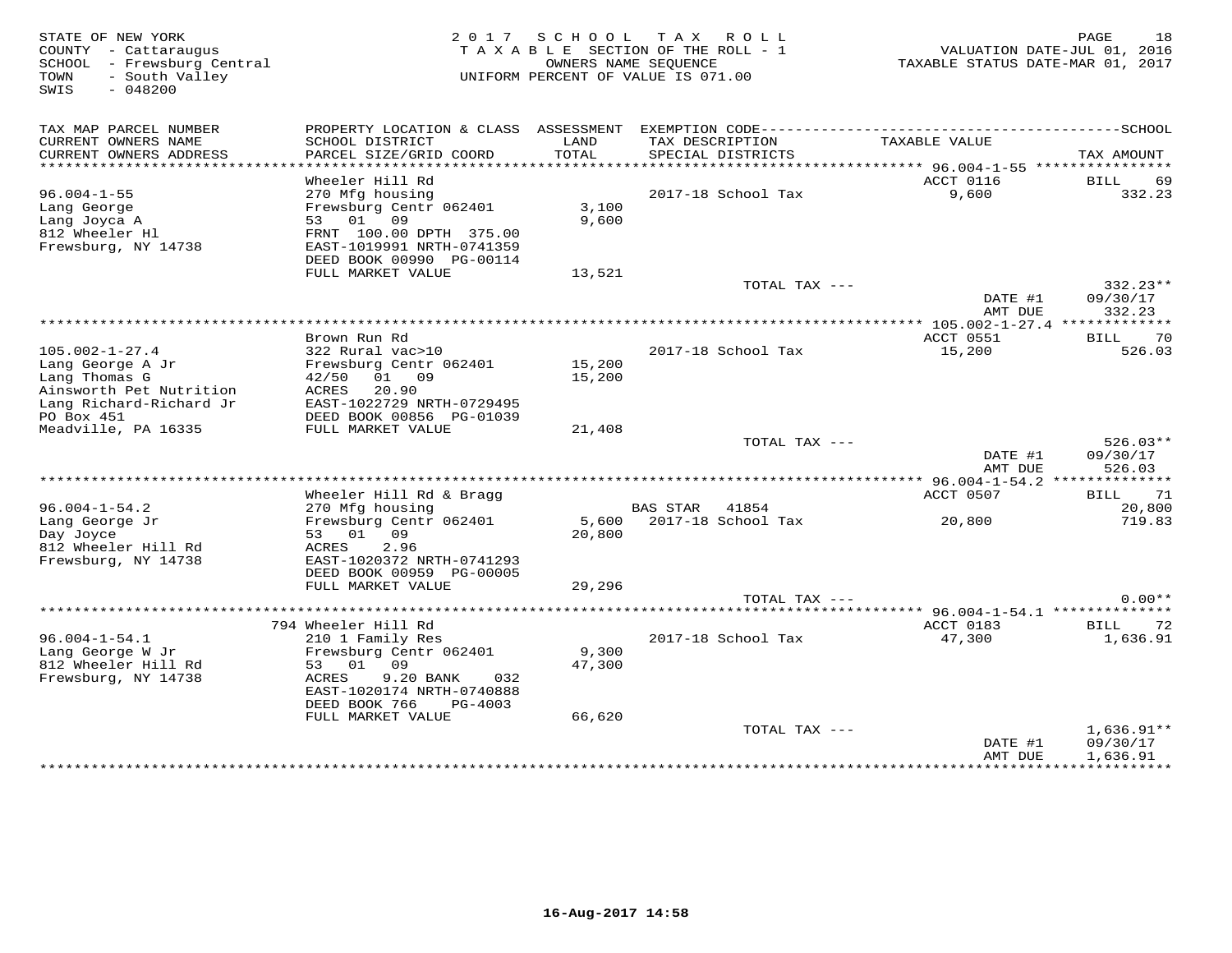| TAX MAP PARCEL NUMBER<br>PROPERTY LOCATION & CLASS ASSESSMENT<br>CURRENT OWNERS NAME<br>LAND<br>TAX DESCRIPTION<br>SCHOOL DISTRICT<br>TAXABLE VALUE<br>CURRENT OWNERS ADDRESS<br>PARCEL SIZE/GRID COORD<br>TOTAL<br>SPECIAL DISTRICTS<br>TAX AMOUNT<br>*************************<br>ACCT 0540<br>Wheeler Hill Rd<br>BILL<br>73<br>$96.004 - 1 - 54.3$<br>314 Rural vac<10<br>2017-18 School Tax<br>3,200<br>110.74<br>Lang George W Jr<br>Frewsburg Centr 062401<br>3,200<br>794 Wheeler Hill Rd<br>53 01 09<br>3,200<br>Frewsburg, NY 14738<br>FRNT 250.00 DPTH 75.00<br>EAST-1019851 NRTH-0741101<br>DEED BOOK 766<br>PG-4003<br>FULL MARKET VALUE<br>4,507<br>$110.74**$<br>TOTAL TAX ---<br>09/30/17<br>DATE #1<br>AMT DUE<br>110.74<br>Brown Run Rd<br>ACCT 0267<br>74<br>BILL<br>$105.002 - 1 - 31$<br>322 Rural vac>10<br>2017-18 School Tax<br>12,900<br>446.43<br>Lang Realty Company<br>Frewsburg Centr 062401<br>12,900<br>50 01 09<br>PO Box 451<br>12,900<br>Meadville, PA 16335<br>ACRES 16.42<br>EAST-1021035 NRTH-0729122<br>DEED BOOK 851<br>PG-00546<br>FULL MARKET VALUE<br>18,169<br>TOTAL TAX ---<br>$446.43**$<br>DATE #1<br>09/30/17<br>446.43<br>AMT DUE<br>************************<br>$*105.002 - 1 - 30$ **<br>Brown Run Rd<br>ACCT 0205<br><b>BILL</b><br>75<br>$105.002 - 1 - 30$<br>314 Rural vac<10<br>2017-18 School Tax<br>4,600<br>159.19<br>Lang Thomas G<br>Frewsburg Centr 062401<br>4,600<br>50 01 09<br>Lang Richard Sr<br>4,600<br>PO Box 451<br>ACRES<br>1.71<br>Meadville, PA 16335<br>EAST-1020665 NRTH-0729654<br>DEED BOOK 873<br>PG-00739<br>FULL MARKET VALUE<br>6,479<br>TOTAL TAX ---<br>159.19**<br>DATE #1<br>09/30/17<br>AMT DUE<br>159.19<br>* * * * * * * * * * *<br>12759 Gurnsey Hollow Rd<br>ACCT 0353<br>76<br>BILL<br>$105.002 - 1 - 4$<br>210 1 Family Res<br>21,830<br>BAS STAR<br>41854<br>Frewsburg Centr 062401<br>2017-18 School Tax<br>1,827.25<br>Lasota Karen E<br>16,800<br>52,800<br>12759 Gurnsey Hollow Rd<br>01<br>52,800<br>43<br>09<br>Frewsburg, NY 14738<br>24.10<br>ACRES<br>EAST-1022452 NRTH-0733434<br>DEED BOOK 844<br>PG-01033<br>FULL MARKET VALUE<br>74,366<br>TOTAL TAX ---<br>$1,096.25**$<br>DATE #1<br>09/30/17<br>AMT DUE<br>1,096.25 | STATE OF NEW YORK<br>COUNTY - Cattaraugus<br>SCHOOL - Frewsburg Central<br>- South Valley<br>TOWN<br>SWIS<br>$-048200$ | 2 0 1 7 | SCHOOL TAX ROLL<br>TAXABLE SECTION OF THE ROLL - 1<br>OWNERS NAME SEQUENCE<br>UNIFORM PERCENT OF VALUE IS 071.00 | VALUATION DATE-JUL 01, 2016<br>TAXABLE STATUS DATE-MAR 01, 2017 | PAGE<br>19       |
|---------------------------------------------------------------------------------------------------------------------------------------------------------------------------------------------------------------------------------------------------------------------------------------------------------------------------------------------------------------------------------------------------------------------------------------------------------------------------------------------------------------------------------------------------------------------------------------------------------------------------------------------------------------------------------------------------------------------------------------------------------------------------------------------------------------------------------------------------------------------------------------------------------------------------------------------------------------------------------------------------------------------------------------------------------------------------------------------------------------------------------------------------------------------------------------------------------------------------------------------------------------------------------------------------------------------------------------------------------------------------------------------------------------------------------------------------------------------------------------------------------------------------------------------------------------------------------------------------------------------------------------------------------------------------------------------------------------------------------------------------------------------------------------------------------------------------------------------------------------------------------------------------------------------------------------------------------------------------------------------------------------------------------------------------------------------------------------------------------------------------------------------------------------------------------------------------------------------------------|------------------------------------------------------------------------------------------------------------------------|---------|------------------------------------------------------------------------------------------------------------------|-----------------------------------------------------------------|------------------|
|                                                                                                                                                                                                                                                                                                                                                                                                                                                                                                                                                                                                                                                                                                                                                                                                                                                                                                                                                                                                                                                                                                                                                                                                                                                                                                                                                                                                                                                                                                                                                                                                                                                                                                                                                                                                                                                                                                                                                                                                                                                                                                                                                                                                                                 |                                                                                                                        |         |                                                                                                                  |                                                                 |                  |
|                                                                                                                                                                                                                                                                                                                                                                                                                                                                                                                                                                                                                                                                                                                                                                                                                                                                                                                                                                                                                                                                                                                                                                                                                                                                                                                                                                                                                                                                                                                                                                                                                                                                                                                                                                                                                                                                                                                                                                                                                                                                                                                                                                                                                                 |                                                                                                                        |         |                                                                                                                  |                                                                 |                  |
|                                                                                                                                                                                                                                                                                                                                                                                                                                                                                                                                                                                                                                                                                                                                                                                                                                                                                                                                                                                                                                                                                                                                                                                                                                                                                                                                                                                                                                                                                                                                                                                                                                                                                                                                                                                                                                                                                                                                                                                                                                                                                                                                                                                                                                 |                                                                                                                        |         |                                                                                                                  |                                                                 |                  |
|                                                                                                                                                                                                                                                                                                                                                                                                                                                                                                                                                                                                                                                                                                                                                                                                                                                                                                                                                                                                                                                                                                                                                                                                                                                                                                                                                                                                                                                                                                                                                                                                                                                                                                                                                                                                                                                                                                                                                                                                                                                                                                                                                                                                                                 |                                                                                                                        |         |                                                                                                                  |                                                                 |                  |
|                                                                                                                                                                                                                                                                                                                                                                                                                                                                                                                                                                                                                                                                                                                                                                                                                                                                                                                                                                                                                                                                                                                                                                                                                                                                                                                                                                                                                                                                                                                                                                                                                                                                                                                                                                                                                                                                                                                                                                                                                                                                                                                                                                                                                                 |                                                                                                                        |         |                                                                                                                  |                                                                 |                  |
|                                                                                                                                                                                                                                                                                                                                                                                                                                                                                                                                                                                                                                                                                                                                                                                                                                                                                                                                                                                                                                                                                                                                                                                                                                                                                                                                                                                                                                                                                                                                                                                                                                                                                                                                                                                                                                                                                                                                                                                                                                                                                                                                                                                                                                 |                                                                                                                        |         |                                                                                                                  |                                                                 |                  |
|                                                                                                                                                                                                                                                                                                                                                                                                                                                                                                                                                                                                                                                                                                                                                                                                                                                                                                                                                                                                                                                                                                                                                                                                                                                                                                                                                                                                                                                                                                                                                                                                                                                                                                                                                                                                                                                                                                                                                                                                                                                                                                                                                                                                                                 |                                                                                                                        |         |                                                                                                                  |                                                                 |                  |
|                                                                                                                                                                                                                                                                                                                                                                                                                                                                                                                                                                                                                                                                                                                                                                                                                                                                                                                                                                                                                                                                                                                                                                                                                                                                                                                                                                                                                                                                                                                                                                                                                                                                                                                                                                                                                                                                                                                                                                                                                                                                                                                                                                                                                                 |                                                                                                                        |         |                                                                                                                  |                                                                 |                  |
|                                                                                                                                                                                                                                                                                                                                                                                                                                                                                                                                                                                                                                                                                                                                                                                                                                                                                                                                                                                                                                                                                                                                                                                                                                                                                                                                                                                                                                                                                                                                                                                                                                                                                                                                                                                                                                                                                                                                                                                                                                                                                                                                                                                                                                 |                                                                                                                        |         |                                                                                                                  |                                                                 |                  |
|                                                                                                                                                                                                                                                                                                                                                                                                                                                                                                                                                                                                                                                                                                                                                                                                                                                                                                                                                                                                                                                                                                                                                                                                                                                                                                                                                                                                                                                                                                                                                                                                                                                                                                                                                                                                                                                                                                                                                                                                                                                                                                                                                                                                                                 |                                                                                                                        |         |                                                                                                                  |                                                                 |                  |
|                                                                                                                                                                                                                                                                                                                                                                                                                                                                                                                                                                                                                                                                                                                                                                                                                                                                                                                                                                                                                                                                                                                                                                                                                                                                                                                                                                                                                                                                                                                                                                                                                                                                                                                                                                                                                                                                                                                                                                                                                                                                                                                                                                                                                                 |                                                                                                                        |         |                                                                                                                  |                                                                 |                  |
|                                                                                                                                                                                                                                                                                                                                                                                                                                                                                                                                                                                                                                                                                                                                                                                                                                                                                                                                                                                                                                                                                                                                                                                                                                                                                                                                                                                                                                                                                                                                                                                                                                                                                                                                                                                                                                                                                                                                                                                                                                                                                                                                                                                                                                 |                                                                                                                        |         |                                                                                                                  |                                                                 |                  |
|                                                                                                                                                                                                                                                                                                                                                                                                                                                                                                                                                                                                                                                                                                                                                                                                                                                                                                                                                                                                                                                                                                                                                                                                                                                                                                                                                                                                                                                                                                                                                                                                                                                                                                                                                                                                                                                                                                                                                                                                                                                                                                                                                                                                                                 |                                                                                                                        |         |                                                                                                                  |                                                                 |                  |
|                                                                                                                                                                                                                                                                                                                                                                                                                                                                                                                                                                                                                                                                                                                                                                                                                                                                                                                                                                                                                                                                                                                                                                                                                                                                                                                                                                                                                                                                                                                                                                                                                                                                                                                                                                                                                                                                                                                                                                                                                                                                                                                                                                                                                                 |                                                                                                                        |         |                                                                                                                  |                                                                 |                  |
|                                                                                                                                                                                                                                                                                                                                                                                                                                                                                                                                                                                                                                                                                                                                                                                                                                                                                                                                                                                                                                                                                                                                                                                                                                                                                                                                                                                                                                                                                                                                                                                                                                                                                                                                                                                                                                                                                                                                                                                                                                                                                                                                                                                                                                 |                                                                                                                        |         |                                                                                                                  |                                                                 |                  |
|                                                                                                                                                                                                                                                                                                                                                                                                                                                                                                                                                                                                                                                                                                                                                                                                                                                                                                                                                                                                                                                                                                                                                                                                                                                                                                                                                                                                                                                                                                                                                                                                                                                                                                                                                                                                                                                                                                                                                                                                                                                                                                                                                                                                                                 |                                                                                                                        |         |                                                                                                                  |                                                                 |                  |
|                                                                                                                                                                                                                                                                                                                                                                                                                                                                                                                                                                                                                                                                                                                                                                                                                                                                                                                                                                                                                                                                                                                                                                                                                                                                                                                                                                                                                                                                                                                                                                                                                                                                                                                                                                                                                                                                                                                                                                                                                                                                                                                                                                                                                                 |                                                                                                                        |         |                                                                                                                  |                                                                 |                  |
|                                                                                                                                                                                                                                                                                                                                                                                                                                                                                                                                                                                                                                                                                                                                                                                                                                                                                                                                                                                                                                                                                                                                                                                                                                                                                                                                                                                                                                                                                                                                                                                                                                                                                                                                                                                                                                                                                                                                                                                                                                                                                                                                                                                                                                 |                                                                                                                        |         |                                                                                                                  |                                                                 |                  |
|                                                                                                                                                                                                                                                                                                                                                                                                                                                                                                                                                                                                                                                                                                                                                                                                                                                                                                                                                                                                                                                                                                                                                                                                                                                                                                                                                                                                                                                                                                                                                                                                                                                                                                                                                                                                                                                                                                                                                                                                                                                                                                                                                                                                                                 |                                                                                                                        |         |                                                                                                                  |                                                                 |                  |
|                                                                                                                                                                                                                                                                                                                                                                                                                                                                                                                                                                                                                                                                                                                                                                                                                                                                                                                                                                                                                                                                                                                                                                                                                                                                                                                                                                                                                                                                                                                                                                                                                                                                                                                                                                                                                                                                                                                                                                                                                                                                                                                                                                                                                                 |                                                                                                                        |         |                                                                                                                  |                                                                 |                  |
|                                                                                                                                                                                                                                                                                                                                                                                                                                                                                                                                                                                                                                                                                                                                                                                                                                                                                                                                                                                                                                                                                                                                                                                                                                                                                                                                                                                                                                                                                                                                                                                                                                                                                                                                                                                                                                                                                                                                                                                                                                                                                                                                                                                                                                 |                                                                                                                        |         |                                                                                                                  |                                                                 |                  |
|                                                                                                                                                                                                                                                                                                                                                                                                                                                                                                                                                                                                                                                                                                                                                                                                                                                                                                                                                                                                                                                                                                                                                                                                                                                                                                                                                                                                                                                                                                                                                                                                                                                                                                                                                                                                                                                                                                                                                                                                                                                                                                                                                                                                                                 |                                                                                                                        |         |                                                                                                                  |                                                                 |                  |
|                                                                                                                                                                                                                                                                                                                                                                                                                                                                                                                                                                                                                                                                                                                                                                                                                                                                                                                                                                                                                                                                                                                                                                                                                                                                                                                                                                                                                                                                                                                                                                                                                                                                                                                                                                                                                                                                                                                                                                                                                                                                                                                                                                                                                                 |                                                                                                                        |         |                                                                                                                  |                                                                 |                  |
|                                                                                                                                                                                                                                                                                                                                                                                                                                                                                                                                                                                                                                                                                                                                                                                                                                                                                                                                                                                                                                                                                                                                                                                                                                                                                                                                                                                                                                                                                                                                                                                                                                                                                                                                                                                                                                                                                                                                                                                                                                                                                                                                                                                                                                 |                                                                                                                        |         |                                                                                                                  |                                                                 |                  |
|                                                                                                                                                                                                                                                                                                                                                                                                                                                                                                                                                                                                                                                                                                                                                                                                                                                                                                                                                                                                                                                                                                                                                                                                                                                                                                                                                                                                                                                                                                                                                                                                                                                                                                                                                                                                                                                                                                                                                                                                                                                                                                                                                                                                                                 |                                                                                                                        |         |                                                                                                                  |                                                                 |                  |
|                                                                                                                                                                                                                                                                                                                                                                                                                                                                                                                                                                                                                                                                                                                                                                                                                                                                                                                                                                                                                                                                                                                                                                                                                                                                                                                                                                                                                                                                                                                                                                                                                                                                                                                                                                                                                                                                                                                                                                                                                                                                                                                                                                                                                                 |                                                                                                                        |         |                                                                                                                  |                                                                 |                  |
|                                                                                                                                                                                                                                                                                                                                                                                                                                                                                                                                                                                                                                                                                                                                                                                                                                                                                                                                                                                                                                                                                                                                                                                                                                                                                                                                                                                                                                                                                                                                                                                                                                                                                                                                                                                                                                                                                                                                                                                                                                                                                                                                                                                                                                 |                                                                                                                        |         |                                                                                                                  |                                                                 |                  |
|                                                                                                                                                                                                                                                                                                                                                                                                                                                                                                                                                                                                                                                                                                                                                                                                                                                                                                                                                                                                                                                                                                                                                                                                                                                                                                                                                                                                                                                                                                                                                                                                                                                                                                                                                                                                                                                                                                                                                                                                                                                                                                                                                                                                                                 |                                                                                                                        |         |                                                                                                                  |                                                                 |                  |
|                                                                                                                                                                                                                                                                                                                                                                                                                                                                                                                                                                                                                                                                                                                                                                                                                                                                                                                                                                                                                                                                                                                                                                                                                                                                                                                                                                                                                                                                                                                                                                                                                                                                                                                                                                                                                                                                                                                                                                                                                                                                                                                                                                                                                                 |                                                                                                                        |         |                                                                                                                  |                                                                 |                  |
|                                                                                                                                                                                                                                                                                                                                                                                                                                                                                                                                                                                                                                                                                                                                                                                                                                                                                                                                                                                                                                                                                                                                                                                                                                                                                                                                                                                                                                                                                                                                                                                                                                                                                                                                                                                                                                                                                                                                                                                                                                                                                                                                                                                                                                 |                                                                                                                        |         |                                                                                                                  |                                                                 |                  |
|                                                                                                                                                                                                                                                                                                                                                                                                                                                                                                                                                                                                                                                                                                                                                                                                                                                                                                                                                                                                                                                                                                                                                                                                                                                                                                                                                                                                                                                                                                                                                                                                                                                                                                                                                                                                                                                                                                                                                                                                                                                                                                                                                                                                                                 |                                                                                                                        |         |                                                                                                                  |                                                                 |                  |
|                                                                                                                                                                                                                                                                                                                                                                                                                                                                                                                                                                                                                                                                                                                                                                                                                                                                                                                                                                                                                                                                                                                                                                                                                                                                                                                                                                                                                                                                                                                                                                                                                                                                                                                                                                                                                                                                                                                                                                                                                                                                                                                                                                                                                                 |                                                                                                                        |         |                                                                                                                  |                                                                 |                  |
|                                                                                                                                                                                                                                                                                                                                                                                                                                                                                                                                                                                                                                                                                                                                                                                                                                                                                                                                                                                                                                                                                                                                                                                                                                                                                                                                                                                                                                                                                                                                                                                                                                                                                                                                                                                                                                                                                                                                                                                                                                                                                                                                                                                                                                 |                                                                                                                        |         |                                                                                                                  |                                                                 |                  |
|                                                                                                                                                                                                                                                                                                                                                                                                                                                                                                                                                                                                                                                                                                                                                                                                                                                                                                                                                                                                                                                                                                                                                                                                                                                                                                                                                                                                                                                                                                                                                                                                                                                                                                                                                                                                                                                                                                                                                                                                                                                                                                                                                                                                                                 |                                                                                                                        |         |                                                                                                                  |                                                                 |                  |
|                                                                                                                                                                                                                                                                                                                                                                                                                                                                                                                                                                                                                                                                                                                                                                                                                                                                                                                                                                                                                                                                                                                                                                                                                                                                                                                                                                                                                                                                                                                                                                                                                                                                                                                                                                                                                                                                                                                                                                                                                                                                                                                                                                                                                                 |                                                                                                                        |         |                                                                                                                  |                                                                 |                  |
|                                                                                                                                                                                                                                                                                                                                                                                                                                                                                                                                                                                                                                                                                                                                                                                                                                                                                                                                                                                                                                                                                                                                                                                                                                                                                                                                                                                                                                                                                                                                                                                                                                                                                                                                                                                                                                                                                                                                                                                                                                                                                                                                                                                                                                 |                                                                                                                        |         |                                                                                                                  |                                                                 |                  |
|                                                                                                                                                                                                                                                                                                                                                                                                                                                                                                                                                                                                                                                                                                                                                                                                                                                                                                                                                                                                                                                                                                                                                                                                                                                                                                                                                                                                                                                                                                                                                                                                                                                                                                                                                                                                                                                                                                                                                                                                                                                                                                                                                                                                                                 |                                                                                                                        |         |                                                                                                                  |                                                                 |                  |
|                                                                                                                                                                                                                                                                                                                                                                                                                                                                                                                                                                                                                                                                                                                                                                                                                                                                                                                                                                                                                                                                                                                                                                                                                                                                                                                                                                                                                                                                                                                                                                                                                                                                                                                                                                                                                                                                                                                                                                                                                                                                                                                                                                                                                                 |                                                                                                                        |         |                                                                                                                  |                                                                 |                  |
|                                                                                                                                                                                                                                                                                                                                                                                                                                                                                                                                                                                                                                                                                                                                                                                                                                                                                                                                                                                                                                                                                                                                                                                                                                                                                                                                                                                                                                                                                                                                                                                                                                                                                                                                                                                                                                                                                                                                                                                                                                                                                                                                                                                                                                 |                                                                                                                        |         |                                                                                                                  |                                                                 |                  |
|                                                                                                                                                                                                                                                                                                                                                                                                                                                                                                                                                                                                                                                                                                                                                                                                                                                                                                                                                                                                                                                                                                                                                                                                                                                                                                                                                                                                                                                                                                                                                                                                                                                                                                                                                                                                                                                                                                                                                                                                                                                                                                                                                                                                                                 |                                                                                                                        |         |                                                                                                                  |                                                                 |                  |
|                                                                                                                                                                                                                                                                                                                                                                                                                                                                                                                                                                                                                                                                                                                                                                                                                                                                                                                                                                                                                                                                                                                                                                                                                                                                                                                                                                                                                                                                                                                                                                                                                                                                                                                                                                                                                                                                                                                                                                                                                                                                                                                                                                                                                                 |                                                                                                                        |         |                                                                                                                  |                                                                 |                  |
|                                                                                                                                                                                                                                                                                                                                                                                                                                                                                                                                                                                                                                                                                                                                                                                                                                                                                                                                                                                                                                                                                                                                                                                                                                                                                                                                                                                                                                                                                                                                                                                                                                                                                                                                                                                                                                                                                                                                                                                                                                                                                                                                                                                                                                 |                                                                                                                        |         |                                                                                                                  |                                                                 |                  |
|                                                                                                                                                                                                                                                                                                                                                                                                                                                                                                                                                                                                                                                                                                                                                                                                                                                                                                                                                                                                                                                                                                                                                                                                                                                                                                                                                                                                                                                                                                                                                                                                                                                                                                                                                                                                                                                                                                                                                                                                                                                                                                                                                                                                                                 |                                                                                                                        |         |                                                                                                                  |                                                                 |                  |
|                                                                                                                                                                                                                                                                                                                                                                                                                                                                                                                                                                                                                                                                                                                                                                                                                                                                                                                                                                                                                                                                                                                                                                                                                                                                                                                                                                                                                                                                                                                                                                                                                                                                                                                                                                                                                                                                                                                                                                                                                                                                                                                                                                                                                                 |                                                                                                                        |         |                                                                                                                  |                                                                 | <b>+++++++++</b> |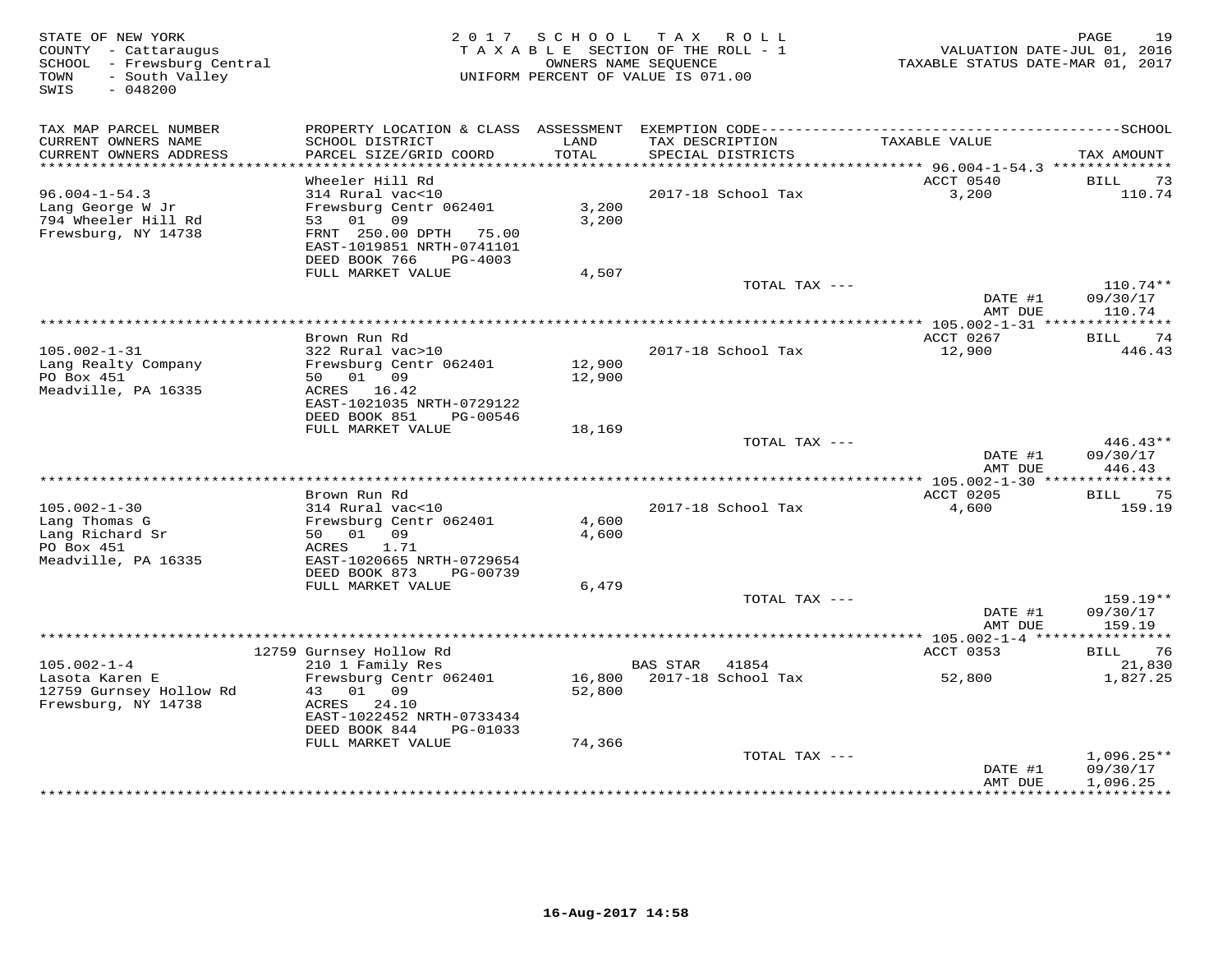| STATE OF NEW YORK<br>COUNTY - Cattaraugus<br>- Frewsburg Central<br>SCHOOL<br>- South Valley<br>TOWN<br>$-048200$<br>SWIS | 2 0 1 7                                                                                                                                                                                  | SCHOOL<br>OWNERS NAME SEOUENCE | T A X<br>R O L L<br>TAXABLE SECTION OF THE ROLL - 1<br>UNIFORM PERCENT OF VALUE IS 071.00 | TAXABLE STATUS DATE-MAR 01, 2017 | PAGE<br>20<br>VALUATION DATE-JUL 01, 2016 |
|---------------------------------------------------------------------------------------------------------------------------|------------------------------------------------------------------------------------------------------------------------------------------------------------------------------------------|--------------------------------|-------------------------------------------------------------------------------------------|----------------------------------|-------------------------------------------|
| TAX MAP PARCEL NUMBER                                                                                                     |                                                                                                                                                                                          |                                |                                                                                           |                                  |                                           |
| CURRENT OWNERS NAME<br>CURRENT OWNERS ADDRESS<br>**********************                                                   | SCHOOL DISTRICT<br>PARCEL SIZE/GRID COORD                                                                                                                                                | LAND<br>TOTAL                  | TAX DESCRIPTION<br>SPECIAL DISTRICTS                                                      | TAXABLE VALUE                    | TAX AMOUNT                                |
|                                                                                                                           | 8 Gurnsey Hollow Rd                                                                                                                                                                      |                                |                                                                                           | <b>ACCT 0655</b>                 | <b>BILL</b><br>77                         |
| $105.002 - 1 - 1.26$<br>Lawton David C.<br>Privitera Laurie J.<br>2928 Hillbrook Drive<br>Eden, NY 14057                  | 260 Seasonal res<br>Frewsburg Centr 062401<br>51 01 09<br>Sawmill Run Sub Div<br>Phase Ii<br>ACRES<br>12.37<br>EAST-1018861 NRTH-0733150<br>DEED BOOK 22520 PG-8001<br>FULL MARKET VALUE | 9,700<br>39,100<br>55,070      | 2017-18 School Tax                                                                        | 39,100                           | 1,353.14                                  |
|                                                                                                                           |                                                                                                                                                                                          |                                | TOTAL TAX ---                                                                             | DATE #1                          | 1,353.14**<br>09/30/17                    |
|                                                                                                                           |                                                                                                                                                                                          |                                |                                                                                           | AMT DUE                          | 1,353.14                                  |
|                                                                                                                           | Gurnsey Hollow Rd                                                                                                                                                                        |                                |                                                                                           | ACCT 0656                        | 78<br><b>BILL</b>                         |
| $105.002 - 1 - 1.27$<br>Lewis Duane R<br>182 Conneaut Lake Rd                                                             | 210 1 Family Res<br>Frewsburg Centr 062401<br>01<br>09<br>51                                                                                                                             | 7,400<br>41,200                | 2017-18 School Tax                                                                        | 41,200                           | 1,425.81                                  |
| Greenville, PA 16125                                                                                                      | Sylvan glenn #9<br>ACRES<br>5.32<br>EAST-1019450 NRTH-0732951<br>DEED BOOK 25283 PG-6001                                                                                                 |                                |                                                                                           |                                  |                                           |
|                                                                                                                           | FULL MARKET VALUE                                                                                                                                                                        | 58,028                         |                                                                                           |                                  |                                           |
|                                                                                                                           |                                                                                                                                                                                          |                                | TOTAL TAX ---                                                                             | DATE #1<br>AMT DUE               | $1.425.81**$<br>09/30/17<br>1,425.81      |
|                                                                                                                           |                                                                                                                                                                                          |                                |                                                                                           |                                  |                                           |
|                                                                                                                           | Oak Hill Rd                                                                                                                                                                              |                                |                                                                                           | ACCT 0231                        | 79<br>BILL                                |
| $96.002 - 2 - 1.1$<br>Lodestro James J<br>996 Franquette Ave<br>San Jose, CA 95125                                        | 312 Vac w/imprv<br>Frewsburg Centr 062401<br>54 01 09<br>ACRES 100.85<br>EAST-1019671 NRTH-0746731<br>DEED BOOK 18404 PG-5001<br>FULL MARKET VALUE                                       | 64,400<br>71,500<br>100,704    | 2017-18 School Tax                                                                        | 71,500                           | 2,474.40                                  |
|                                                                                                                           |                                                                                                                                                                                          |                                | TOTAL TAX ---                                                                             | DATE #1<br>AMT DUE               | $2,474.40**$<br>09/30/17<br>2,474.40      |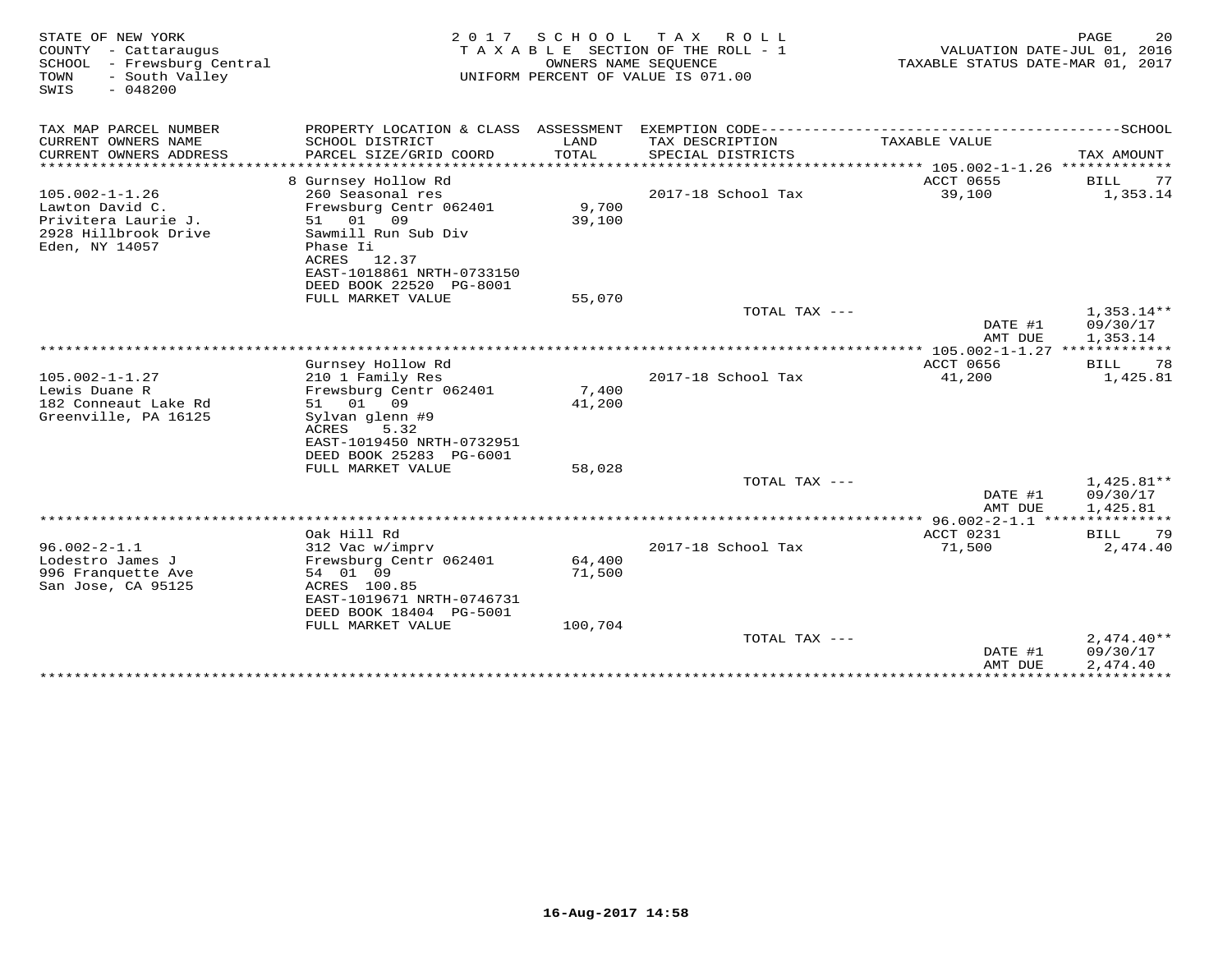| STATE OF NEW YORK<br>COUNTY - Cattaraugus<br>SCHOOL - Frewsburg Central<br>- South Valley<br>TOWN<br>$-048200$<br>SWIS | 2 0 1 7                                                                                                                                   | SCHOOL<br>TAXABLE SECTION OF THE ROLL - 1<br>UNIFORM PERCENT OF VALUE IS 071.00 | OWNERS NAME SEOUENCE | TAX ROLL                    | TAXABLE STATUS DATE-MAR 01, 2017                          | 21<br>PAGE<br>VALUATION DATE-JUL 01, 2016 |
|------------------------------------------------------------------------------------------------------------------------|-------------------------------------------------------------------------------------------------------------------------------------------|---------------------------------------------------------------------------------|----------------------|-----------------------------|-----------------------------------------------------------|-------------------------------------------|
| TAX MAP PARCEL NUMBER<br>CURRENT OWNERS NAME<br>CURRENT OWNERS ADDRESS                                                 | PROPERTY LOCATION & CLASS ASSESSMENT EXEMPTION CODE-----------------------------------SCHOOL<br>SCHOOL DISTRICT<br>PARCEL SIZE/GRID COORD | LAND<br>TOTAL                                                                   | TAX DESCRIPTION      | SPECIAL DISTRICTS           | TAXABLE VALUE                                             | TAX AMOUNT                                |
| **********************                                                                                                 |                                                                                                                                           | *******                                                                         |                      |                             | **************************** 105.002-1-27.5 ************* |                                           |
|                                                                                                                        | 12815 Brown Run Rd                                                                                                                        |                                                                                 |                      |                             | ACCT 0664                                                 | 80<br><b>BILL</b>                         |
| $105.002 - 1 - 27.5$                                                                                                   | 240 Rural res                                                                                                                             |                                                                                 | AG DIST              | 41720                       |                                                           | 3,702                                     |
| Lodestro Larry R<br>Lodestro Cynthia L                                                                                 | Frewsburg Centr 062401<br>01 09<br>50                                                                                                     | 196,500                                                                         | 16,400 BAS STAR      | 41854<br>2017-18 School Tax |                                                           | 21,830<br>6,672.17                        |
| 12815 Brown Run Rd                                                                                                     | ACRES<br>23.35                                                                                                                            |                                                                                 |                      |                             | 192,798                                                   |                                           |
| Frewsburg, NY 14738                                                                                                    | EAST-1021967 NRTH-0729376<br>DEED BOOK 15436 PG-3003                                                                                      |                                                                                 |                      |                             |                                                           |                                           |
| MAY BE SUBJECT TO PAYMENT<br>UNDER AGDIST LAW TIL 2021                                                                 | FULL MARKET VALUE                                                                                                                         | 276,761                                                                         |                      |                             |                                                           |                                           |
|                                                                                                                        |                                                                                                                                           |                                                                                 |                      | TOTAL TAX ---               |                                                           | $5,941.17**$                              |
|                                                                                                                        |                                                                                                                                           |                                                                                 |                      |                             | DATE #1<br>AMT DUE                                        | 09/30/17<br>5,941.17                      |
|                                                                                                                        |                                                                                                                                           |                                                                                 |                      |                             |                                                           |                                           |
| $105.002 - 1 - 27.2$                                                                                                   | 12778 Brown Run Rd<br>240 Rural res                                                                                                       |                                                                                 |                      | 2017-18 School Tax          | ACCT 0484<br>135,700                                      | 81<br>BILL<br>4,696.18                    |
| Lynn Christopher                                                                                                       | Frewsburg Centr 062401                                                                                                                    | 36,700                                                                          |                      |                             |                                                           |                                           |
| Lynn Heather                                                                                                           | 42/50<br>01 09                                                                                                                            | 135,700                                                                         |                      |                             |                                                           |                                           |
| 12778 Brown Run Rd                                                                                                     | ACRES<br>86.25                                                                                                                            |                                                                                 |                      |                             |                                                           |                                           |
| Frewsburg, NY 14738                                                                                                    | EAST-1022312 NRTH-0731489<br>DEED BOOK 27170 PG-2001                                                                                      |                                                                                 |                      |                             |                                                           |                                           |
|                                                                                                                        | FULL MARKET VALUE                                                                                                                         | 191,127                                                                         |                      |                             |                                                           |                                           |
|                                                                                                                        |                                                                                                                                           |                                                                                 |                      | TOTAL TAX ---               |                                                           | $4,696.18**$                              |
|                                                                                                                        |                                                                                                                                           |                                                                                 |                      |                             | DATE #1                                                   | 09/30/17                                  |
|                                                                                                                        |                                                                                                                                           |                                                                                 |                      |                             | AMT DUE                                                   | 4,696.18                                  |
|                                                                                                                        | 766 Bragg Rd                                                                                                                              |                                                                                 |                      |                             | ACCT 0275                                                 | 82<br>BILL                                |
| $96.004 - 1 - 48$                                                                                                      | 910 Priv forest                                                                                                                           |                                                                                 |                      | 2017-18 School Tax          | 61,700                                                    | 2,135.25                                  |
| Martin Ansel R Jr                                                                                                      | Frewsburg Centr 062401                                                                                                                    | 61,700                                                                          |                      |                             |                                                           |                                           |
| 338 Crossman St                                                                                                        | 52<br>01<br>09                                                                                                                            | 61,700                                                                          |                      |                             |                                                           |                                           |
| Jamestown, NY 14701                                                                                                    | 98.69<br>ACRES                                                                                                                            |                                                                                 |                      |                             |                                                           |                                           |
|                                                                                                                        | EAST-1020322 NRTH-0738367<br>DEED BOOK 3159<br>PG-8001                                                                                    |                                                                                 |                      |                             |                                                           |                                           |
|                                                                                                                        | FULL MARKET VALUE                                                                                                                         | 86,901                                                                          |                      |                             |                                                           |                                           |
|                                                                                                                        |                                                                                                                                           |                                                                                 |                      | TOTAL TAX ---               |                                                           | $2,135.25**$                              |
|                                                                                                                        |                                                                                                                                           |                                                                                 |                      |                             | DATE #1                                                   | 09/30/17                                  |
|                                                                                                                        |                                                                                                                                           |                                                                                 |                      |                             | AMT DUE                                                   | 2.135.25                                  |
|                                                                                                                        | 766 Bragg Rd                                                                                                                              |                                                                                 |                      |                             | ACCT 0274                                                 | BILL<br>83                                |
| $96.004 - 1 - 49$                                                                                                      | 260 Seasonal res                                                                                                                          |                                                                                 |                      | 2017-18 School Tax          | 56,100                                                    | 1,941.46                                  |
| Martin Mildred S                                                                                                       | Frewsburg Centr 062401                                                                                                                    | 23,000                                                                          |                      |                             |                                                           |                                           |
| Martin Ansel R Jr                                                                                                      | 52 01 09                                                                                                                                  | 56,100                                                                          |                      |                             |                                                           |                                           |
| 338 Crossman St                                                                                                        | ACRES<br>42.16                                                                                                                            |                                                                                 |                      |                             |                                                           |                                           |
| Jamestown, NY 14701                                                                                                    | EAST-1019445 NRTH-0738301<br>DEED BOOK 3159<br>PG-8001                                                                                    |                                                                                 |                      |                             |                                                           |                                           |
|                                                                                                                        | FULL MARKET VALUE                                                                                                                         | 79,014                                                                          |                      |                             |                                                           |                                           |
|                                                                                                                        |                                                                                                                                           |                                                                                 |                      | TOTAL TAX ---               |                                                           | $1,941.46**$                              |
|                                                                                                                        |                                                                                                                                           |                                                                                 |                      |                             | DATE #1                                                   | 09/30/17                                  |
|                                                                                                                        |                                                                                                                                           |                                                                                 |                      |                             | AMT DUE                                                   | 1,941.46<br>* * * * * * * * *             |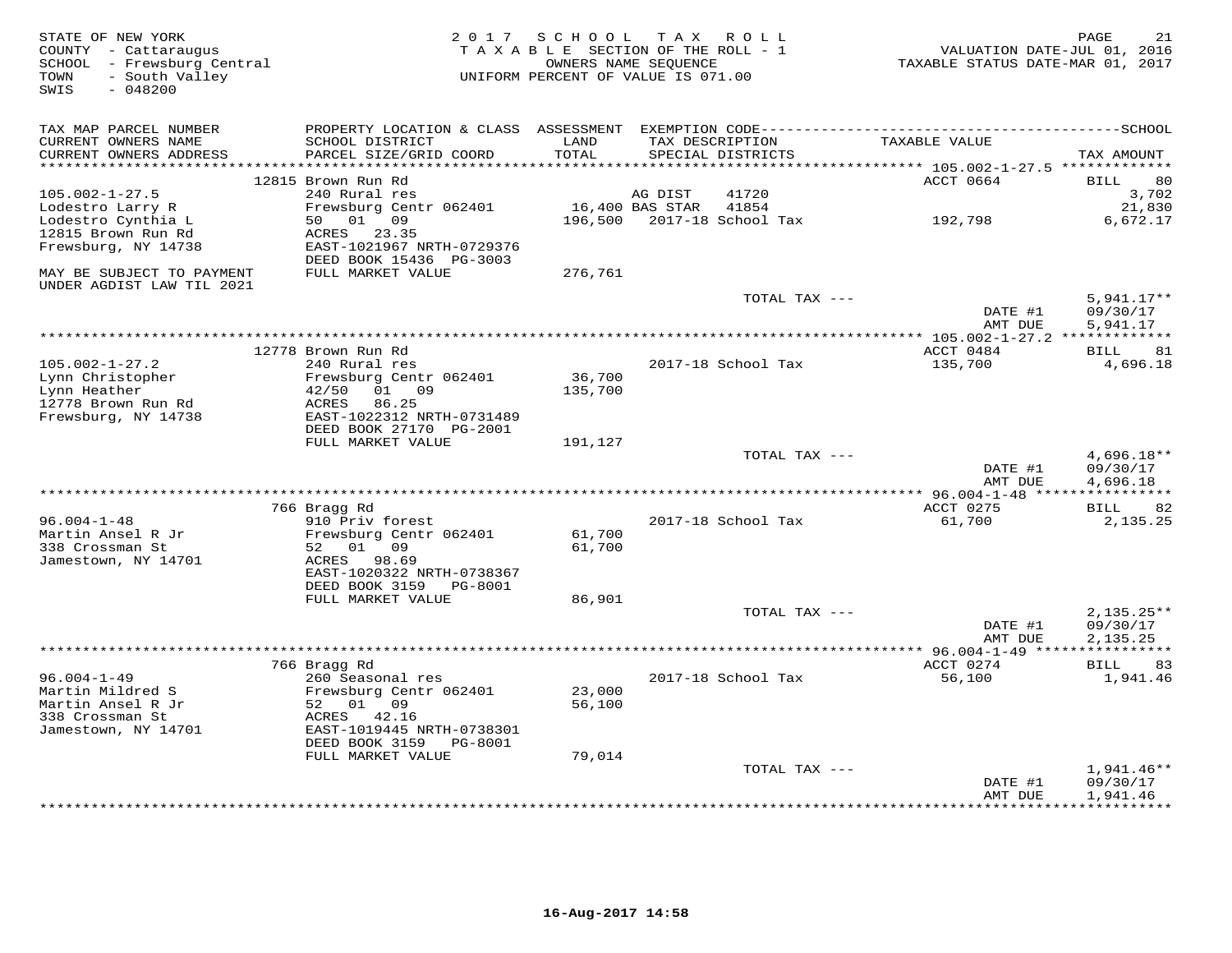| STATE OF NEW YORK<br>COUNTY - Cattaraugus<br>SCHOOL - Frewsburg Central<br>- South Valley<br>TOWN<br>SWIS<br>$-048200$ | 2 0 1 7                                                                                                                                                                  | SCHOOL<br>TAXABLE SECTION OF THE ROLL - 1<br>UNIFORM PERCENT OF VALUE IS 071.00 | T A X<br>OWNERS NAME SEQUENCE | R O L L                     | TAXABLE STATUS DATE-MAR 01, 2017        | 22<br>PAGE<br>VALUATION DATE-JUL 01, 2016 |
|------------------------------------------------------------------------------------------------------------------------|--------------------------------------------------------------------------------------------------------------------------------------------------------------------------|---------------------------------------------------------------------------------|-------------------------------|-----------------------------|-----------------------------------------|-------------------------------------------|
| TAX MAP PARCEL NUMBER<br>CURRENT OWNERS NAME                                                                           | PROPERTY LOCATION & CLASS ASSESSMENT EXEMPTION CODE------------------------<br>SCHOOL DISTRICT                                                                           | LAND                                                                            | TAX DESCRIPTION               |                             | TAXABLE VALUE                           | $---------SCH OOL$                        |
| CURRENT OWNERS ADDRESS<br>***********************                                                                      | PARCEL SIZE/GRID COORD<br>**********************                                                                                                                         | TOTAL<br>************                                                           |                               | SPECIAL DISTRICTS           |                                         | TAX AMOUNT                                |
|                                                                                                                        | Brown Run Rd                                                                                                                                                             |                                                                                 |                               |                             | ACCT 0383                               | 84<br><b>BILL</b>                         |
| $105.002 - 1 - 37.1$                                                                                                   | 210 1 Family Res                                                                                                                                                         |                                                                                 | <b>BAS STAR</b>               | 41854                       |                                         | 21,830                                    |
| Mechling Jonathan G<br>122 Robbin Hill Rd<br>Frewsburg, NY 14738                                                       | Frewsburg Centr 062401<br>50 01 09<br>ACRES<br>3.85 BANK<br>092<br>EAST-1018744 NRTH-0731067<br>DEED BOOK 22709 PG-7001                                                  | 6,300<br>72,200                                                                 |                               | 2017-18 School Tax          | 72,200                                  | 2,498.63                                  |
|                                                                                                                        | FULL MARKET VALUE                                                                                                                                                        | 101,690                                                                         |                               |                             |                                         |                                           |
|                                                                                                                        |                                                                                                                                                                          |                                                                                 |                               | TOTAL TAX ---               | DATE #1<br>AMT DUE                      | $1,767.63**$<br>09/30/17<br>1,767.63      |
|                                                                                                                        |                                                                                                                                                                          |                                                                                 |                               |                             |                                         |                                           |
|                                                                                                                        | 12946 Gurnsey Hollow Rd                                                                                                                                                  |                                                                                 |                               |                             | ACCT 0618                               | 85<br>BILL                                |
| $105.002 - 1 - 1.10$<br>Miller David J                                                                                 | 210 1 Family Res<br>Frewsburg Centr 062401                                                                                                                               | 8,600                                                                           | ENH STAR                      | 41834<br>2017-18 School Tax | 72,600                                  | 47,650<br>2,512.47                        |
| Miller Katherine<br>12946 Gurnsey Hollow Rd<br>Frewsburg, NY 14738                                                     | 51 01 09<br>ACRES<br>7.85<br>EAST-1019358 NRTH-0735558<br>DEED BOOK 901<br>PG-01162                                                                                      | 72,600                                                                          |                               |                             |                                         |                                           |
|                                                                                                                        | FULL MARKET VALUE                                                                                                                                                        | 102,254                                                                         |                               |                             |                                         |                                           |
|                                                                                                                        |                                                                                                                                                                          |                                                                                 |                               | TOTAL TAX ---               | DATE #1                                 | $969.47**$<br>09/30/17                    |
|                                                                                                                        |                                                                                                                                                                          |                                                                                 |                               |                             | AMT DUE<br>$* 105.002 - 1 - 1.28 **$    | 969.47<br>* * * * * * * * *               |
|                                                                                                                        | 10 Gurnsey Hollow Rd                                                                                                                                                     |                                                                                 |                               |                             | ACCT 0657                               | BILL<br>86                                |
| $105.002 - 1 - 1.28$                                                                                                   | 240 Rural res                                                                                                                                                            |                                                                                 |                               | 2017-18 School Tax          | 84,100                                  | 2,910.45                                  |
| Moses Charles W Jr<br>10 Sylvan Glen South<br>Frewsburg, NY 14738                                                      | Frewsburg Centr 062401<br>51<br>01<br>09<br>Gurnsey Sub Div.<br>Sylvan Glen<br><b>ACRES</b><br>5.45 BANK<br>017<br>EAST-1019927 NRTH-0733013<br>DEED BOOK 00987 PG-00331 | 7,400<br>84,100                                                                 |                               |                             |                                         |                                           |
|                                                                                                                        | FULL MARKET VALUE                                                                                                                                                        | 118,451                                                                         |                               |                             |                                         |                                           |
|                                                                                                                        |                                                                                                                                                                          |                                                                                 |                               | TOTAL TAX ---               | DATE #1<br>AMT DUE                      | $2,910.45**$<br>09/30/17<br>2,910.45      |
|                                                                                                                        |                                                                                                                                                                          |                                                                                 |                               |                             | ********** 105.002-1-1.12 ************* |                                           |
| $105.002 - 1 - 1.12$                                                                                                   | 12904 Gurnsey Hollow Rd<br>210 1 Family Res                                                                                                                              |                                                                                 | ENH STAR                      | 41834                       | ACCT 0620                               | 87<br>BILL<br>47,650                      |
| Mucikowsky Michael<br>Mucikowsky Marjorie<br>12904 Gurnsey Hollow Rd<br>Frewsburg, NY 14738                            | Frewsburg Centr 062401<br>51<br>01 09<br>ACRES<br>5.85<br>EAST-1020309 NRTH-0735185<br>DEED BOOK 898<br>PG-00571<br>FULL MARKET VALUE                                    | 7,600<br>77,700<br>109,437                                                      |                               | 2017-18 School Tax          | 77,700                                  | 2,688.97                                  |
|                                                                                                                        |                                                                                                                                                                          |                                                                                 |                               | TOTAL TAX ---               |                                         | $1,145.97**$                              |
|                                                                                                                        |                                                                                                                                                                          |                                                                                 |                               |                             | DATE #1<br>AMT DUE                      | 09/30/17<br>1,145.97                      |
|                                                                                                                        |                                                                                                                                                                          |                                                                                 |                               |                             |                                         | *********                                 |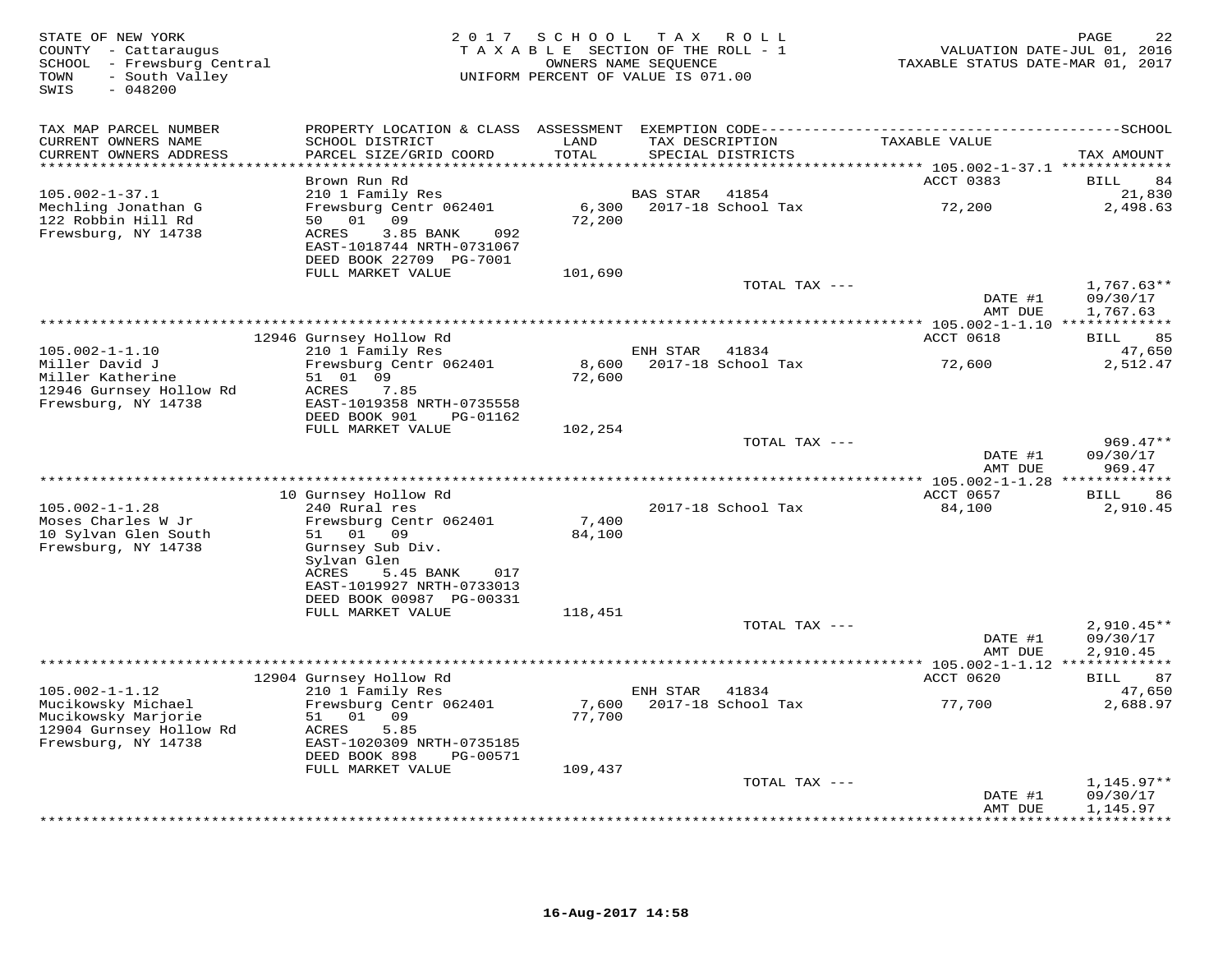| STATE OF NEW YORK<br>COUNTY - Cattaraugus<br>SCHOOL - Frewsburg Central<br>- South Valley<br>TOWN<br>SWIS<br>$-048200$ |                                                        | 2017 SCHOOL   | T A X<br>R O L L<br>TAXABLE SECTION OF THE ROLL - 1<br>OWNERS NAME SEOUENCE<br>UNIFORM PERCENT OF VALUE IS 071.00 | VALUATION DATE-JUL 01, 2016<br>TAXABLE STATUS DATE-MAR 01, 2017 | PAGE<br>23              |
|------------------------------------------------------------------------------------------------------------------------|--------------------------------------------------------|---------------|-------------------------------------------------------------------------------------------------------------------|-----------------------------------------------------------------|-------------------------|
| TAX MAP PARCEL NUMBER                                                                                                  |                                                        |               |                                                                                                                   |                                                                 |                         |
| CURRENT OWNERS NAME<br>CURRENT OWNERS ADDRESS<br>**********************                                                | SCHOOL DISTRICT<br>PARCEL SIZE/GRID COORD              | LAND<br>TOTAL | TAX DESCRIPTION<br>SPECIAL DISTRICTS                                                                              | TAXABLE VALUE                                                   | TAX AMOUNT              |
|                                                                                                                        | Wheeler Hill Rd                                        |               |                                                                                                                   | ACCT 0495                                                       | BILL<br>88              |
| $96.004 - 1 - 58.2$                                                                                                    | 260 Seasonal res                                       |               | 2017-18 School Tax                                                                                                | 26,100                                                          | 903.24                  |
| Nordlund Duane R                                                                                                       | Frewsburg Centr 062401                                 | 4,700         |                                                                                                                   |                                                                 |                         |
| Nordlund Luella E                                                                                                      | 09<br>53<br>01                                         | 26,100        |                                                                                                                   |                                                                 |                         |
| 20 MARVIN St                                                                                                           | 1.93<br>ACRES                                          |               |                                                                                                                   |                                                                 |                         |
| Frewsburg, NY 14738                                                                                                    | EAST-1019479 NRTH-0742328<br>DEED BOOK 778<br>PG-00685 |               |                                                                                                                   |                                                                 |                         |
|                                                                                                                        | FULL MARKET VALUE                                      | 36,761        |                                                                                                                   |                                                                 |                         |
|                                                                                                                        |                                                        |               | TOTAL TAX ---                                                                                                     |                                                                 | $903.24**$              |
|                                                                                                                        |                                                        |               |                                                                                                                   | DATE #1<br>AMT DUE                                              | 09/30/17<br>903.24      |
|                                                                                                                        |                                                        |               |                                                                                                                   | ACCT 0616                                                       | 89                      |
| $105.002 - 1 - 1.8$                                                                                                    | Gurnsey Hollow Rd (Off)<br>260 Seasonal res            |               | 2017-18 School Tax                                                                                                | 35,500                                                          | <b>BILL</b><br>1,228.55 |
| Nowicki Marc                                                                                                           | Frewsburg Centr 062401                                 | 9,500         |                                                                                                                   |                                                                 |                         |
| Nowicki Maureen G                                                                                                      | 51<br>01<br>09                                         | 35,500        |                                                                                                                   |                                                                 |                         |
| 430 Washington Hwy                                                                                                     | 9.59<br>ACRES                                          |               |                                                                                                                   |                                                                 |                         |
| Amherst, NY 14226                                                                                                      | EAST-1020328 NRTH-0736210<br>DEED BOOK 00974 PG-01061  |               |                                                                                                                   |                                                                 |                         |
|                                                                                                                        | FULL MARKET VALUE                                      | 50,000        |                                                                                                                   |                                                                 |                         |
|                                                                                                                        |                                                        |               | TOTAL TAX ---                                                                                                     |                                                                 | $1,228.55**$            |
|                                                                                                                        |                                                        |               |                                                                                                                   | DATE #1                                                         | 09/30/17                |
|                                                                                                                        |                                                        |               |                                                                                                                   | AMT DUE                                                         | 1,228.55<br>*********** |
|                                                                                                                        | Gurnsey Hollow Rd                                      |               |                                                                                                                   | ACCT 0619                                                       | BILL<br>90              |
| $105.002 - 1 - 1.11$                                                                                                   | 260 Seasonal res                                       |               | 2017-18 School Tax                                                                                                | 38,100                                                          | 1,318.53                |
| O Donnell (L/U) William P                                                                                              | Frewsburg Centr 062401                                 | 7,100         |                                                                                                                   |                                                                 |                         |
| O Donnell (L/U) Nancy L                                                                                                | 01 09<br>51                                            | 38,100        |                                                                                                                   |                                                                 |                         |
| 12254 Nice Rd<br>Akron, NY 14001                                                                                       | 4.90<br>ACRES<br>EAST-1019832 NRTH-0735258             |               |                                                                                                                   |                                                                 |                         |
|                                                                                                                        | DEED BOOK 16350 PG-7001                                |               |                                                                                                                   |                                                                 |                         |
|                                                                                                                        | FULL MARKET VALUE                                      | 53,662        |                                                                                                                   |                                                                 |                         |
|                                                                                                                        |                                                        |               | TOTAL TAX ---                                                                                                     |                                                                 | $1,318.53**$            |
|                                                                                                                        |                                                        |               |                                                                                                                   | DATE #1                                                         | 09/30/17                |
|                                                                                                                        |                                                        |               |                                                                                                                   | AMT DUE<br>***************** 96.004-1-4 *****                   | 1,318.53<br>*********** |
|                                                                                                                        | Sawmill Run Rd                                         |               |                                                                                                                   | ACCT 0290                                                       | 91<br>BILL              |
| $96.004 - 1 - 4$                                                                                                       | 100 Agricultural                                       |               | 2017-18 School Tax                                                                                                | 32,700                                                          | 1,131.65                |
| Oberg Ronald D                                                                                                         | Frewsburg Centr 062401                                 | 7,700         |                                                                                                                   |                                                                 |                         |
| Oberg Christopher                                                                                                      | 53<br>01<br>09                                         | 32,700        |                                                                                                                   |                                                                 |                         |
| 1762 W & J Blvd<br>Jamestown, NY 14701                                                                                 | 6.00<br>ACRES<br>EAST-1019779 NRTH-0743831             |               |                                                                                                                   |                                                                 |                         |
|                                                                                                                        | DEED BOOK 6720<br>PG-2001                              |               |                                                                                                                   |                                                                 |                         |
|                                                                                                                        | FULL MARKET VALUE                                      | 46,056        |                                                                                                                   |                                                                 |                         |
|                                                                                                                        |                                                        |               | TOTAL TAX ---                                                                                                     |                                                                 | $1,131.65**$            |
|                                                                                                                        |                                                        |               |                                                                                                                   | DATE #1<br>AMT DUE                                              | 09/30/17<br>1,131.65    |
|                                                                                                                        |                                                        |               |                                                                                                                   |                                                                 | <b>+++++++++</b>        |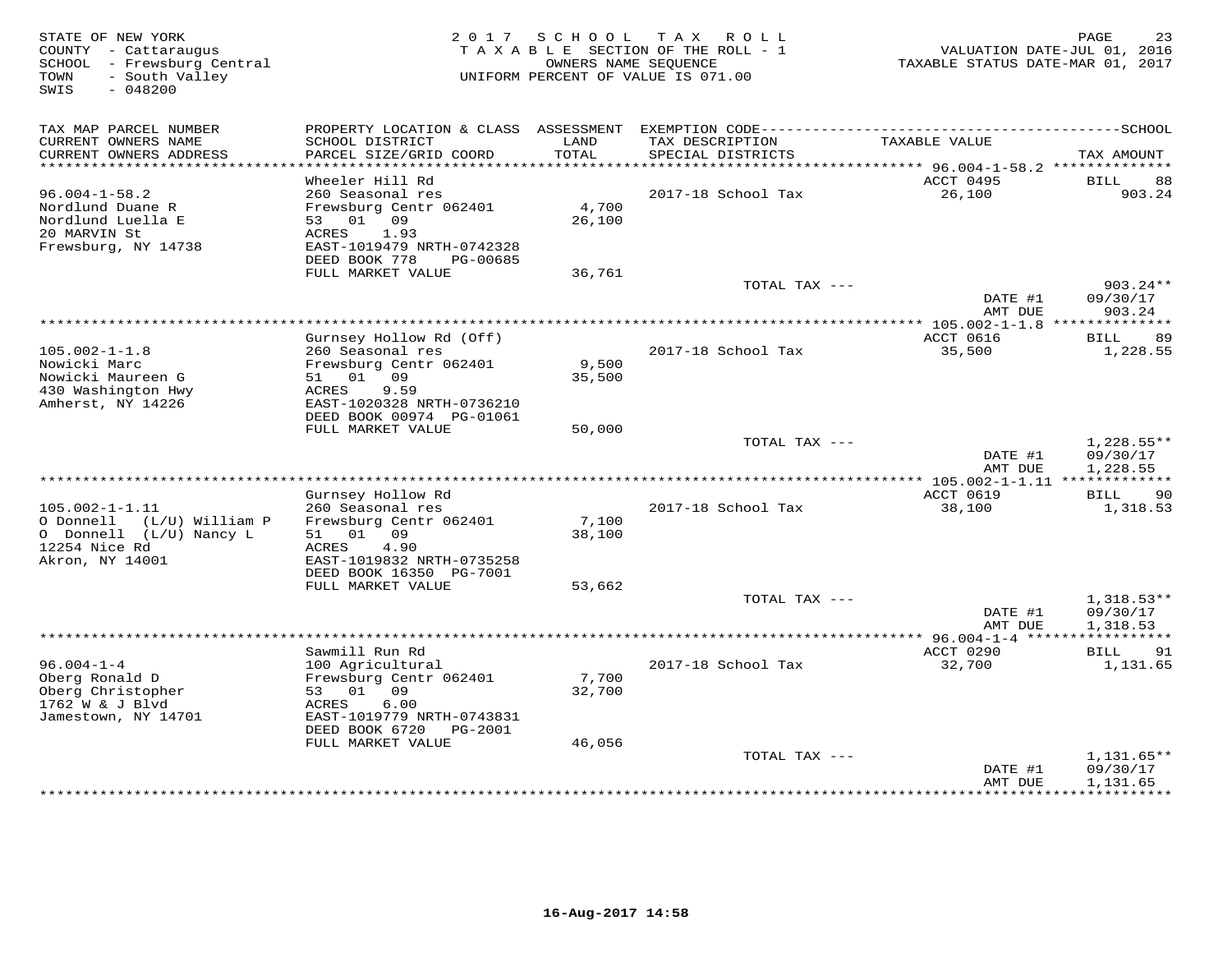| STATE OF NEW YORK<br>COUNTY - Cattaraugus<br>SCHOOL - Frewsburg Central<br>- South Valley<br>TOWN |                                                                                                                                                       | 2017 SCHOOL                | T A X<br>R O L L<br>TAXABLE SECTION OF THE ROLL - 1<br>OWNERS NAME SEOUENCE<br>UNIFORM PERCENT OF VALUE IS 071.00 | VALUATION DATE-JUL 01, 2016<br>TAXABLE STATUS DATE-MAR 01, 2017 | PAGE<br>24                           |
|---------------------------------------------------------------------------------------------------|-------------------------------------------------------------------------------------------------------------------------------------------------------|----------------------------|-------------------------------------------------------------------------------------------------------------------|-----------------------------------------------------------------|--------------------------------------|
| SWIS<br>$-048200$                                                                                 |                                                                                                                                                       |                            |                                                                                                                   |                                                                 |                                      |
| TAX MAP PARCEL NUMBER                                                                             |                                                                                                                                                       |                            |                                                                                                                   |                                                                 |                                      |
| CURRENT OWNERS NAME<br>CURRENT OWNERS ADDRESS<br>**********************                           | SCHOOL DISTRICT<br>PARCEL SIZE/GRID COORD<br>***********************                                                                                  | LAND<br>TOTAL<br>********* | TAX DESCRIPTION<br>SPECIAL DISTRICTS<br>***********************                                                   | TAXABLE VALUE<br>********** 96.004-1-58.1 ***************       | TAX AMOUNT                           |
|                                                                                                   | Sawmill Run Rd                                                                                                                                        |                            |                                                                                                                   | ACCT 0286                                                       | BILL<br>92                           |
| $96.004 - 1 - 58.1$<br>Pache Richard R<br>Pache Carole A<br>1267 Greenfield Dr<br>Alden, NY 14004 | 312 Vac w/imprv<br>Frewsburg Centr 062401<br>01 09<br>53<br>ACRES 11.50<br>EAST-1019146 NRTH-0742644<br>DEED BOOK 839<br>PG-00121                     | 7,000<br>23,300            | 2017-18 School Tax                                                                                                | 23,300                                                          | 806.34                               |
|                                                                                                   | FULL MARKET VALUE                                                                                                                                     | 32,817                     |                                                                                                                   |                                                                 |                                      |
|                                                                                                   |                                                                                                                                                       |                            | TOTAL TAX ---                                                                                                     | DATE #1<br>AMT DUE                                              | 806.34**<br>09/30/17<br>806.34       |
|                                                                                                   |                                                                                                                                                       |                            | ***************************                                                                                       | ******* 96.004-1-58.3 **************<br>ACCT 0537               |                                      |
| $96.004 - 1 - 58.3$<br>Pache Richard R<br>Pache Carole A<br>1267 Greenfield Dr<br>Alden, NY 14004 | Sawmill Run Rd<br>270 Mfg housing<br>Frewsburg Centr 062401<br>01 09<br>53<br>3.00<br>ACRES<br>EAST-1018828 NRTH-0742674<br>DEED BOOK 839<br>PG-00121 | 5,600<br>30,700            | 2017-18 School Tax                                                                                                | 30,700                                                          | 93<br>BILL<br>1,062.44               |
|                                                                                                   | FULL MARKET VALUE                                                                                                                                     | 43,239                     |                                                                                                                   |                                                                 |                                      |
|                                                                                                   |                                                                                                                                                       |                            | TOTAL TAX ---<br>***********************                                                                          | DATE #1<br>AMT DUE                                              | $1,062.44**$<br>09/30/17<br>1,062.44 |
|                                                                                                   | Brown Run Rd                                                                                                                                          |                            |                                                                                                                   | $* 105.002 - 1 - 29.2$ **<br>ACCT 0548                          | ***********<br>BILL<br>94            |
| $105.002 - 1 - 29.2$<br>Peterson Michael C<br>2850 Mitchell Rd<br>Jamestown, NY 14701             | 314 Rural vac<10<br>Frewsburg Centr 062401<br>50 01<br>09<br>4.55<br>ACRES<br>EAST-1020998 NRTH-0729712<br>DEED BOOK 15307 PG-2001                    | 6,800<br>6,800             | 2017-18 School Tax                                                                                                | 6,800                                                           | 235.33                               |
|                                                                                                   | FULL MARKET VALUE                                                                                                                                     | 9,577                      |                                                                                                                   |                                                                 |                                      |
|                                                                                                   |                                                                                                                                                       |                            | TOTAL TAX ---                                                                                                     | DATE #1<br>AMT DUE                                              | 235.33**<br>09/30/17<br>235.33       |
|                                                                                                   |                                                                                                                                                       |                            |                                                                                                                   | ************* 105.002-1-29.3 *************                      |                                      |
|                                                                                                   | Brown Run Rd                                                                                                                                          |                            |                                                                                                                   | ACCT 0629                                                       | BILL<br>95                           |
| $105.002 - 1 - 29.3$<br>Peterson Michael C<br>2850 Mitchell Rd<br>Jamestown, NY 14701             | 312 Vac w/imprv<br>Frewsburg Centr 062401<br>01<br>09<br>50<br>4.60<br>ACRES<br>EAST-1021377 NRTH-0729761<br>DEED BOOK 906<br>PG-00977                | 6,900<br>10,200            | 2017-18 School Tax                                                                                                | 10,200                                                          | 352.99                               |
|                                                                                                   | FULL MARKET VALUE                                                                                                                                     | 14,366                     | TOTAL TAX ---                                                                                                     |                                                                 | $352.99**$                           |
|                                                                                                   |                                                                                                                                                       |                            |                                                                                                                   | DATE #1<br>AMT DUE                                              | 09/30/17<br>352.99<br>.              |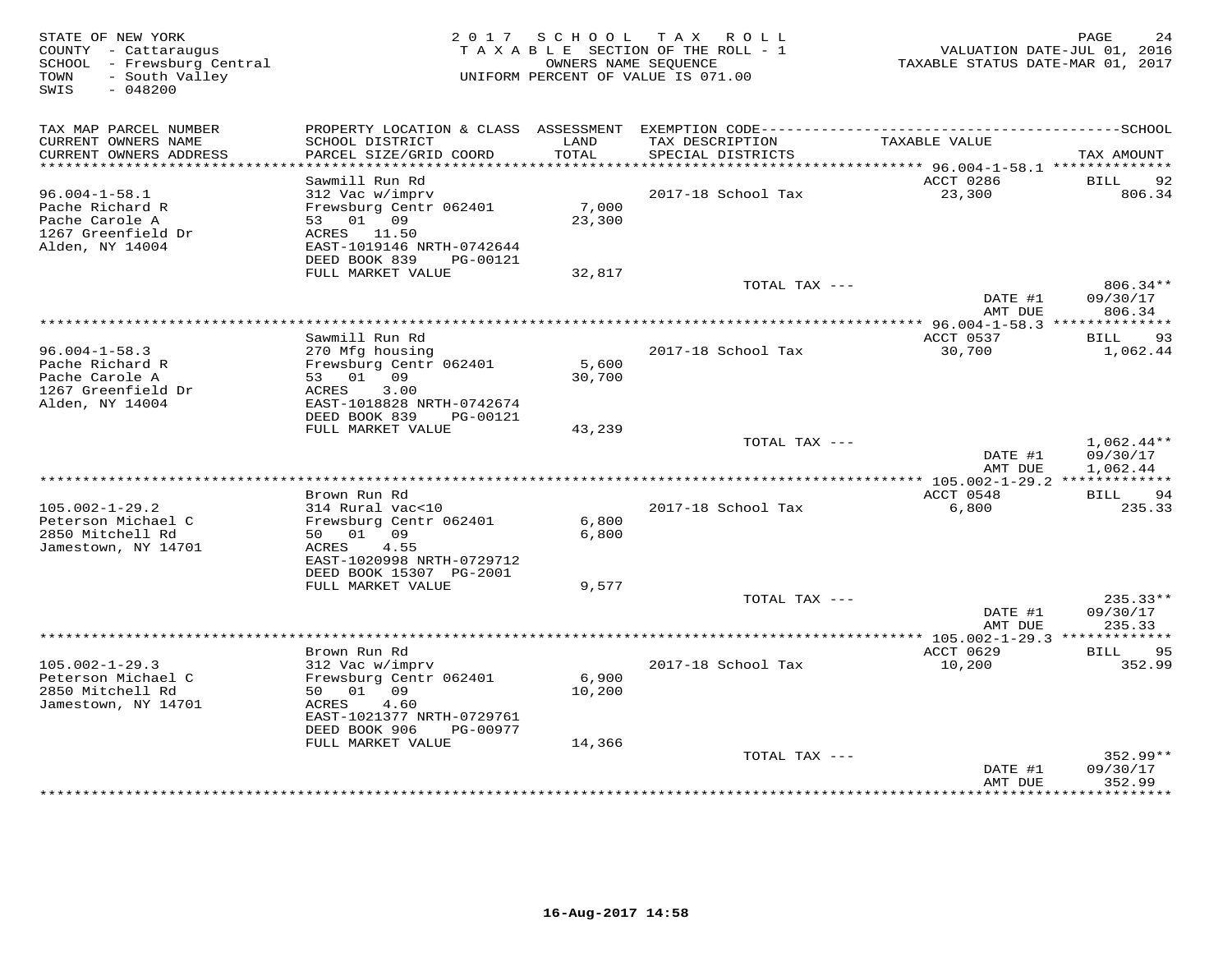| STATE OF NEW YORK<br>COUNTY - Cattaraugus<br>SCHOOL - Frewsburg Central<br>- South Valley<br>TOWN<br>SWIS<br>$-048200$ | 2017                                                                                      | SCHOOL            | TAX ROLL<br>TAXABLE SECTION OF THE ROLL - 1<br>OWNERS NAME SEQUENCE<br>UNIFORM PERCENT OF VALUE IS 071.00 | TAXABLE STATUS DATE-MAR 01, 2017                      | 25<br>PAGE<br>VALUATION DATE-JUL 01, 2016 |
|------------------------------------------------------------------------------------------------------------------------|-------------------------------------------------------------------------------------------|-------------------|-----------------------------------------------------------------------------------------------------------|-------------------------------------------------------|-------------------------------------------|
|                                                                                                                        |                                                                                           |                   |                                                                                                           |                                                       |                                           |
| TAX MAP PARCEL NUMBER                                                                                                  |                                                                                           |                   |                                                                                                           |                                                       |                                           |
| CURRENT OWNERS NAME<br>CURRENT OWNERS ADDRESS                                                                          | SCHOOL DISTRICT<br>PARCEL SIZE/GRID COORD                                                 | LAND<br>TOTAL     | TAX DESCRIPTION<br>SPECIAL DISTRICTS                                                                      | TAXABLE VALUE                                         | TAX AMOUNT                                |
| ***********************                                                                                                | 12530 Bragg Rd                                                                            |                   | ***********************************                                                                       | ********** 96.004-1-19.1 ***************<br>ACCT 0307 | BILL<br>96                                |
| $96.004 - 1 - 19.1$                                                                                                    | 322 Rural vac>10                                                                          |                   | 2017-18 School Tax                                                                                        | 69,900                                                | 2,419.03                                  |
| Piazza Shelley<br>Piazza Anthony M<br>PO Box 476                                                                       | Frewsburg Centr 062401<br>44/45/53<br>01<br>09<br>ACRES 157.90                            | 69,900<br>69,900  |                                                                                                           |                                                       |                                           |
| Frewsburg, NY 14738                                                                                                    | EAST-1022956 NRTH-0741073<br>DEED BOOK 8057<br>PG-7001                                    |                   |                                                                                                           |                                                       |                                           |
|                                                                                                                        | FULL MARKET VALUE                                                                         | 98,451            |                                                                                                           |                                                       |                                           |
|                                                                                                                        |                                                                                           |                   | TOTAL TAX ---                                                                                             | DATE #1                                               | $2,419.03**$<br>09/30/17                  |
|                                                                                                                        |                                                                                           |                   | ***********************************                                                                       | AMT DUE<br>** $96.004 - 1 - 41$ *****                 | 2,419.03<br>***********                   |
|                                                                                                                        | 12530 Bragg Rd                                                                            |                   |                                                                                                           | ACCT 0309                                             | 97<br>BILL                                |
| $96.004 - 1 - 41$                                                                                                      | 240 Rural res                                                                             |                   | <b>BAS STAR</b><br>41854                                                                                  |                                                       | 21,830                                    |
| Piazza Shelley<br>Piazza Anthony M<br>PO Box 476<br>Frewsburg, NY 14738                                                | Frewsburg Centr 062401<br>01<br>09<br>44<br>ACRES<br>69.17<br>EAST-1025176 NRTH-0739910   | 28,800<br>104,100 | 2017-18 School Tax                                                                                        | 104,100                                               | 3,602.59                                  |
|                                                                                                                        | DEED BOOK 8057<br>PG-7001                                                                 |                   |                                                                                                           |                                                       |                                           |
|                                                                                                                        | FULL MARKET VALUE                                                                         | 146,620           | TOTAL TAX ---                                                                                             |                                                       | 2,871.59**                                |
|                                                                                                                        |                                                                                           |                   |                                                                                                           | DATE #1<br>AMT DUE                                    | 09/30/17<br>2,871.59                      |
|                                                                                                                        |                                                                                           |                   |                                                                                                           |                                                       |                                           |
|                                                                                                                        | 12810 Gurnsey Hollow Rd                                                                   |                   |                                                                                                           | ACCT 0738                                             | <b>BILL</b><br>98                         |
| $105.002 - 1 - 1.35$<br>Proper Joseph P                                                                                | 210 1 Family Res<br>Frewsburg Centr 062401                                                | 7,100             | 2017-18 School Tax                                                                                        | 23,200                                                | 802.88                                    |
| Proper Lisa<br>56 Eagle St                                                                                             | 43 51/1/9<br>ACRES<br>4.90                                                                | 23,200            |                                                                                                           |                                                       |                                           |
| Jamestown, NY 14701                                                                                                    | EAST-1022018 NRTH-0734902<br>DEED BOOK 16900 PG-5001                                      |                   |                                                                                                           |                                                       |                                           |
|                                                                                                                        | FULL MARKET VALUE                                                                         | 32,676            |                                                                                                           |                                                       |                                           |
|                                                                                                                        |                                                                                           |                   | TOTAL TAX ---                                                                                             |                                                       | 802.88**                                  |
|                                                                                                                        |                                                                                           |                   |                                                                                                           | DATE #1<br>AMT DUE                                    | 09/30/17<br>802.88                        |
|                                                                                                                        |                                                                                           |                   |                                                                                                           | ************* 96.004-1-19.2 ***************           |                                           |
| $96.004 - 1 - 19.2$                                                                                                    | Bragg Rd<br>210 1 Family Res                                                              |                   | <b>BAS STAR</b><br>41854                                                                                  | ACCT 0506                                             | 99<br>BILL<br>21,830                      |
| Ramsey Jeffrey<br>Ramsey Marian                                                                                        | Frewsburg Centr 062401<br>44<br>01<br>09                                                  | 9,500<br>36,500   | 2017-18 School Tax                                                                                        | 36,500                                                | 1,263.16                                  |
| RD 2 Wheeler Hill Rd<br>Frewsburg, NY 14738                                                                            | <b>ACRES</b><br>9.61 BANK<br>017<br>EAST-1022978 NRTH-0740141<br>DEED BOOK 00969 PG-00945 |                   |                                                                                                           |                                                       |                                           |
|                                                                                                                        | FULL MARKET VALUE                                                                         | 51,408            |                                                                                                           |                                                       |                                           |
|                                                                                                                        |                                                                                           |                   | TOTAL TAX ---                                                                                             | DATE #1                                               | 532.16**<br>09/30/17                      |
|                                                                                                                        |                                                                                           |                   |                                                                                                           | AMT DUE                                               | 532.16<br>* * * * * * * *                 |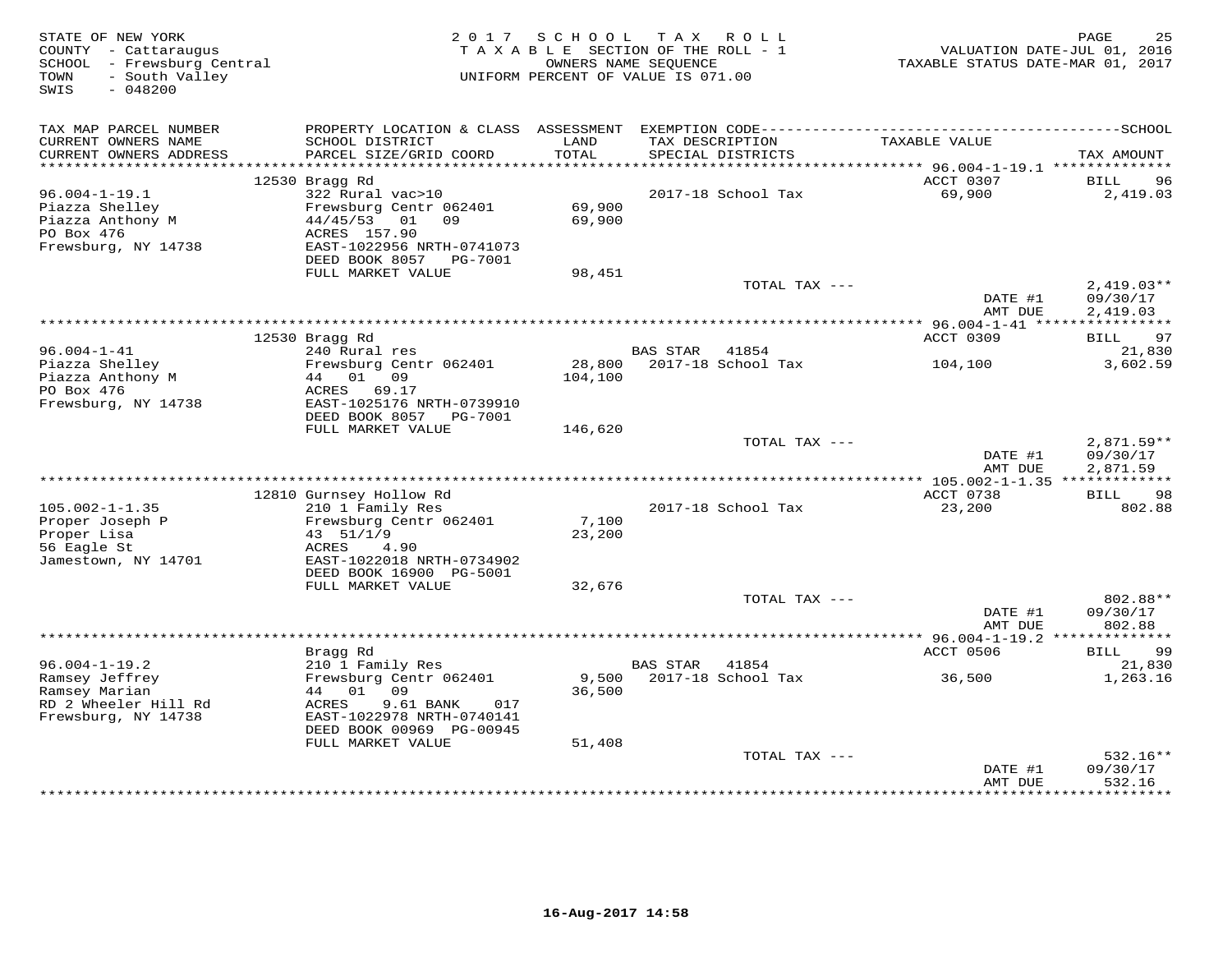| STATE OF NEW YORK<br>COUNTY - Cattaraugus<br>SCHOOL - Frewsburg Central<br>- South Valley<br>TOWN<br>$-048200$<br>SWIS | 2 0 1 7                                                               | SCHOOL        | T A X<br>ROLL<br>TAXABLE SECTION OF THE ROLL - 1<br>OWNERS NAME SEOUENCE<br>UNIFORM PERCENT OF VALUE IS 071.00 | TAXABLE STATUS DATE-MAR 01, 2017                         | PAGE<br>26<br>VALUATION DATE-JUL 01, 2016 |
|------------------------------------------------------------------------------------------------------------------------|-----------------------------------------------------------------------|---------------|----------------------------------------------------------------------------------------------------------------|----------------------------------------------------------|-------------------------------------------|
| TAX MAP PARCEL NUMBER                                                                                                  |                                                                       |               |                                                                                                                |                                                          |                                           |
| CURRENT OWNERS NAME<br>CURRENT OWNERS ADDRESS<br>********************                                                  | SCHOOL DISTRICT<br>PARCEL SIZE/GRID COORD<br>************************ | LAND<br>TOTAL | TAX DESCRIPTION<br>SPECIAL DISTRICTS                                                                           | TAXABLE VALUE<br>********** 105.002-1-29.1 ************* | TAX AMOUNT                                |
|                                                                                                                        | Brown Run Rd                                                          |               |                                                                                                                | ACCT 0203                                                | BILL<br>100                               |
| $105.002 - 1 - 29.1$                                                                                                   | 322 Rural vac>10                                                      |               | 2017-18 School Tax                                                                                             | 13,000                                                   | 449.89                                    |
| Remmy Robert A                                                                                                         | Frewsburg Centr 062401                                                | 13,000        |                                                                                                                |                                                          |                                           |
| Remmy Cindy S                                                                                                          | 50<br>01<br>09                                                        | 13,000        |                                                                                                                |                                                          |                                           |
| 23 Lynette LN                                                                                                          | ACRES 16.60                                                           |               |                                                                                                                |                                                          |                                           |
| Amherst, NY 14228                                                                                                      | EAST-1020942 NRTH-0731342                                             |               |                                                                                                                |                                                          |                                           |
|                                                                                                                        | DEED BOOK 21399 PG-7001<br>FULL MARKET VALUE                          | 18,310        |                                                                                                                |                                                          |                                           |
|                                                                                                                        |                                                                       |               | TOTAL TAX ---                                                                                                  |                                                          | 449.89**                                  |
|                                                                                                                        |                                                                       |               |                                                                                                                | DATE #1                                                  | 09/30/17                                  |
|                                                                                                                        |                                                                       |               |                                                                                                                | AMT DUE                                                  | 449.89                                    |
|                                                                                                                        |                                                                       |               | *****************************                                                                                  | *** 105.002-1-29.4 *************                         |                                           |
|                                                                                                                        | Brown Run Rd                                                          |               |                                                                                                                | ACCT 0678                                                | BILL 101                                  |
| $105.002 - 1 - 29.4$<br>Remmy Robert A                                                                                 | 260 Seasonal res<br>Frewsburg Centr 062401                            | 16,800        | 2017-18 School Tax                                                                                             | 24,800                                                   | 858.25                                    |
| Remmy Cindy S                                                                                                          | 50 01 09                                                              | 24,800        |                                                                                                                |                                                          |                                           |
| 23 Lynette LN                                                                                                          | ACRES 16.00                                                           |               |                                                                                                                |                                                          |                                           |
| Amherst, NY 14228                                                                                                      | EAST-1021192 NRTH-0731383                                             |               |                                                                                                                |                                                          |                                           |
|                                                                                                                        | DEED BOOK 21399 PG-7001                                               |               |                                                                                                                |                                                          |                                           |
|                                                                                                                        | FULL MARKET VALUE                                                     | 34,930        |                                                                                                                |                                                          |                                           |
|                                                                                                                        |                                                                       |               | TOTAL TAX ---                                                                                                  | DATE #1                                                  | 858.25**<br>09/30/17                      |
|                                                                                                                        |                                                                       |               |                                                                                                                | AMT DUE                                                  | 858.25                                    |
|                                                                                                                        |                                                                       |               |                                                                                                                |                                                          | **************                            |
|                                                                                                                        | Sawmill Run Rd                                                        |               |                                                                                                                | ACCT 0263                                                | BILL 102                                  |
| $96.004 - 1 - 59.1$                                                                                                    | 322 Rural vac>10                                                      |               | 2017-18 School Tax                                                                                             | 9,900                                                    | 342.61                                    |
| Renda John B                                                                                                           | Frewsburg Centr 062401                                                | 9,900         |                                                                                                                |                                                          |                                           |
| Renda Mary Beth<br>5263 Oakwood Dr                                                                                     | 53<br>01 09<br>ACRES<br>10.44                                         | 9,900         |                                                                                                                |                                                          |                                           |
| N. Tonawanda, NY 14120                                                                                                 | EAST-1019799 NRTH-0743348                                             |               |                                                                                                                |                                                          |                                           |
|                                                                                                                        | DEED BOOK 17398 PG-4001                                               |               |                                                                                                                |                                                          |                                           |
|                                                                                                                        | FULL MARKET VALUE                                                     | 13,944        |                                                                                                                |                                                          |                                           |
|                                                                                                                        |                                                                       |               | TOTAL TAX ---                                                                                                  |                                                          | $342.61**$                                |
|                                                                                                                        |                                                                       |               |                                                                                                                | DATE #1<br>AMT DUE                                       | 09/30/17<br>342.61                        |
|                                                                                                                        |                                                                       |               |                                                                                                                | *********** 96.004-1-59.2 ***                            | * * * * * * *                             |
|                                                                                                                        | 817 Wheeler Hill Rd                                                   |               |                                                                                                                | ACCT 0482                                                | 103<br>BILL                               |
| $96.004 - 1 - 59.2$                                                                                                    | 260 Seasonal res                                                      |               | 2017-18 School Tax                                                                                             | 69,500                                                   | 2,405.19                                  |
| Renda John B                                                                                                           | Frewsburg Centr 062401                                                | 7,500         |                                                                                                                |                                                          |                                           |
| Renda Mary Beth                                                                                                        | 53<br>01 09                                                           | 69,500        |                                                                                                                |                                                          |                                           |
| 5263 Oakwood Dr                                                                                                        | 6.75<br>ACRES                                                         |               |                                                                                                                |                                                          |                                           |
| N. Tonawanda, NY 14120                                                                                                 | EAST-1019790 NRTH-0742785<br>DEED BOOK 12032 PG-4002                  |               |                                                                                                                |                                                          |                                           |
|                                                                                                                        | FULL MARKET VALUE                                                     | 97,887        |                                                                                                                |                                                          |                                           |
|                                                                                                                        |                                                                       |               | TOTAL TAX ---                                                                                                  |                                                          | $2,405.19**$                              |
|                                                                                                                        |                                                                       |               |                                                                                                                | DATE #1                                                  | 09/30/17                                  |
|                                                                                                                        |                                                                       |               |                                                                                                                | AMT DUE<br>* * * * * * * *                               | 2,405.19<br>**********                    |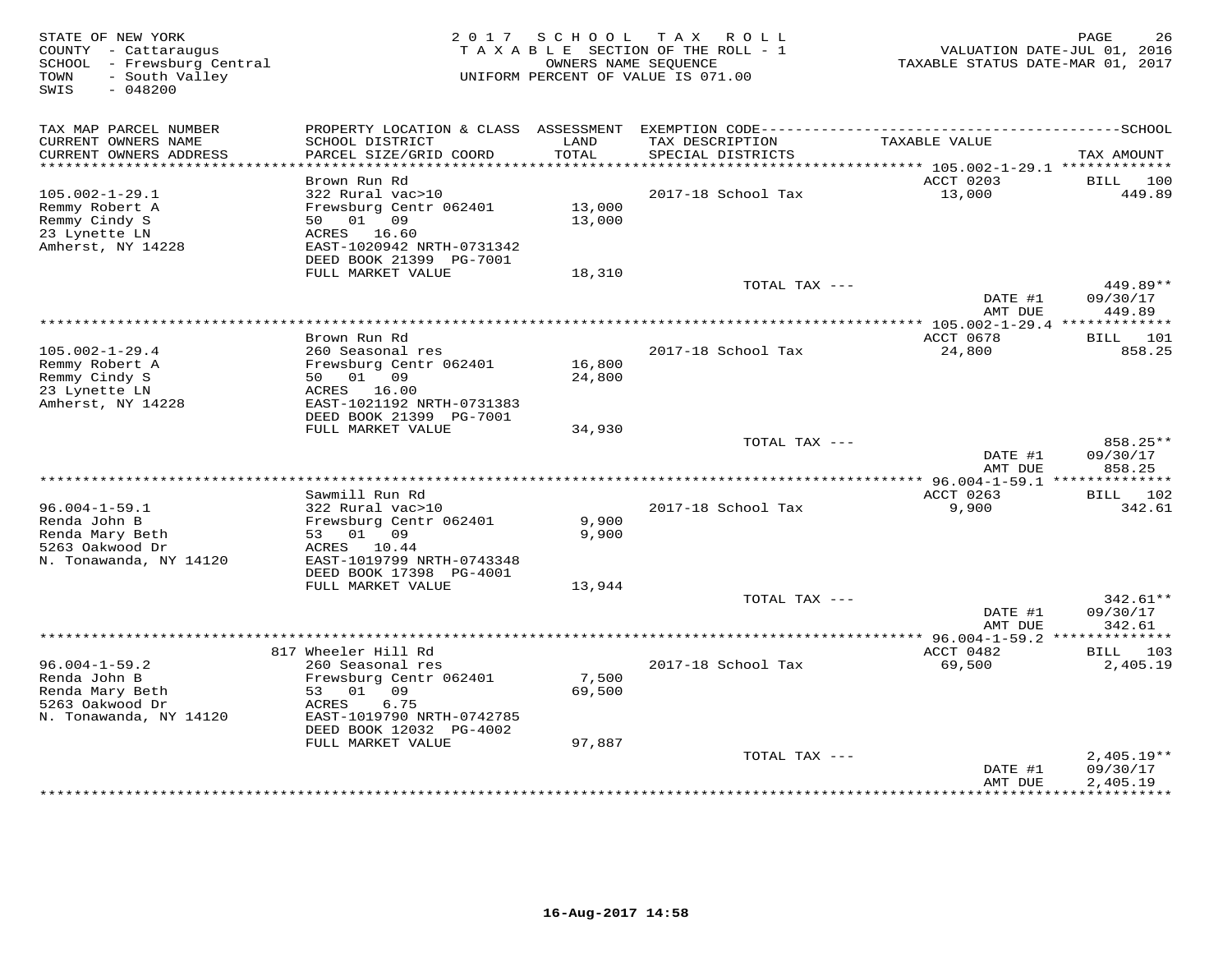| STATE OF NEW YORK<br>COUNTY - Cattaraugus<br>SCHOOL - Frewsburg Central<br>- South Valley<br>TOWN<br>SWIS<br>$-048200$ | 2 0 1 7                                                                                                                         | S C H O O L      | T A X<br>ROLL<br>TAXABLE SECTION OF THE ROLL - 1<br>OWNERS NAME SEQUENCE<br>UNIFORM PERCENT OF VALUE IS 071.00 | VALUATION DATE-JUL 01, 2016<br>TAXABLE STATUS DATE-MAR 01, 2017 | PAGE<br>27                           |
|------------------------------------------------------------------------------------------------------------------------|---------------------------------------------------------------------------------------------------------------------------------|------------------|----------------------------------------------------------------------------------------------------------------|-----------------------------------------------------------------|--------------------------------------|
| TAX MAP PARCEL NUMBER<br>CURRENT OWNERS NAME<br>CURRENT OWNERS ADDRESS                                                 | SCHOOL DISTRICT<br>PARCEL SIZE/GRID COORD                                                                                       | LAND<br>TOTAL    | TAX DESCRIPTION<br>SPECIAL DISTRICTS                                                                           | TAXABLE VALUE                                                   | TAX AMOUNT                           |
| *********************                                                                                                  |                                                                                                                                 | *********        |                                                                                                                |                                                                 |                                      |
| $105.002 - 1 - 1.15$                                                                                                   | 17825 Gurnsey Hollow Rd<br>260 Seasonal res                                                                                     |                  | 2017-18 School Tax                                                                                             | ACCT 0644<br>54,400                                             | <b>BILL</b><br>104<br>1,882.62       |
| Rogers Michael C<br>Rogers Sandra<br>6518 Creek Hollow Dr<br>Lockport, NY 14094                                        | Frewsburg Centr 062401<br>01 09<br>51<br>Sawmill Run Sub Div<br>Phase Ii                                                        | 7,800<br>54,400  |                                                                                                                |                                                                 |                                      |
|                                                                                                                        | ACRES<br>6.10<br>EAST-1021502 NRTH-0734196<br>DEED BOOK 00927 PG-00652<br>FULL MARKET VALUE                                     | 76,620           |                                                                                                                |                                                                 |                                      |
|                                                                                                                        |                                                                                                                                 |                  | TOTAL TAX ---                                                                                                  | DATE #1<br>AMT DUE                                              | $1,882.62**$<br>09/30/17<br>1,882.62 |
|                                                                                                                        |                                                                                                                                 |                  |                                                                                                                | ************* 105.002-1-1.34 *************                      |                                      |
|                                                                                                                        | Gurnsey Hollow Rd                                                                                                               |                  |                                                                                                                | ACCT 0740                                                       | <b>BILL</b> 105                      |
| $105.002 - 1 - 1.34$<br>Rogers Michael C<br>Rogers Sandra L<br>6518 Creek Hollow Dr<br>Lockport, NY 14094              | 314 Rural vac<10<br>Frewsburg Centr 062401<br>51/1/9<br>ACRES<br>4.35<br>EAST-1021248 NRTH-0734337<br>DEED BOOK 1378<br>PG-4001 | 13,000<br>13,000 | 2017-18 School Tax                                                                                             | 13,000                                                          | 449.89                               |
|                                                                                                                        | FULL MARKET VALUE                                                                                                               | 18,310           |                                                                                                                |                                                                 |                                      |
|                                                                                                                        |                                                                                                                                 |                  | TOTAL TAX ---                                                                                                  | DATE #1<br>AMT DUE                                              | 449.89**<br>09/30/17<br>449.89       |
|                                                                                                                        |                                                                                                                                 |                  |                                                                                                                | **** 105.002-1-1.6 **                                           | <b>********</b>                      |
| $105.002 - 1 - 1.6$<br>Rosbrook Mary D<br>52 15th St<br>Buffalo, NY 14213                                              | Gurnsey Hollow Rd<br>210 1 Family Res<br>Frewsburg Centr 062401<br>51 01 09<br>ACRES<br>9.05<br>EAST-1019045 NRTH-0735982       | 9,200<br>48,200  | 2017-18 School Tax                                                                                             | ACCT 0614<br>48,200                                             | 106<br>BILL<br>1,668.06              |
|                                                                                                                        | DEED BOOK 21667 PG-5001<br>FULL MARKET VALUE                                                                                    | 67,887           |                                                                                                                |                                                                 |                                      |
|                                                                                                                        |                                                                                                                                 |                  | TOTAL TAX ---                                                                                                  | DATE #1                                                         | $1,668.06**$<br>09/30/17             |
| *********************                                                                                                  |                                                                                                                                 |                  |                                                                                                                | AMT DUE<br>*********** 96.002-2-1.2 ***************             | 1,668.06                             |
|                                                                                                                        | Oak Hill Rd                                                                                                                     |                  |                                                                                                                | ACCT 0731                                                       | BILL 107                             |
| $96.002 - 2 - 1.2$<br>Rumbaugh Daniel C<br>Rumbaugh Linda S<br>71 Dennison Rd<br>Frewsburg, NY 14738                   | 314 Rural vac<10<br>Frewsburg Centr 062401<br>4.25<br>ACRES<br>EAST-1018921 NRTH-0746011<br>DEED BOOK 1028<br>PG-74             | 6,600<br>6,600   | 2017-18 School Tax                                                                                             | 6,600                                                           | 228.41                               |
|                                                                                                                        | FULL MARKET VALUE                                                                                                               | 9,296            | TOTAL TAX ---                                                                                                  |                                                                 | 228.41**                             |
|                                                                                                                        |                                                                                                                                 |                  |                                                                                                                | DATE #1<br>AMT DUE                                              | 09/30/17<br>228.41                   |
|                                                                                                                        |                                                                                                                                 |                  |                                                                                                                |                                                                 | . * * * * * * * ·                    |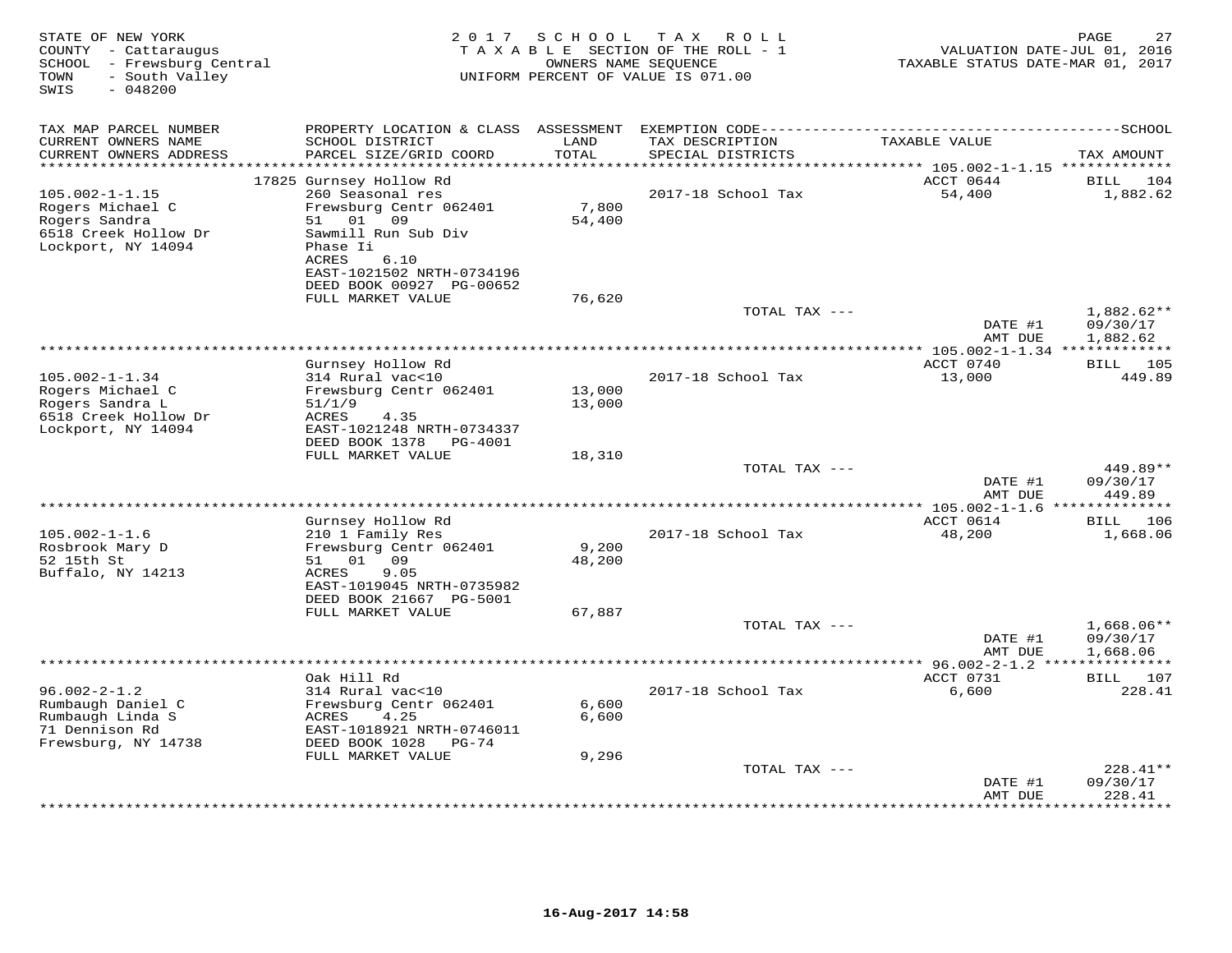| STATE OF NEW YORK<br>COUNTY - Cattaraugus<br>SCHOOL - Frewsburg Central<br>- South Valley<br>TOWN<br>SWIS<br>$-048200$ | 2017                                       | SCHOOL<br>TAXABLE SECTION OF THE ROLL - 1<br>UNIFORM PERCENT OF VALUE IS 071.00 | OWNERS NAME SEQUENCE | TAX ROLL           | VALUATION DATE-JUL 01, 2016<br>TAXABLE STATUS DATE-MAR 01, 2017       | PAGE<br>28               |
|------------------------------------------------------------------------------------------------------------------------|--------------------------------------------|---------------------------------------------------------------------------------|----------------------|--------------------|-----------------------------------------------------------------------|--------------------------|
| TAX MAP PARCEL NUMBER                                                                                                  |                                            |                                                                                 |                      |                    |                                                                       |                          |
| CURRENT OWNERS NAME                                                                                                    | SCHOOL DISTRICT                            | LAND                                                                            | TAX DESCRIPTION      |                    | TAXABLE VALUE                                                         |                          |
| CURRENT OWNERS ADDRESS<br>*******************                                                                          | PARCEL SIZE/GRID COORD                     | TOTAL<br>*********                                                              |                      | SPECIAL DISTRICTS  |                                                                       | TAX AMOUNT               |
|                                                                                                                        | 71 Dennison Rd                             |                                                                                 |                      |                    | *************************** 96.002-2-20.1 **************<br>ACCT 0082 | BILL<br>108              |
| $96.002 - 2 - 20.1$                                                                                                    | 210 1 Family Res                           |                                                                                 | <b>BAS STAR</b>      | 41854              |                                                                       | 21,830                   |
| Rumbaugh Daniel C                                                                                                      | Frewsburg Centr 062401                     | 6,300                                                                           |                      | 2017-18 School Tax | 87,300                                                                | 3,021.19                 |
| Rumbaugh Linda                                                                                                         | 01 09<br>54                                | 87,300                                                                          |                      |                    |                                                                       |                          |
| 71 Dennison Rd                                                                                                         | ACRES<br>3.90<br>EAST-1018929 NRTH-0746592 |                                                                                 |                      |                    |                                                                       |                          |
| Frewsburg, NY 14738-9779                                                                                               | DEED BOOK 1007 PG-1162                     |                                                                                 |                      |                    |                                                                       |                          |
|                                                                                                                        | FULL MARKET VALUE                          | 122,958                                                                         |                      |                    |                                                                       |                          |
|                                                                                                                        |                                            |                                                                                 |                      | TOTAL TAX ---      |                                                                       | $2,290.19**$             |
|                                                                                                                        |                                            |                                                                                 |                      |                    | DATE #1                                                               | 09/30/17                 |
|                                                                                                                        |                                            |                                                                                 | *******************  |                    | AMT DUE<br>* $96.002 - 2 - 17$ ****                                   | 2,290.19                 |
|                                                                                                                        | Oak Hill Rd (Off)                          |                                                                                 |                      |                    | ACCT 0076                                                             | BILL 109                 |
| $96.002 - 2 - 17$                                                                                                      | 314 Rural vac<10                           |                                                                                 |                      | 2017-18 School Tax | 2,900                                                                 | 100.36                   |
| Samuelson Steven R                                                                                                     | Frewsburg Centr 062401                     | 2,900                                                                           |                      |                    |                                                                       |                          |
| 1324 24th Ave                                                                                                          | 54 01<br>09                                | 2,900                                                                           |                      |                    |                                                                       |                          |
| Sidney, NE 69162                                                                                                       | 3.65<br>ACRES<br>EAST-1019729 NRTH-0744949 |                                                                                 |                      |                    |                                                                       |                          |
|                                                                                                                        | DEED BOOK 00981 PG-00655                   |                                                                                 |                      |                    |                                                                       |                          |
|                                                                                                                        | FULL MARKET VALUE                          | 4,085                                                                           |                      |                    |                                                                       |                          |
|                                                                                                                        |                                            |                                                                                 |                      | TOTAL TAX ---      |                                                                       | 100.36**                 |
|                                                                                                                        |                                            |                                                                                 |                      |                    | DATE #1<br>AMT DUE                                                    | 09/30/17<br>100.36       |
|                                                                                                                        |                                            |                                                                                 |                      |                    |                                                                       |                          |
|                                                                                                                        | Oak Hill Rd                                |                                                                                 |                      |                    | ACCT 0732                                                             | <b>BILL</b> 110          |
| $96.002 - 2 - 1.3$                                                                                                     | 240 Rural res                              |                                                                                 | BAS STAR             | 41854              |                                                                       | 21,830                   |
| Sandberg Douglas P<br>1080 Dennison Rd                                                                                 | Frewsburg Centr 062401<br>54 01 09         | 9,100                                                                           |                      | 2017-18 School Tax | 85,100                                                                | 2,945.06                 |
| Frewsburg, NY 14738                                                                                                    | ACRES<br>8.80                              | 85,100                                                                          |                      |                    |                                                                       |                          |
|                                                                                                                        | EAST-1019448 NRTH-0745837                  |                                                                                 |                      |                    |                                                                       |                          |
|                                                                                                                        | DEED BOOK 1028<br><b>PG-490</b>            |                                                                                 |                      |                    |                                                                       |                          |
|                                                                                                                        | FULL MARKET VALUE                          | 119,859                                                                         |                      |                    |                                                                       |                          |
|                                                                                                                        |                                            |                                                                                 |                      | TOTAL TAX ---      | DATE #1                                                               | $2,214.06**$<br>09/30/17 |
|                                                                                                                        |                                            |                                                                                 |                      |                    | AMT DUE                                                               | 2,214.06                 |
|                                                                                                                        |                                            |                                                                                 |                      |                    | ************* 105.002-1-1.32 **************                           |                          |
|                                                                                                                        | Gurnsey Hollow Rd                          |                                                                                 |                      |                    | ACCT 0662                                                             | BILL<br>111              |
| $105.002 - 1 - 1.32$                                                                                                   | 314 Rural vac<10                           |                                                                                 |                      | 2017-18 School Tax | 5,900                                                                 | 204.18                   |
| Sawmill Run Prop Owners Assoc<br>7012 Taylor Rd                                                                        | Frewsburg Centr 062401<br>01<br>09<br>51   | 5,900<br>5,900                                                                  |                      |                    |                                                                       |                          |
| Hamburg, NY 14075-6834                                                                                                 | ACRES<br>3.35                              |                                                                                 |                      |                    |                                                                       |                          |
|                                                                                                                        | EAST-1019841 NRTH-0733840                  |                                                                                 |                      |                    |                                                                       |                          |
|                                                                                                                        | DEED BOOK 00927 PG-01151                   |                                                                                 |                      |                    |                                                                       |                          |
|                                                                                                                        | FULL MARKET VALUE                          | 8,310                                                                           |                      | TOTAL TAX ---      |                                                                       | $204.18**$               |
|                                                                                                                        |                                            |                                                                                 |                      |                    | DATE #1                                                               | 09/30/17                 |
|                                                                                                                        |                                            |                                                                                 |                      |                    | AMT DUE                                                               | 204.18                   |
|                                                                                                                        |                                            |                                                                                 |                      |                    |                                                                       | * * * * * * * *          |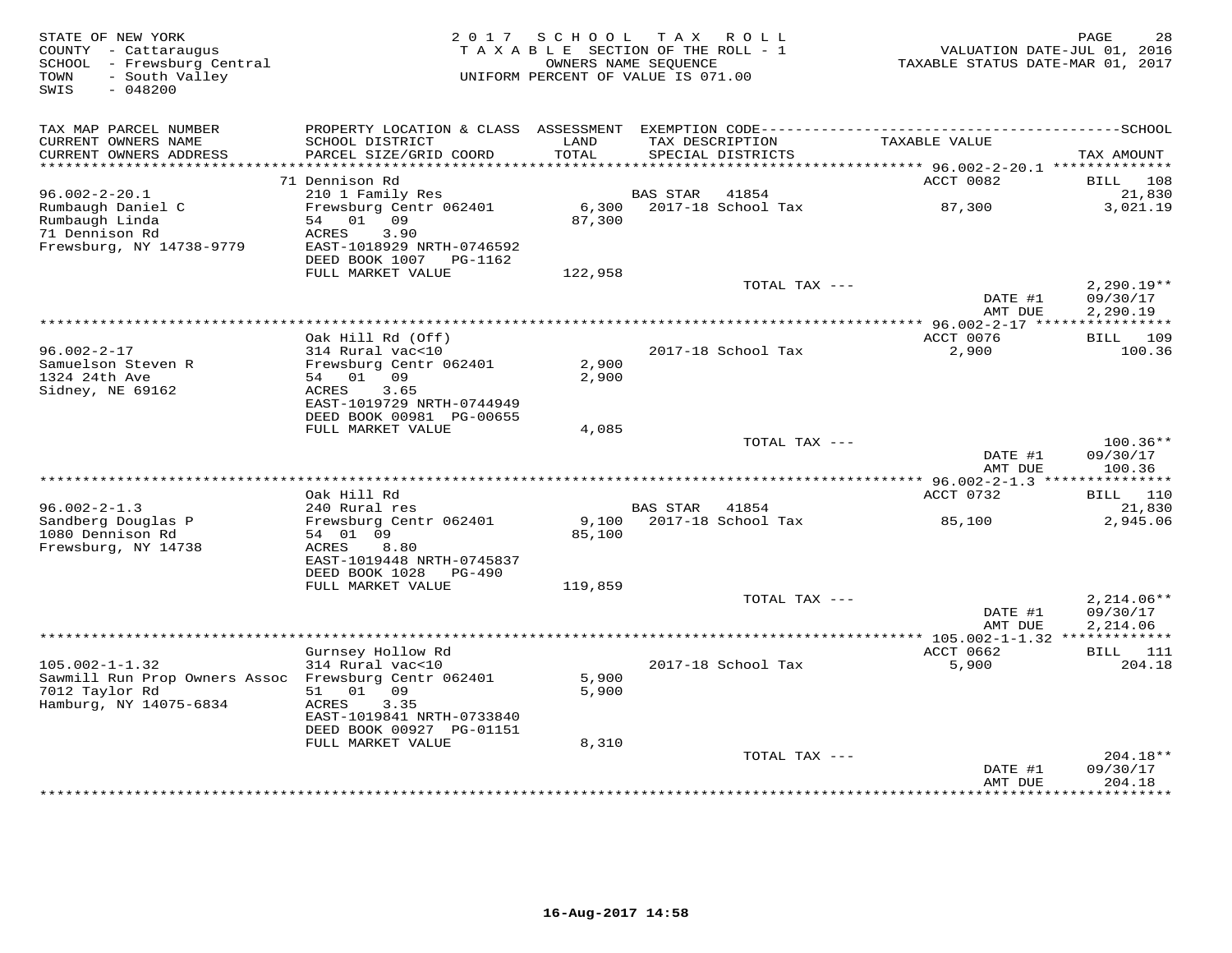| STATE OF NEW YORK<br>COUNTY - Cattaraugus<br>SCHOOL - Frewsburg Central<br>- South Valley<br>TOWN<br>$-048200$<br>SWIS | 2017                                          | S C H O O L     | T A X<br>R O L L<br>TAXABLE SECTION OF THE ROLL - 1<br>OWNERS NAME SEOUENCE<br>UNIFORM PERCENT OF VALUE IS 071.00 | TAXABLE STATUS DATE-MAR 01, 2017                         | 29<br>PAGE<br>VALUATION DATE-JUL 01, 2016 |
|------------------------------------------------------------------------------------------------------------------------|-----------------------------------------------|-----------------|-------------------------------------------------------------------------------------------------------------------|----------------------------------------------------------|-------------------------------------------|
| TAX MAP PARCEL NUMBER                                                                                                  | PROPERTY LOCATION & CLASS ASSESSMENT          |                 |                                                                                                                   |                                                          |                                           |
| CURRENT OWNERS NAME<br>CURRENT OWNERS ADDRESS<br>**********************                                                | SCHOOL DISTRICT<br>PARCEL SIZE/GRID COORD     | LAND<br>TOTAL   | TAX DESCRIPTION<br>SPECIAL DISTRICTS                                                                              | TAXABLE VALUE                                            | TAX AMOUNT                                |
|                                                                                                                        | 5 Gurnsey Hollow Rd                           |                 |                                                                                                                   | ACCT 0652                                                | 112<br><b>BILL</b>                        |
| $105.002 - 1 - 1.23$<br>Schwanekamp Dale                                                                               | 312 Vac w/imprv<br>Frewsburg Centr 062401     | 7,300           | 2017-18 School Tax                                                                                                | 7,800                                                    | 269.93                                    |
| Schwanekamp Kathleen                                                                                                   | 51 01<br>09                                   | 7,800           |                                                                                                                   |                                                          |                                           |
| 7012 Taylor Rd                                                                                                         | Guirnsey Sub Div                              |                 |                                                                                                                   |                                                          |                                           |
| Hamburg, NY 14075                                                                                                      | Phase Ii<br>ACRES<br>5.21                     |                 |                                                                                                                   |                                                          |                                           |
|                                                                                                                        | EAST-1019629 NRTH-0733685                     |                 |                                                                                                                   |                                                          |                                           |
|                                                                                                                        | DEED BOOK 00994 PG-00975<br>FULL MARKET VALUE | 10,986          |                                                                                                                   |                                                          |                                           |
|                                                                                                                        |                                               |                 | TOTAL TAX ---                                                                                                     |                                                          | $269.93**$                                |
|                                                                                                                        |                                               |                 |                                                                                                                   | DATE #1                                                  | 09/30/17                                  |
|                                                                                                                        |                                               |                 |                                                                                                                   | AMT DUE<br>*************** 105.002-1-1.24 ************** | 269.93                                    |
|                                                                                                                        | 6 Gurnsey Hollow Rd                           |                 |                                                                                                                   | ACCT 0653                                                | 113<br>BILL                               |
| $105.002 - 1 - 1.24$                                                                                                   | 260 Seasonal res                              |                 | 2017-18 School Tax                                                                                                | 37,600                                                   | 1,301.22                                  |
| Schwanekamp Dale<br>Schwanekamp Kathleen                                                                               | Frewsburg Centr 062401<br>51<br>01<br>09      | 7,600<br>37,600 |                                                                                                                   |                                                          |                                           |
| 7012 Taylor Rd                                                                                                         | Sawmill Run Sub Div                           |                 |                                                                                                                   |                                                          |                                           |
| Hamburg, NY 14075                                                                                                      | Phase Ii                                      |                 |                                                                                                                   |                                                          |                                           |
|                                                                                                                        | ACRES<br>5.72<br>EAST-1019952 NRTH-0733618    |                 |                                                                                                                   |                                                          |                                           |
|                                                                                                                        | DEED BOOK 00968 PG-00269                      |                 |                                                                                                                   |                                                          |                                           |
|                                                                                                                        | FULL MARKET VALUE                             | 52,958          | TOTAL TAX ---                                                                                                     |                                                          | 1,301.22**                                |
|                                                                                                                        |                                               |                 |                                                                                                                   | DATE #1                                                  | 09/30/17                                  |
|                                                                                                                        |                                               |                 |                                                                                                                   | AMT DUE                                                  | 1,301.22                                  |
|                                                                                                                        | 3 Gurnsey Hollow Rd                           |                 |                                                                                                                   | ACCT 0650                                                | BILL 114                                  |
| $105.002 - 1 - 1.21$                                                                                                   | 322 Rural vac>10                              |                 | 2017-18 School Tax                                                                                                | 8,100                                                    | 280.32                                    |
| Schwanekamp David B                                                                                                    | Frewsburg Centr 062401                        | 8,100           |                                                                                                                   |                                                          |                                           |
| Schwanekamp Julie<br>5498 Stilwell Rd                                                                                  | 01<br>09<br>51<br>Gurnsey Hollow Sub Div      | 8,100           |                                                                                                                   |                                                          |                                           |
| Hamburg, NY 14075                                                                                                      | Phase Ii                                      |                 |                                                                                                                   |                                                          |                                           |
|                                                                                                                        | ACRES<br>6.74<br>EAST-1019285 NRTH-0733637    |                 |                                                                                                                   |                                                          |                                           |
|                                                                                                                        | DEED BOOK 00994 PG-00972                      |                 |                                                                                                                   |                                                          |                                           |
|                                                                                                                        | FULL MARKET VALUE                             | 11,408          |                                                                                                                   |                                                          |                                           |
|                                                                                                                        |                                               |                 | TOTAL TAX ---                                                                                                     |                                                          | $280.32**$<br>09/30/17                    |
|                                                                                                                        |                                               |                 |                                                                                                                   | DATE #1<br>AMT DUE                                       | 280.32                                    |
|                                                                                                                        |                                               |                 |                                                                                                                   | **************                                           | *********                                 |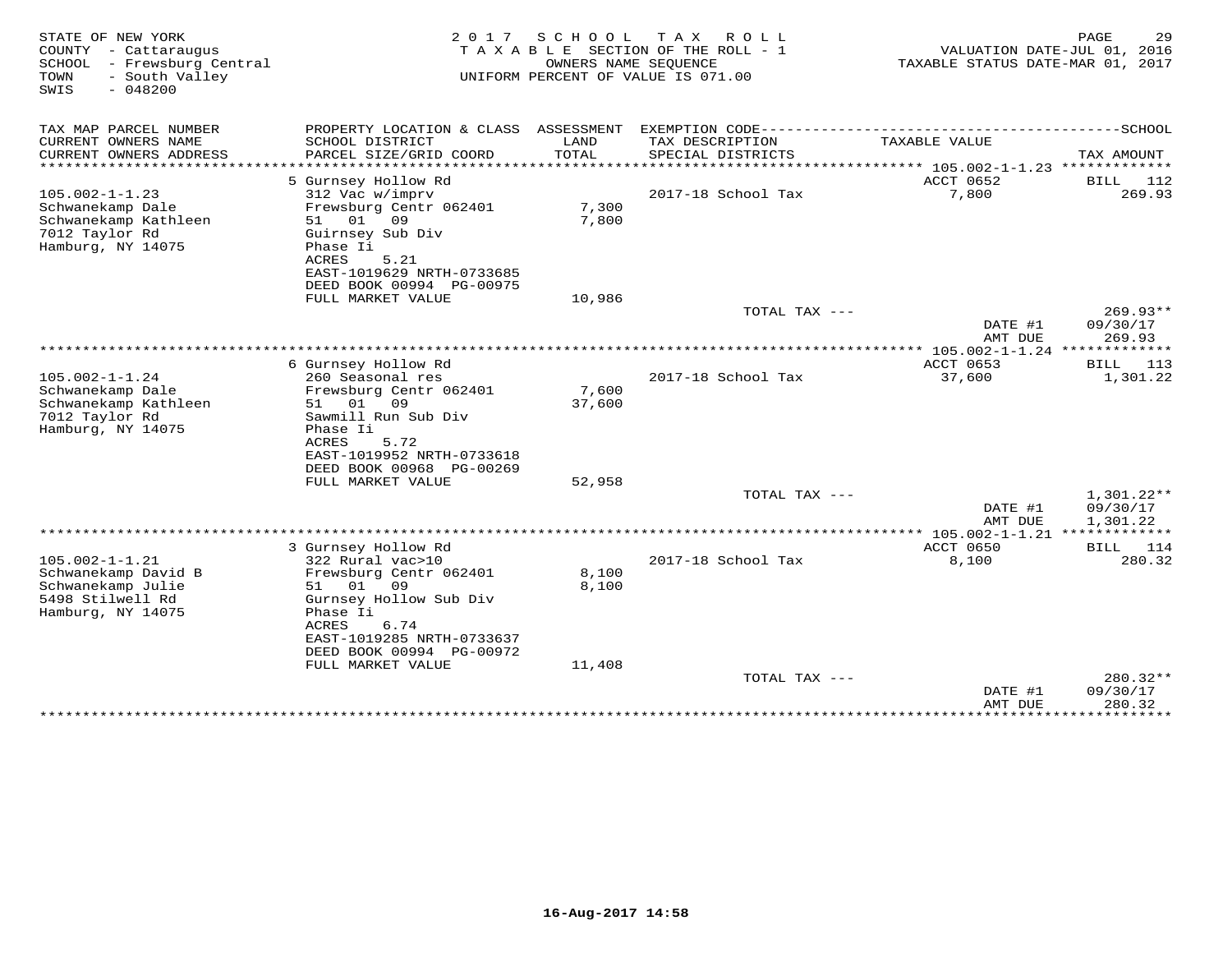| STATE OF NEW YORK<br>COUNTY - Cattaraugus<br>SCHOOL - Frewsburg Central<br>- South Valley<br>TOWN<br>SWIS<br>$-048200$ |                                                                             | 2017 SCHOOL                     | T A X<br>R O L L<br>TAXABLE SECTION OF THE ROLL - 1<br>OWNERS NAME SEOUENCE<br>UNIFORM PERCENT OF VALUE IS 071.00 | TAXABLE STATUS DATE-MAR 01, 2017 | PAGE<br>30<br>VALUATION DATE-JUL 01, 2016 |
|------------------------------------------------------------------------------------------------------------------------|-----------------------------------------------------------------------------|---------------------------------|-------------------------------------------------------------------------------------------------------------------|----------------------------------|-------------------------------------------|
| TAX MAP PARCEL NUMBER                                                                                                  |                                                                             |                                 |                                                                                                                   |                                  |                                           |
| CURRENT OWNERS NAME<br>CURRENT OWNERS ADDRESS<br>**********************                                                | SCHOOL DISTRICT<br>PARCEL SIZE/GRID COORD<br>****************************** | LAND<br>TOTAL<br>************** | TAX DESCRIPTION<br>SPECIAL DISTRICTS                                                                              | TAXABLE VALUE                    | TAX AMOUNT                                |
|                                                                                                                        | 19 Gurnsey Hollow Rd                                                        |                                 | ************************************** 105.002-1-1.18 **************                                              | ACCT 0647                        | BILL 115                                  |
| $105.002 - 1 - 1.18$                                                                                                   | 260 Seasonal res                                                            |                                 | 2017-18 School Tax                                                                                                | 38,400                           | 1,328.91                                  |
| Schwanz David A                                                                                                        | Frewsburg Centr 062401                                                      | 9,400                           |                                                                                                                   |                                  |                                           |
| Schwanz Darla J                                                                                                        | 51 01 09                                                                    | 38,400                          |                                                                                                                   |                                  |                                           |
| 8121 Sisson Hwy<br>Eden, NY 14057                                                                                      | Sawmill Run Sub Div<br>Phase Ii                                             |                                 |                                                                                                                   |                                  |                                           |
|                                                                                                                        | 9.47<br>ACRES<br>EAST-1019707 NRTH-0734631<br>DEED BOOK 00946 PG-01138      |                                 |                                                                                                                   |                                  |                                           |
|                                                                                                                        | FULL MARKET VALUE                                                           | 54,085                          |                                                                                                                   |                                  |                                           |
|                                                                                                                        |                                                                             |                                 | TOTAL TAX ---                                                                                                     | DATE #1                          | $1,328.91**$<br>09/30/17                  |
|                                                                                                                        |                                                                             |                                 |                                                                                                                   | AMT DUE                          | 1,328.91                                  |
|                                                                                                                        | 770 Wheeler Hill Rd                                                         |                                 |                                                                                                                   | ACCT 0359                        | BILL 116                                  |
| $96.004 - 1 - 53.1$                                                                                                    | 270 Mfg housing                                                             |                                 | <b>BAS STAR</b><br>41854                                                                                          |                                  | 21,830                                    |
| Shaw Jennifer L.                                                                                                       | Frewsburg Centr 062401                                                      | 5,900                           | 2017-18 School Tax                                                                                                | 30,700                           | 1,062.44                                  |
| 770 Wheeler Hill Rd                                                                                                    | 52 01 09                                                                    | 30,700                          |                                                                                                                   |                                  |                                           |
| Frewsburg, NY 14738                                                                                                    | 3.36<br>ACRES                                                               |                                 |                                                                                                                   |                                  |                                           |
|                                                                                                                        | EAST-1020017 NRTH-0740266                                                   |                                 |                                                                                                                   |                                  |                                           |
|                                                                                                                        | DEED BOOK 19135 PG-6001                                                     |                                 |                                                                                                                   |                                  |                                           |
|                                                                                                                        | FULL MARKET VALUE                                                           | 43,239                          | TOTAL TAX ---                                                                                                     |                                  | $331.44**$                                |
|                                                                                                                        |                                                                             |                                 |                                                                                                                   | DATE #1                          | 09/30/17                                  |
|                                                                                                                        |                                                                             |                                 |                                                                                                                   | AMT DUE                          | 331.44                                    |
|                                                                                                                        |                                                                             |                                 |                                                                                                                   |                                  |                                           |
|                                                                                                                        | Gurnsey Hollow Rd                                                           |                                 |                                                                                                                   | ACCT 0202                        | BILL 117                                  |
| $105.002 - 1 - 1.1$                                                                                                    | 312 Vac w/imprv                                                             |                                 | 2017-18 School Tax                                                                                                | 16,300                           | 564.09                                    |
| Skyline Secondaries, Inc.<br>PO Box 118                                                                                | Frewsburg Centr 062401<br>51 01 09                                          | 8,500<br>16,300                 |                                                                                                                   |                                  |                                           |
| Dagus Mines, PA 15831                                                                                                  | ACRES<br>6.60                                                               |                                 |                                                                                                                   |                                  |                                           |
|                                                                                                                        | EAST-1020778 NRTH-0734406                                                   |                                 |                                                                                                                   |                                  |                                           |
|                                                                                                                        | DEED BOOK 4611 PG-5000                                                      |                                 |                                                                                                                   |                                  |                                           |
|                                                                                                                        | FULL MARKET VALUE                                                           | 22,958                          |                                                                                                                   |                                  |                                           |
|                                                                                                                        |                                                                             |                                 | TOTAL TAX ---                                                                                                     |                                  | $564.09**$                                |
|                                                                                                                        |                                                                             |                                 |                                                                                                                   | DATE #1<br>AMT DUE               | 09/30/17<br>564.09                        |
|                                                                                                                        | Sawmill Run Rd                                                              |                                 |                                                                                                                   | ACCT 0210                        | BILL 118                                  |
| $96.004 - 1 - 6$                                                                                                       | 260 Seasonal res                                                            |                                 | 2017-18 School Tax                                                                                                | 15,700                           | 543.33                                    |
| Sprankle Heather L                                                                                                     | Frewsburg Centr 062401                                                      | 4,100                           |                                                                                                                   |                                  |                                           |
| Dealey Colleen J                                                                                                       | 53 01 09                                                                    | 15,700                          |                                                                                                                   |                                  |                                           |
| 17547 York Rd                                                                                                          | FRNT 230.00 DPTH                                                            |                                 |                                                                                                                   |                                  |                                           |
| Hagerstown, MD 21740                                                                                                   | 1.10<br>ACRES<br>EAST-1020220 NRTH-0744117                                  |                                 |                                                                                                                   |                                  |                                           |
|                                                                                                                        | DEED BOOK 24122 PG-3001                                                     |                                 |                                                                                                                   |                                  |                                           |
|                                                                                                                        | FULL MARKET VALUE                                                           | 22,113                          |                                                                                                                   |                                  |                                           |
|                                                                                                                        |                                                                             |                                 | TOTAL TAX ---                                                                                                     |                                  | $543.33**$                                |
|                                                                                                                        |                                                                             |                                 |                                                                                                                   | DATE #1                          | 09/30/17                                  |
|                                                                                                                        |                                                                             |                                 |                                                                                                                   | AMT DUE                          | 543.33<br>* * * * * * * *                 |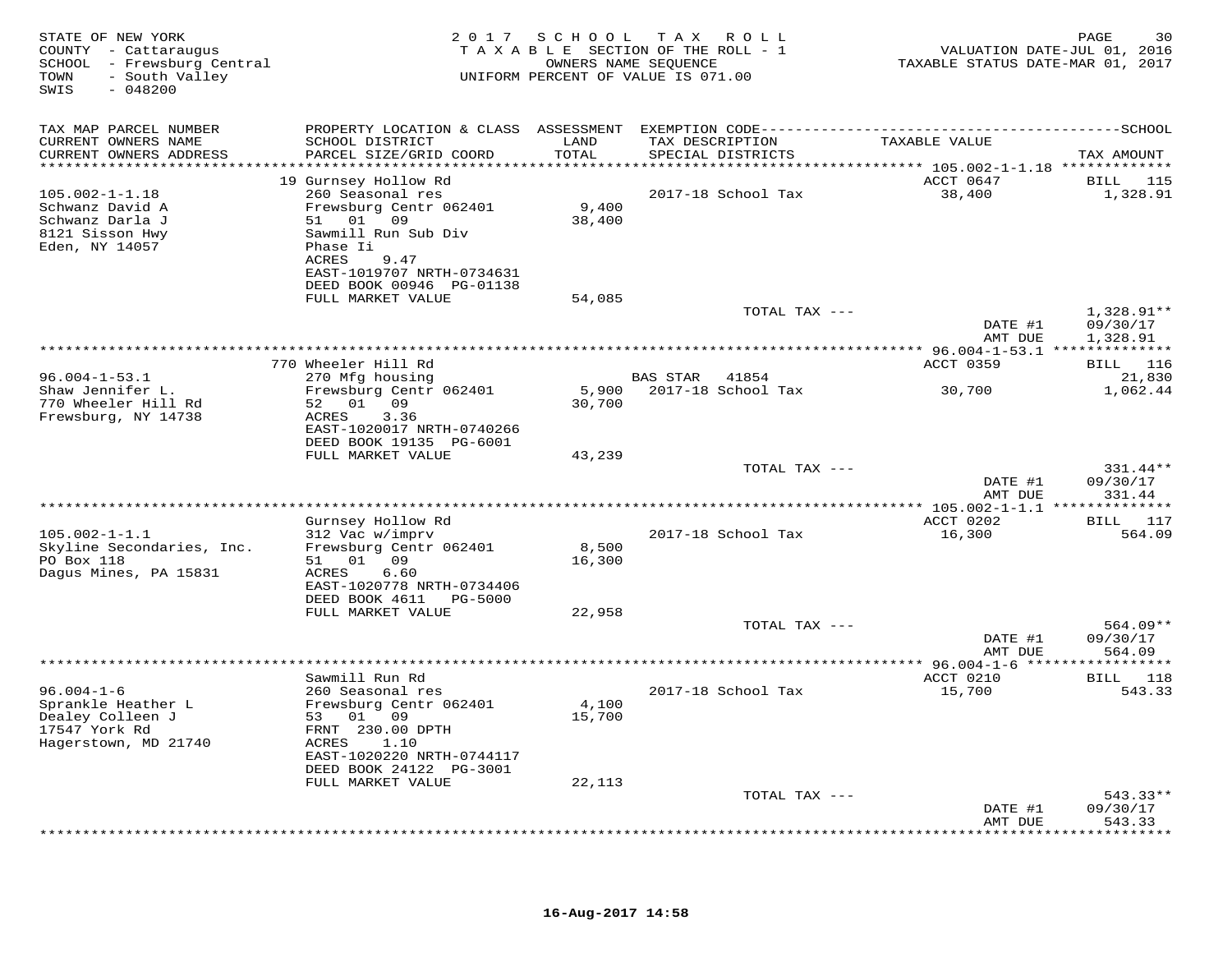| STATE OF NEW YORK<br>COUNTY - Cattaraugus<br>SCHOOL - Frewsburg Central<br>- South Valley<br>TOWN<br>$-048200$<br>SWIS | 2 0 1 7                                                                 | SCHOOL             | TAX ROLL<br>TAXABLE SECTION OF THE ROLL - 1<br>OWNERS NAME SEQUENCE<br>UNIFORM PERCENT OF VALUE IS 071.00 | TAXABLE STATUS DATE-MAR 01, 2017             | PAGE<br>31<br>VALUATION DATE-JUL 01, 2016 |
|------------------------------------------------------------------------------------------------------------------------|-------------------------------------------------------------------------|--------------------|-----------------------------------------------------------------------------------------------------------|----------------------------------------------|-------------------------------------------|
| TAX MAP PARCEL NUMBER<br>CURRENT OWNERS NAME                                                                           | PROPERTY LOCATION & CLASS<br>SCHOOL DISTRICT                            | ASSESSMENT<br>LAND | TAX DESCRIPTION                                                                                           | TAXABLE VALUE                                |                                           |
| CURRENT OWNERS ADDRESS                                                                                                 | PARCEL SIZE/GRID COORD                                                  | TOTAL              | SPECIAL DISTRICTS                                                                                         |                                              | TAX AMOUNT                                |
| **********************                                                                                                 | ***********************<br>Brown Run Rd                                 | ***********        |                                                                                                           | ACCT 0665                                    | <b>BILL</b><br>119                        |
| $105.002 - 1 - 29.5$<br>Stinner Stephan R<br>71 Sawmill Run                                                            | 260 Seasonal res<br>Frewsburg Centr 062401<br>01 09<br>50               | 12,700<br>21,500   | 2017-18 School Tax                                                                                        | 21,500                                       | 744.05                                    |
| Grand Island, NY 14072                                                                                                 | 15.90<br>ACRES<br>EAST-1021454 NRTH-0731402<br>DEED BOOK 00936 PG-00494 |                    |                                                                                                           |                                              |                                           |
|                                                                                                                        | FULL MARKET VALUE                                                       | 30,282             |                                                                                                           |                                              |                                           |
|                                                                                                                        |                                                                         |                    | TOTAL TAX ---                                                                                             | DATE #1<br>AMT DUE                           | 744.05**<br>09/30/17<br>744.05            |
|                                                                                                                        |                                                                         |                    |                                                                                                           | ** 96.004-1-1 ***                            |                                           |
|                                                                                                                        | Sawmill Run Rd                                                          |                    |                                                                                                           | ACCT 0358                                    | BILL 120                                  |
| $96.004 - 1 - 1$<br>Stravato Michael                                                                                   | 314 Rural vac<10<br>Frewsburg Centr 062401                              | 10,700             | 2017-18 School Tax                                                                                        | 10,700                                       | 370.30                                    |
| PO Box 189                                                                                                             | 53 01 09                                                                | 10,700             |                                                                                                           |                                              |                                           |
| Sherman, NY 14781                                                                                                      | ACRES 11.93<br>EAST-1018987 NRTH-0743656                                |                    |                                                                                                           |                                              |                                           |
|                                                                                                                        | DEED BOOK 426<br>PG-00338<br>FULL MARKET VALUE                          | 15,070             |                                                                                                           |                                              |                                           |
|                                                                                                                        |                                                                         |                    | TOTAL TAX ---                                                                                             |                                              | 370.30**                                  |
|                                                                                                                        |                                                                         |                    |                                                                                                           | DATE #1<br>AMT DUE                           | 09/30/17<br>370.30                        |
|                                                                                                                        |                                                                         |                    |                                                                                                           |                                              |                                           |
| $105.002 - 1 - 1.37$                                                                                                   | Gurnsey Hollow Rd<br>322 Rural vac>10                                   |                    | 2017-18 School Tax                                                                                        | ACCT 0747<br>27,500                          | <b>BILL</b> 121<br>951.69                 |
| Swanson Mark A                                                                                                         | Frewsburg Centr 062401                                                  | 27,500             |                                                                                                           |                                              |                                           |
| Swanson Betsy K                                                                                                        | 51 1 9                                                                  | 27,500             |                                                                                                           |                                              |                                           |
| 7098 Felton Rd<br>Mayville, NY 14757                                                                                   | ACRES<br>45.45<br>EAST-1021034 NRTH-0735717                             |                    |                                                                                                           |                                              |                                           |
|                                                                                                                        | DEED BOOK 4611<br>PG-5002<br>FULL MARKET VALUE                          | 38,732             |                                                                                                           |                                              |                                           |
|                                                                                                                        |                                                                         |                    | TOTAL TAX ---                                                                                             |                                              | $951.69**$                                |
|                                                                                                                        |                                                                         |                    |                                                                                                           | DATE #1<br>AMT DUE                           | 09/30/17<br>951.69                        |
|                                                                                                                        |                                                                         |                    |                                                                                                           | ************** 96.004-1-51 ****<br>ACCT 0271 | 122                                       |
| $96.004 - 1 - 51$                                                                                                      | Bragg Rd<br>322 Rural vac>10                                            |                    | 2017-18 School Tax                                                                                        | 16,100                                       | BILL<br>557.17                            |
| Taylor Lawrence R                                                                                                      | Frewsburg Centr 062401                                                  | 16,100             |                                                                                                           |                                              |                                           |
| Taylor Stephen<br>318 Jefferson St                                                                                     | 01<br>09<br>52<br>ACRES<br>22.88                                        | 16,100             |                                                                                                           |                                              |                                           |
| Jamestown, NY 14701                                                                                                    | EAST-1018931 NRTH-0739248<br>DEED BOOK 851<br>PG-01011                  |                    |                                                                                                           |                                              |                                           |
|                                                                                                                        | FULL MARKET VALUE                                                       | 22,676             |                                                                                                           |                                              |                                           |
|                                                                                                                        |                                                                         |                    | TOTAL TAX ---                                                                                             |                                              | 557.17**                                  |
|                                                                                                                        |                                                                         |                    |                                                                                                           | DATE #1<br>AMT DUE                           | 09/30/17<br>557.17                        |
|                                                                                                                        |                                                                         |                    |                                                                                                           |                                              | + + + + + + + +                           |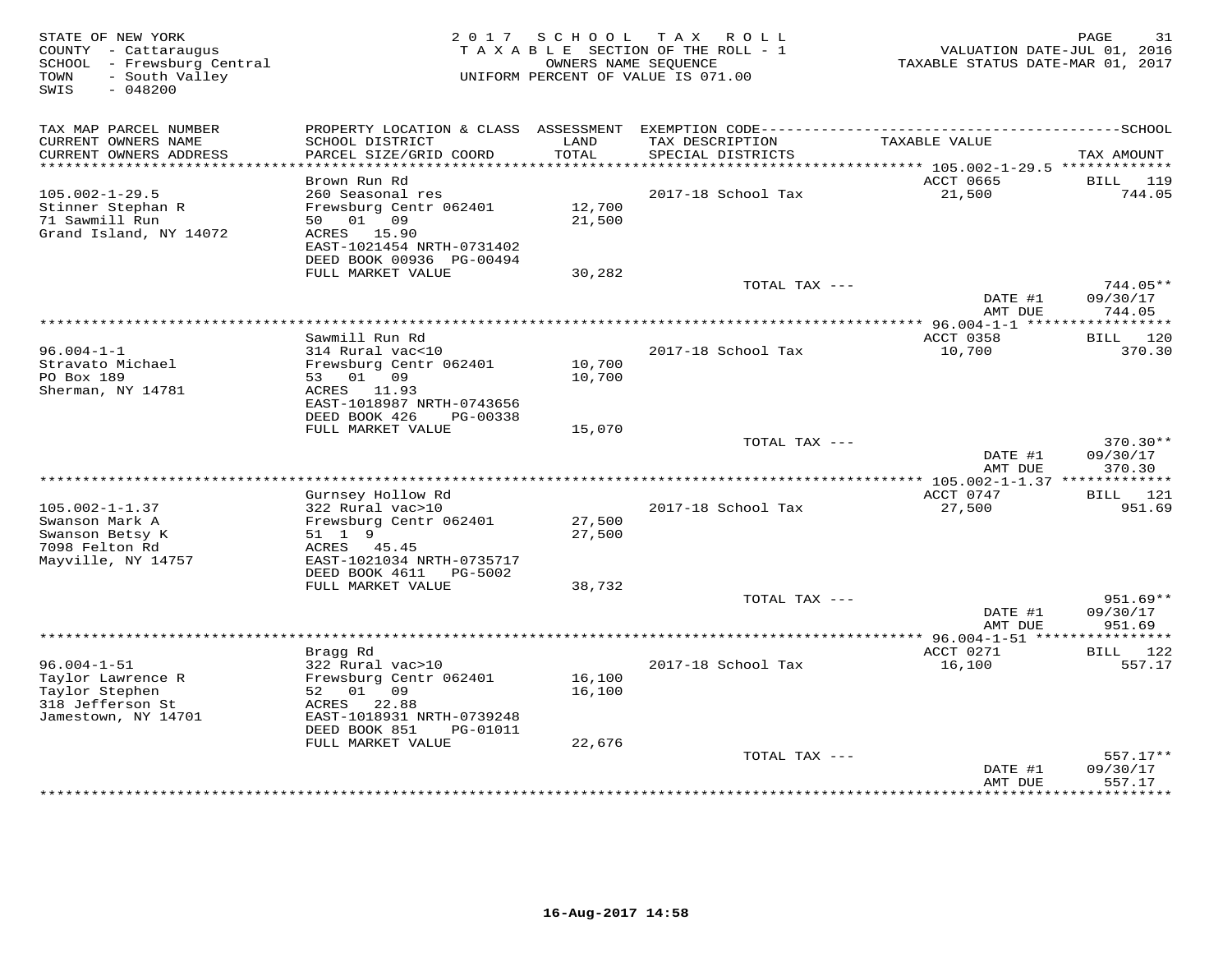| STATE OF NEW YORK<br>COUNTY - Cattaraugus<br>SCHOOL - Frewsburg Central<br>- South Valley<br>TOWN<br>$-048200$<br>SWIS | 2017                                          | S C H O O L              | T A X<br>R O L L<br>TAXABLE SECTION OF THE ROLL - 1<br>OWNERS NAME SEQUENCE<br>UNIFORM PERCENT OF VALUE IS 071.00 | VALUATION DATE-JUL 01, 2016<br>TAXABLE STATUS DATE-MAR 01, 2017             | PAGE<br>32              |
|------------------------------------------------------------------------------------------------------------------------|-----------------------------------------------|--------------------------|-------------------------------------------------------------------------------------------------------------------|-----------------------------------------------------------------------------|-------------------------|
| TAX MAP PARCEL NUMBER                                                                                                  | PROPERTY LOCATION & CLASS ASSESSMENT          |                          |                                                                                                                   |                                                                             |                         |
| CURRENT OWNERS NAME<br>CURRENT OWNERS ADDRESS<br>********************                                                  | SCHOOL DISTRICT<br>PARCEL SIZE/GRID COORD     | LAND<br>TOTAL<br>******* | TAX DESCRIPTION<br>SPECIAL DISTRICTS                                                                              | TAXABLE VALUE<br>**************************** 96.004-1-56 ***************** | TAX AMOUNT              |
|                                                                                                                        | Wheeler Hill Rd                               |                          |                                                                                                                   | ACCT 0388                                                                   | BILL<br>123             |
| $96.004 - 1 - 56$                                                                                                      | 312 Vac w/imprv                               |                          | 2017-18 School Tax                                                                                                | 16,400                                                                      | 567.56                  |
| Terrell Gregory                                                                                                        | Frewsburg Centr 062401                        | 14,900                   |                                                                                                                   |                                                                             |                         |
| Terrell Valerie<br>3524 Lake Ridge Dr                                                                                  | 53 01 09<br>ACRES 20.38                       | 16,400                   |                                                                                                                   |                                                                             |                         |
| Medina, OH 44256                                                                                                       | EAST-1019210 NRTH-0741023                     |                          |                                                                                                                   |                                                                             |                         |
|                                                                                                                        | DEED BOOK 1020<br>PG-986                      |                          |                                                                                                                   |                                                                             |                         |
|                                                                                                                        | FULL MARKET VALUE                             | 23,099                   | TOTAL TAX ---                                                                                                     |                                                                             | $567.56**$              |
|                                                                                                                        |                                               |                          |                                                                                                                   | DATE #1                                                                     | 09/30/17                |
|                                                                                                                        |                                               |                          |                                                                                                                   | AMT DUE                                                                     | 567.56                  |
|                                                                                                                        |                                               |                          |                                                                                                                   | ************ 105.002-1-1.14 *************                                   |                         |
| $105.002 - 1 - 1.14$                                                                                                   | 12809 Gurnsey Hollow Rd<br>210 1 Family Res   |                          | 2017-18 School Tax                                                                                                | ACCT 0643<br>61,200                                                         | BILL 124<br>2,117.95    |
| The Bank of New York Mellon f/ Frewsburg Centr 062401                                                                  |                                               | 7,600                    |                                                                                                                   |                                                                             |                         |
| 101 Barclay Street, FL 8W                                                                                              | 51 01 09                                      | 61,200                   |                                                                                                                   |                                                                             |                         |
| New York, NY 10286                                                                                                     | Sawmill Run Sub Div<br>Phase Ii               |                          |                                                                                                                   |                                                                             |                         |
| PRIOR OWNER ON 3/01/2017                                                                                               | <b>ACRES</b><br>5.89                          |                          |                                                                                                                   |                                                                             |                         |
| The Bank of New York Mellon f/ EAST-1021823 NRTH-0734049                                                               |                                               |                          |                                                                                                                   |                                                                             |                         |
|                                                                                                                        | DEED BOOK 27487 PG-9001<br>FULL MARKET VALUE  | 86,197                   |                                                                                                                   |                                                                             |                         |
|                                                                                                                        |                                               |                          | TOTAL TAX ---                                                                                                     |                                                                             | $2,117.95**$            |
|                                                                                                                        |                                               |                          |                                                                                                                   | DATE #1                                                                     | 09/30/17                |
|                                                                                                                        |                                               |                          |                                                                                                                   | AMT DUE                                                                     | 2,117.95                |
|                                                                                                                        | 12718 Bragg Rd                                |                          |                                                                                                                   | ACCT 0112                                                                   | BILL 125                |
| $96.004 - 1 - 45$                                                                                                      | 240 Rural res                                 |                          | <b>BAS STAR</b><br>41854                                                                                          |                                                                             | 21,830                  |
| Tompkins Christopher                                                                                                   | Frewsburg Centr 062401                        | 10,000                   | 2017-18 School Tax                                                                                                | 76,800                                                                      | 2,657.82                |
| PO Box 943<br>Frewsburg, NY 14738                                                                                      | 52<br>01 09<br>ACRES<br>10.63                 | 76,800                   |                                                                                                                   |                                                                             |                         |
|                                                                                                                        | EAST-1022229 NRTH-0740292                     |                          |                                                                                                                   |                                                                             |                         |
|                                                                                                                        | DEED BOOK 00980 PG-00214                      |                          |                                                                                                                   |                                                                             |                         |
|                                                                                                                        | FULL MARKET VALUE                             | 108,169                  | TOTAL TAX ---                                                                                                     |                                                                             | 1,926.82**              |
|                                                                                                                        |                                               |                          |                                                                                                                   | DATE #1                                                                     | 09/30/17                |
|                                                                                                                        |                                               |                          |                                                                                                                   | AMT DUE                                                                     | 1,926.82                |
|                                                                                                                        |                                               |                          |                                                                                                                   | $*******105.002-1-1.20*************$                                        |                         |
| $105.002 - 1 - 1.20$                                                                                                   | 2 Gurnsey Hollow Rd (Off)<br>260 Seasonal res |                          | 2017-18 School Tax                                                                                                | ACCT 0649<br>42,300                                                         | 126<br>BILL<br>1,463.88 |
| VANHOUTEN Bennett                                                                                                      | Frewsburg Centr 062401                        | 9,300                    |                                                                                                                   |                                                                             |                         |
| WOSHNER Victoria M.                                                                                                    | 51<br>01 09                                   | 42,300                   |                                                                                                                   |                                                                             |                         |
| 7106 Card Lane<br>Pittsburgh, PA 15208                                                                                 | Sawmill Run Sd<br>Lot 2                       |                          |                                                                                                                   |                                                                             |                         |
|                                                                                                                        | ACRES<br>9.22                                 |                          |                                                                                                                   |                                                                             |                         |
|                                                                                                                        | EAST-1018882 NRTH-0734258                     |                          |                                                                                                                   |                                                                             |                         |
|                                                                                                                        | DEED BOOK 23281 PG-4002<br>FULL MARKET VALUE  | 59,577                   |                                                                                                                   |                                                                             |                         |
|                                                                                                                        |                                               |                          | TOTAL TAX ---                                                                                                     |                                                                             | 1,463.88**              |
|                                                                                                                        |                                               |                          |                                                                                                                   | DATE #1                                                                     | 09/30/17                |
|                                                                                                                        |                                               |                          |                                                                                                                   | AMT DUE                                                                     | 1,463.88                |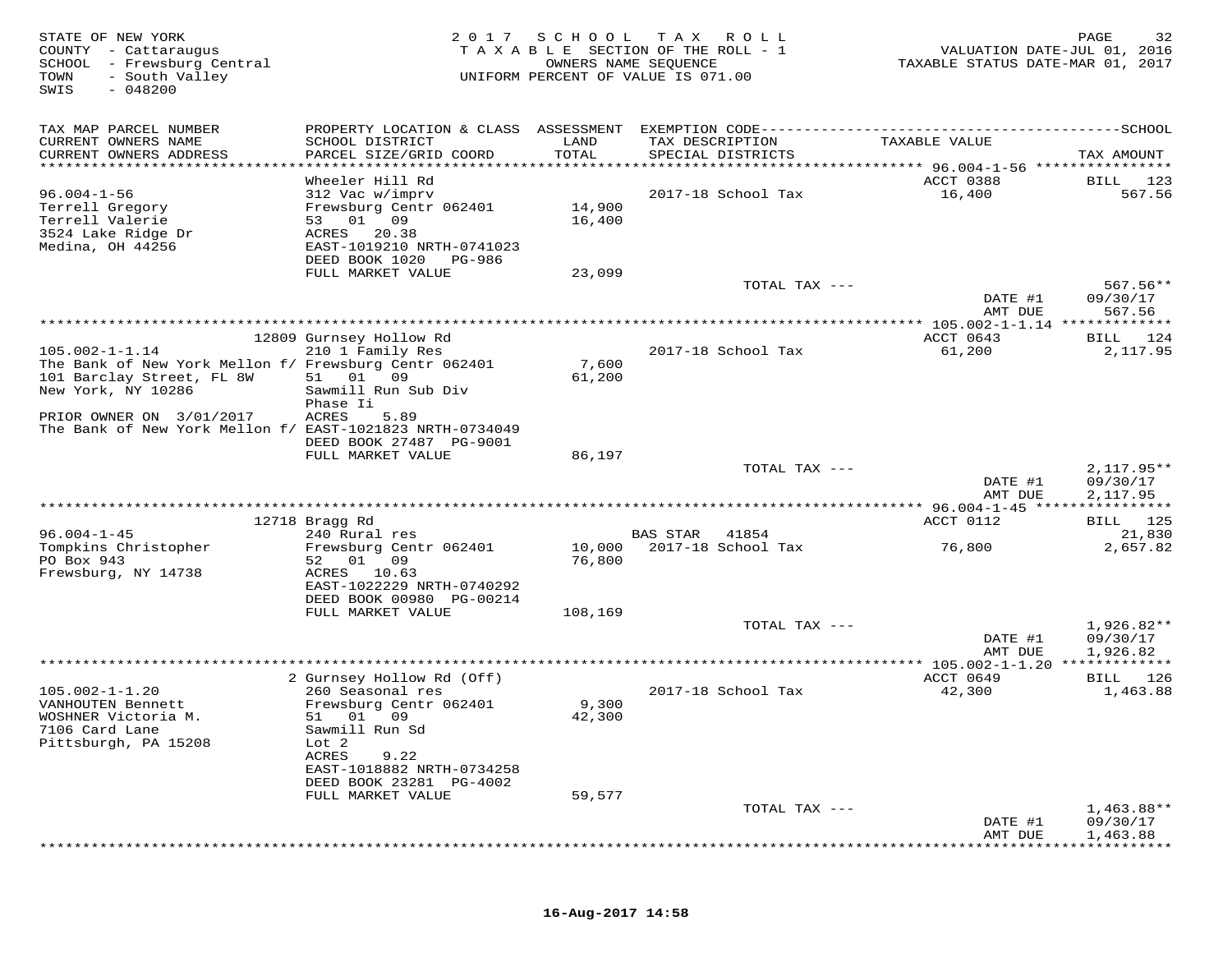| STATE OF NEW YORK<br>COUNTY - Cattaraugus<br>SCHOOL - Frewsburg Central<br>- South Valley<br>TOWN<br>SWIS<br>$-048200$ |                                                                                                                                      | 2017 SCHOOL      | T A X<br>R O L L<br>TAXABLE SECTION OF THE ROLL - 1<br>OWNERS NAME SEQUENCE<br>UNIFORM PERCENT OF VALUE IS 071.00 | VALUATION DATE-JUL 01, 2016<br>TAXABLE STATUS DATE-MAR 01, 2017 | PAGE<br>33                           |
|------------------------------------------------------------------------------------------------------------------------|--------------------------------------------------------------------------------------------------------------------------------------|------------------|-------------------------------------------------------------------------------------------------------------------|-----------------------------------------------------------------|--------------------------------------|
| TAX MAP PARCEL NUMBER<br>CURRENT OWNERS NAME<br>CURRENT OWNERS ADDRESS                                                 | PROPERTY LOCATION & CLASS ASSESSMENT<br>SCHOOL DISTRICT<br>PARCEL SIZE/GRID COORD                                                    | LAND<br>TOTAL    | TAX DESCRIPTION<br>SPECIAL DISTRICTS                                                                              | TAXABLE VALUE                                                   | TAX AMOUNT                           |
| **********************                                                                                                 |                                                                                                                                      |                  |                                                                                                                   |                                                                 |                                      |
| $105.002 - 1 - 1.33$<br>VANHOUTEN Bennett<br>WOSHNER Victoria M.<br>7106 Card Lane                                     | Gurnsey Hollow Rd (Off)<br>314 Rural vac<10<br>Frewsburg Centr 062401<br>09<br>51 01<br>6.28<br>ACRES                                | 5,800<br>5,800   | 2017-18 School Tax                                                                                                | ACCT 0689<br>5,800                                              | BILL<br>127<br>200.72                |
| Pittsburgh, PA 15208                                                                                                   | EAST-1019026 NRTH-0733856<br>DEED BOOK 23281 PG-4002                                                                                 |                  |                                                                                                                   |                                                                 |                                      |
|                                                                                                                        | FULL MARKET VALUE                                                                                                                    | 8,169            | TOTAL TAX ---                                                                                                     | DATE #1                                                         | 200.72**<br>09/30/17                 |
|                                                                                                                        |                                                                                                                                      |                  |                                                                                                                   | AMT DUE                                                         | 200.72                               |
|                                                                                                                        | 12990 Gurnsey Hollow Rd                                                                                                              |                  |                                                                                                                   | ACCT 0604                                                       | BILL 128                             |
| $105.002 - 1 - 1.3$<br>Weaver Don S Jr<br>6 Nottingham Cir<br>Jamestown, NY 14701                                      | 240 Rural res<br>Frewsburg Centr 062401<br>01<br>09<br>51<br>ACRES<br>9.80<br>EAST-1018728 NRTH-0736006<br>DEED BOOK 4694<br>PG-4001 | 9,600<br>246,000 | 2017-18 School Tax                                                                                                | 246,000                                                         | 8,513.33                             |
|                                                                                                                        | FULL MARKET VALUE                                                                                                                    | 346,479          |                                                                                                                   |                                                                 |                                      |
|                                                                                                                        |                                                                                                                                      |                  | TOTAL TAX ---                                                                                                     | DATE #1<br>AMT DUE                                              | $8,513.33**$<br>09/30/17<br>8,513.33 |
|                                                                                                                        | Bragg Rd                                                                                                                             |                  | ************************                                                                                          | $*$ 96.004-1-52 $**$<br>ACCT 0389                               | ***********<br>BILL 129              |
| $96.004 - 1 - 52$<br>Weyls Erik W<br>Weyls Mark T<br>6680 Center Rd<br>PO Box 192                                      | 322 Rural vac>10<br>Frewsburg Centr 062401<br>52 01 09<br>ACRES<br>13.10<br>EAST-1019198 NRTH-0740357                                | 11,300<br>11,300 | 2017-18 School Tax                                                                                                | 11,300                                                          | 391.06                               |
| Valley City, OH 44280                                                                                                  | DEED BOOK 9936<br>PG-9001<br>FULL MARKET VALUE                                                                                       | 15,915           |                                                                                                                   |                                                                 |                                      |
|                                                                                                                        |                                                                                                                                      |                  | TOTAL TAX ---                                                                                                     | DATE #1<br>AMT DUE                                              | 391.06**<br>09/30/17<br>391.06       |
|                                                                                                                        |                                                                                                                                      |                  |                                                                                                                   |                                                                 | * * * * * * * * *                    |
| $96.004 - 1 - 5$<br>White Bernard                                                                                      | Sawmill Run Rd<br>322 Rural vac>10<br>Frewsburg Centr 062401                                                                         | 31,300           | 2017-18 School Tax                                                                                                | ACCT 0379<br>31,300                                             | BILL 130<br>1,083.20                 |
| White Elizabeth<br>Chapel Ridge Apt 211<br>Bradford, PA 16701                                                          | 53 01<br>09<br>ACRES 81.72<br>EAST-1020799 NRTH-0742596<br>DEED BOOK 17928 PG-5004<br>FULL MARKET VALUE                              | 31,300<br>44,085 |                                                                                                                   |                                                                 |                                      |
|                                                                                                                        |                                                                                                                                      |                  | TOTAL TAX ---                                                                                                     | DATE #1                                                         | $1,083.20**$<br>09/30/17             |
|                                                                                                                        |                                                                                                                                      |                  |                                                                                                                   | AMT DUE                                                         | 1,083.20<br><b>+++++++++</b>         |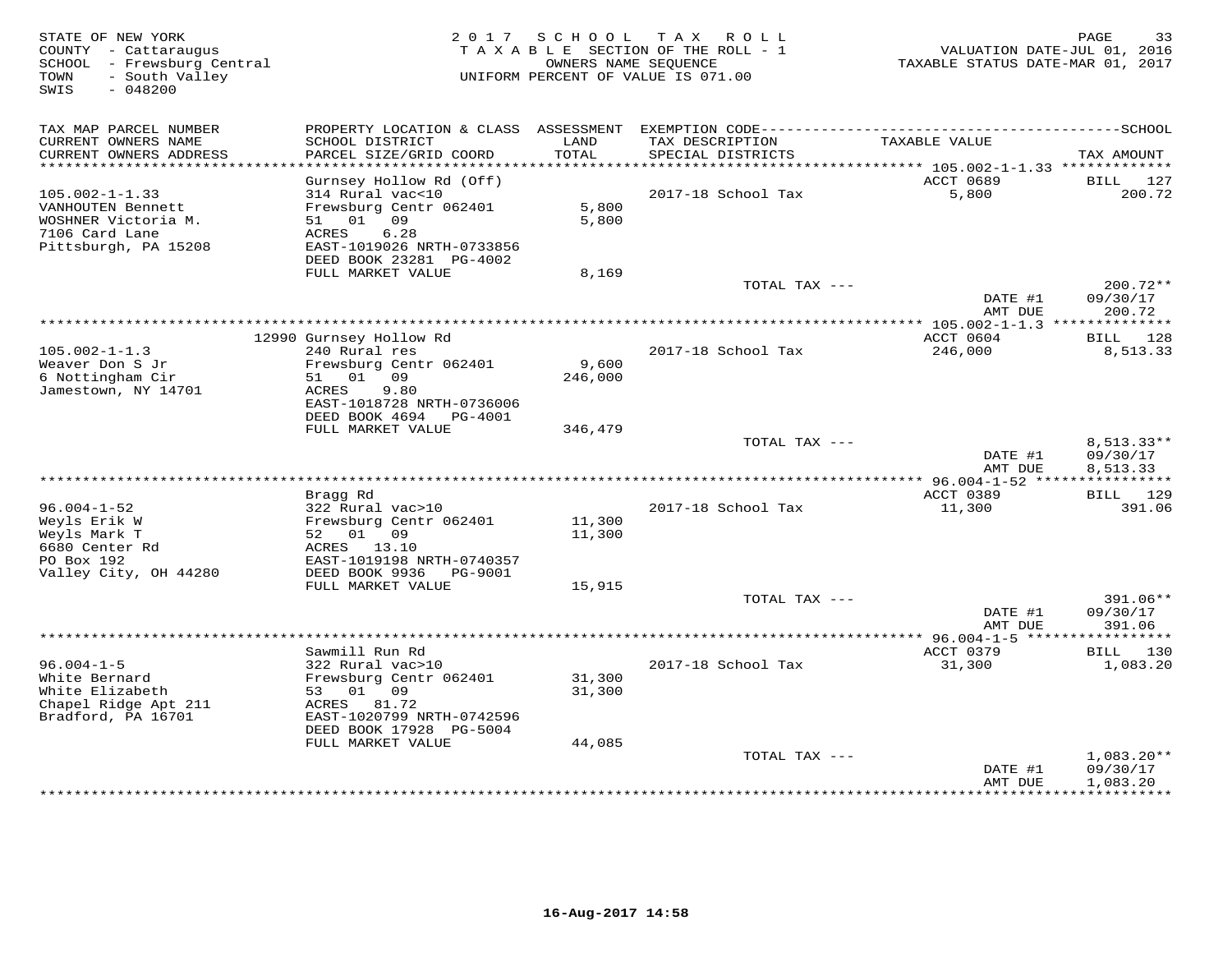| STATE OF NEW YORK<br>COUNTY - Cattaraugus<br>SCHOOL - Frewsburg Central<br>- South Valley<br>TOWN<br>SWIS<br>$-048200$ | 2 0 1 7                                              | S C H O O L                   | T A X<br>R O L L<br>TAXABLE SECTION OF THE ROLL - 1<br>OWNERS NAME SEQUENCE<br>UNIFORM PERCENT OF VALUE IS 071.00 | TAXABLE STATUS DATE-MAR 01, 2017 | PAGE<br>34<br>VALUATION DATE-JUL 01, 2016 |
|------------------------------------------------------------------------------------------------------------------------|------------------------------------------------------|-------------------------------|-------------------------------------------------------------------------------------------------------------------|----------------------------------|-------------------------------------------|
| TAX MAP PARCEL NUMBER                                                                                                  | PROPERTY LOCATION & CLASS ASSESSMENT                 |                               |                                                                                                                   |                                  |                                           |
| CURRENT OWNERS NAME<br>CURRENT OWNERS ADDRESS<br>**********************                                                | SCHOOL DISTRICT<br>PARCEL SIZE/GRID COORD            | LAND<br>TOTAL<br>************ | TAX DESCRIPTION<br>SPECIAL DISTRICTS                                                                              | TAXABLE VALUE                    | TAX AMOUNT                                |
|                                                                                                                        | Bone Run Rd                                          |                               |                                                                                                                   | ACCT 0004                        | BILL<br>131                               |
| $96.002 - 1 - 37.1$                                                                                                    | 910 Priv forest                                      |                               | 2017-18 School Tax                                                                                                | 39,800                           | 1,377.36                                  |
| White Jeffrey A                                                                                                        | Frewsburg Centr 062401                               | 39,800                        |                                                                                                                   |                                  |                                           |
| Loverme Karen M                                                                                                        | 01 09<br>55                                          | 39,800                        |                                                                                                                   |                                  |                                           |
| 207 Niagara Ave                                                                                                        | ACRES<br>65.80                                       |                               |                                                                                                                   |                                  |                                           |
| Jamestown, NY 14701                                                                                                    | EAST-1020590 NRTH-0749751<br>DEED BOOK 11208 PG-2001 |                               |                                                                                                                   |                                  |                                           |
|                                                                                                                        | FULL MARKET VALUE                                    | 56,056                        | TOTAL TAX ---                                                                                                     |                                  | $1,377.36**$                              |
|                                                                                                                        |                                                      |                               |                                                                                                                   | DATE #1<br>AMT DUE               | 09/30/17<br>1,377.36                      |
|                                                                                                                        |                                                      |                               | ******************                                                                                                | ** 105.002-1-1.2 ******          | ********                                  |
|                                                                                                                        | 12795 Gurnsey Hollow Rd (Off)                        |                               |                                                                                                                   | ACCT 0204                        | BILL 132                                  |
| $105.002 - 1 - 1.2$                                                                                                    | 260 Seasonal res                                     |                               | 2017-18 School Tax                                                                                                | 50,200                           | 1,737.27                                  |
| Wiatrowski Lynn M<br>188 North St                                                                                      | Frewsburg Centr 062401<br>01 09<br>51                | 7,200<br>50,200               |                                                                                                                   |                                  |                                           |
| Buffalo, NY 14201                                                                                                      | 5.00<br>ACRES                                        |                               |                                                                                                                   |                                  |                                           |
|                                                                                                                        | EAST-1021977 NRTH-0733580                            |                               |                                                                                                                   |                                  |                                           |
|                                                                                                                        | DEED BOOK 00951 PG-01100                             |                               |                                                                                                                   |                                  |                                           |
|                                                                                                                        | FULL MARKET VALUE                                    | 70,704                        |                                                                                                                   |                                  |                                           |
|                                                                                                                        |                                                      |                               | TOTAL TAX ---                                                                                                     | DATE #1                          | $1,737.27**$<br>09/30/17                  |
|                                                                                                                        |                                                      |                               |                                                                                                                   | AMT DUE                          | 1,737.27                                  |
|                                                                                                                        |                                                      |                               | ********************                                                                                              | *** 105.002-1-1.13 *****         | ********                                  |
|                                                                                                                        | Gurnsey Hollow Rd                                    |                               |                                                                                                                   | ACCT 0638                        | BILL<br>133                               |
| $105.002 - 1 - 1.13$                                                                                                   | 314 Rural vac<10                                     |                               | 2017-18 School Tax                                                                                                | 7,300                            | 252.63                                    |
| Wiatrowski Lynn M<br>188 North St                                                                                      | Frewsburg Centr 062401<br>01<br>09<br>51             | 7,300                         |                                                                                                                   |                                  |                                           |
| Buffalo, NY 14201                                                                                                      | Lot 16                                               | 7,300                         |                                                                                                                   |                                  |                                           |
|                                                                                                                        | 5.20<br>ACRES                                        |                               |                                                                                                                   |                                  |                                           |
|                                                                                                                        | EAST-1022244 NRTH-0733784                            |                               |                                                                                                                   |                                  |                                           |
|                                                                                                                        | DEED BOOK 00951 PG-01100                             |                               |                                                                                                                   |                                  |                                           |
|                                                                                                                        | FULL MARKET VALUE                                    | 10,282                        |                                                                                                                   |                                  |                                           |
|                                                                                                                        |                                                      |                               | TOTAL TAX ---                                                                                                     | DATE #1                          | $252.63**$<br>09/30/17                    |
|                                                                                                                        |                                                      |                               |                                                                                                                   | AMT DUE                          | 252.63                                    |
|                                                                                                                        |                                                      |                               |                                                                                                                   | $*105.002 - 1 - 1.36$            |                                           |
|                                                                                                                        | 12770 Gurnsey Hollow Rd                              |                               |                                                                                                                   | ACCT 0746                        | 134<br>BILL                               |
| $105.002 - 1 - 1.36$                                                                                                   | 240 Rural res                                        |                               | BAS STAR<br>41854<br>2017-18 School Tax                                                                           |                                  | 21,830                                    |
| Witherington Ian G<br>Witherington Holly                                                                               | Frewsburg Centr 062401<br>01<br>09<br>43/51          | 24,200<br>91,800              |                                                                                                                   | 91,800                           | 3,176.93                                  |
| 55 Water St                                                                                                            | <b>ACRES</b><br>51.50 BANK<br>019                    |                               |                                                                                                                   |                                  |                                           |
| Poland, OH 44514                                                                                                       | EAST-1022020 NRTH-0735712                            |                               |                                                                                                                   |                                  |                                           |
|                                                                                                                        | DEED BOOK 4082<br>PG-2001                            |                               |                                                                                                                   |                                  |                                           |
|                                                                                                                        | FULL MARKET VALUE                                    | 129,296                       |                                                                                                                   |                                  |                                           |
|                                                                                                                        |                                                      |                               | TOTAL TAX ---                                                                                                     | DATE #1                          | $2,445.93**$<br>09/30/17                  |
|                                                                                                                        |                                                      |                               |                                                                                                                   | AMT DUE                          | 2,445.93                                  |
|                                                                                                                        |                                                      |                               |                                                                                                                   |                                  |                                           |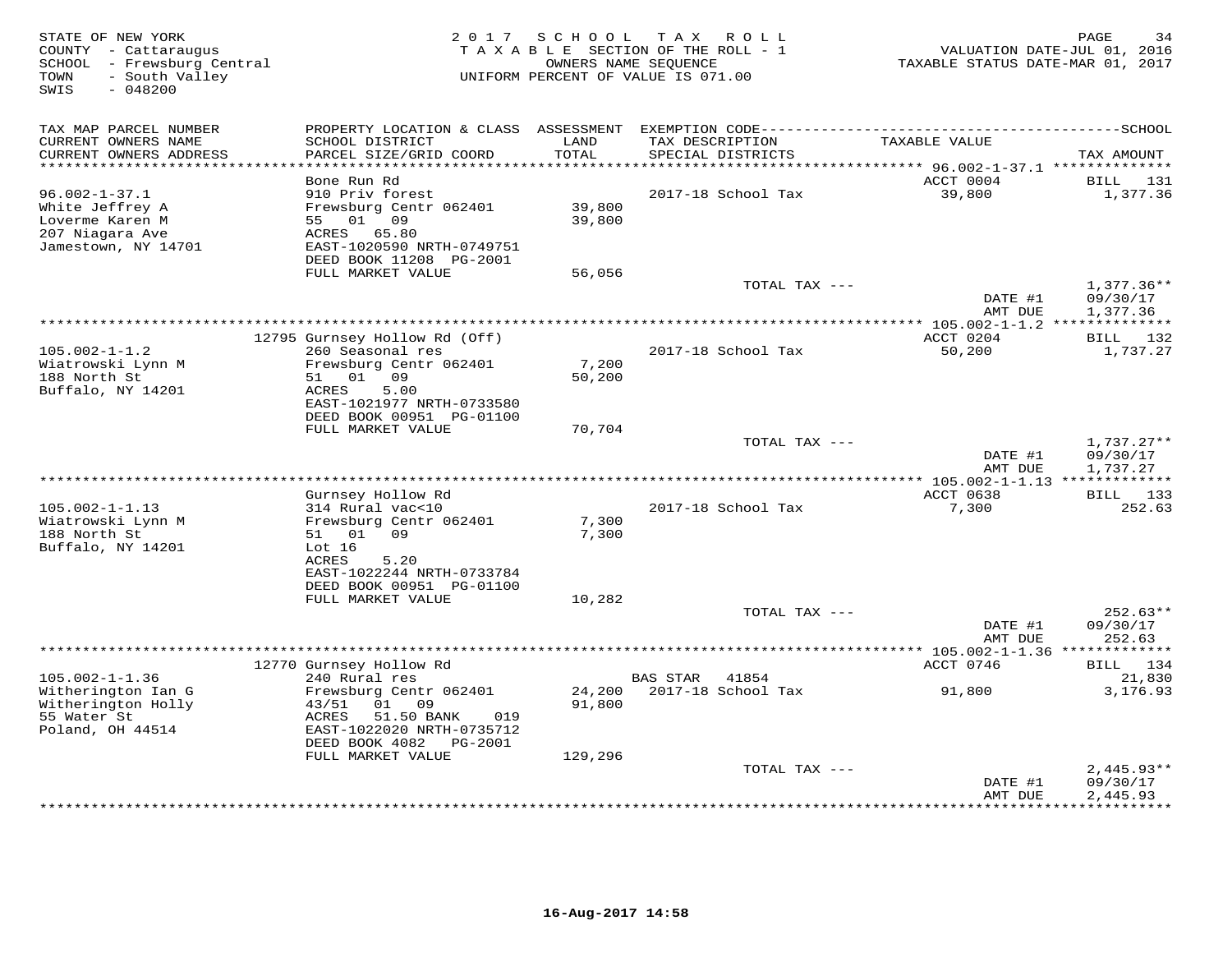| STATE OF NEW YORK<br>COUNTY - Cattaraugus   | 2017 SCHOOL TAX ROLL<br>T A X A B L E SECTION OF THE ROLL - 1 | 35<br>PAGE<br>VALUATION DATE-JUL 01, 2016 |
|---------------------------------------------|---------------------------------------------------------------|-------------------------------------------|
| SCHOOL - Frewsburg Central                  |                                                               | TAXABLE STATUS DATE-MAR 01, 2017          |
| TOWN<br>- South Valley<br>SWIS<br>$-048200$ | UNIFORM PERCENT OF VALUE IS 071.00                            | RPS155/V04/L015<br>CURRENT DATE 8/16/2017 |
|                                             | ROLL SUB SECTION- - TOTALS                                    |                                           |

|      |      | mom n<br>-777 | pszmpato<br>$ \sim$ $\sim$<br>-UP | AL.         | ,,, <del>,</del> ,,, <del>,</del> ,<br>້ |                         | $m \wedge m \wedge n$ |
|------|------|---------------|-----------------------------------|-------------|------------------------------------------|-------------------------|-----------------------|
| CODE | ⊥'⊥⊥ | PARO          | TVDF                              | ۳۰ تا سند د | <b>MOTTNT</b>                            | - ---<br>$'$ $\Delta$ . | $m \times r$<br>- −-  |

#### NO SPECIAL DISTRICTS AT THIS LEVEL

\*\*\* S C H O O L D I S T R I C T S U M M A R Y \*\*\*

| CODE   | DISTRICT NAME              | TOTAL<br>PARCELS | ASSESSED<br>LAND | ASSESSED<br>TOTAL | EXEMPT<br>AMOUNT | TOTAL<br>TAXABLE |            |
|--------|----------------------------|------------------|------------------|-------------------|------------------|------------------|------------|
|        |                            |                  |                  |                   | STAR AMOUNT      | STAR TAXABLE     | TOTAL TAX  |
|        | Frewsburg Central          | 134              | 2151,950         | 5157,750          | 3,702            | 5,154,048        |            |
| 062401 |                            |                  |                  |                   | 560,680          | 4,593,368        | 158,962.85 |
|        | SUB-TOTAL                  | 134              | 2151,950         | 5157,750          | 3,702            | 5,154,048        |            |
|        | S U B - T O T A $L$ (CONT) |                  |                  |                   | 560,680          | 4,593,368        | 158,962.85 |
|        | TOTAL                      | 134              | 2151,950         | 5157,750          | 3,702            | 5,154,048        |            |
|        | T O T A L (CONT)           |                  |                  |                   | 560,680          | 4,593,368        | 158,962.85 |

### \*\*\* S Y S T E M C O D E S S U M M A R Y \*\*\*

#### NO SYSTEM EXEMPTIONS AT THIS LEVEL

|       |             | TOTAL   |         |
|-------|-------------|---------|---------|
| CODE  | DESCRIPTION | PARCELS | SCHOOL  |
| 41720 | AG DIST     |         | 3,702   |
| 41834 | ENH STAR    | 4       | 190,600 |
| 41854 | BAS STAR    | 17      | 370,080 |
|       | TOTAL       | 22      | 564,382 |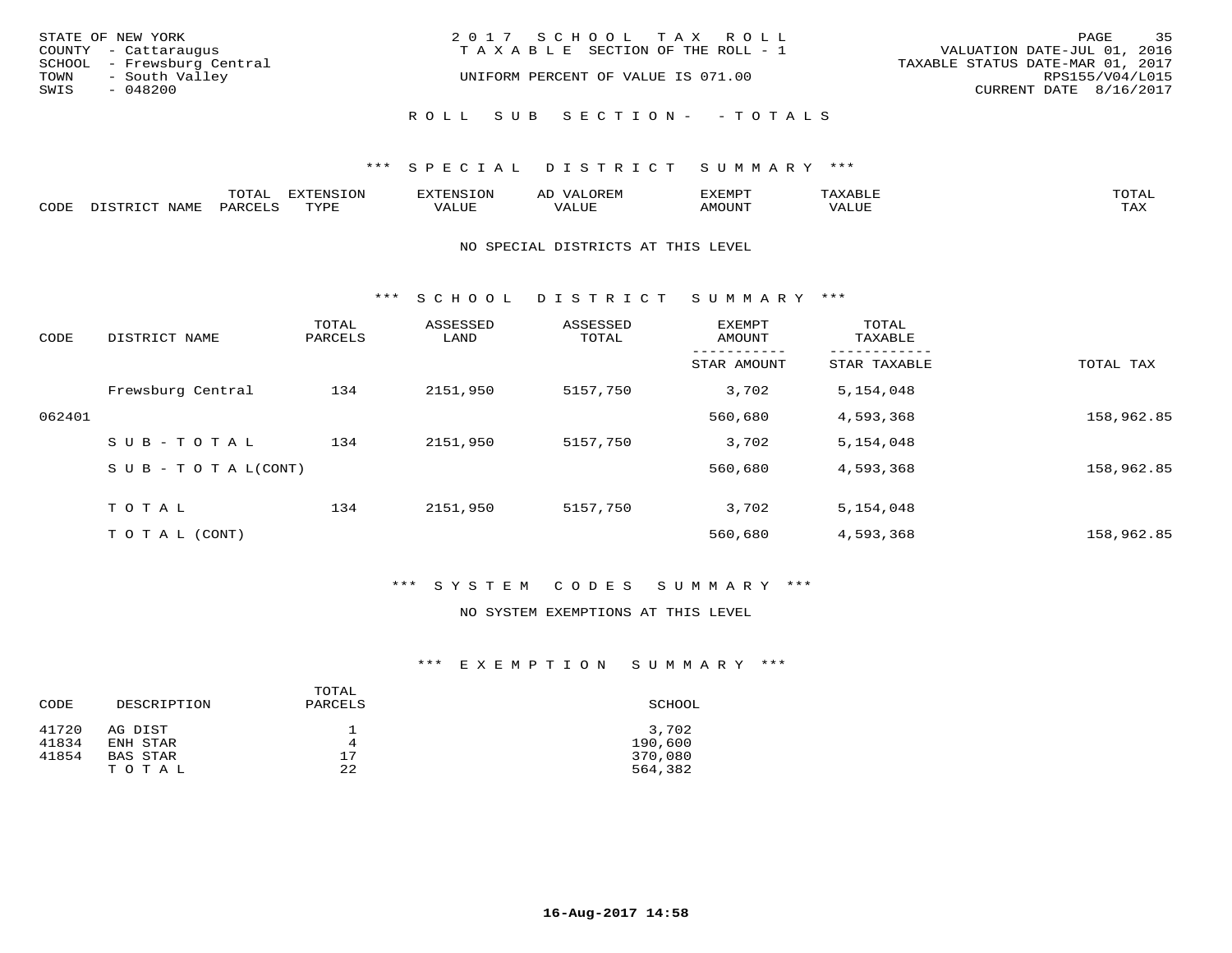|      | STATE OF NEW YORK          | 2017 SCHOOL TAX ROLL                  | PAGE                             | 36 |
|------|----------------------------|---------------------------------------|----------------------------------|----|
|      | COUNTY - Cattaraugus       | T A X A B L E SECTION OF THE ROLL - 1 | VALUATION DATE-JUL 01, 2016      |    |
|      | SCHOOL - Frewsburg Central |                                       | TAXABLE STATUS DATE-MAR 01, 2017 |    |
| TOWN | - South Valley             | UNIFORM PERCENT OF VALUE IS 071.00    | RPS155/V04/L015                  |    |
| SWIS | $-048200$                  |                                       | CURRENT DATE 8/16/2017           |    |
|      |                            | ROLL SUB SECTION- - TOTALS            |                                  |    |

| ROLL<br>SEC | DESCRIPTION                | TOTAL<br>PARCELS | ASSESSED<br>LAND | ASSESSED<br>TOTAL | <b>EXEMPT</b><br><b>AMOUNT</b> | TOTAL<br>TAXABLE       | TOTAL<br>TAX |
|-------------|----------------------------|------------------|------------------|-------------------|--------------------------------|------------------------|--------------|
|             |                            |                  |                  |                   | STAR AMOUNT                    | STAR TAXABLE           |              |
|             | 2017-18 School Tax         |                  | 2151,950         | 5157,750          | 3,702<br>560,680               | 5,154,048<br>4,593,368 | 158,962.85   |
|             | SPEC DIST TAXES<br>TAXABLE | 134              |                  |                   |                                |                        | 158,962.85   |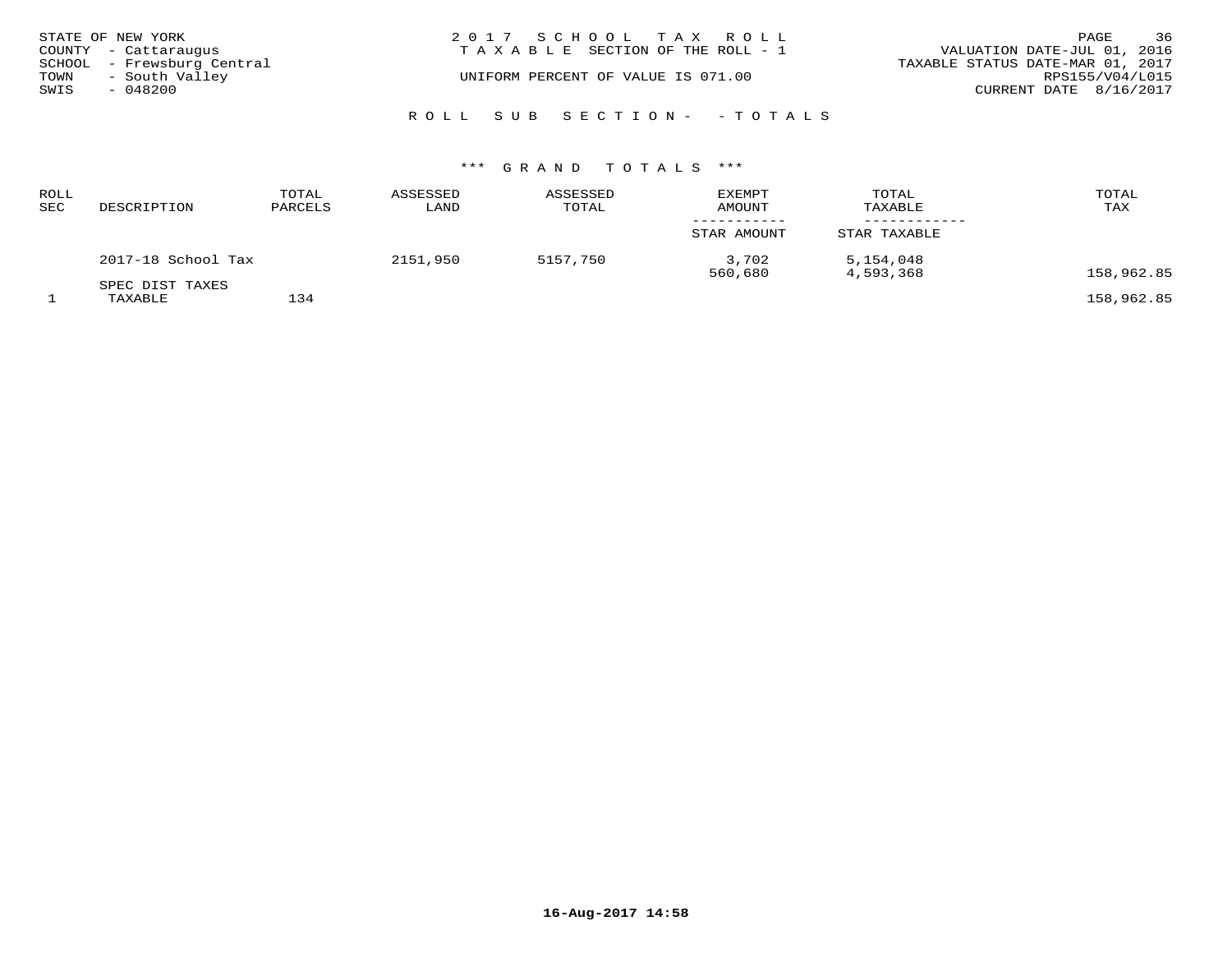| STATE OF NEW YORK<br>COUNTY<br>- Cattaraugus<br>SCHOOL<br>- Frewsburg Central<br>- South Valley<br>TOWN<br>$-048200$<br>SWIS | 2 0 1 7                                                                                                                                                    | OWNERS NAME SEOUENCE    | SCHOOL TAX ROLL<br>TAXABLE SECTION OF THE ROLL - 1<br>UNIFORM PERCENT OF VALUE IS 071.00 | SUB-SECT - 1 VALUATION DATE-JUL 01, 2016                         | 37<br>PAGE<br>TAXABLE STATUS DATE-MAR 01, 2017 |
|------------------------------------------------------------------------------------------------------------------------------|------------------------------------------------------------------------------------------------------------------------------------------------------------|-------------------------|------------------------------------------------------------------------------------------|------------------------------------------------------------------|------------------------------------------------|
| TAX MAP PARCEL NUMBER<br>CURRENT OWNERS NAME<br>CURRENT OWNERS ADDRESS                                                       | PROPERTY LOCATION & CLASS ASSESSMENT<br>SCHOOL DISTRICT<br>PARCEL SIZE/GRID COORD                                                                          | LAND<br>TOTAL           | TAX DESCRIPTION<br>SPECIAL DISTRICTS                                                     | TAXABLE VALUE<br>****************** 96.002-1-37.4/1 ************ | TAX AMOUNT                                     |
| $96.002 - 1 - 37.4/1$<br>EnerVest Operating LLC<br>300 Capitol St Ste 200<br>Charleston, WV 25301                            | off Bone Run Rd<br>733 Gas well<br>Frewsburg Centr 062401<br>Annis R1<br>Well# 31009177230000<br>0.01<br>ACRES<br>EAST-1019422 NRTH-0748760                | $\Omega$<br>432         | 2017-18 School Tax                                                                       | ACCT 0768<br>432                                                 | <b>BILL</b> 135<br>14.95                       |
|                                                                                                                              | FULL MARKET VALUE                                                                                                                                          | 608                     | TOTAL TAX ---                                                                            | DATE #1<br>AMT DUE                                               | $14.95**$<br>09/30/17<br>14.95                 |
|                                                                                                                              |                                                                                                                                                            |                         |                                                                                          |                                                                  |                                                |
| $96.002 - 1 - 37.1$<br>EnerVest Operating, LLC<br>300 Capitol St Ste 200<br>Charleston, WV 25301                             | $17723$ Annis, $r$ #1<br>733 Gas well<br>Frewsburg Centr 062401<br>650<br>Mcf<br>17723<br>API<br>Gas Well Off Bone Run Rd<br>0.01<br>ACRES<br>NRTH-0749560 | $\overline{0}$<br>2,809 | 2017-18 School Tax                                                                       | ACCT 0543<br>2,809                                               | BILL 136<br>97.21                              |
|                                                                                                                              | FULL MARKET VALUE                                                                                                                                          | 3,956                   |                                                                                          |                                                                  |                                                |
|                                                                                                                              |                                                                                                                                                            |                         | TOTAL TAX ---                                                                            | DATE #1<br>AMT DUE                                               | $97.21**$<br>09/30/17<br>97.21                 |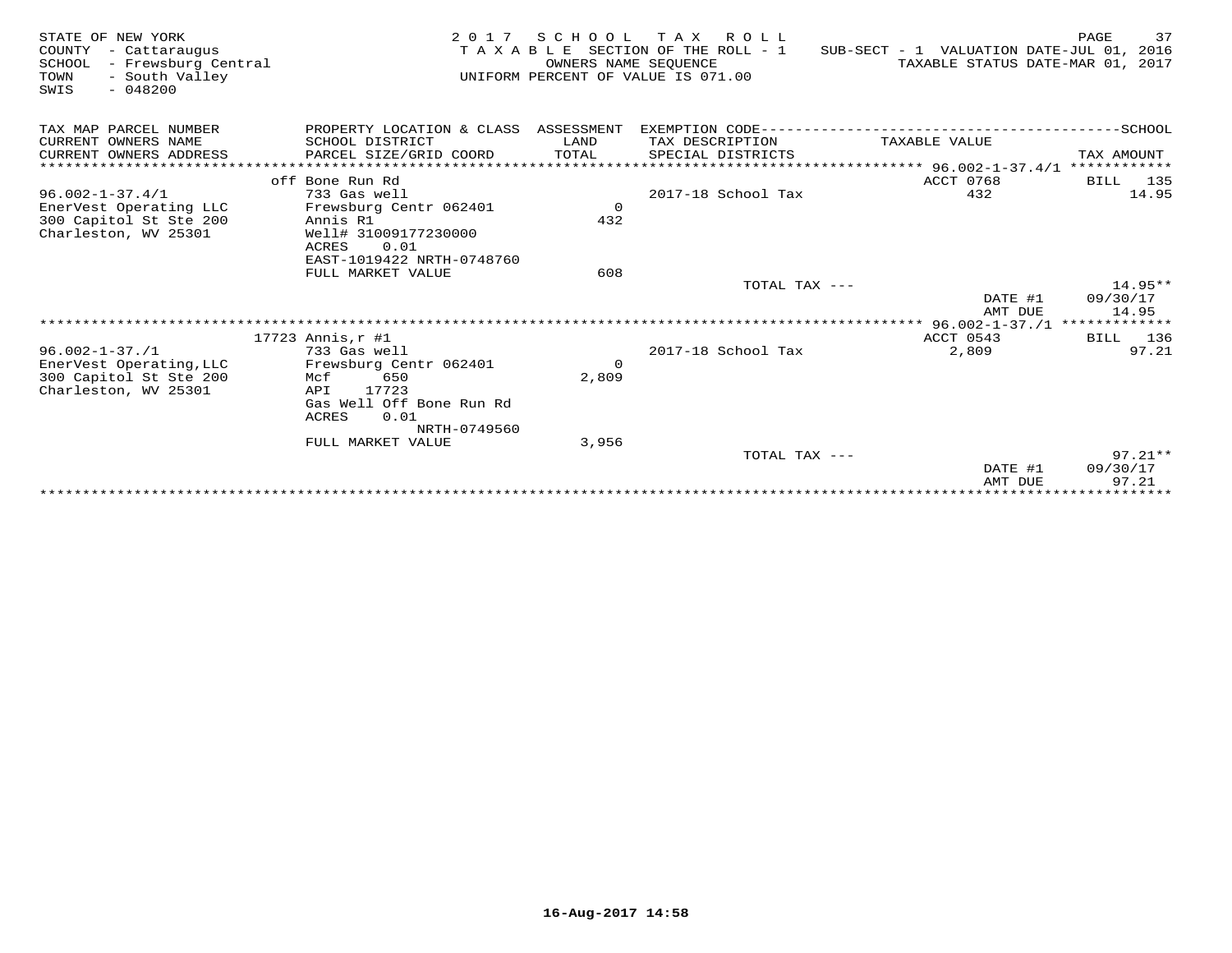|      | STATE OF NEW YORK          | 2017 SCHOOL TAX ROLL               |                                          | PAGE                   | 38 |
|------|----------------------------|------------------------------------|------------------------------------------|------------------------|----|
|      | COUNTY - Cattaraugus       | TAXABLE SECTION OF THE ROLL - 1    | SUB-SECT - 1 VALUATION DATE-JUL 01, 2016 |                        |    |
|      | SCHOOL - Frewsburg Central |                                    | TAXABLE STATUS DATE-MAR 01, 2017         |                        |    |
| TOWN | - South Valley             | UNIFORM PERCENT OF VALUE IS 071.00 |                                          | RPS155/V04/L015        |    |
| SWIS | - 048200                   |                                    |                                          | CURRENT DATE 8/16/2017 |    |
|      |                            |                                    |                                          |                        |    |
|      |                            | ROLL SUB SECTION-1-TOTALS          |                                          |                        |    |

|      |             | $m \wedge m$<br>$\sim$ |      | אי   | ΑL   | "EMP   |       |                |
|------|-------------|------------------------|------|------|------|--------|-------|----------------|
| CODE | <b>NAMH</b> | PARTFT                 | TVDF | ALUE | ALUI | AMOUNT | VALUE | max x<br>- ∠∡∡ |

#### NO SPECIAL DISTRICTS AT THIS LEVEL

\*\*\* S C H O O L D I S T R I C T S U M M A R Y \*\*\*

| CODE   | DISTRICT NAME              | TOTAL<br>PARCELS | ASSESSED<br>LAND | ASSESSED<br>TOTAL | EXEMPT<br>AMOUNT | TOTAL<br>TAXABLE |           |
|--------|----------------------------|------------------|------------------|-------------------|------------------|------------------|-----------|
|        |                            |                  |                  |                   | STAR AMOUNT      | STAR TAXABLE     | TOTAL TAX |
|        | Frewsburg Central          | $\overline{a}$   |                  | 3,241             |                  | 3,241            |           |
| 062401 |                            |                  |                  |                   |                  | 3,241            | 112.16    |
|        | SUB-TOTAL                  | $\overline{2}$   |                  | 3,241             |                  | 3,241            |           |
|        | S U B - T O T A $L$ (CONT) |                  |                  |                   |                  | 3,241            | 112.16    |
|        | TOTAL                      | 2                |                  | 3,241             |                  | 3,241            |           |
|        | TO TAL (CONT)              |                  |                  |                   |                  | 3,241            | 112.16    |

\*\*\* S Y S T E M C O D E S S U M M A R Y \*\*\*

NO SYSTEM EXEMPTIONS AT THIS LEVEL

\*\*\* E X E M P T I O N S U M M A R Y \*\*\*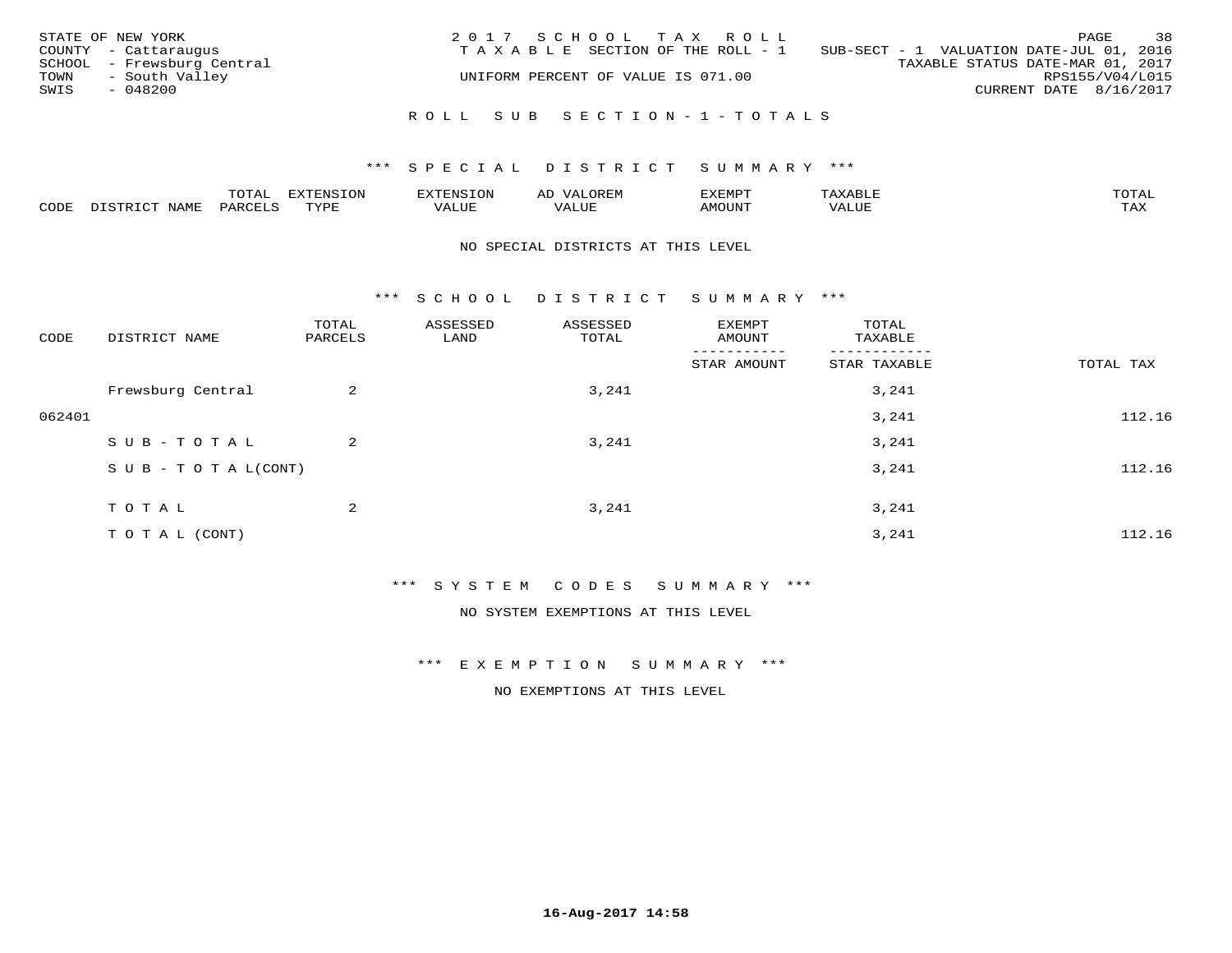|      | STATE OF NEW YORK          | 2017 SCHOOL TAX ROLL                                                        | 39<br>PAGE             |
|------|----------------------------|-----------------------------------------------------------------------------|------------------------|
|      | COUNTY - Cattaraugus       | SUB-SECT - 1 VALUATION DATE-JUL 01, 2016<br>TAXABLE SECTION OF THE ROLL - 1 |                        |
|      | SCHOOL - Frewsburg Central | TAXABLE STATUS DATE-MAR 01, 2017                                            |                        |
| TOWN | - South Valley             | UNIFORM PERCENT OF VALUE IS 071.00                                          | RPS155/V04/L015        |
| SWIS | - 048200                   |                                                                             | CURRENT DATE 8/16/2017 |
|      |                            |                                                                             |                        |
|      |                            | ROLL SUB SECTION-1-TOTALS                                                   |                        |

| <b>ROLL</b><br>SEC | DESCRIPTION        | TOTAL<br>PARCELS | ASSESSED<br>LAND | ASSESSED<br>TOTAL | <b>EXEMPT</b><br><b>AMOUNT</b> | TOTAL<br>TAXABLE | TOTAL<br>TAX |
|--------------------|--------------------|------------------|------------------|-------------------|--------------------------------|------------------|--------------|
|                    |                    |                  |                  |                   | STAR AMOUNT                    | STAR TAXABLE     |              |
|                    | 2017-18 School Tax |                  |                  | 3,241             |                                | 3,241            |              |
|                    | SPEC DIST TAXES    |                  |                  |                   |                                | 3,241            | 112.16       |
|                    | TAXABLE            |                  |                  |                   |                                |                  | 112.16       |

**16-Aug-2017 14:58**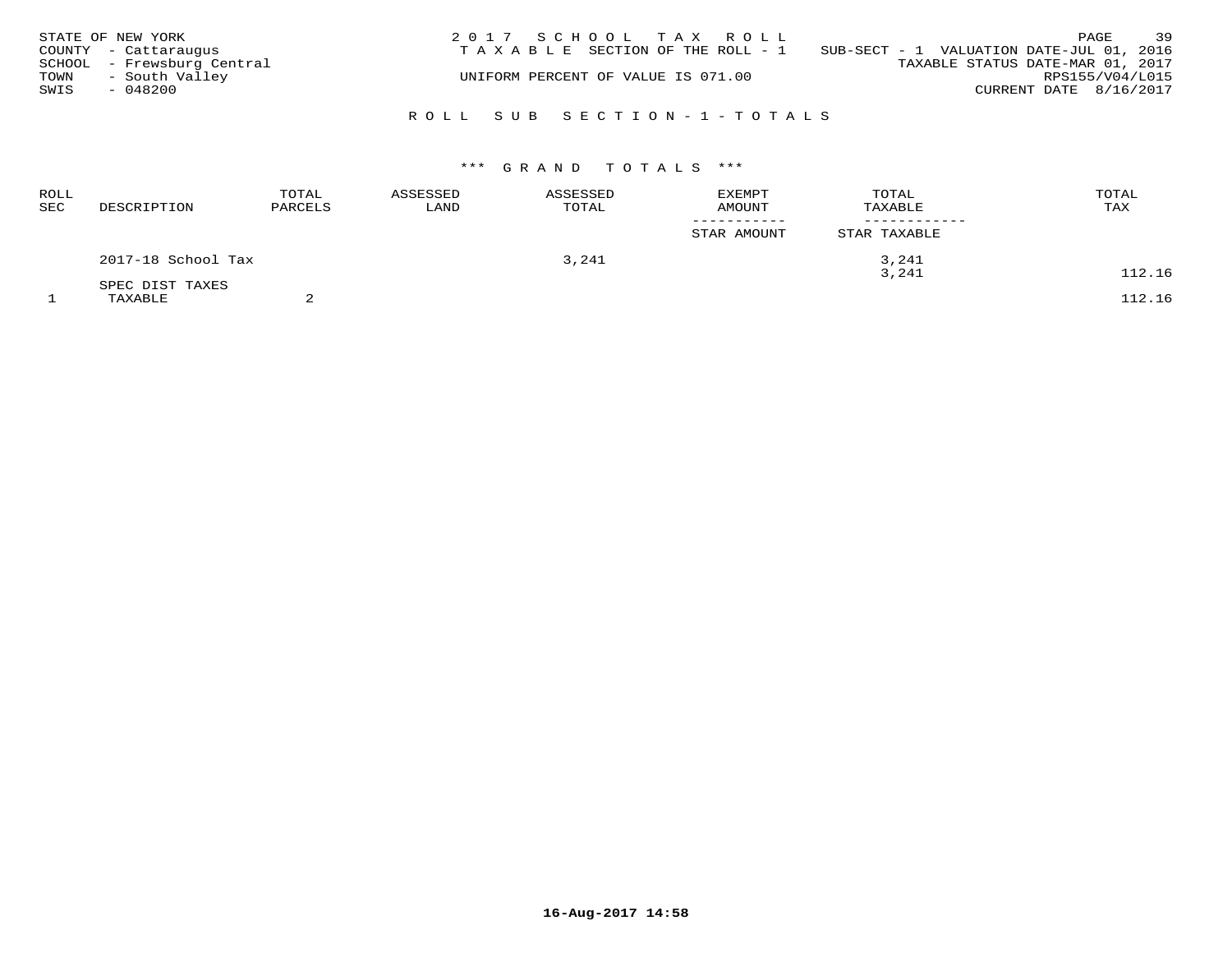| STATE OF NEW YORK          | 2017 SCHOOL TAX ROLL               | 40<br>PAGE                       |
|----------------------------|------------------------------------|----------------------------------|
| COUNTY - Cattaraugus       | TAXABLE SECTION OF THE ROLL - 1    | VALUATION DATE-JUL 01, 2016      |
| SCHOOL - Frewsburg Central |                                    | TAXABLE STATUS DATE-MAR 01, 2017 |
| - South Valley<br>TOWN     | UNIFORM PERCENT OF VALUE IS 071.00 | RPS155/V04/L015                  |
| SWIS<br>$-048200$          |                                    | CURRENT DATE 8/16/2017           |
|                            |                                    |                                  |
|                            | ROLL SECTION TOTALS                |                                  |

|      |                | m^m*<br>LUIAI | $T \cap N$<br>---- | .         | ىت        | YFMDT<br><u> 221 11</u> 11 |        | $m \wedge m \wedge n$<br>$\overline{a}$ |
|------|----------------|---------------|--------------------|-----------|-----------|----------------------------|--------|-----------------------------------------|
| CODE | √∐∆M™<br>AP 11 |               | $m \tau \tau \tau$ | --- - --- | $+ + + +$ | 57077377                   | . U B. | $m \times r$<br>- ∠∡∡                   |

#### NO SPECIAL DISTRICTS AT THIS LEVEL

\*\*\* S C H O O L D I S T R I C T S U M M A R Y \*\*\*

| CODE   | DISTRICT NAME             | TOTAL<br>PARCELS | ASSESSED<br>LAND | ASSESSED<br>TOTAL | EXEMPT<br>AMOUNT | TOTAL<br>TAXABLE |            |
|--------|---------------------------|------------------|------------------|-------------------|------------------|------------------|------------|
|        |                           |                  |                  |                   | STAR AMOUNT      | STAR TAXABLE     | TOTAL TAX  |
|        | Frewsburg Central         | 136              | 2151,950         | 5160,991          | 3,702            | 5,157,289        |            |
| 062401 |                           |                  |                  |                   | 560,680          | 4,596,609        | 159,075.01 |
|        | SUB-TOTAL                 | 136              | 2151,950         | 5160,991          | 3,702            | 5,157,289        |            |
|        | S U B - T O T A $L(CONT)$ |                  |                  |                   | 560,680          | 4,596,609        | 159,075.01 |
|        | TOTAL                     | 136              | 2151,950         | 5160,991          | 3,702            | 5,157,289        |            |
|        | T O T A L (CONT)          |                  |                  |                   | 560,680          | 4,596,609        | 159,075.01 |

### \*\*\* S Y S T E M C O D E S S U M M A R Y \*\*\*

### NO SYSTEM EXEMPTIONS AT THIS LEVEL

|       |             | TOTAL   |         |
|-------|-------------|---------|---------|
| CODE  | DESCRIPTION | PARCELS | SCHOOL  |
| 41720 | AG DIST     |         | 3,702   |
| 41834 | ENH STAR    | 4       | 190,600 |
| 41854 | BAS STAR    | 17      | 370,080 |
|       | TOTAL       | 22      | 564,382 |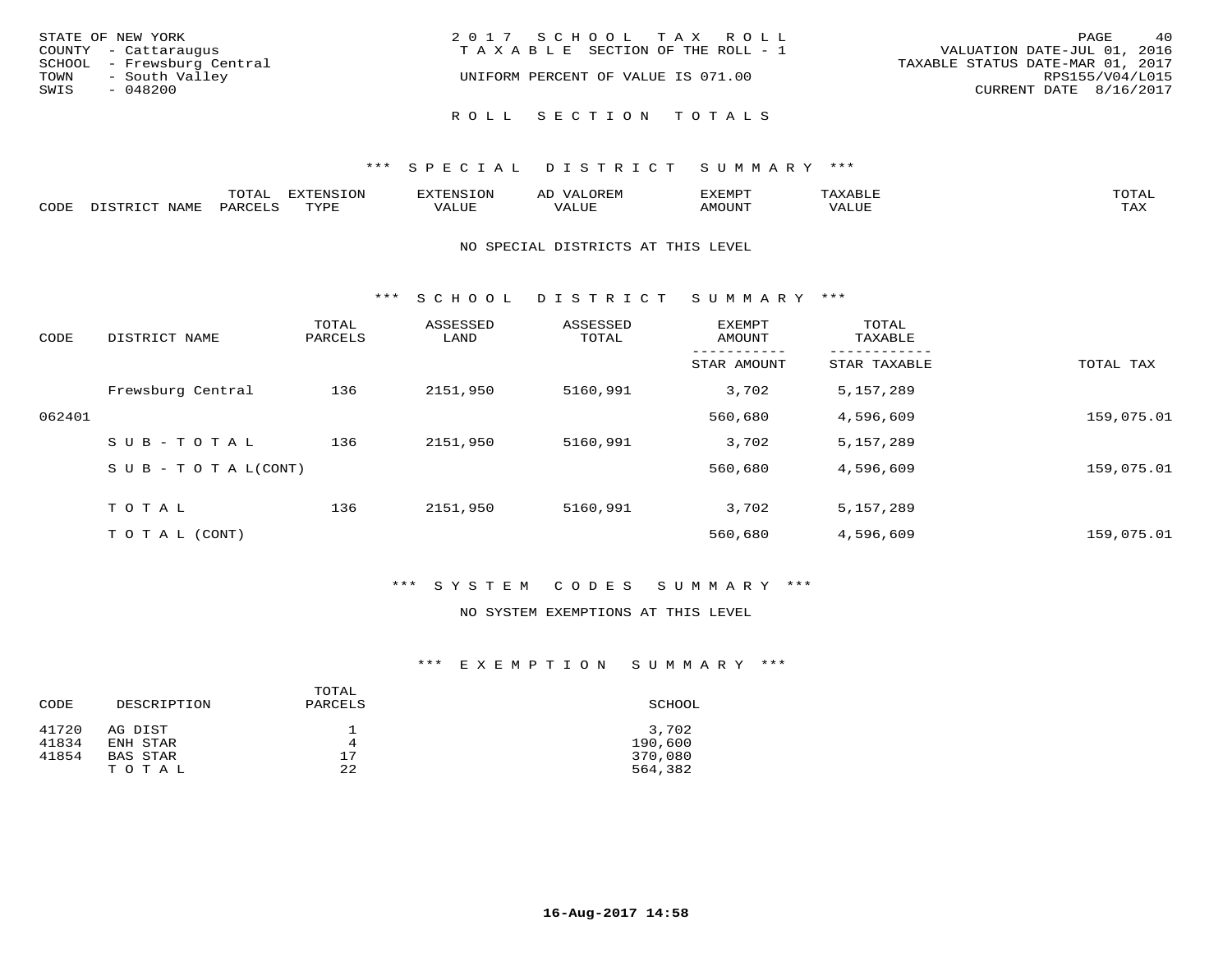|      | STATE OF NEW YORK          | 2017 SCHOOL TAX ROLL                                           | PAGE                   | 41 |
|------|----------------------------|----------------------------------------------------------------|------------------------|----|
|      | COUNTY - Cattaraugus       | VALUATION DATE-JUL 01, 2016<br>TAXABLE SECTION OF THE ROLL - 1 |                        |    |
|      | SCHOOL - Frewsburg Central | TAXABLE STATUS DATE-MAR 01, 2017                               |                        |    |
| TOWN | - South Valley             | UNIFORM PERCENT OF VALUE IS 071.00                             | RPS155/V04/L015        |    |
| SWIS | $-048200$                  |                                                                | CURRENT DATE 8/16/2017 |    |
|      |                            |                                                                |                        |    |
|      |                            | ROLL SECTION TOTALS                                            |                        |    |

| <b>ROLL</b><br><b>SEC</b> | DESCRIPTION                | TOTAL<br>PARCELS | ASSESSED<br>LAND | ASSESSED<br>TOTAL | EXEMPT<br>AMOUNT | TOTAL<br>TAXABLE       | TOTAL<br>TAX |
|---------------------------|----------------------------|------------------|------------------|-------------------|------------------|------------------------|--------------|
|                           |                            |                  |                  |                   | STAR AMOUNT      | STAR TAXABLE           |              |
|                           | 2017-18 School Tax         |                  | 2151,950         | 5160,991          | 3,702<br>560,680 | 5,157,289<br>4,596,609 | 159,075.01   |
|                           | SPEC DIST TAXES<br>TAXABLE | 136              |                  |                   |                  |                        | 159,075.01   |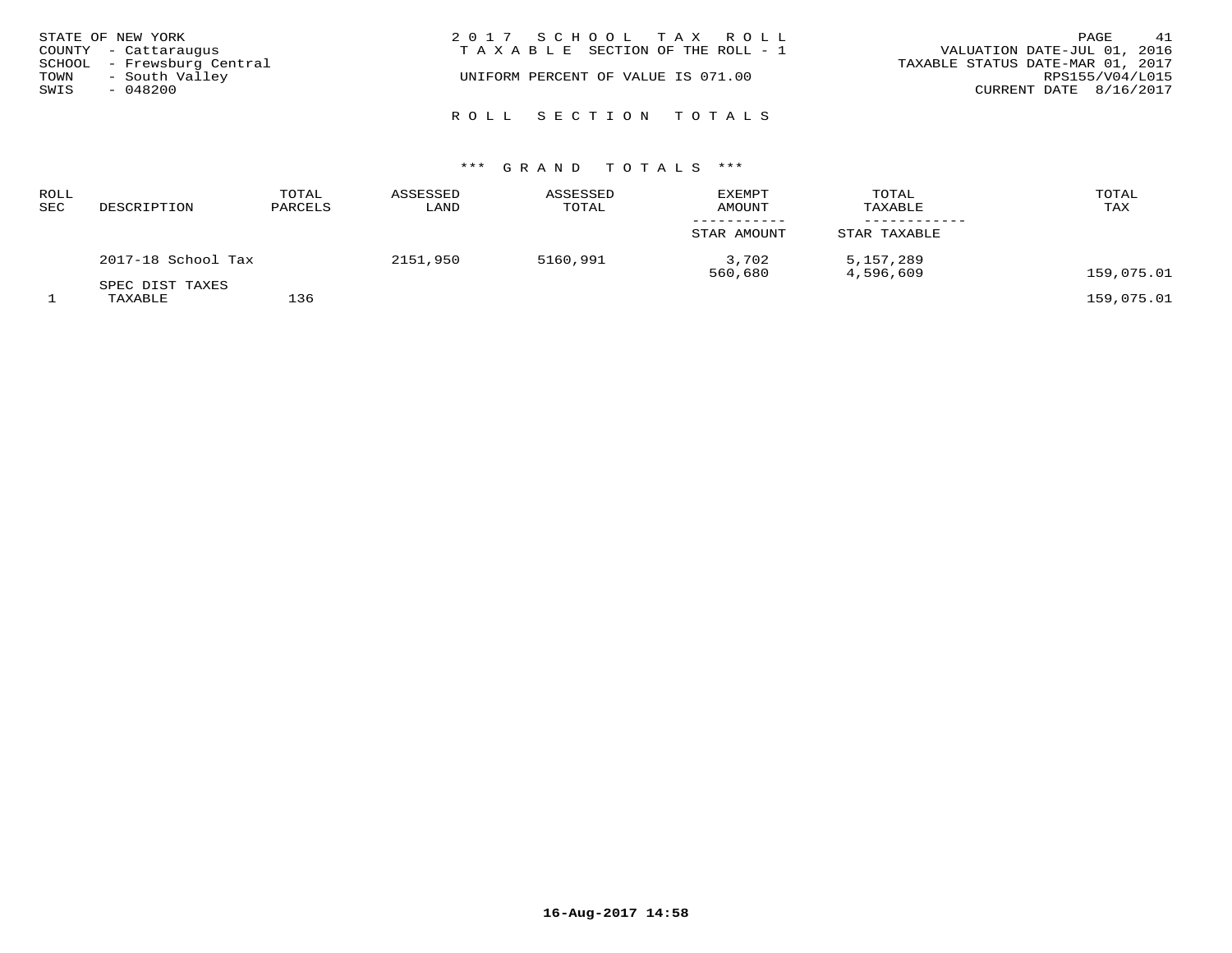| STATE OF NEW YORK<br>COUNTY - Cattaraugus<br>SCHOOL - Frewsburg Central<br>TOWN<br>- South Valley<br>$-048200$<br>SWIS             | 2 0 1 7                                                                                                                    |                        | SCHOOL TAX ROLL<br>SPECIAL FRANCHISE SECTION OF THE ROLL - 5<br>OWNERS NAME SEQUENCE<br>UNIFORM PERCENT OF VALUE IS 071.00 | VALUATION DATE-JUL 01, 2016<br>TAXABLE STATUS DATE-MAR 01, 2017 | 42<br>PAGE                           |
|------------------------------------------------------------------------------------------------------------------------------------|----------------------------------------------------------------------------------------------------------------------------|------------------------|----------------------------------------------------------------------------------------------------------------------------|-----------------------------------------------------------------|--------------------------------------|
| TAX MAP PARCEL NUMBER                                                                                                              | PROPERTY LOCATION & CLASS ASSESSMENT                                                                                       |                        |                                                                                                                            |                                                                 |                                      |
| CURRENT OWNERS NAME<br>CURRENT OWNERS ADDRESS<br>********************                                                              | SCHOOL DISTRICT<br>PARCEL SIZE/GRID COORD                                                                                  | LAND<br>TOTAL          | TAX DESCRIPTION<br>SPECIAL DISTRICTS<br>******************************** 582.000-9915-825.150/288 ***                      | TAXABLE VALUE                                                   | TAX AMOUNT                           |
| 582.000-9915-825.150/288<br>Kiantone Pipeline Corp<br>Attn: United Refining Co Of Pa Town Of South Valley<br>Attn Real Estate Dept | Special Franchise<br>868 Pipeline<br>Frewsburg Centr 062401<br>0.2000 Frewsburg                                            | $\Omega$<br>55,741     | 2017-18 School Tax                                                                                                         | ACCT 0527<br>55,741                                             | BILL<br>137<br>1,929.03              |
| PO Box 599<br>Warren, PA 16365                                                                                                     | 0.01<br>ACRES<br>FULL MARKET VALUE                                                                                         | 78,508                 | TOTAL TAX $---$                                                                                                            | DATE #1                                                         | $1,929.03**$<br>09/30/17             |
|                                                                                                                                    |                                                                                                                            |                        |                                                                                                                            | AMT DUE                                                         | 1,929.03                             |
| 582.000-9915-132.350/188<br>National Grid<br>300 Erie Blvd West<br>Syracuse, NY 13202                                              | Special Franchise<br>861 Elec & gas<br>Frewsburg Centr 062401<br>Town Of South Valley<br>0.1400 Frewsburg<br>0.01<br>ACRES | $\mathbf{0}$<br>35,377 | 2017-18 School Tax                                                                                                         | ACCT 0529<br>35,377                                             | 138<br>BILL<br>1,224.29              |
|                                                                                                                                    | FULL MARKET VALUE                                                                                                          | 49,827                 | TOTAL TAX ---                                                                                                              | DATE #1<br>AMT DUE                                              | $1,224.29**$<br>09/30/17<br>1,224.29 |
|                                                                                                                                    |                                                                                                                            |                        |                                                                                                                            |                                                                 |                                      |
| 582.000-9915-629./188<br>Windstream New York Inc.<br>%D&P #503-32-1090<br>PO Box 2629<br>Addison, TX 75001                         | Special Franchise<br>866 Telephone<br>Frewsburg Centr 062401<br>Town Of South Valley<br>0.1400 Frewsburg<br>0.01<br>ACRES  | $\mathbf 0$<br>79,434  | 2017-18 School Tax                                                                                                         | ACCT 0528<br>79,434                                             | BILL 139<br>2,748.98                 |
|                                                                                                                                    | FULL MARKET VALUE                                                                                                          | 111,879                | TOTAL TAX ---                                                                                                              | DATE #1<br>AMT DUE                                              | $2,748.98**$<br>09/30/17<br>2,748.98 |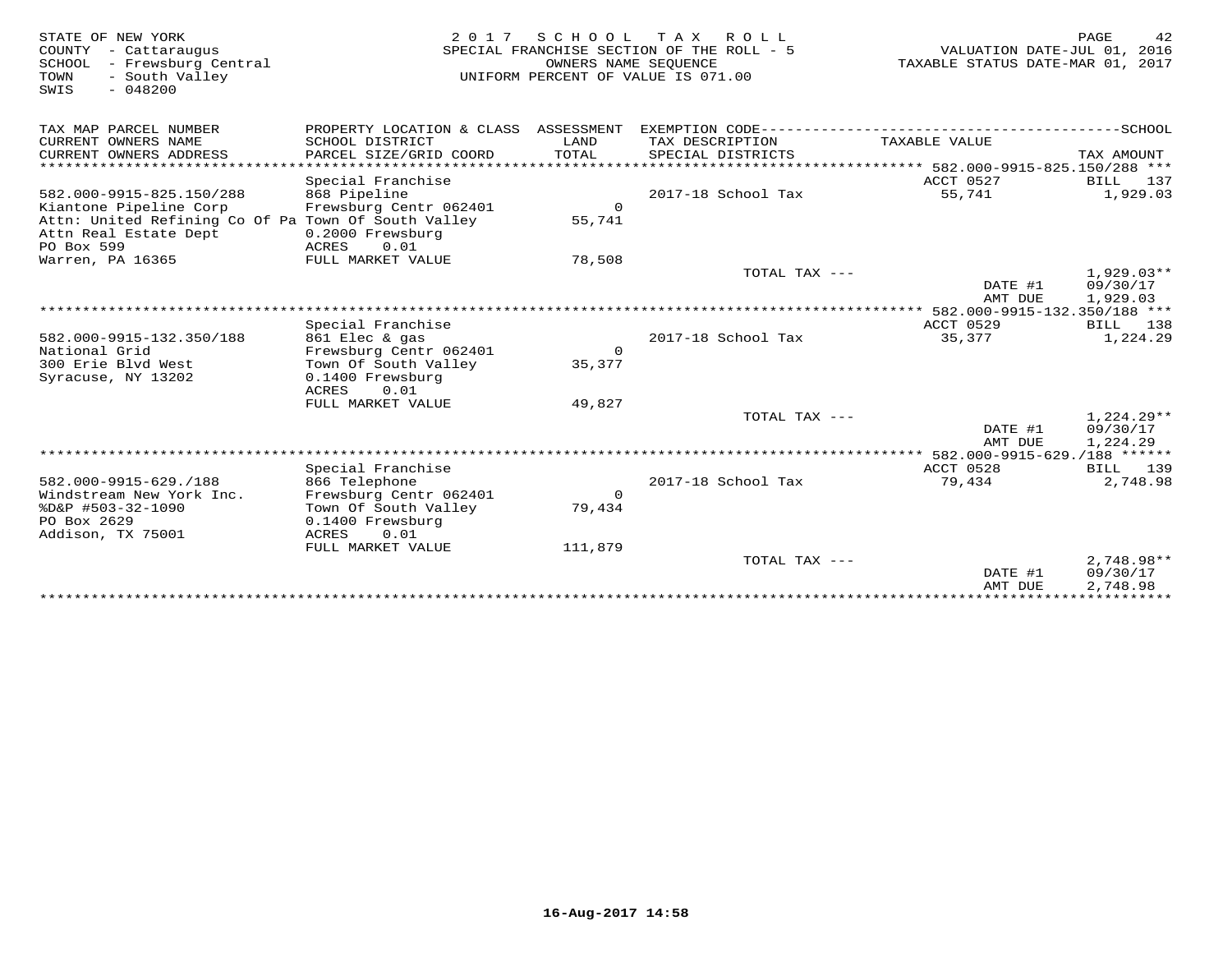|      | STATE OF NEW YORK          | 2017 SCHOOL TAX ROLL                                                     | PAGE            | 43 |
|------|----------------------------|--------------------------------------------------------------------------|-----------------|----|
|      | COUNTY - Cattaraugus       | VALUATION DATE-JUL 01, 2016<br>SPECIAL FRANCHISE SECTION OF THE ROLL - 5 |                 |    |
|      | SCHOOL - Frewsburg Central | TAXABLE STATUS DATE-MAR 01, 2017                                         |                 |    |
| TOWN | - South Valley             |                                                                          | RPS155/V04/L015 |    |
| SWIS | $-048200$                  | CURRENT DATE 8/16/2017                                                   |                 |    |
|      |                            |                                                                          |                 |    |

# ROLL SUB SECTION - - TOTALS

### \*\*\* S P E C I A L D I S T R I C T S U M M A R Y \*\*\*

|      |                            | ----<br>$\overline{\phantom{a}}$ | EXTENSION | <b>ENS</b>        | AL<br>$\cdots$ | דסאים אי     |                       | momn. |
|------|----------------------------|----------------------------------|-----------|-------------------|----------------|--------------|-----------------------|-------|
| CODE | $ \sim$ $-$<br><b>NAMP</b> | $\Omega$<br>'ARI                 | TVDF      | <sup>7</sup> ALUE | 'ALUE          | <b>MOUNT</b> | . <del>.</del><br>JUI | TAX   |

#### NO SPECIAL DISTRICTS AT THIS LEVEL

\*\*\* S C H O O L D I S T R I C T S U M M A R Y \*\*\*

| CODE   | DISTRICT NAME                    | TOTAL<br>PARCELS | ASSESSED<br>LAND | ASSESSED<br>TOTAL | EXEMPT<br>AMOUNT | TOTAL<br>TAXABLE |           |
|--------|----------------------------------|------------------|------------------|-------------------|------------------|------------------|-----------|
|        |                                  |                  |                  |                   | STAR AMOUNT      | STAR TAXABLE     | TOTAL TAX |
|        | Frewsburg Central                | 3                |                  | 170,552           |                  | 170,552          |           |
| 062401 |                                  |                  |                  |                   |                  | 170,552          | 5,902.30  |
|        | SUB-TOTAL                        | 3                |                  | 170,552           |                  | 170,552          |           |
|        | $S \cup B - T \cup T A L (CONT)$ |                  |                  |                   |                  | 170,552          | 5,902.30  |
|        | TOTAL                            | 3                |                  | 170,552           |                  | 170,552          |           |
|        | T O T A L (CONT)                 |                  |                  |                   |                  | 170,552          | 5,902.30  |

### \*\*\* S Y S T E M C O D E S S U M M A R Y \*\*\*

NO SYSTEM EXEMPTIONS AT THIS LEVEL

\*\*\* E X E M P T I O N S U M M A R Y \*\*\*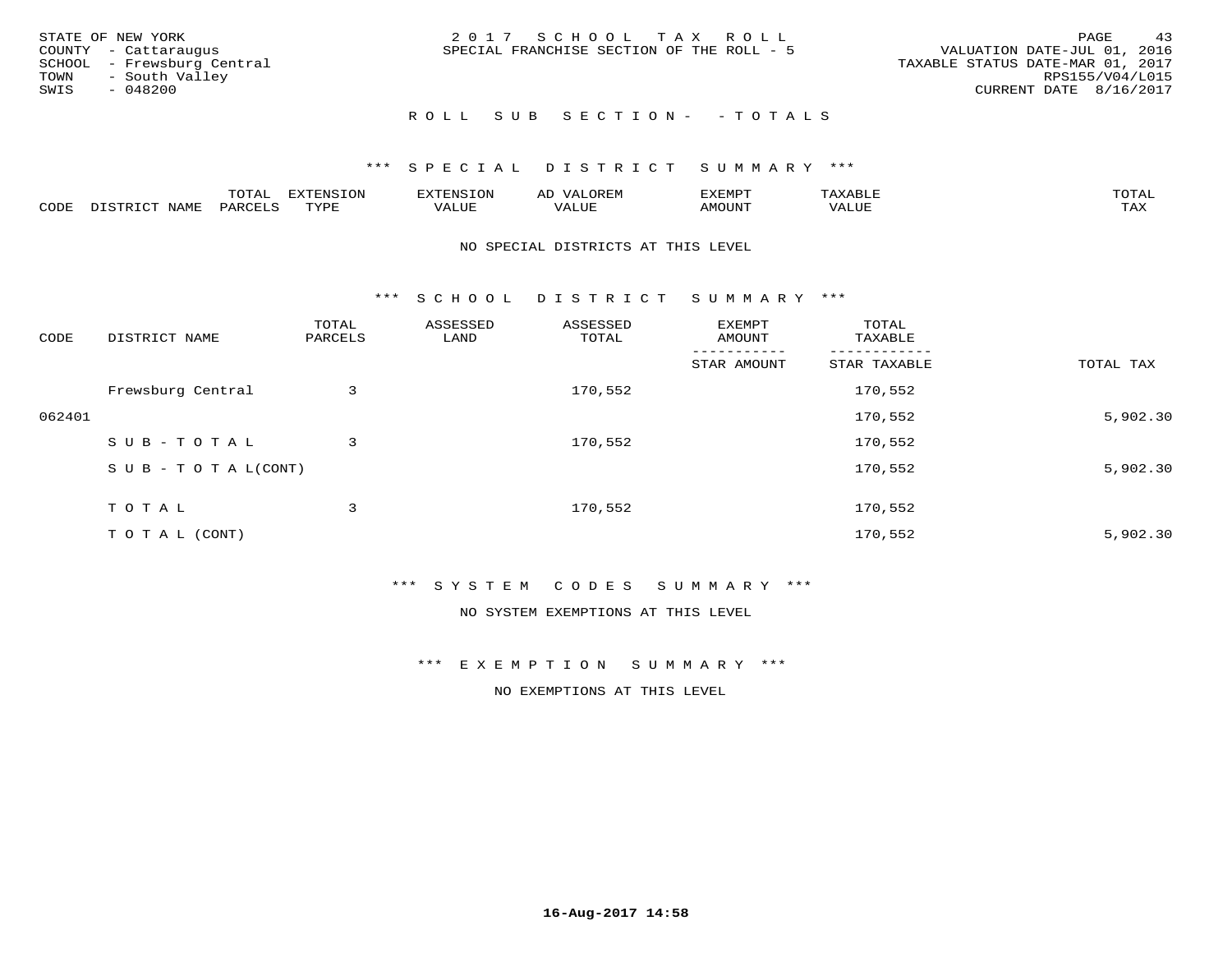| STATE OF NEW YORK          | 2017 SCHOOL TAX ROLL                      | 44<br>PAGE                       |
|----------------------------|-------------------------------------------|----------------------------------|
| COUNTY - Cattaraugus       | SPECIAL FRANCHISE SECTION OF THE ROLL - 5 | VALUATION DATE-JUL 01, 2016      |
| SCHOOL - Frewsburg Central |                                           | TAXABLE STATUS DATE-MAR 01, 2017 |
| - South Valley<br>TOWN     |                                           | RPS155/V04/L015                  |
| SWIS<br>- 048200           |                                           | CURRENT DATE 8/16/2017           |
|                            |                                           |                                  |

## ROLL SUB SECTION- - TOTALS

| ROLL<br>SEC | DESCRIPTION        | TOTAL<br>PARCELS | ASSESSED<br>LAND | ASSESSED<br>TOTAL | <b>EXEMPT</b><br>AMOUNT | TOTAL<br>TAXABLE   | TOTAL<br>TAX |
|-------------|--------------------|------------------|------------------|-------------------|-------------------------|--------------------|--------------|
|             |                    |                  |                  |                   | STAR AMOUNT             | STAR TAXABLE       |              |
|             | 2017-18 School Tax |                  |                  | 170,552           |                         | 170,552<br>170,552 | 5,902.30     |
|             | SPEC DIST TAXES    |                  |                  |                   |                         |                    |              |
|             | SPECIAL FRANCHISE  |                  |                  |                   |                         |                    | 5,902.30     |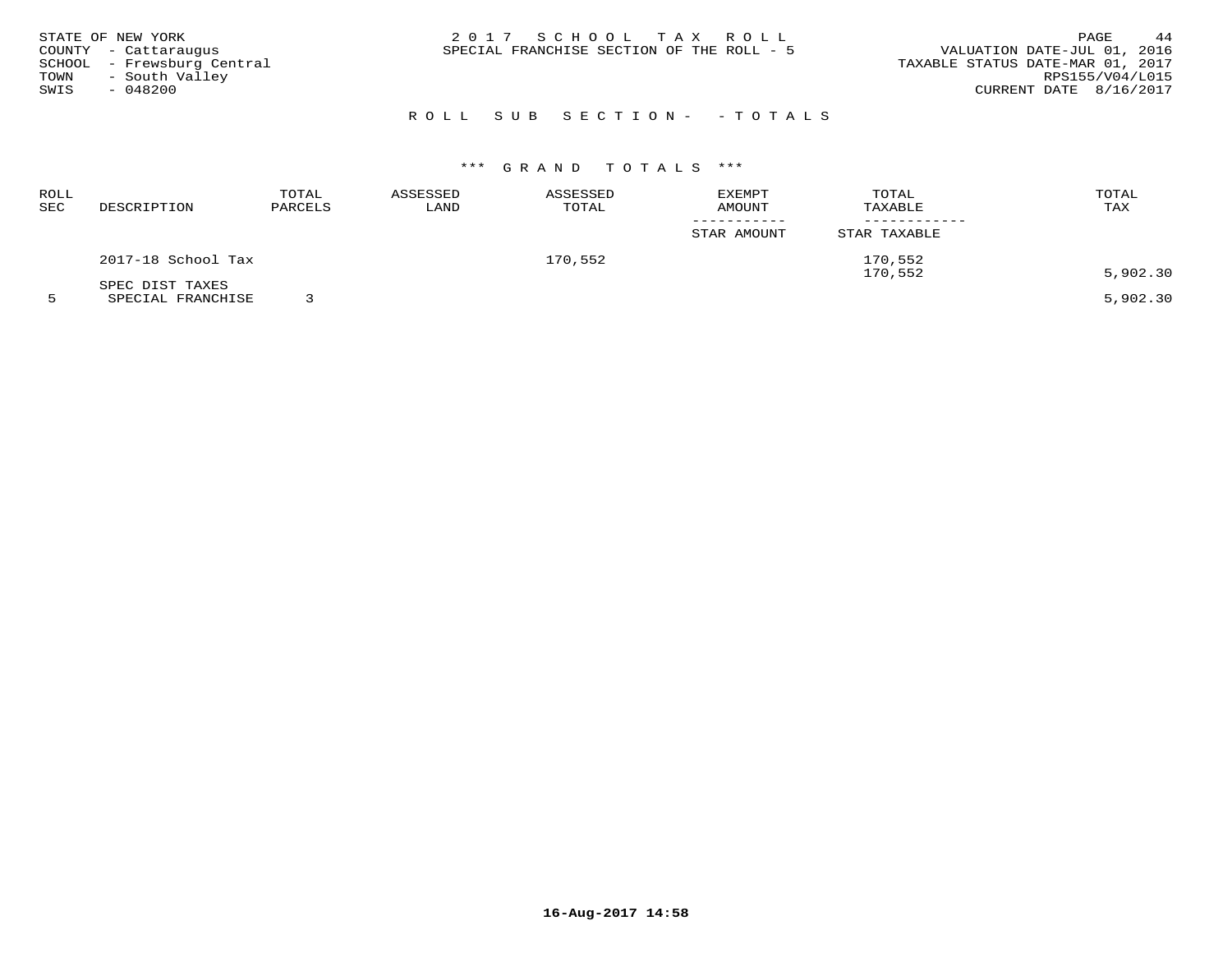| STATE OF NEW YORK          | 2017 SCHOOL TAX ROLL                      | 4.5<br><b>PAGE</b>               |
|----------------------------|-------------------------------------------|----------------------------------|
| COUNTY - Cattaraugus       | SPECIAL FRANCHISE SECTION OF THE ROLL - 5 | VALUATION DATE-JUL 01, 2016      |
| SCHOOL - Frewsburg Central |                                           | TAXABLE STATUS DATE-MAR 01, 2017 |
| - South Valley<br>TOWN     |                                           | RPS155/V04/L015                  |
| SWIS<br>- 048200           |                                           | CURRENT DATE 8/16/2017           |
|                            |                                           |                                  |

# ROLL SECTION TOTALS

### \*\*\* S P E C I A L D I S T R I C T S U M M A R Y \*\*\*

|      |                                              | mom n<br>L∪IAL   | <b>DIZPOIATO TOMT</b><br>LUN | -----------<br>י ו יו   | AD<br>URLIV  | $\ldots$<br>″ –<br>. ۱٬۱۳۰٬۰۰۰ | max                  | $m \wedge m \wedge n$ |
|------|----------------------------------------------|------------------|------------------------------|-------------------------|--------------|--------------------------------|----------------------|-----------------------|
| CODE | $ -$<br><b>NAM<sup>T</sup></b><br>- 12 - 14⊔ | PAR <sub>U</sub> | TVDF                         | $- - - -$<br>$A \cup P$ | ----<br>ALUF | IMOUNT                         | $   -$<br>$\sqrt{A}$ | $m \times r$<br>- −-  |

#### NO SPECIAL DISTRICTS AT THIS LEVEL

\*\*\* S C H O O L D I S T R I C T S U M M A R Y \*\*\*

| CODE   | DISTRICT NAME                    | TOTAL<br>PARCELS | ASSESSED<br>LAND | ASSESSED<br>TOTAL | EXEMPT<br>AMOUNT | TOTAL<br>TAXABLE |           |
|--------|----------------------------------|------------------|------------------|-------------------|------------------|------------------|-----------|
|        |                                  |                  |                  |                   | STAR AMOUNT      | STAR TAXABLE     | TOTAL TAX |
|        | Frewsburg Central                | 3                |                  | 170,552           |                  | 170,552          |           |
| 062401 |                                  |                  |                  |                   |                  | 170,552          | 5,902.30  |
|        | SUB-TOTAL                        | 3                |                  | 170,552           |                  | 170,552          |           |
|        | $S \cup B - T \cup T A L (CONT)$ |                  |                  |                   |                  | 170,552          | 5,902.30  |
|        | TOTAL                            | 3                |                  | 170,552           |                  | 170,552          |           |
|        | T O T A L (CONT)                 |                  |                  |                   |                  | 170,552          | 5,902.30  |

### \*\*\* S Y S T E M C O D E S S U M M A R Y \*\*\*

NO SYSTEM EXEMPTIONS AT THIS LEVEL

\*\*\* E X E M P T I O N S U M M A R Y \*\*\*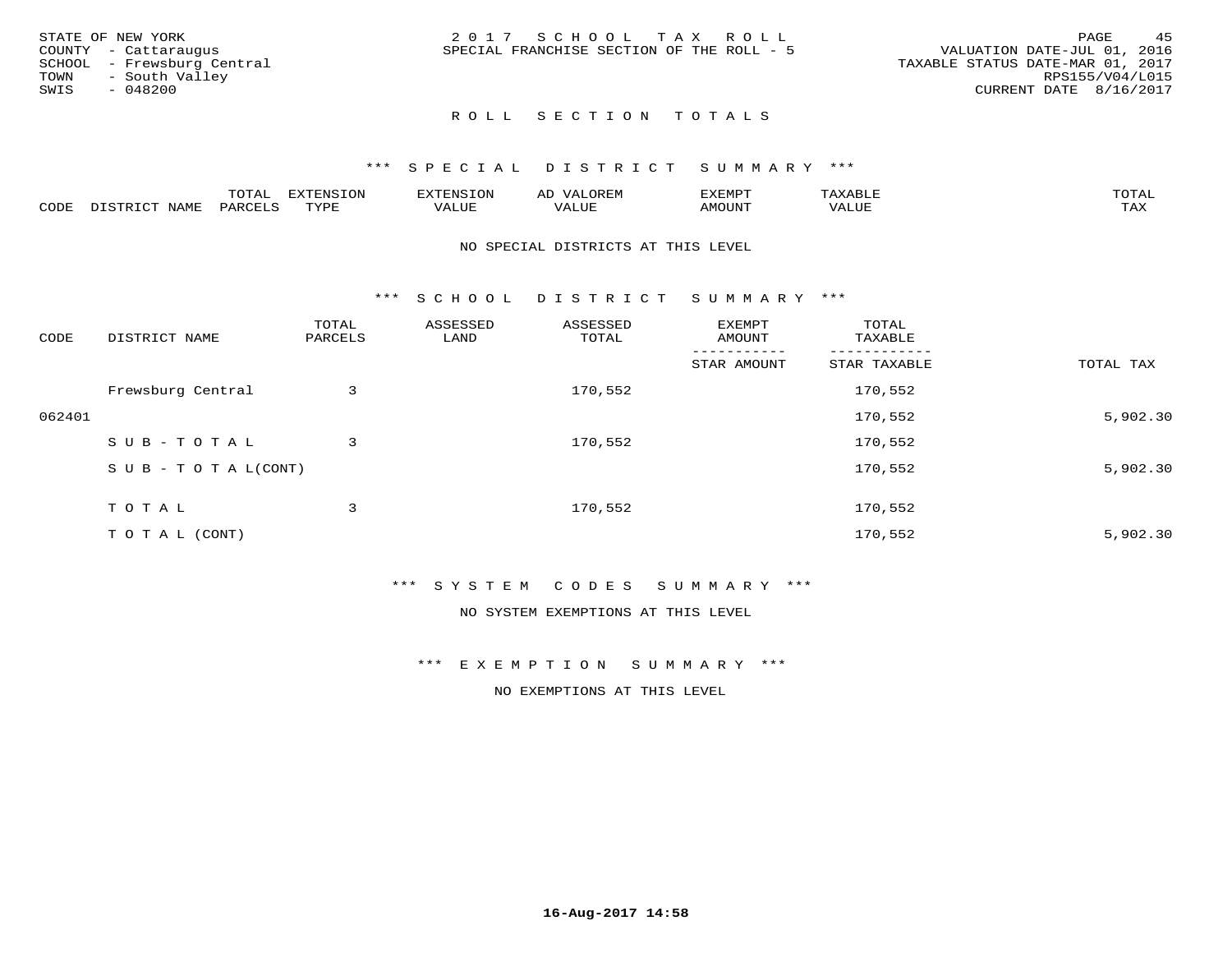| STATE OF NEW YORK<br>COUNTY - Cattaraugus<br>SCHOOL - Frewsburg Central<br>- South Valley<br>TOWN<br>SWIS<br>$-048200$ | 2017 SCHOOL TAX ROLL<br>SPECIAL FRANCHISE SECTION OF THE ROLL - 5 | 46<br>PAGE<br>VALUATION DATE-JUL 01, 2016<br>TAXABLE STATUS DATE-MAR 01, 2017<br>RPS155/V04/L015<br>CURRENT DATE 8/16/2017 |
|------------------------------------------------------------------------------------------------------------------------|-------------------------------------------------------------------|----------------------------------------------------------------------------------------------------------------------------|
|                                                                                                                        |                                                                   |                                                                                                                            |

# ROLL SECTION TOTALS

# \*\*\* G R A N D T O T A L S \*\*\*

| ROLL |                                                                                                                 | TOTAL   | ASSESSED | ASSESSED | <b>EXEMPT</b> | TOTAL        | TOTAL     |
|------|-----------------------------------------------------------------------------------------------------------------|---------|----------|----------|---------------|--------------|-----------|
| SEC  | DESCRIPTION                                                                                                     | PARCELS | LAND     | TOTAL    | AMOUNT        | TAXABLE      | TAX       |
|      |                                                                                                                 |         |          |          | STAR AMOUNT   | STAR TAXABLE |           |
|      | 2017-18 School Tax                                                                                              |         | 170,552  |          | 170,552       |              |           |
|      | SPEC DIST TAXES                                                                                                 |         |          |          |               | 170,552      | 5,902.30  |
|      | the contract of the contract of the contract of the contract of the contract of the contract of the contract of | __      |          |          |               |              | _ _ _ _ _ |

5 SPECIAL FRANCHISE 3 5,902.30

**16-Aug-2017 14:58**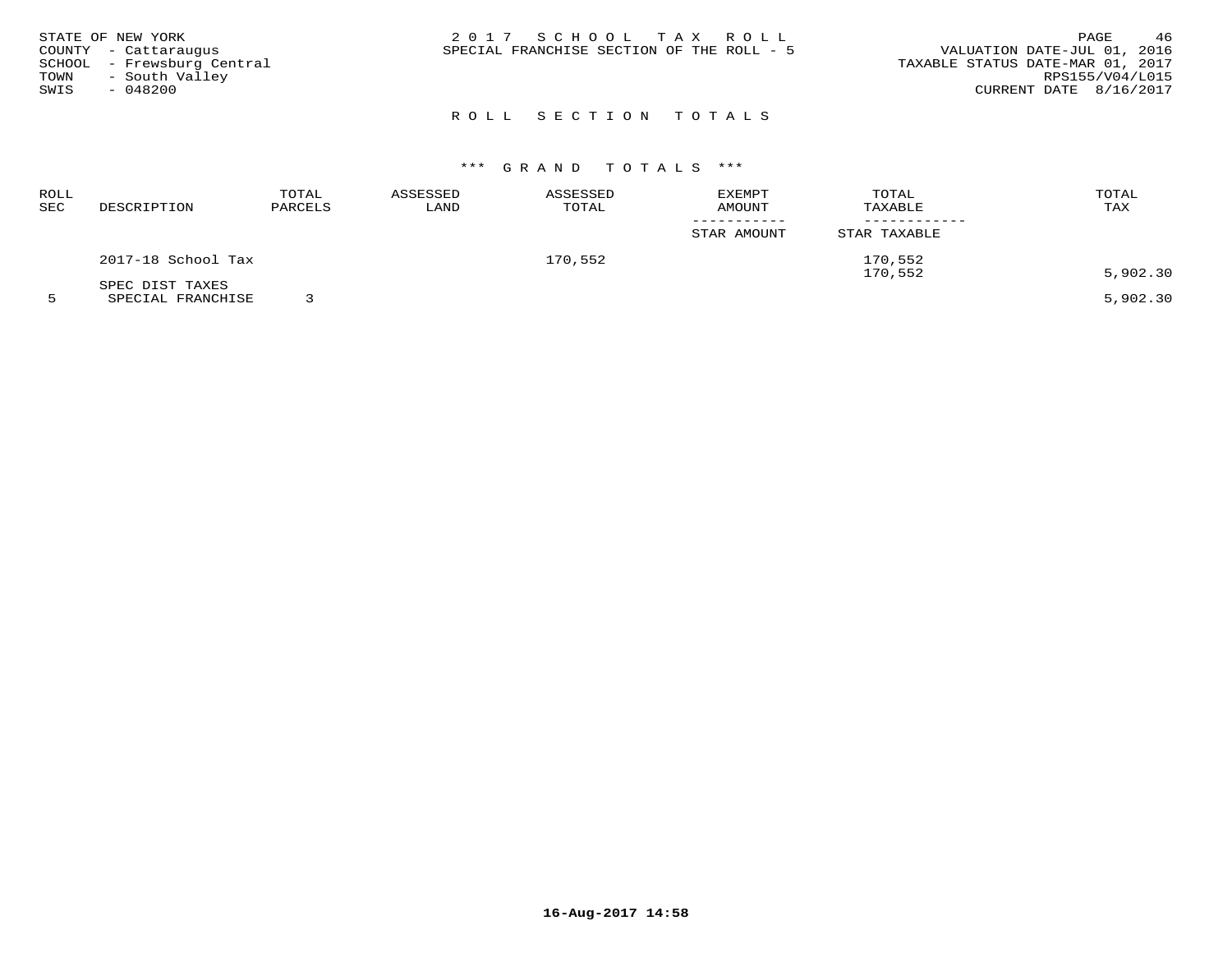| STATE OF NEW YORK<br>COUNTY - Cattaraugus<br>SCHOOL - Frewsburg Central<br>- South Valley<br>TOWN<br>$-048200$<br>SWIS                  | 2 0 1 7                                                                                        | SCHOOL             | TAX ROLL<br>UTILITY & R.R. SECTION OF THE ROLL - 6<br>OWNERS NAME SEOUENCE<br>UNIFORM PERCENT OF VALUE IS 071.00 | VALUATION DATE-JUL 01, 2016<br>TAXABLE STATUS DATE-MAR 01, 2017 | PAGE<br>47                           |
|-----------------------------------------------------------------------------------------------------------------------------------------|------------------------------------------------------------------------------------------------|--------------------|------------------------------------------------------------------------------------------------------------------|-----------------------------------------------------------------|--------------------------------------|
| TAX MAP PARCEL NUMBER                                                                                                                   | PROPERTY LOCATION & CLASS                                                                      |                    |                                                                                                                  |                                                                 |                                      |
| CURRENT OWNERS NAME<br>CURRENT OWNERS ADDRESS<br>**********************                                                                 | SCHOOL DISTRICT<br>PARCEL SIZE/GRID COORD<br>***********************                           | LAND<br>TOTAL      | TAX DESCRIPTION<br>SPECIAL DISTRICTS<br>******************************                                           | TAXABLE VALUE<br>****** 682.000-9915-825.150/288 ***            | TAX AMOUNT                           |
|                                                                                                                                         | Outside Plant                                                                                  |                    |                                                                                                                  | ACCT 0530                                                       | BILL<br>140                          |
| 682.000-9915-825.150/288<br>Kiantone Pipeline Corp<br>Attn: United Refining Co Of Pa Loc #888888<br>Attn Real Estate Dept<br>PO Box 599 | 883 Gas Trans Impr<br>Frewsburg Centr 062401<br>0.2000 Frewsburg<br>Gas Trans<br>ACRES<br>0.01 | $\circ$<br>62,667  | 2017-18 School Tax                                                                                               | 62,667                                                          | 2,168.72                             |
| Warren, PA 16365                                                                                                                        | FULL MARKET VALUE                                                                              | 88,263             |                                                                                                                  |                                                                 |                                      |
|                                                                                                                                         |                                                                                                |                    | TOTAL TAX ---                                                                                                    | DATE #1<br>AMT DUE                                              | $2,168.72**$<br>09/30/17<br>2,168.72 |
|                                                                                                                                         |                                                                                                |                    | ***********                                                                                                      | *** 682.000-9915-132.350/188 ***                                |                                      |
| 682.000-9915-132.350/188<br>Niagara Mohawk Power Corp                                                                                   | Outside Plant<br>884 Elec Dist Out<br>Frewsburg Centr 062401                                   | $\circ$            | 2017-18 School Tax                                                                                               | ACCT 0534<br>65,617                                             | BILL 141<br>2,270.81                 |
| 300 Erie Blvd West<br>Syracuse, NY 13202                                                                                                | Loc #888888<br>0.0674 Frewsburg<br>Elec Dist<br>ACRES<br>0.01                                  | 65,617             |                                                                                                                  |                                                                 |                                      |
|                                                                                                                                         | FULL MARKET VALUE                                                                              | 92,418             |                                                                                                                  |                                                                 |                                      |
|                                                                                                                                         |                                                                                                |                    | TOTAL TAX ---                                                                                                    | DATE #1<br>AMT DUE                                              | $2,270.81**$<br>09/30/17<br>2,270.81 |
| *************************                                                                                                               | Outside Plant                                                                                  |                    |                                                                                                                  | ACCT 0449                                                       | BILL 142                             |
| 682.000-9913-131.600/188<br>Nys Electric & Gas Corp                                                                                     | 884 Elec Dist Out<br>Frewsburg Centr 062401                                                    | $\Omega$           | 2017-18 School Tax                                                                                               | 1,200                                                           | 41.53                                |
| Avangrid Mang. Co. Local Tax<br>One City Centr 5th Floor<br>Portland, ME 04101                                                          | Loc #888888<br>1.0000 Randolph<br>Elec Dist                                                    | 1,200              |                                                                                                                  |                                                                 |                                      |
|                                                                                                                                         | ACRES<br>0.01<br>FULL MARKET VALUE                                                             | 1,690              |                                                                                                                  |                                                                 |                                      |
|                                                                                                                                         |                                                                                                |                    | TOTAL TAX ---                                                                                                    |                                                                 | $41.53**$                            |
|                                                                                                                                         |                                                                                                |                    |                                                                                                                  | DATE #1<br>AMT DUE                                              | 09/30/17<br>41.53                    |
|                                                                                                                                         |                                                                                                |                    |                                                                                                                  | ************ 682.000-9915-629./188 ******                       |                                      |
| 682.000-9915-629./188                                                                                                                   | Outside Plant<br>836 Telecom. eq.                                                              |                    | 2017-18 School Tax                                                                                               | ACCT 0532<br>13,510                                             | BILL<br>143<br>467.54                |
| Windstream New York Inc.<br>Attn: Duff & Phelps                                                                                         | Frewsburg Centr 062401<br>Loc #888888                                                          | $\Omega$<br>13,510 |                                                                                                                  |                                                                 |                                      |
| PO Box 2629<br>Addison, TX 75001                                                                                                        | 0.0802 Frewsburg<br>Poles, Wire, Cable, Etc<br>ACRES<br>0.01                                   |                    |                                                                                                                  |                                                                 |                                      |
|                                                                                                                                         | FULL MARKET VALUE                                                                              | 19,028             |                                                                                                                  |                                                                 |                                      |
|                                                                                                                                         |                                                                                                |                    | TOTAL TAX ---                                                                                                    | DATE #1                                                         | 467.54**<br>09/30/17                 |
|                                                                                                                                         |                                                                                                |                    |                                                                                                                  | AMT DUE                                                         | 467.54<br>.                          |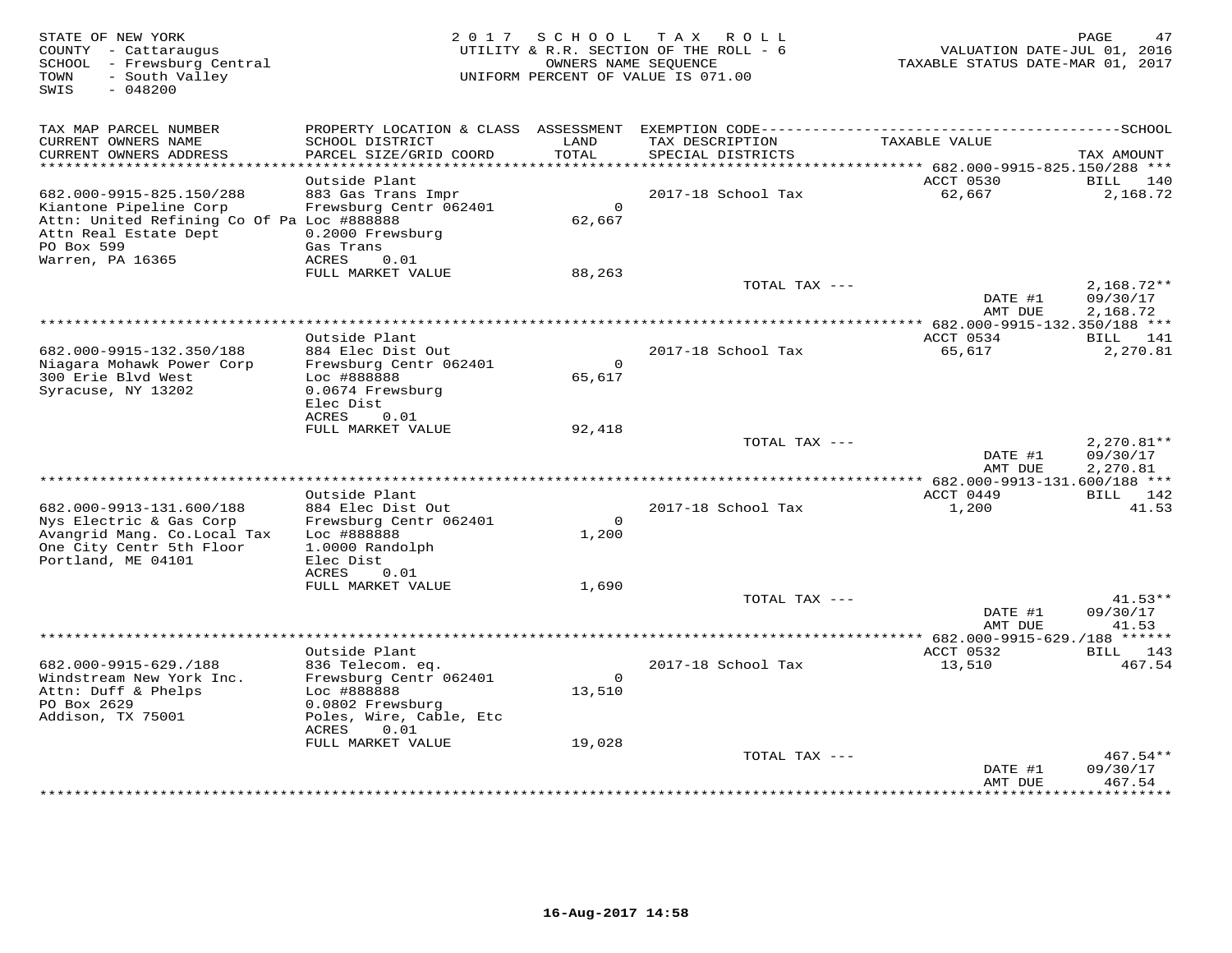| STATE OF NEW YORK<br>COUNTY - Cattaraugus<br>SCHOOL - Frewsburg Central<br>TOWN - South Valley<br>SWIS<br>- 048200 | 2017 SCHOOL TAX ROLL<br>UTILITY & R.R. SECTION OF THE ROLL - 6 | 48<br>PAGE<br>VALUATION DATE-JUL 01, 2016<br>TAXABLE STATUS DATE-MAR 01, 2017<br>RPS155/V04/L015<br>CURRENT DATE 8/16/2017 |
|--------------------------------------------------------------------------------------------------------------------|----------------------------------------------------------------|----------------------------------------------------------------------------------------------------------------------------|
|                                                                                                                    | ROLL SUB SECTION- - TOTALS                                     |                                                                                                                            |

|      |      | $m \wedge m \wedge n$<br>◡∸ғ | EXTENSION       | ਸਾ⊂⊤∩ਨ  | ΑL<br>.JREI"          | ∠XEMP™ | 'A X<br>יו∟ כו ר | $m \wedge m \wedge n$<br>$\overline{a}$ |
|------|------|------------------------------|-----------------|---------|-----------------------|--------|------------------|-----------------------------------------|
| CODE | NAMF | $44R_1$                      | TVDF<br>- - - - | تتابلهم | , , , , , , ,<br>ALUP | NMOUNT | 7ALUE            | .<br>⊥ ⊥ ⊥∡ ⊥                           |

#### NO SPECIAL DISTRICTS AT THIS LEVEL

\*\*\* S C H O O L D I S T R I C T S U M M A R Y \*\*\*

| CODE   | DISTRICT NAME                    | TOTAL<br>PARCELS | ASSESSED<br>LAND | ASSESSED<br>TOTAL | EXEMPT<br>AMOUNT | TOTAL<br>TAXABLE |           |
|--------|----------------------------------|------------------|------------------|-------------------|------------------|------------------|-----------|
|        |                                  |                  |                  |                   | STAR AMOUNT      | STAR TAXABLE     | TOTAL TAX |
|        | Frewsburg Central                | 4                |                  | 142,994           |                  | 142,994          |           |
| 062401 |                                  |                  |                  |                   |                  | 142,994          | 4,948.60  |
|        | SUB-TOTAL                        | 4                |                  | 142,994           |                  | 142,994          |           |
|        | $S \cup B - T \cup T A L (CONT)$ |                  |                  |                   |                  | 142,994          | 4,948.60  |
|        | TOTAL                            | 4                |                  | 142,994           |                  | 142,994          |           |
|        | T O T A L (CONT)                 |                  |                  |                   |                  | 142,994          | 4,948.60  |

### \*\*\* S Y S T E M C O D E S S U M M A R Y \*\*\*

NO SYSTEM EXEMPTIONS AT THIS LEVEL

#### \*\*\* E X E M P T I O N S U M M A R Y \*\*\*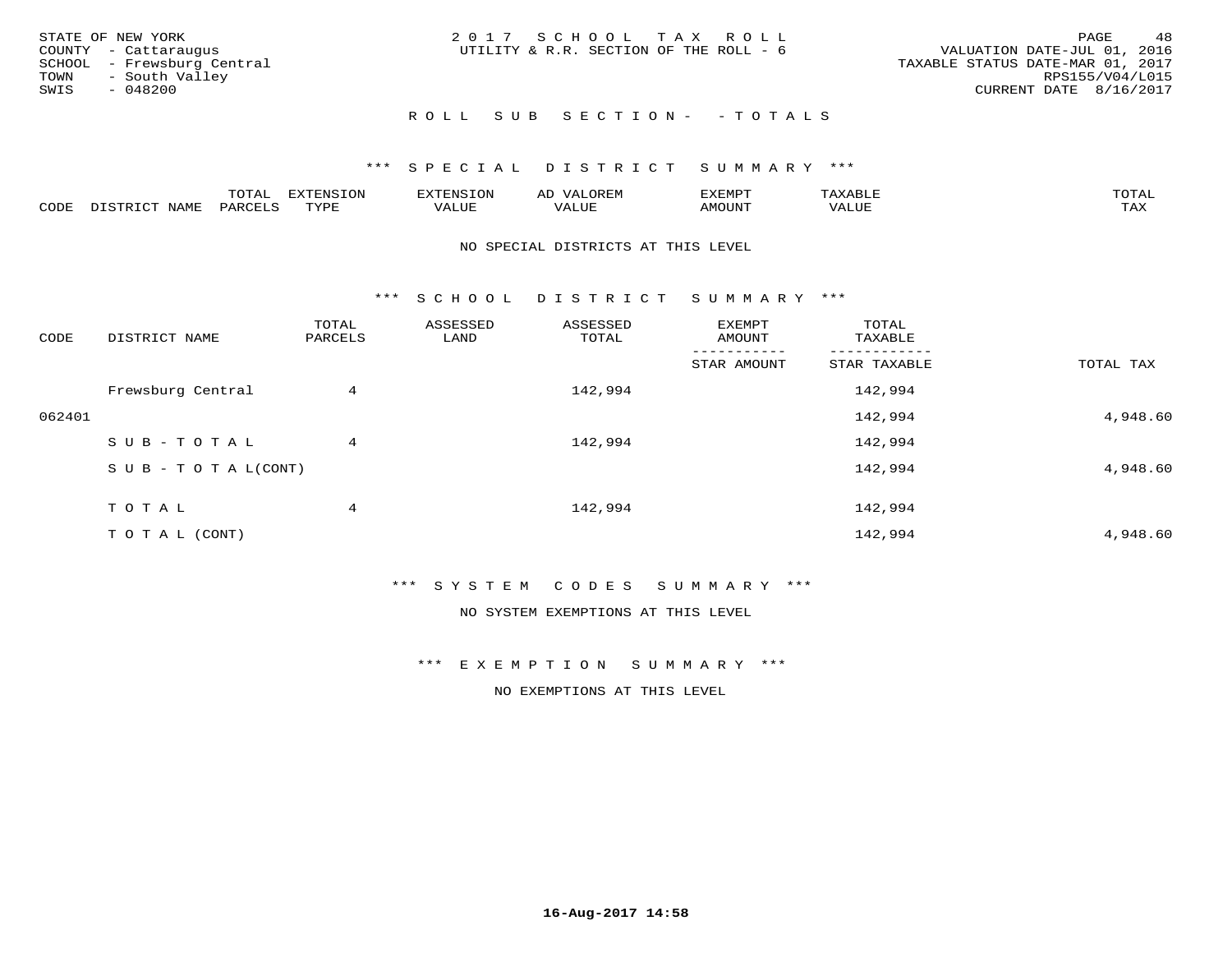| STATE OF NEW YORK          | 2017 SCHOOL TAX ROLL                   | 49<br>PAGE                       |
|----------------------------|----------------------------------------|----------------------------------|
| COUNTY - Cattaraugus       | UTILITY & R.R. SECTION OF THE ROLL - 6 | VALUATION DATE-JUL 01, 2016      |
| SCHOOL - Frewsburg Central |                                        | TAXABLE STATUS DATE-MAR 01, 2017 |
| - South Valley<br>TOWN     |                                        | RPS155/V04/L015                  |
| SWIS<br>$-048200$          |                                        | CURRENT DATE 8/16/2017           |
|                            |                                        |                                  |

# ROLL SUB SECTION- - TOTALS

| <b>ROLL</b><br>SEC | DESCRIPTION        | TOTAL<br>PARCELS | ASSESSED<br>LAND | ASSESSED<br>TOTAL | <b>EXEMPT</b><br>AMOUNT | TOTAL<br>TAXABLE | TOTAL<br>TAX |
|--------------------|--------------------|------------------|------------------|-------------------|-------------------------|------------------|--------------|
|                    |                    |                  |                  |                   | STAR AMOUNT             | STAR TAXABLE     |              |
|                    | 2017-18 School Tax |                  |                  | 142,994           |                         | 142,994          |              |
|                    | SPEC DIST TAXES    |                  |                  |                   |                         | 142,994          | 4,948.60     |
| 6                  | UTILITIES & N.C.   |                  |                  |                   |                         |                  | 4,948.60     |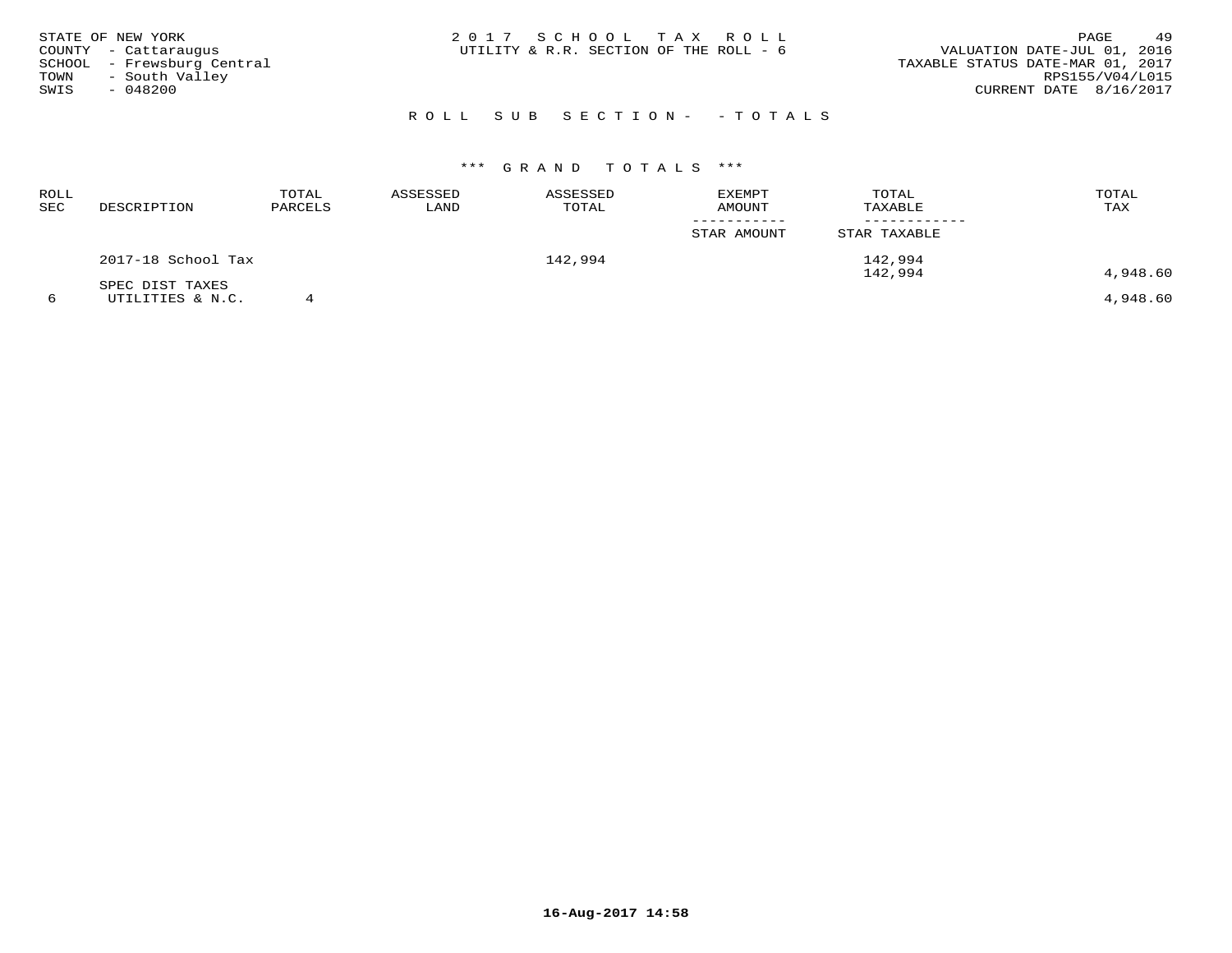| STATE OF NEW YORK          | 2017 SCHOOL TAX ROLL                   | 50<br>PAGE                       |
|----------------------------|----------------------------------------|----------------------------------|
| COUNTY - Cattaraugus       | UTILITY & R.R. SECTION OF THE ROLL - 6 | VALUATION DATE-JUL 01, 2016      |
| SCHOOL - Frewsburg Central |                                        | TAXABLE STATUS DATE-MAR 01, 2017 |
| - South Valley<br>TOWN     |                                        | RPS155/V04/L015                  |
| SWIS<br>$-048200$          |                                        | CURRENT DATE 8/16/2017           |
|                            |                                        |                                  |

# ROLL SECTION TOTALS

### \*\*\* S P E C I A L D I S T R I C T S U M M A R Y \*\*\*

|      |                      | mom n | <b>ELIMENT CLOSE</b><br>LUP | ALS.               | ΑL            | ,,, <del>,</del> ,,, <del>,</del><br>، ب<br>- ۱٬۱۳۰ نالاند |                         |                    |
|------|----------------------|-------|-----------------------------|--------------------|---------------|------------------------------------------------------------|-------------------------|--------------------|
| CODE | <b>NAMT</b><br>11.17 | PARC  | TVDF                        | <b>TTT</b><br>ALUR | T T T<br>ALUE | TUUOMA                                                     | . <del>.</del><br>'ALUL | $m \times r$<br>∸⊷ |

#### NO SPECIAL DISTRICTS AT THIS LEVEL

\*\*\* S C H O O L D I S T R I C T S U M M A R Y \*\*\*

| CODE   | DISTRICT NAME                    | TOTAL<br>PARCELS | ASSESSED<br>LAND | ASSESSED<br>TOTAL | EXEMPT<br>AMOUNT | TOTAL<br>TAXABLE |           |
|--------|----------------------------------|------------------|------------------|-------------------|------------------|------------------|-----------|
|        |                                  |                  |                  |                   | STAR AMOUNT      | STAR TAXABLE     | TOTAL TAX |
|        | Frewsburg Central                | 4                |                  | 142,994           |                  | 142,994          |           |
| 062401 |                                  |                  |                  |                   |                  | 142,994          | 4,948.60  |
|        | SUB-TOTAL                        | 4                |                  | 142,994           |                  | 142,994          |           |
|        | $S \cup B - T \cup T A L (CONT)$ |                  |                  |                   |                  | 142,994          | 4,948.60  |
|        | TOTAL                            | 4                |                  | 142,994           |                  | 142,994          |           |
|        | T O T A L (CONT)                 |                  |                  |                   |                  | 142,994          | 4,948.60  |

### \*\*\* S Y S T E M C O D E S S U M M A R Y \*\*\*

NO SYSTEM EXEMPTIONS AT THIS LEVEL

#### \*\*\* E X E M P T I O N S U M M A R Y \*\*\*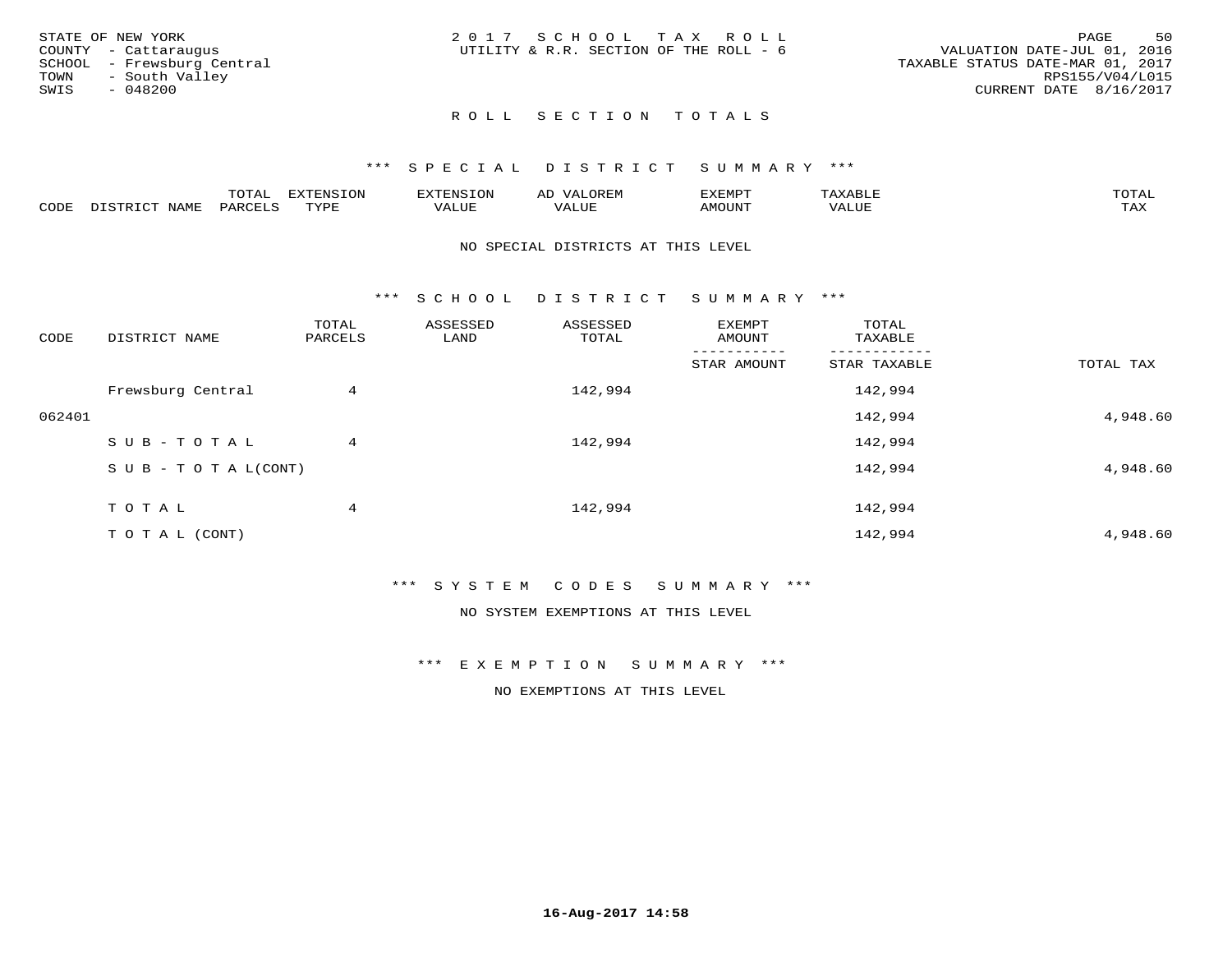| STATE OF NEW YORK          | 2017 SCHOOL TAX ROLL                   | 51<br>PAGE                  |
|----------------------------|----------------------------------------|-----------------------------|
| COUNTY - Cattaraugus       | UTILITY & R.R. SECTION OF THE ROLL - 6 | VALUATION DATE-JUL 01, 2016 |
| SCHOOL - Frewsburg Central | TAXABLE STATUS DATE-MAR 01, 2017       |                             |
| - South Valley<br>TOWN     |                                        | RPS155/V04/L015             |
| SWIS<br>$-048200$          |                                        | CURRENT DATE 8/16/2017      |
|                            |                                        |                             |

# R O L L S E C T I O N T O T A L S

| ROLL<br>SEC | DESCRIPTION        | TOTAL<br>PARCELS | ASSESSED<br>LAND | ASSESSED<br>TOTAL | EXEMPT<br><b>AMOUNT</b> | TOTAL<br>TAXABLE   | TOTAL<br>TAX |
|-------------|--------------------|------------------|------------------|-------------------|-------------------------|--------------------|--------------|
|             |                    |                  |                  |                   | STAR AMOUNT             | STAR TAXABLE       |              |
|             | 2017-18 School Tax |                  |                  | 142,994           |                         | 142,994<br>142,994 | 4,948.60     |
|             | SPEC DIST TAXES    |                  |                  |                   |                         |                    |              |
|             | UTILITIES & N.C.   |                  |                  |                   |                         |                    | 4,948.60     |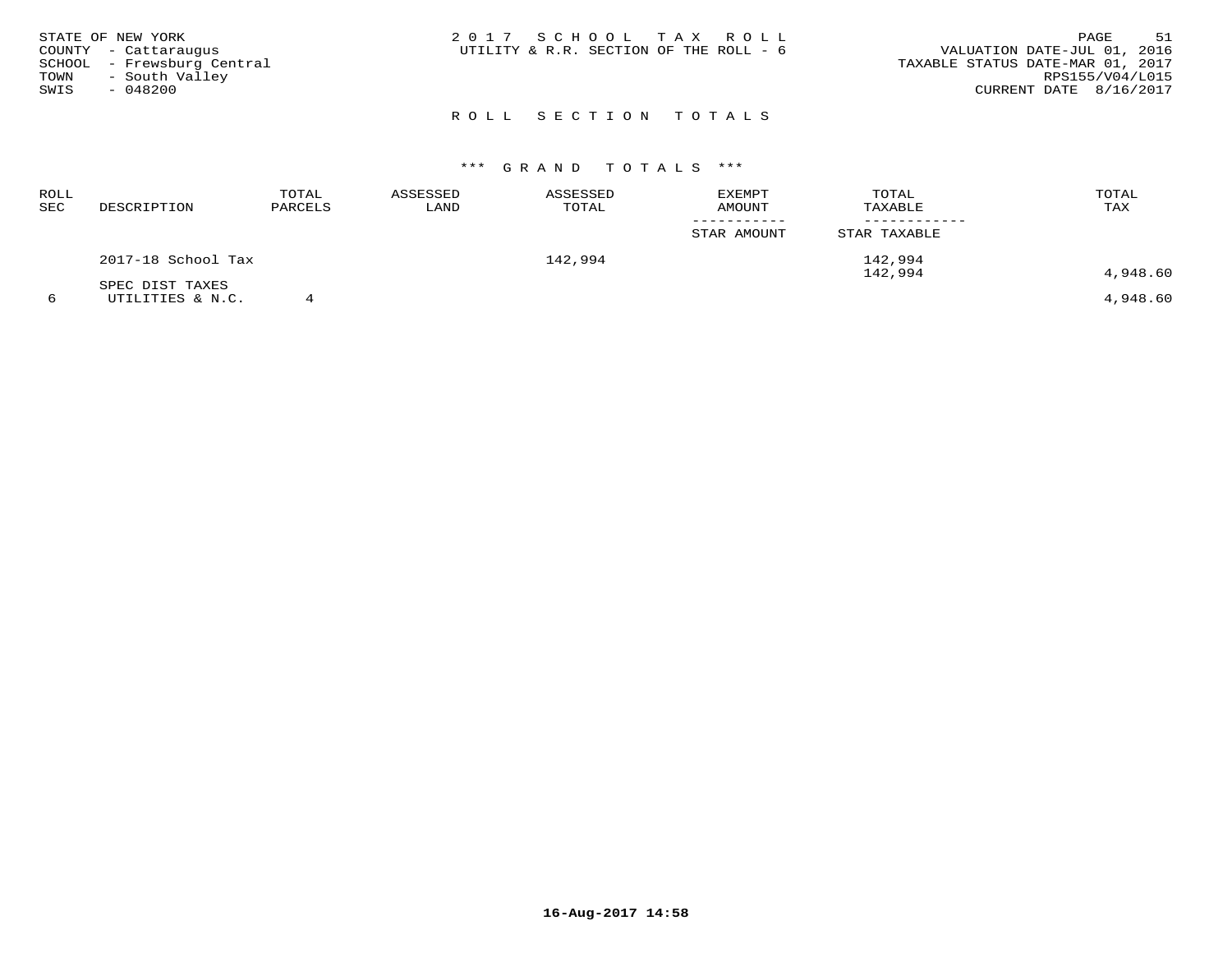| STATE OF NEW YORK<br>- Cattaraugus<br>COUNTY<br>- Frewsburg Central<br>SCHOOL<br>- South Valley<br>TOWN<br>$-048200$<br>SWIS | 2017                      | OWNERS NAME SEOUENCE | SCHOOL TAX ROLL<br>WHOLLY EXEMPT SECTION OF THE ROLL - 8<br>UNIFORM PERCENT OF VALUE IS 071.00 | TAXABLE STATUS DATE-MAR 01, 2017 | PAGE<br>VALUATION DATE-JUL 01, | 52<br>2016 |
|------------------------------------------------------------------------------------------------------------------------------|---------------------------|----------------------|------------------------------------------------------------------------------------------------|----------------------------------|--------------------------------|------------|
| TAX MAP PARCEL NUMBER                                                                                                        | PROPERTY LOCATION & CLASS | ASSESSMENT           | EXEMPTION CODE--                                                                               |                                  |                                |            |
| CURRENT OWNERS NAME                                                                                                          | SCHOOL DISTRICT           | LAND                 | TAX DESCRIPTION                                                                                | TAXABLE VALUE                    |                                |            |
| CURRENT OWNERS ADDRESS                                                                                                       | PARCEL SIZE/GRID COORD    | TOTAL                | SPECIAL DISTRICTS                                                                              |                                  | TAX AMOUNT                     |            |
|                                                                                                                              |                           |                      |                                                                                                |                                  | ***********                    |            |
|                                                                                                                              | Robin Hill Rd             |                      |                                                                                                | ACCT 0736                        |                                |            |
| 105.002-1-36.1/1                                                                                                             | 833 Radio                 |                      | NON-PROFIT 25300                                                                               |                                  |                                | 123,400    |
| Family Life Ministries                                                                                                       | Frewsburg Centr 062401    |                      | 2017-18 School Tax                                                                             | 0.00                             |                                | 0.00       |
| Attn: Family Life Network                                                                                                    | Leased Land               | 123,400              |                                                                                                |                                  |                                |            |
| PO Box 506                                                                                                                   | 0.01<br>ACRES             |                      |                                                                                                |                                  |                                |            |
| Bath, NY 14810                                                                                                               | FULL MARKET VALUE         | 173,803              |                                                                                                |                                  |                                |            |
|                                                                                                                              |                           |                      |                                                                                                | TOTAL TAX $---$                  |                                | $0.00**$   |
|                                                                                                                              |                           |                      |                                                                                                |                                  |                                |            |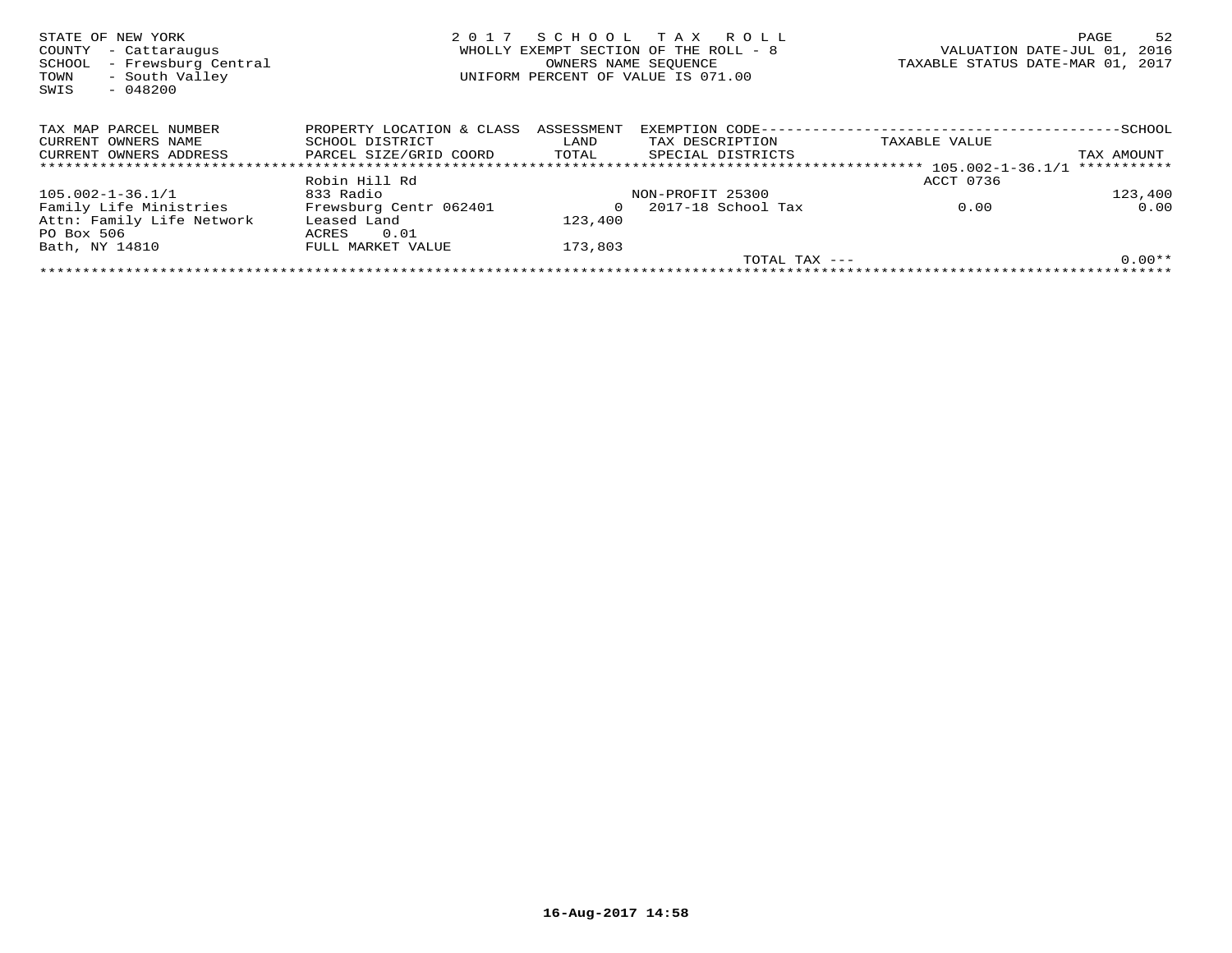|      | STATE OF NEW YORK<br>COUNTY - Cattaraugus    | 2017 SCHOOL TAX ROLL<br>WHOLLY EXEMPT SECTION OF THE ROLL - 8 | VALUATION DATE-JUL 01, 2016                         | PAGE | 53 |
|------|----------------------------------------------|---------------------------------------------------------------|-----------------------------------------------------|------|----|
| TOWN | SCHOOL - Frewsburg Central<br>- South Valley | UNIFORM PERCENT OF VALUE IS 071.00                            | TAXABLE STATUS DATE-MAR 01, 2017<br>RPS155/V04/L015 |      |    |
| SWIS | - 048200                                     |                                                               | CURRENT DATE 8/16/2017                              |      |    |
|      |                                              | ROLL SUB SECTION- - TOTALS                                    |                                                     |      |    |

|      |                  | TOTAL   | <b>DYMONIC TONT</b><br>7.NR TOIZ | 'ENS. | OREM<br>AL'           | דים איה צי | $x \sim$ $\sim$ | TOTAI |
|------|------------------|---------|----------------------------------|-------|-----------------------|------------|-----------------|-------|
| CODE | DISTRICT<br>NAME | PARCELS | TVDF<br>شد به به                 | VALUE | <b>TATTT</b><br>VALUE | AMOUNT     | VALUE           | TAX   |

#### NO SPECIAL DISTRICTS AT THIS LEVEL

\*\*\* S C H O O L D I S T R I C T S U M M A R Y \*\*\*

| CODE   | DISTRICT NAME             | TOTAL<br>PARCELS | ASSESSED<br>LAND | ASSESSED<br>TOTAL | EXEMPT<br>AMOUNT | TOTAL<br>TAXABLE |           |
|--------|---------------------------|------------------|------------------|-------------------|------------------|------------------|-----------|
|        |                           |                  |                  |                   | STAR AMOUNT      | STAR TAXABLE     | TOTAL TAX |
|        | Frewsburg Central         |                  |                  | 123,400           | 123,400          |                  |           |
| 062401 |                           |                  |                  |                   |                  |                  |           |
|        | SUB-TOTAL                 |                  |                  | 123,400           | 123,400          |                  |           |
|        | S U B - T O T A $L(CONT)$ |                  |                  |                   |                  |                  |           |
|        |                           | $\mathbf{I}$     |                  |                   |                  |                  |           |
|        | TOTAL                     | ┸                |                  | 123,400           | 123,400          |                  |           |
|        | T O T A L (CONT)          |                  |                  |                   |                  |                  |           |

\*\*\* S Y S T E M C O D E S S U M M A R Y \*\*\*

#### NO SYSTEM EXEMPTIONS AT THIS LEVEL

| CODE  | DESCRIPTION         | TOTAL<br>PARCELS | SCHOOL             |
|-------|---------------------|------------------|--------------------|
| 25300 | NON-PROFIT<br>TOTAL |                  | 123,400<br>123,400 |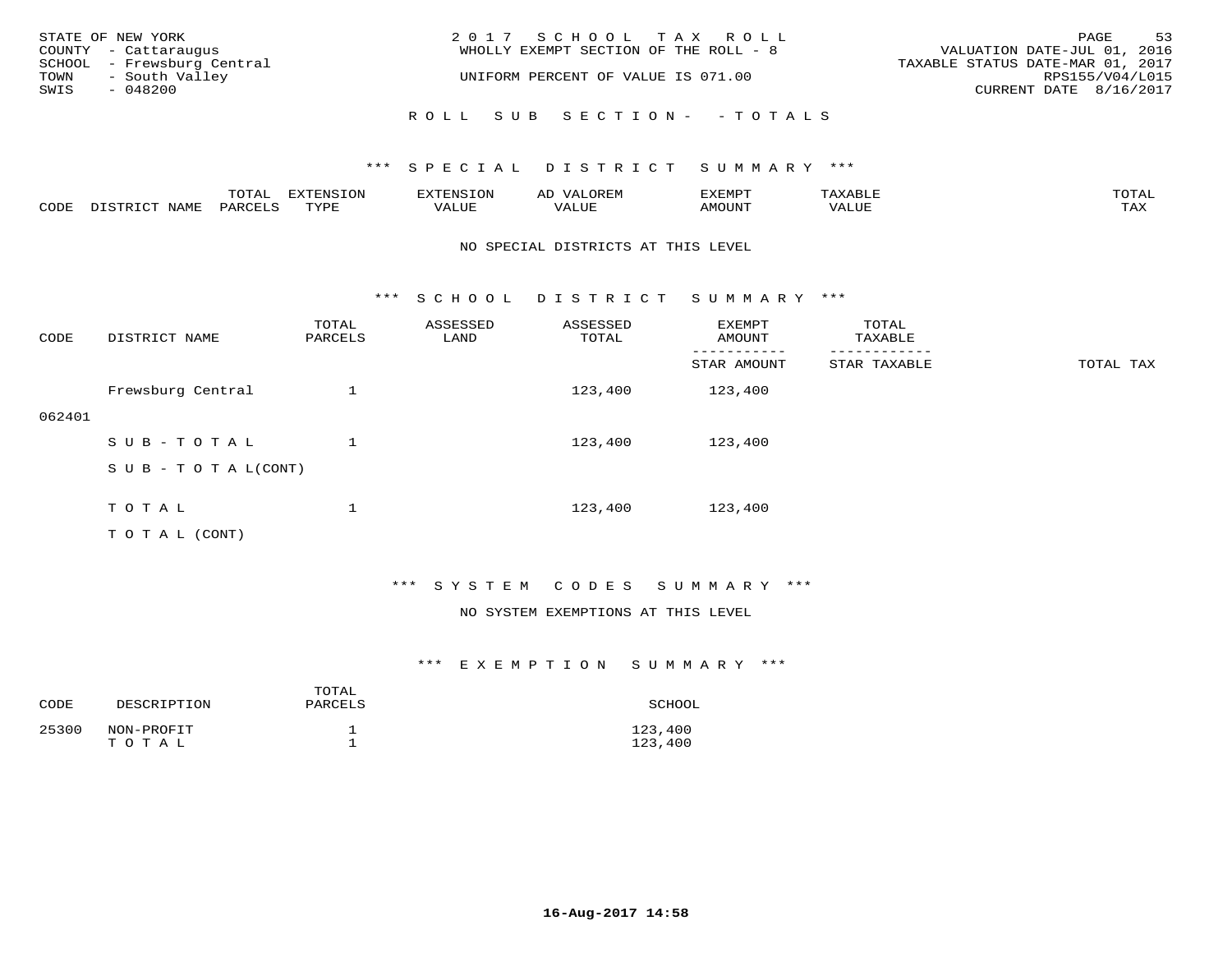|      | STATE OF NEW YORK          | 2017 SCHOOL TAX ROLL                  | PAGE                             | 54 |
|------|----------------------------|---------------------------------------|----------------------------------|----|
|      | COUNTY - Cattaraugus       | WHOLLY EXEMPT SECTION OF THE ROLL - 8 | VALUATION DATE-JUL 01, 2016      |    |
|      | SCHOOL - Frewsburg Central |                                       | TAXABLE STATUS DATE-MAR 01, 2017 |    |
| TOWN | - South Valley             | UNIFORM PERCENT OF VALUE IS 071.00    | RPS155/V04/L015                  |    |
| SWIS | $-048200$                  |                                       | CURRENT DATE 8/16/2017           |    |
|      |                            | ROLL SUB SECTION- - TOTALS            |                                  |    |

| ROLL<br>SEC | DESCRIPTION                   | TOTAL<br>PARCELS | ASSESSED<br>LAND | ASSESSED<br>TOTAL | EXEMPT<br>AMOUNT | TOTAL<br>TAXABLE | TOTAL<br>TAX |
|-------------|-------------------------------|------------------|------------------|-------------------|------------------|------------------|--------------|
|             |                               |                  |                  |                   | STAR AMOUNT      | STAR TAXABLE     |              |
|             | RS 8 TOTAL<br>SPEC DIST TAXES |                  |                  | 123,400           | 123,400          |                  |              |
| $\Omega$    | EULAR TILE BILLET             |                  |                  |                   |                  |                  |              |

8 WHOLLY EXEMPT 1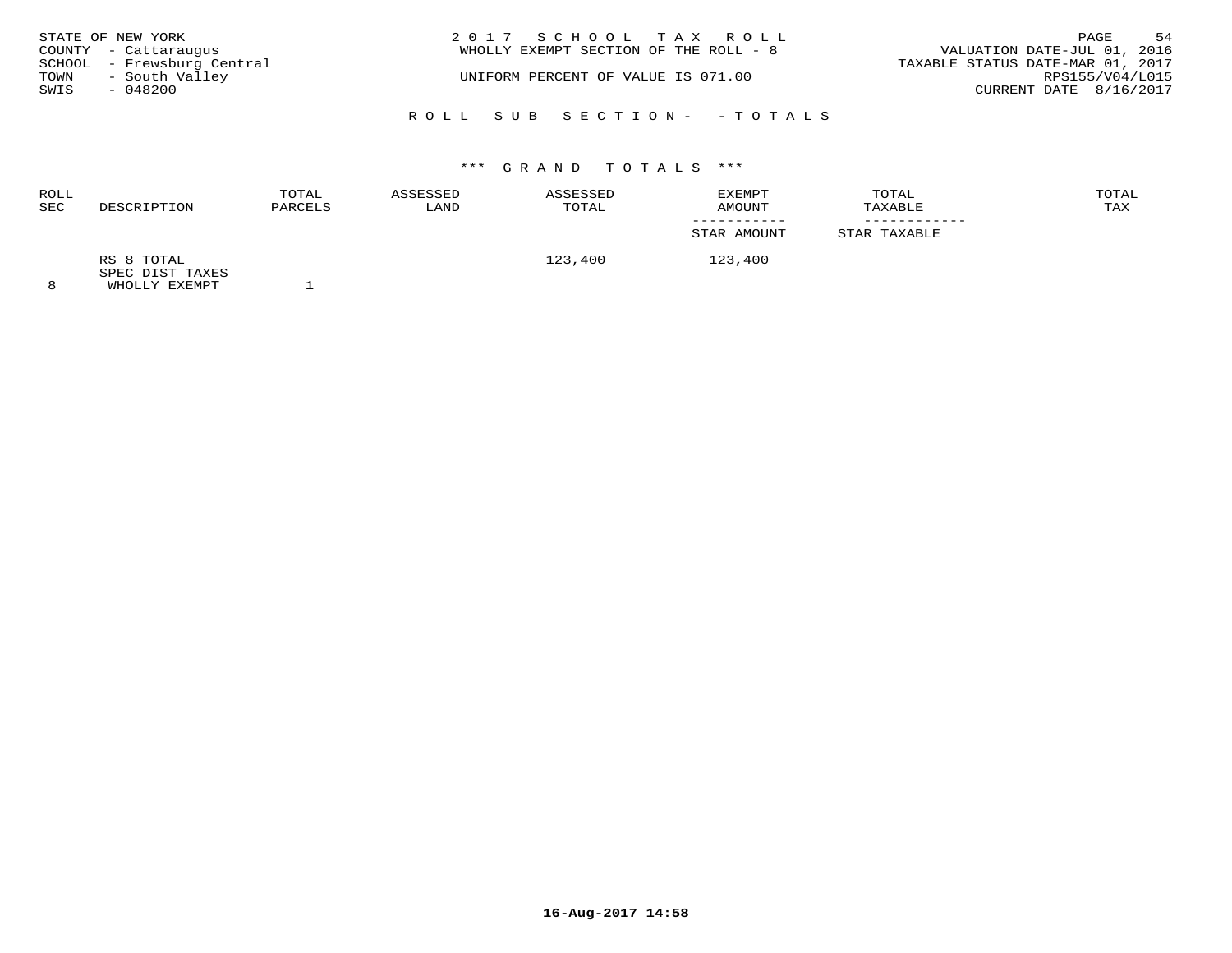| STATE OF NEW YORK<br>COUNTY - Cattaraugus            | 2017 SCHOOL TAX ROLL<br>WHOLLY EXEMPT SECTION OF THE ROLL - 8 | 55<br>PAGE<br>VALUATION DATE-JUL 01, 2016           |
|------------------------------------------------------|---------------------------------------------------------------|-----------------------------------------------------|
| SCHOOL - Frewsburg Central<br>- South Valley<br>TOWN | UNIFORM PERCENT OF VALUE IS 071.00                            | TAXABLE STATUS DATE-MAR 01, 2017<br>RPS155/V04/L015 |
| SWIS<br>- 048200                                     |                                                               | CURRENT DATE 8/16/2017                              |
|                                                      | ROLL SECTION TOTALS                                           |                                                     |

|      |                  | TOTAL   | <b>DYMONIC TONT</b><br>7.NR TOIZ | 'ENS. | OREM<br>AL'           | דים איה צי | $x \sim$ $\sim$ | TOTAI |
|------|------------------|---------|----------------------------------|-------|-----------------------|------------|-----------------|-------|
| CODE | DISTRICT<br>NAME | PARCELS | TVDF<br>ت ہے۔                    | VALUE | <b>TATTT</b><br>VALUE | AMOUNT     | VALUE           | TAX   |

#### NO SPECIAL DISTRICTS AT THIS LEVEL

\*\*\* S C H O O L D I S T R I C T S U M M A R Y \*\*\*

| CODE   | DISTRICT NAME                    | TOTAL<br>PARCELS | ASSESSED<br>LAND | ASSESSED<br>TOTAL | EXEMPT<br>AMOUNT | TOTAL<br>TAXABLE |           |
|--------|----------------------------------|------------------|------------------|-------------------|------------------|------------------|-----------|
|        |                                  |                  |                  |                   | STAR AMOUNT      | STAR TAXABLE     | TOTAL TAX |
|        | Frewsburg Central                |                  |                  | 123,400           | 123,400          |                  |           |
| 062401 |                                  |                  |                  |                   |                  |                  |           |
|        | SUB-TOTAL                        |                  |                  | 123,400           | 123,400          |                  |           |
|        | $S \cup B - T \cup T A L (CONT)$ |                  |                  |                   |                  |                  |           |
|        |                                  |                  |                  |                   |                  |                  |           |
|        | TOTAL                            |                  |                  | 123,400           | 123,400          |                  |           |
|        | T O T A L (CONT)                 |                  |                  |                   |                  |                  |           |

\*\*\* S Y S T E M C O D E S S U M M A R Y \*\*\*

#### NO SYSTEM EXEMPTIONS AT THIS LEVEL

| CODE  | DESCRIPTION         | TOTAL<br>PARCELS | SCHOOL             |
|-------|---------------------|------------------|--------------------|
| 25300 | NON-PROFIT<br>TOTAL |                  | 123,400<br>123,400 |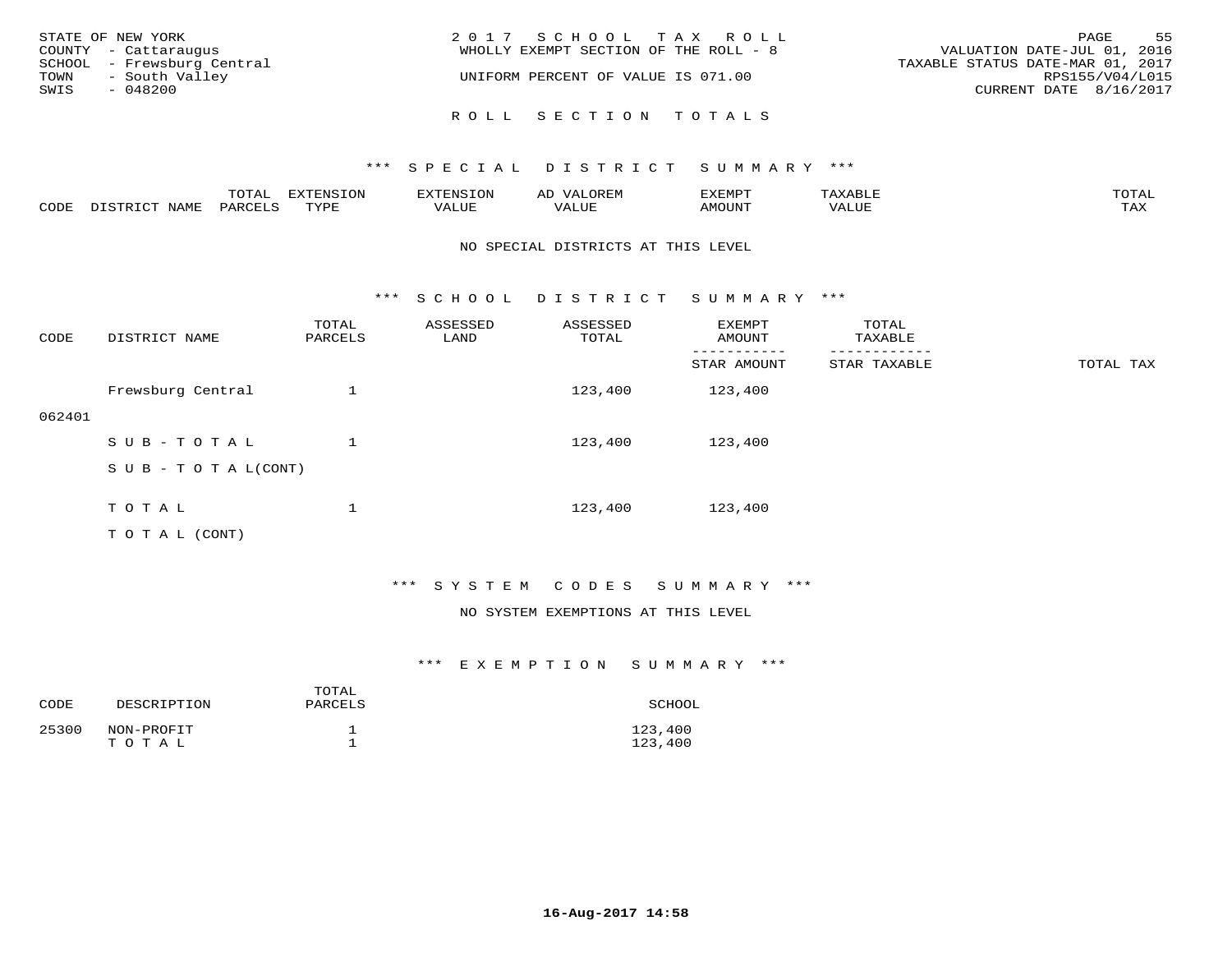|      | STATE OF NEW YORK          | 2017 SCHOOL TAX ROLL                  | PAGE                             | 56 |
|------|----------------------------|---------------------------------------|----------------------------------|----|
|      | COUNTY - Cattaraugus       | WHOLLY EXEMPT SECTION OF THE ROLL - 8 | VALUATION DATE-JUL 01, 2016      |    |
|      | SCHOOL - Frewsburg Central |                                       | TAXABLE STATUS DATE-MAR 01, 2017 |    |
| TOWN | - South Valley             | UNIFORM PERCENT OF VALUE IS 071.00    | RPS155/V04/L015                  |    |
| SWIS | $-048200$                  |                                       | CURRENT DATE 8/16/2017           |    |
|      |                            | ROLL SECTION TOTALS                   |                                  |    |

| <b>ROLL</b><br><b>SEC</b> | DESCRIPTION                               | TOTAL<br>PARCELS | ASSESSED<br>LAND | ASSESSED<br>TOTAL | EXEMPT<br>AMOUNT | TOTAL<br>TAXABLE | TOTAL<br>TAX |
|---------------------------|-------------------------------------------|------------------|------------------|-------------------|------------------|------------------|--------------|
|                           |                                           |                  |                  |                   | STAR AMOUNT      | STAR TAXABLE     |              |
|                           | RS 8 TOTAL                                |                  |                  | 123,400           | 123,400          |                  |              |
|                           | SPEC DIST TAXES<br><b>MILOT IV RYBMDP</b> |                  |                  |                   |                  |                  |              |

8 WHOLLY EXEMPT 1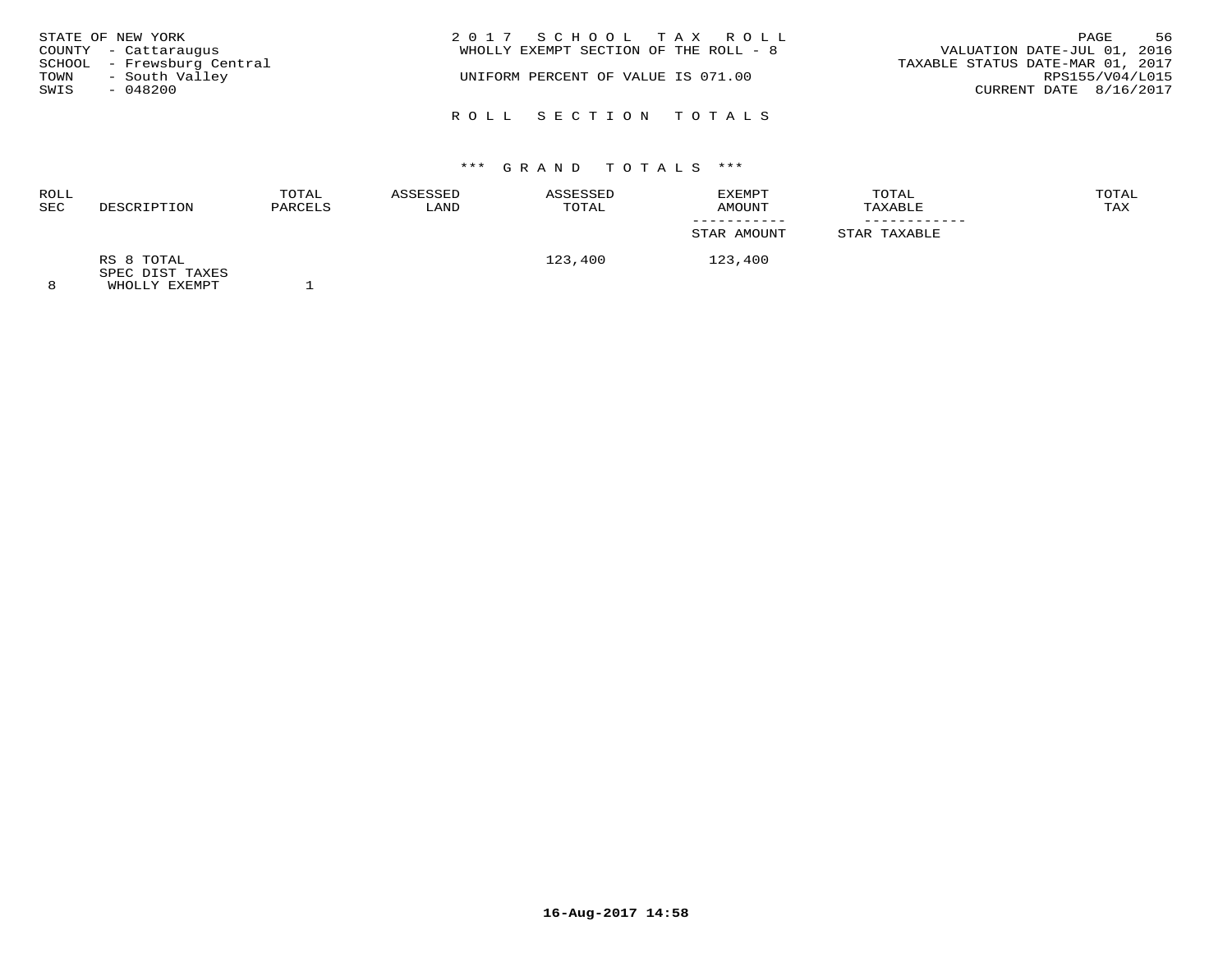| STATE OF NEW YORK          | 2017 SCHOOL TAX ROLL | 57<br>PAGE                       |
|----------------------------|----------------------|----------------------------------|
| COUNTY - Cattaraugus       |                      | VALUATION DATE-JUL 01, 2016      |
| SCHOOL - Frewsburg Central | SWIS TOTALS          | TAXABLE STATUS DATE-MAR 01, 2017 |
| - South Valley<br>TOWN     |                      | RPS155/V04/L015                  |
| SWIS<br>- 048200           |                      | CURRENT DATE $8/16/2017$         |

|      |      | .UIAL | <b>EXTENSION</b> | 7 A<br>AL | EXEMP.      |       | IAA |     |
|------|------|-------|------------------|-----------|-------------|-------|-----|-----|
| CODE | NAME | PARC  | TYPE             |           | <b>MOUN</b> | 'ALUL | ີ   | TAX |

NO SPECIAL DISTRICTS AT THIS LEVEL

\*\*\* S C H O O L D I S T R I C T S U M M A R Y \*\*\*

| CODE   | DISTRICT NAME              | TOTAL<br>PARCELS | ASSESSED<br>LAND | ASSESSED<br>TOTAL | <b>EXEMPT</b><br>AMOUNT | TOTAL<br>TAXABLE         |           |            |
|--------|----------------------------|------------------|------------------|-------------------|-------------------------|--------------------------|-----------|------------|
|        |                            |                  |                  |                   | STAR AMOUNT             | --------<br>STAR TAXABLE | TAX RATE  | TOTAL TAX  |
|        | Frewsburg Central          | 144              | 2151,950         | 5597,937          | 127,102                 | 5,470,835                |           |            |
| 062401 |                            |                  |                  |                   | 560,680                 | 4,910,155                | 34.607041 | 169,925.91 |
|        | SUB-TOTAL                  | 144              | 2151,950         | 5597,937          | 127,102                 | 5,470,835                |           |            |
|        | S U B - T O T A $L$ (CONT) |                  |                  |                   | 560,680                 | 4,910,155                |           | 169,925.91 |
|        | TOTAL                      | 144              | 2151,950         | 5597,937          | 127,102                 | 5,470,835                |           |            |
|        |                            |                  |                  |                   |                         |                          |           |            |
|        | T O T A L (CONT)           |                  |                  |                   | 560,680                 | 4,910,155                |           | 169,925.91 |

\*\*\* S Y S T E M C O D E S S U M M A R Y \*\*\*

#### NO SYSTEM EXEMPTIONS AT THIS LEVEL

| CODE  | DESCRIPTION | TOTAL<br>PARCELS | SCHOOL  |
|-------|-------------|------------------|---------|
| 25300 | NON-PROFIT  |                  | 123,400 |
| 41720 | AG DIST     |                  | 3,702   |
| 41834 | ENH STAR    | 4                | 190,600 |
| 41854 | BAS STAR    | 17               | 370,080 |
|       | TOTAL       | 23               | 687,782 |
|       |             |                  |         |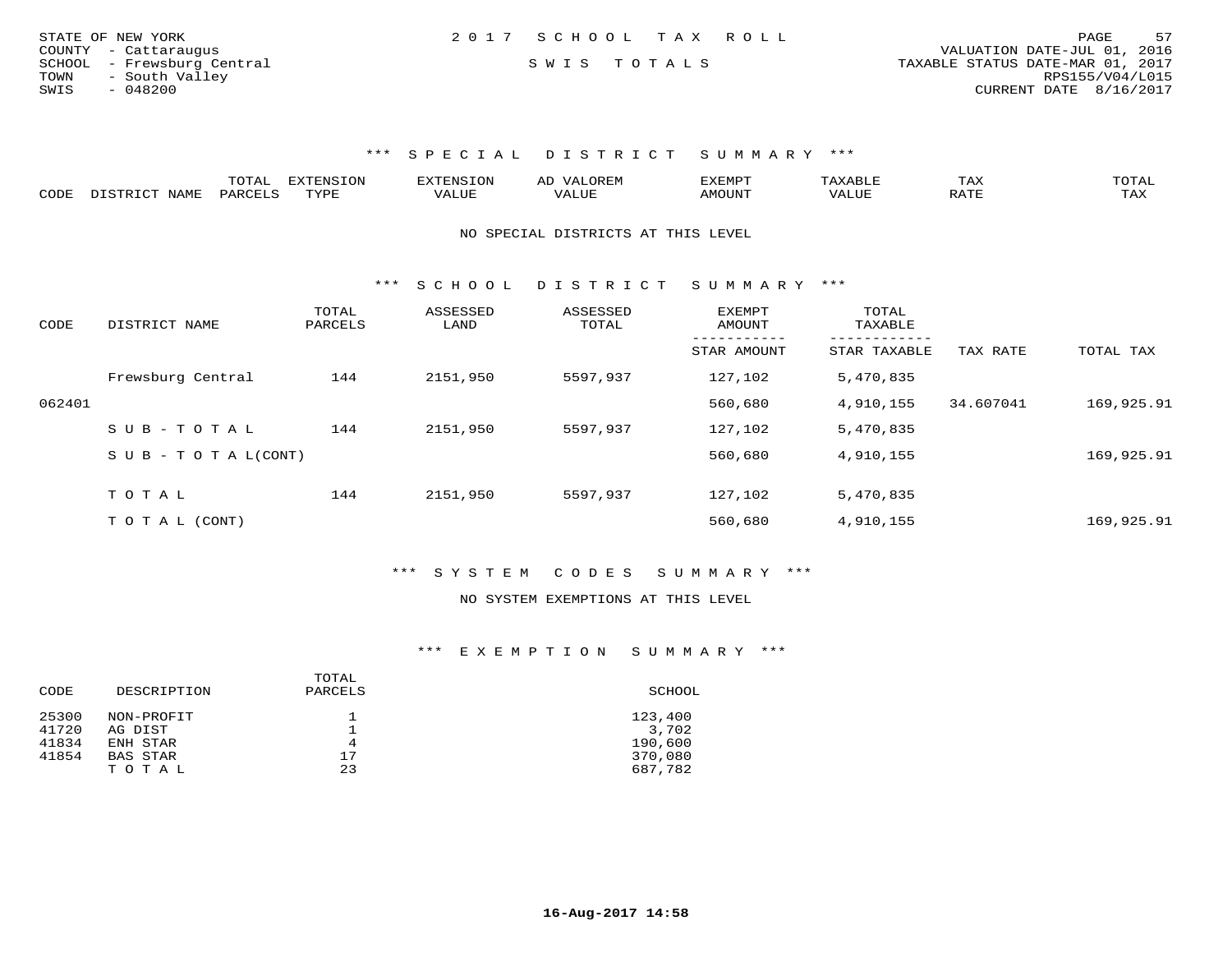|        | STATE OF NEW YORK    |  |
|--------|----------------------|--|
|        | COUNTY - Cattaraugus |  |
| SCHOOL | - Frewsburg Central  |  |
| TOWN   | - South Valley       |  |
| SWIS   | $-048200$            |  |

 COUNTY - Cattaraugus VALUATION DATE-JUL 01, 2016 SCHOOL - Frewsburg Central S W I S T O T A L S TAXABLE STATUS DATE-MAR 01, 2017 TOWN - South Valley RPS155/V04/L015SWIS - 048200 CURRENT DATE 8/16/2017

| <b>ROLL</b><br><b>SEC</b> | DESCRIPTION                          | TOTAL<br>PARCELS | ASSESSED<br>LAND | ASSESSED<br>TOTAL | <b>EXEMPT</b><br>AMOUNT | TOTAL<br>TAXABLE       |           |            |
|---------------------------|--------------------------------------|------------------|------------------|-------------------|-------------------------|------------------------|-----------|------------|
|                           |                                      |                  | STAR AMOUNT      | STAR TAXABLE      | TAX<br><b>RATE</b>      |                        |           |            |
|                           | 2017-18 School Tax                   |                  | 2151,950         | 5160,991          | 3,702<br>560,680        | 5,157,289<br>4,596,609 | 34.607041 | 159,075.01 |
| $\mathbf{1}$              | SPEC DIST TAXES<br>TAXABLE           | 136              |                  |                   |                         |                        |           | 159,075.01 |
|                           | 2017-18 School Tax                   |                  |                  | 170,552           |                         | 170,552<br>170,552     | 34.607041 | 5,902.30   |
| 5                         | SPEC DIST TAXES<br>SPECIAL FRANCHISE | 3                |                  |                   |                         |                        |           | 5,902.30   |
|                           | 2017-18 School Tax                   |                  |                  | 142,994           |                         | 142,994<br>142,994     | 34.607041 | 4,948.60   |
| 6                         | SPEC DIST TAXES<br>UTILITIES & N.C.  | $\overline{4}$   |                  |                   |                         |                        |           | 4,948.60   |
|                           |                                      |                  |                  |                   | 123,400                 |                        |           |            |
| 8                         | SPEC DIST TAXES<br>WHOLLY EXEMPT     | $\mathbf{1}$     |                  |                   |                         |                        |           |            |
|                           | 2017-18 School Tax                   |                  | 2151,950         | 5597,937          | 127,102<br>560,680      | 5,470,835<br>4,910,155 | 34.607041 | 169,925.91 |
|                           | SPEC DIST TAXES                      |                  |                  |                   |                         |                        |           |            |
| $\star$                   | SUB TOTAL                            | 144              |                  |                   |                         |                        |           | 169,925.91 |
|                           | 2017-18 School Tax                   |                  | 2151,950         | 5597,937          | 127,102<br>560,680      | 5,470,835<br>4,910,155 | 34.607041 | 169,925.91 |
|                           | SPEC DIST TAXES                      |                  |                  |                   |                         |                        |           |            |
| $***$                     | GRAND TOTAL                          | 144              |                  |                   |                         |                        |           | 169,925.91 |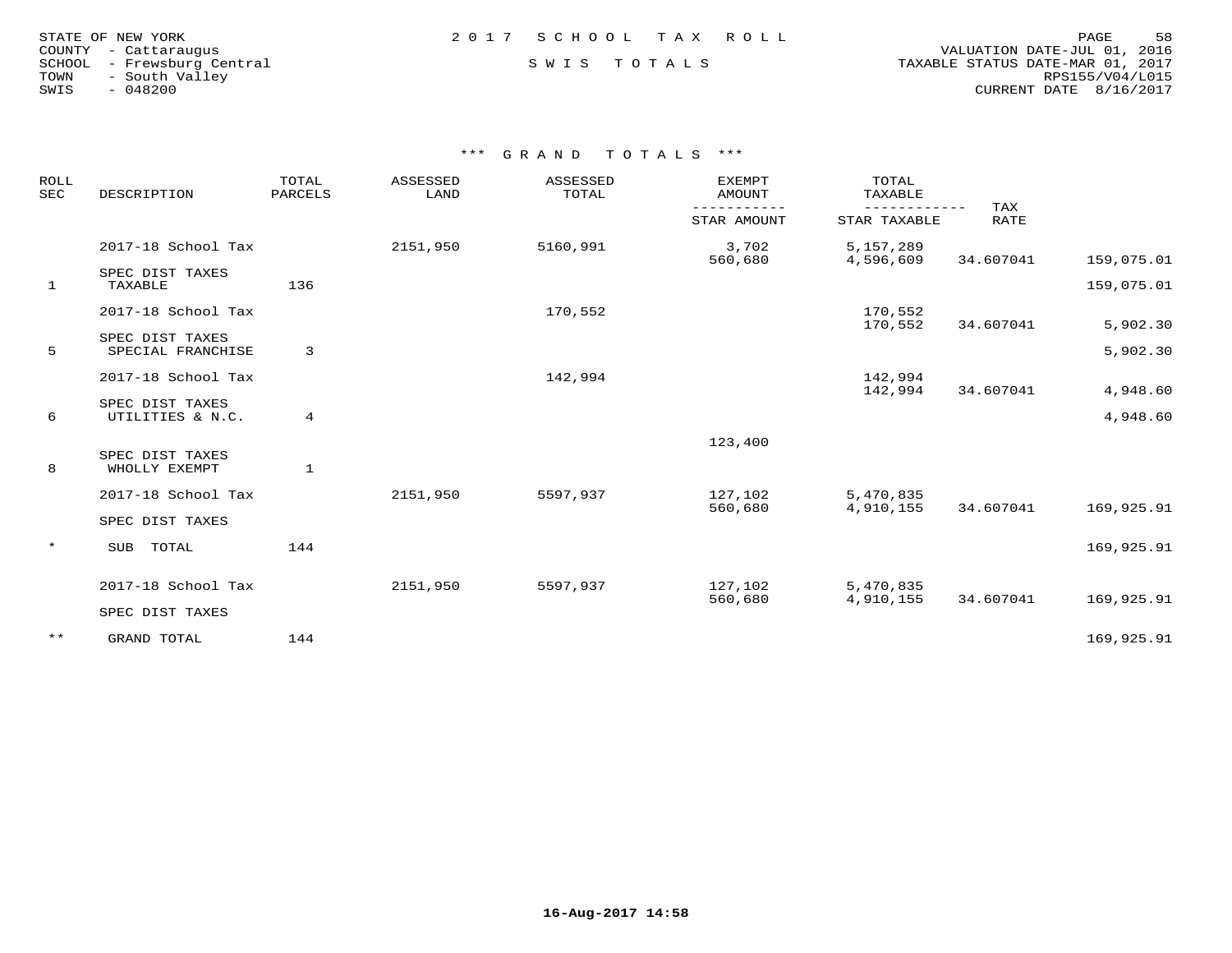|      |                    | $\blacksquare$<br>∸ ∪ ⊥ <del>∠</del> | $\blacksquare$<br>LON |       | $\rightarrow$ | "YEMPT             |       |                    |
|------|--------------------|--------------------------------------|-----------------------|-------|---------------|--------------------|-------|--------------------|
| CODE | NAMF<br>$T \cap T$ | PAR <sub>(</sub>                     | TVDI<br>شها به به     | 'ALUE |               | AMOUN <sup>T</sup> | VALUE | $m \times r$<br>∸⊷ |

NO SPECIAL DISTRICTS AT THIS LEVEL

\*\*\* S C H O O L D I S T R I C T S U M M A R Y \*\*\*

| CODE   | DISTRICT NAME                    | TOTAL<br>PARCELS | ASSESSED<br>LAND | ASSESSED<br>TOTAL | <b>EXEMPT</b><br>AMOUNT | TOTAL<br>TAXABLE |          |            |
|--------|----------------------------------|------------------|------------------|-------------------|-------------------------|------------------|----------|------------|
|        |                                  |                  |                  |                   | STAR AMOUNT             | STAR TAXABLE     | TAX RATE | TOTAL TAX  |
|        | Frewsburg Central                | 144              | 2151,950         | 5597,937          | 127,102                 | 5,470,835        |          |            |
| 062401 |                                  |                  |                  |                   | 560,680                 | 4,910,155        |          | 169,925.91 |
|        | SUB-TOTAL                        | 144              | 2151,950         | 5597,937          | 127,102                 | 5,470,835        |          |            |
|        | $S \cup B - T \cup T A L (CONT)$ |                  |                  |                   | 560,680                 | 4,910,155        |          | 169,925.91 |
|        |                                  |                  |                  |                   |                         |                  |          |            |
|        | TOTAL                            | 144              | 2151,950         | 5597,937          | 127,102                 | 5,470,835        |          |            |
|        | T O T A L (CONT)                 |                  |                  |                   | 560,680                 | 4,910,155        |          | 169,925.91 |

### \*\*\* S Y S T E M C O D E S S U M M A R Y \*\*\*

#### NO SYSTEM EXEMPTIONS AT THIS LEVEL

| CODE  | DESCRIPTION | TOTAL<br>PARCELS | SCHOOL  |
|-------|-------------|------------------|---------|
| 25300 | NON-PROFIT  |                  | 123,400 |
| 41720 | AG DIST     |                  | 3,702   |
| 41834 | ENH STAR    | 4                | 190,600 |
| 41854 | BAS STAR    | 17               | 370,080 |
|       | TOTAL       | 23               | 687,782 |
|       |             |                  |         |